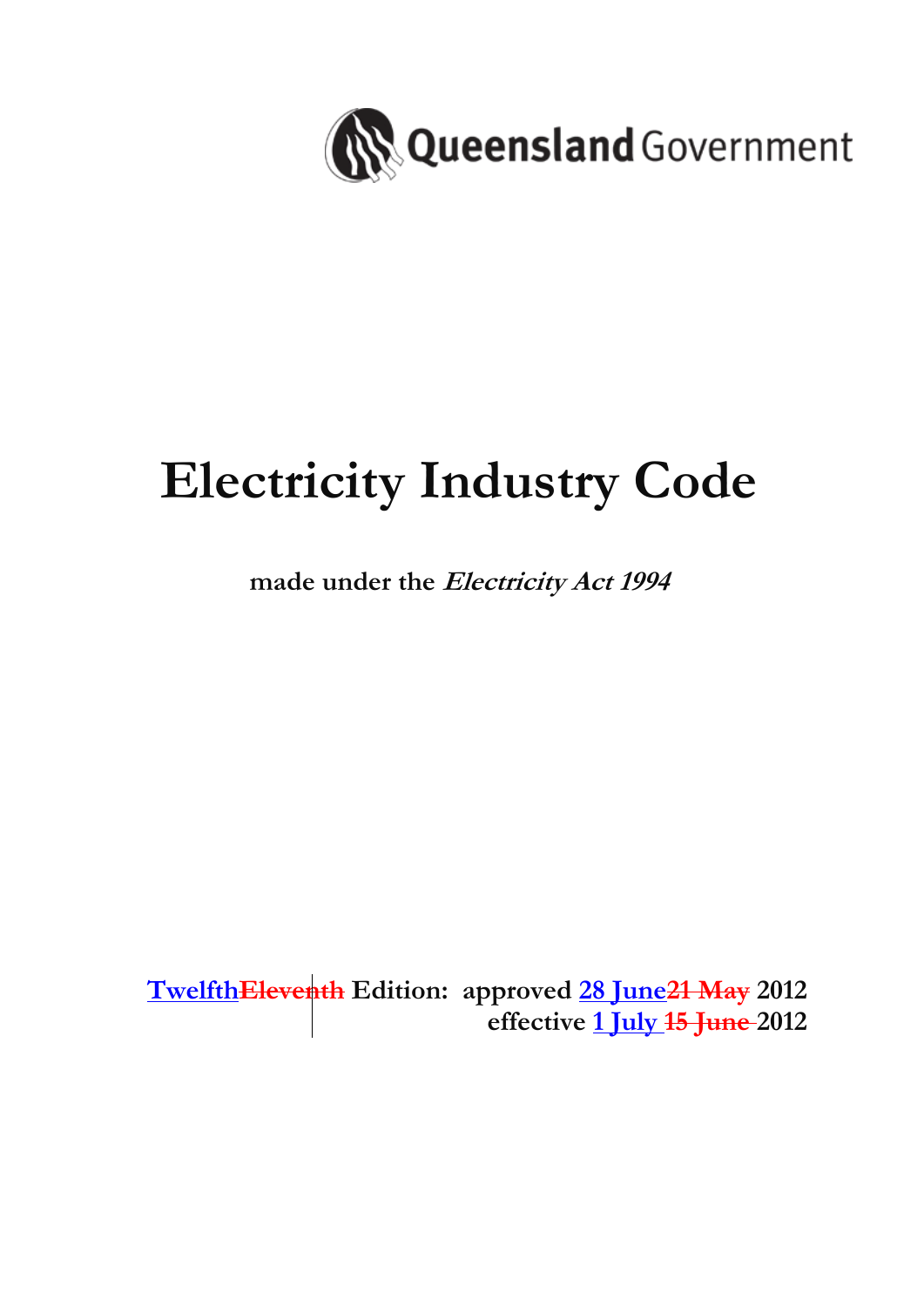This TwelfthEleventh Edition of the Electricity Industry Code—

- pursuant to section 120J(3) of the Act, comes into effect on 1 July 15 June 2012; and
- replaces the Eleventh Tenth Edition of the Electricity Industry Code which was approved on 21 May 201215 August 2011 and came into effect on 15 June 201226 August 2011.

# Edition **Date made/approved by the Regulator/Minister Effective date**  1 9 December 2004 1 January 2005 2 | 20 July 2006 | 1 September 2006 3 29 June 2007 1 July 2007 4 31 July 2008 4 August 2008 5 20 November 2009 1 July 2010 6 22 March 2010 1 July 2010 7 21 April 2010 31 July 2010 8 18 February 2011 18 February 2011 9 30 June 2011 1 July 2011 10 15 August 2011 26 August 2011 11 21 May 2012 15 June 2012 **12 28 June 2012 1 July 2012**

#### **Amendment History**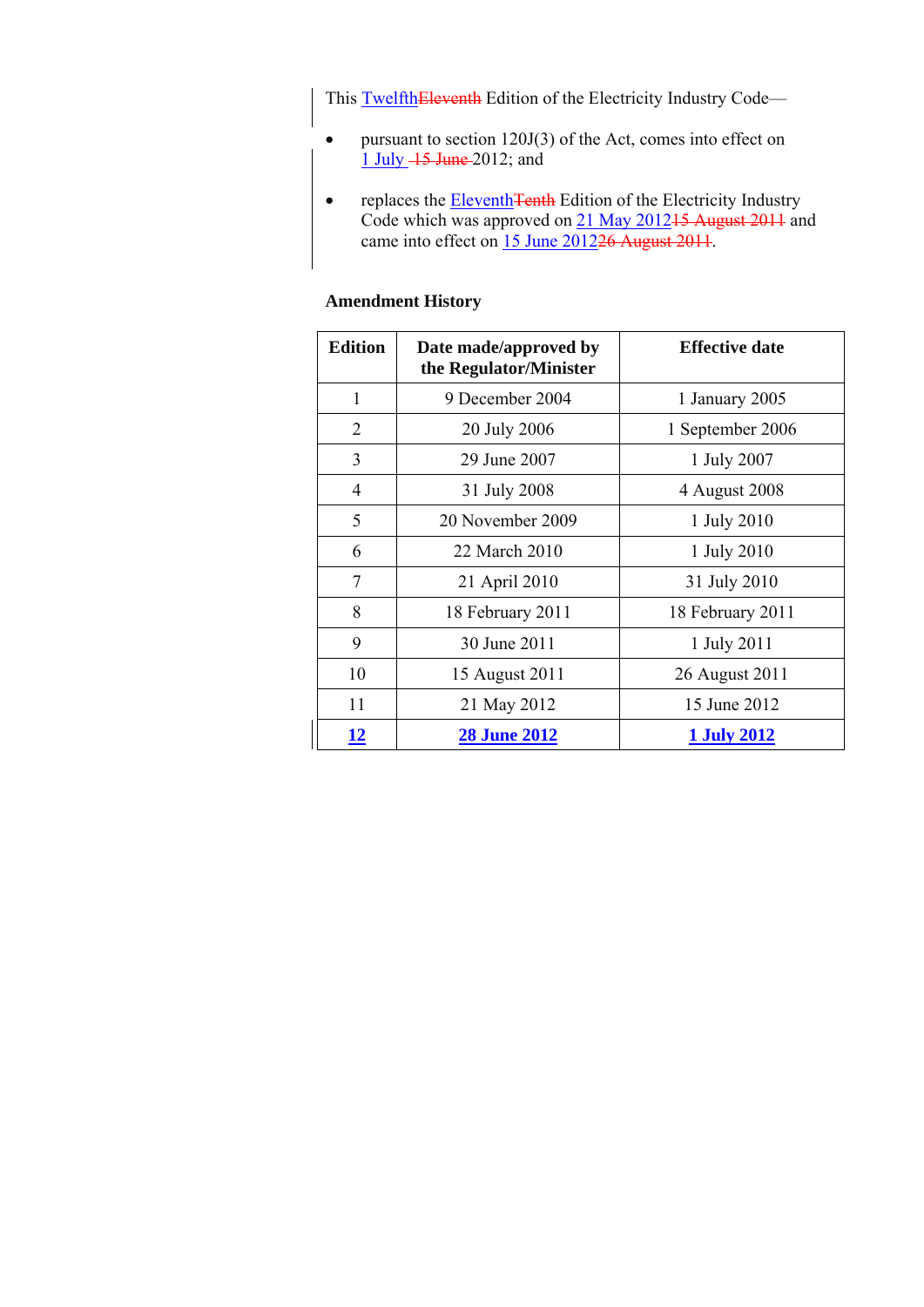# **Electricity Industry Code Contents**

|              | <b>CHAPTER 1: THIS CODE</b>                                       |           |
|--------------|-------------------------------------------------------------------|-----------|
| 1.1          | <b>Introduction</b>                                               | 10        |
| 1.1.1        | Code objective                                                    | 10        |
| 1.1.2        | Scope of the Code                                                 | 10        |
| 1.1.3        | <b>Authority</b>                                                  | 11        |
| 1.1.4        | Date of effect                                                    | 11        |
| 1.1.5        | <b>Application</b>                                                | 11        |
| 1.1.6        | <b>Obligation to remedy</b>                                       | 11        |
| 1.1.7        | <b>Amendment of Code</b>                                          | 11        |
| 1.1.8        | Interpretation                                                    | 11        |
| 1.1.9        | Other relevant instruments                                        | 11        |
|              | <b>CHAPTER 2:</b><br><b>MANAGEMENT OF DISTRIBUTION BUSINESSES</b> | 13        |
| 2.1          | <b>Application of this Chapter</b>                                | <u>13</u> |
| 2.2          | <b>Summer preparedness plans</b>                                  | 13        |
| 2.2.1        | <b>Summer preparedness plan</b>                                   | 13        |
| 2.2.2        | Content of summer preparedness plan                               | 13        |
| 2.2.3        | Submission of summer preparedness plans to QCA                    | 14        |
| 2.2.4        | <b>Compliance and reporting</b>                                   | 14        |
| 2.3          | <b>Network management plans</b>                                   | 14        |
| 2.3.1        | Network management plans                                          | 14        |
| 2.3.2        | Content of a network management plan                              | 15        |
| 2.3.3        | Submission of network management plans to QCA                     | 16        |
| 2.3.4        | Compliance                                                        | 16        |
| 2.4          | <b>Minimum service standards</b>                                  | 16        |
| 2.4.1        | <b>Purpose</b>                                                    | 16        |
| 2.4.2        | Minimum service standards                                         | 17        |
| <u>2.4.3</u> | Exclusions from minimum service standards                         | 17        |
| 2.4.4        | Review of minimum service standards                               | 17        |
| 2.5          | <b>Guaranteed service levels</b>                                  | 17        |
| 2.5.1        | <b>Distribution authorities</b>                                   | 17        |
| 2.5.2        | <b>Application</b>                                                | 18        |
| 2.5.3        | <b>Wrongful disconnection</b>                                     | 18        |
| 2.5.4        | <b>Connections</b>                                                | 18        |
| 2.5.5        | <b>Customer reconnection</b>                                      | 19        |
| 2.5.6        | Hot water supply                                                  | 20        |
| 2.5.7        | <b>Appointments</b>                                               | 21        |
| 2.5.8        | <b>Planned interruptions</b>                                      | 22        |
| 2.5.9        | <b>Reliability</b>                                                | 22        |
| 2.5.10       | <b>Amount of GSL payments</b>                                     | 24        |
| 2.5.11       | Claiming a GSL payment                                            | 24        |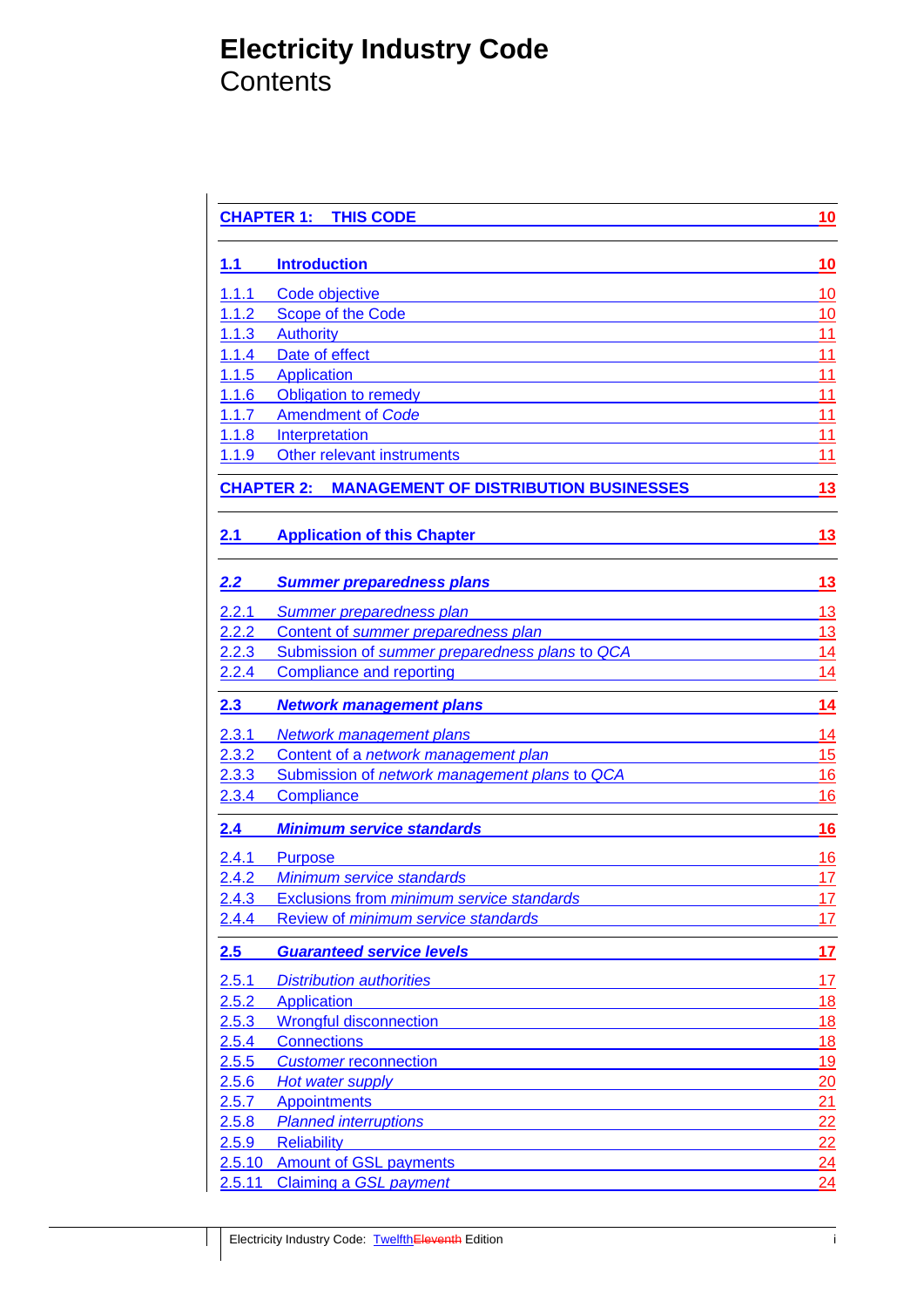|                   | 2.5.12 How a GSL payment is paid                                         | 24          |
|-------------------|--------------------------------------------------------------------------|-------------|
| 2.5.13            | Small customers with card operated meters                                | 2425        |
|                   | 2.5.14 Processing claims                                                 | 25          |
|                   | 2.5.15 Caps on entitlements                                              | 25          |
| 2.5.16 GST        |                                                                          | 25          |
|                   | 2.5.17 Effect of a GSL payment                                           | 25          |
|                   | 2.5.18 Disputes about GSL payments involving a retail entity             | 26          |
|                   | 2.5.19 Review of guaranteed service levels                               | 26          |
| 2.6               | <b>Reporting and monitoring</b>                                          | 26          |
| 2.6.1             | Distribution entity must monitor performance                             | 26          |
| 2.6.2             | <b>Reporting requirements</b>                                            | 26          |
| 2.6.3             | Audit of minimum service standards performance                           | 27          |
|                   | <b>CHAPTER 3: CUSTOMER CONNECTION SERVICES</b>                           | 28          |
| 3.1               | <b>Application of this Chapter</b>                                       | 28          |
| 3.2               | <b>Customer Information</b>                                              | 28          |
| 3.3               | <b>Standard connection contract</b>                                      | 3029        |
| 3.3.1             | <b>Standard connection contract</b>                                      | 3029        |
| 3.4               | <b>Minimum terms and conditions</b>                                      | 3130        |
| 3.5               | <b>Liability</b>                                                         | 3130        |
| 3.5.1             | No indemnity                                                             | 3130        |
| 3.5.2             | Restrictions on <i>distribution</i> entities' limitation of liability in |             |
|                   | negotiated connection contracts                                          | 3130        |
| 3.6               | <b>Disconnection</b>                                                     | 3130        |
|                   |                                                                          |             |
| 3.6.1             | <b>Disconnection</b>                                                     | 3130        |
| 3.6.2<br>3.6.3    | <b>Disconnection procedures</b><br>Limitations on disconnection          | <u>3231</u> |
|                   |                                                                          | 3332        |
| 3.7               | <b>Small customer's liability for connection services</b>                | 3433        |
| 3.8               | <b>Billing</b>                                                           | 3433        |
| 3.9               | <b>Differing terms and requirements</b>                                  | 3534        |
| 3.9.1             | Differing terms and requirements                                         | 3534        |
| <b>CHAPTER 4:</b> | <b>CUSTOMER RETAIL SERVICES</b>                                          | 3635        |
| 4.1               | <b>Application of this Chapter</b>                                       | 3635        |
| 4.1.1             | <b>Application of this Chapter</b>                                       | 3635        |
| 4.2               | <b>Retail contracts</b>                                                  | 3736        |
| 4.2.1             | Terms of standard retail contract                                        | 3736        |
| 4.2.2             | Notice of contract where no application made                             | 3736        |
| 4.2.3             | Minimum terms and conditions for negotiated retail contracts             | 3736        |
|                   |                                                                          |             |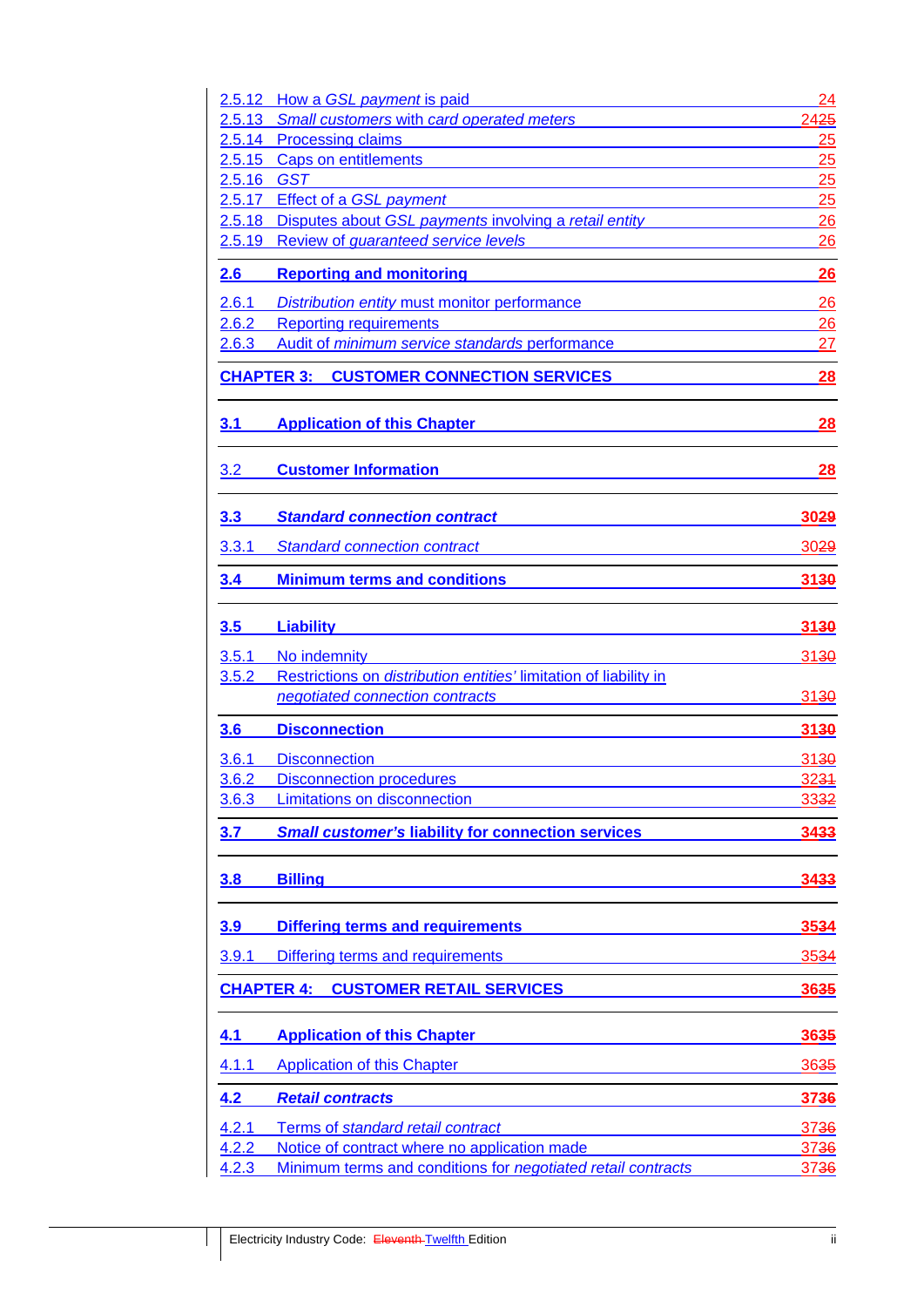| 4.2.4          | Cooling-off                                                            | 3837         |
|----------------|------------------------------------------------------------------------|--------------|
| 4.2.5          | Compliance with applicable regulatory instruments                      | 3938         |
| 4.2.6          | Commencement of financial responsibility under negotiated              |              |
|                | retail contracts                                                       | 3938         |
| 4.2.7          | Laws of Queensland to govern negotiated retail contracts               | 3938         |
| 4.2.8          | No indemnity                                                           | 3938         |
| 4.2.9          | Restrictions on retail entities' limitation of liability in negotiated |              |
|                | retail contracts                                                       | 4039         |
| 4.2.10         | Identifying who is obliged to offer a standard retail contract         | 4039         |
| 4.3            | <b>Commencement of standard retail contracts</b>                       | 4140         |
| 4.3.1          | Commencement of standard retail contracts                              | 4140         |
| 4.4            | <b>Ending of retail contracts</b>                                      | 4140         |
| 4.4.1          | When a standard retail contract ends                                   | 4140         |
| 4.4.2          | Term of a <i>negotiated retail contract</i>                            | 4244         |
| 4.4.3          | Termination of retail contracts by retail entities                     | 4342         |
| 4.4.4          | Expiry of fixed-term contracts                                         | 4342         |
| 4.4.5          | <b>Notice period</b>                                                   | 4342         |
| 4.4.6          | <b>Transitional notice period</b>                                      | 4443         |
|                |                                                                        |              |
| 4.5            | <b>Customer Information</b>                                            | 4443         |
| 4.5.1          | <b>Obligation to prepare Customer Information</b>                      | 4443         |
| 4.6            | <b>Dealing with small customers</b>                                    | 4644         |
| 4.6.1          | <b>Retail entities to prepare enquiry procedures</b>                   | 4644         |
| 4.6.2          | Approval and implementation of enquiry procedures                      | 4644         |
| 4.6.3          | <b>Complaint handling</b>                                              | 4645         |
| 4.6.4          | <b>Customer communications</b>                                         | 4745         |
|                |                                                                        |              |
| 4.7            | <b>Applications and connections</b>                                    | 4745         |
| 4.7.1          | <b>Retail entities' requirements</b>                                   | 4745         |
| 4.7.2          | Retail entities' requirements when a small customer moves in           |              |
|                | without first making an application for services                       | 4846         |
| 4.7.3          | Use of credit history information where a small customer               |              |
|                | seeks a standard retail contract                                       | 4846         |
| 4.7.4          | Retail entities' obligations to advise the distribution entity of      |              |
|                | connection applications                                                | 4846         |
| 4.8            | <b>Illegal use</b>                                                     | 4947         |
| 4.8.1          | Retail entities' rights of recovery for illegal use                    | 4947         |
| 4.8.2          | Non-application of payment difficulties                                | 4947         |
| 4.9            | <b>Billing</b>                                                         | 4947         |
|                |                                                                        |              |
| 4.9.1          | Obligation to bill quarterly*                                          | 4947         |
| 4.9.2          | How bills are issued                                                   | 4947         |
| 4.9.3          |                                                                        |              |
| 4.9.4          | Information on charges which comprise a bill                           | 5048         |
|                | Simultaneous payments for gas and electricity                          | 5048         |
| 4.9.5          | Other goods and services to a small customer                           | 5048         |
| 4.9.6          | Particulars on each bill                                               | 5149         |
| 4.9.7          | <b>Average daily usage</b>                                             | 5250         |
| 4.9.8<br>4.9.9 | <b>Historical billing data</b><br><b>Bill format</b>                   | 5250<br>5250 |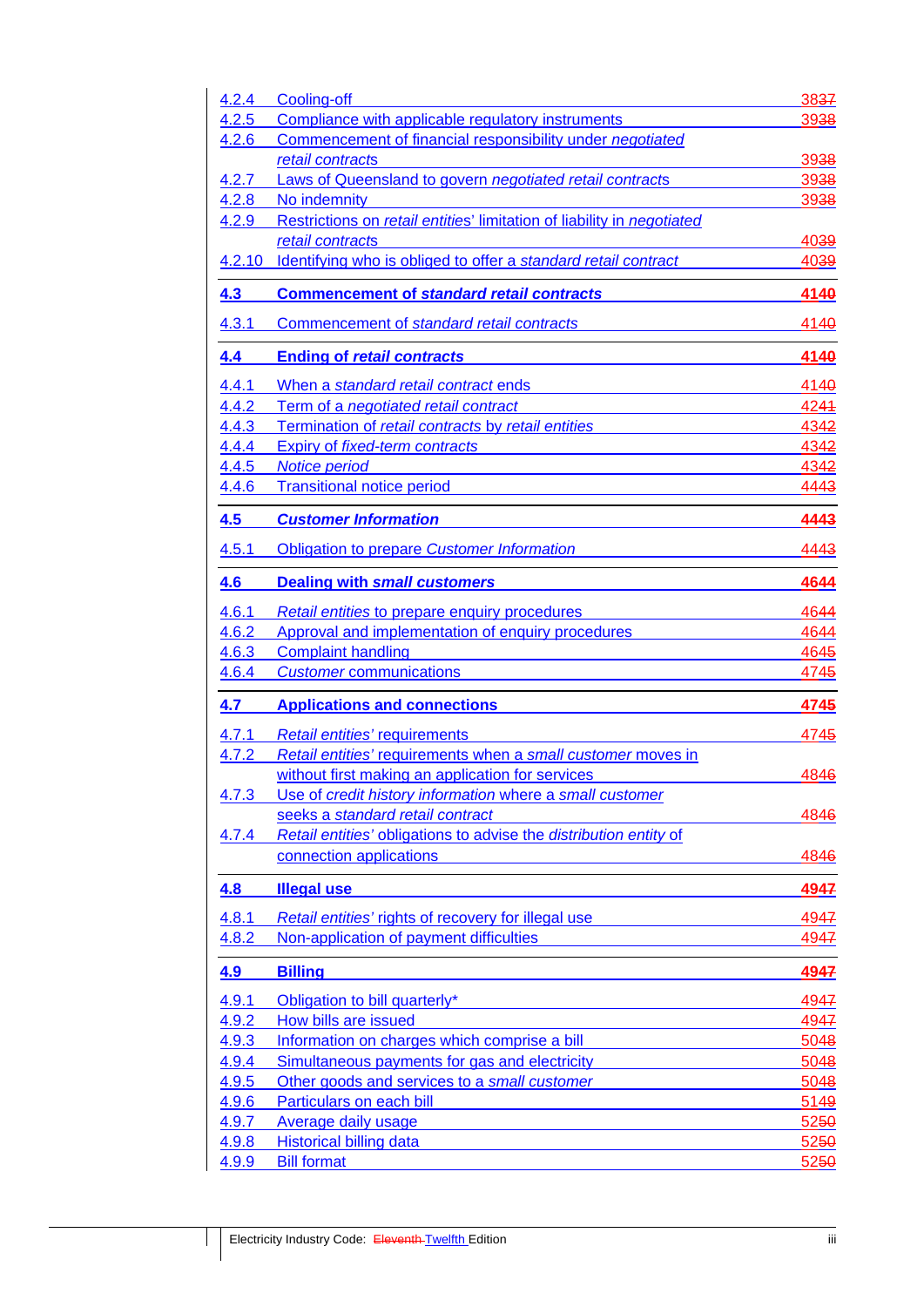| 4.10        | <b>Meter reading</b>                                              | 5350             |
|-------------|-------------------------------------------------------------------|------------------|
| 4.10.1      | <b>Meter reading for billing purposes</b>                         | 5350             |
| 4.10.2      | Advice that a bill is estimated                                   | 5354             |
| 4.10.3      | Adjustments to subsequent bills                                   | 5354             |
|             | 4.10.4 Pass through of cost where access is denied                | 5351             |
|             | 4.10.5 Unmetered supplies                                         | 5451             |
| 4.11        | <b>Undercharging and overcharging</b>                             | 5452             |
| 4.11.1      | Recovery of undercharges from small customers                     | 5452             |
|             | 4.11.2 Process and limitations on recovery                        | 5452             |
| 4.11.3      | Notice and payment to small customers of overcharges              | 5452             |
| 4.12        | <b>Tariff changes and options</b>                                 | 5553             |
|             | 4.12.1 Obligations on retail entities                             | 5553             |
| 4.12.2      | Change of tariff within a billing cycle                           | 5553             |
|             | 4.12.3 Customer applications*                                     | 5553             |
| 4.12.4      | Effective date of transfer between tariffs                        | 5653             |
| 4.12.5      | Change in use                                                     | 5654             |
|             | 4.12.6 Notification of price changes                              | 5654             |
| 4.13        | <b>Payment</b>                                                    | 5754             |
| 4.13.1      | Minimum time for payment of a bill*                               | 5754             |
| 4.13.2      | Issue of reminder notices                                         | 5754             |
|             | 4.13.3 Payment methods*                                           | 5754             |
|             | 4.13.4 Direct debit                                               | 5855             |
|             | 4.13.5 Other retail fees and charges                              | 5855             |
|             | 4.13.6 Pass through of distribution non-network charges           | 5855             |
| 4.13.7      | Payments in advance*                                              | 5956             |
|             | 4.13.8 Long absence or illness                                    | 5956             |
|             | 4.13.9 Concessions, rebates or grants                             | 5956             |
|             | 4.13.10 Payment difficulties                                      | 5956             |
| 4.14        | <b>Paying by instalments</b>                                      | 6057             |
| 4.14.1      | Minimum instalment payment options*                               | 60 <del>57</del> |
| 4.14.2      | When a retail entity may require instalments in advance           | 6057             |
| 4.14.3      | When a retail entity does not need to offer an instalment plan    | 6057             |
| 4.14.4      | Obligations on retail entities when offering instalment plans     | 6057             |
| 4.14.5      | No limitation on payment options                                  | 6158             |
| <u>4.15</u> | <b>Review of a bill</b>                                           | 6158             |
| 4.15.1      | Obligation to review a bill on request                            | 6158             |
| 4.15.2      | Time frame for report on request                                  | 6158             |
| 4.15.3      | Payments during a review of a bill                                | 6158             |
| 4.15.4      | Customer requests for testing of meters or metering data          | 6258             |
| 4.15.5      | Procedures following a review of a bill                           | 6259             |
| 4.16        | <b>Shortened collection period</b>                                | 6259             |
| 4.16.1      | Shortened collection period                                       | 6259             |
| 4.16.2      | Retail entities' obligations prior to placing a small customer on |                  |
|             | a shortened collection period                                     | 6259             |
| 4.16.3      | <b>Notice</b>                                                     | 6360             |
| 4.16.4      | Effect of small customer compliance with shortened collection     |                  |
|             | period                                                            | 6360             |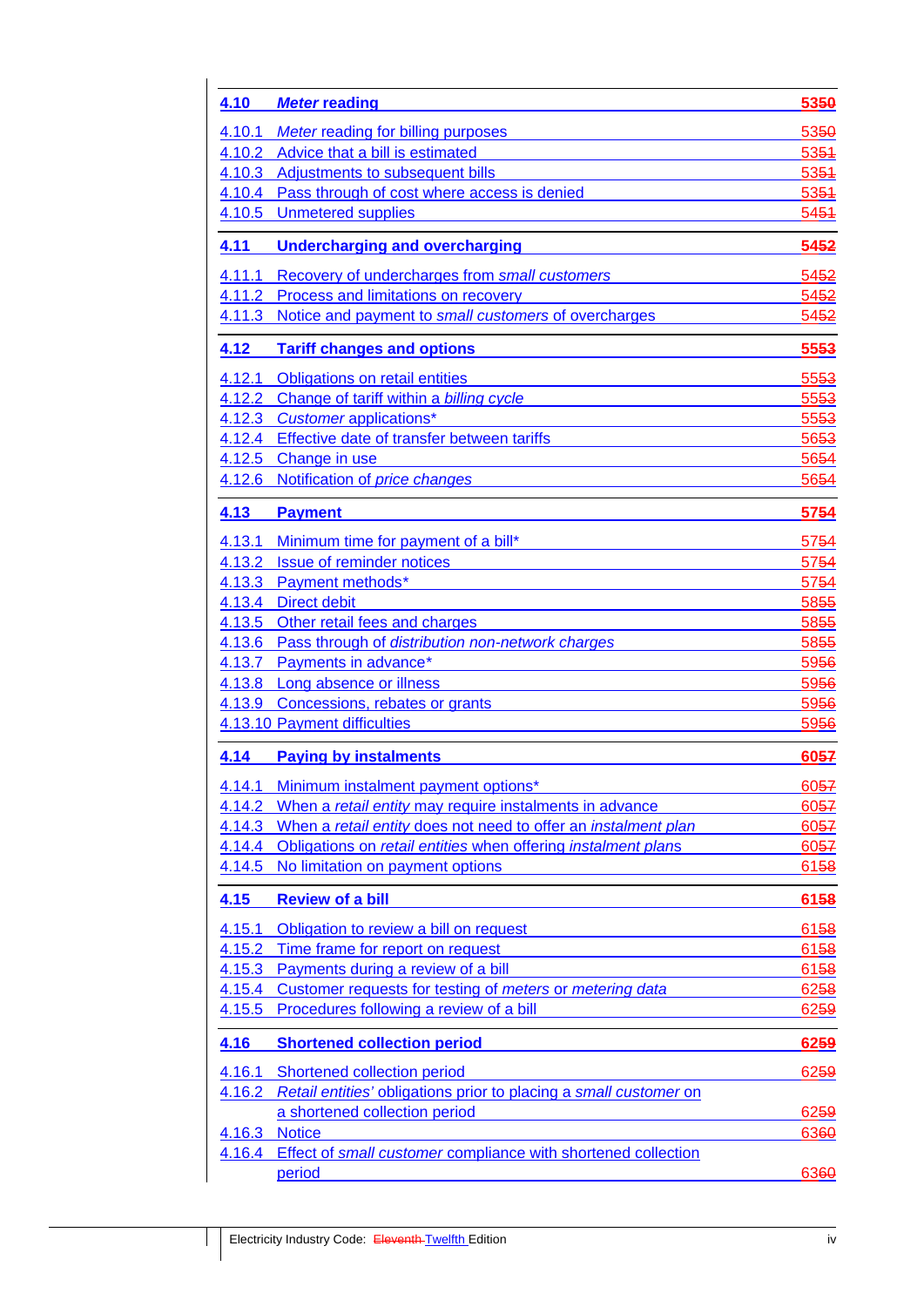| 4.17        | <b>Security deposits</b>                                                | 6360        |
|-------------|-------------------------------------------------------------------------|-------------|
| 4.17.1      | <b>Requirement for security deposit</b>                                 | 6360        |
| 4.17.2      | Amount of security deposit                                              | 6460        |
|             | A retail entity must ensure that the amount of a security deposit for a |             |
|             | small customer is not greater than 37.5% of the customer's              |             |
|             | estimated bills over a 12 month period, based on-                       | 6460        |
|             | 4.17.3 Estimated monthly or quarterly bills                             | 6464        |
|             | 4.17.4 Residential customers                                            | 6461        |
|             | 4.17.5 Business customers                                               | 6564        |
|             | 4.17.6 Interest on security deposits                                    | 6562        |
|             | 4.17.7 Obligation to return a security deposit                          | 6562        |
|             | 4.17.8 Return of bank guarantee                                         | 6562        |
|             | 4.17.9 Identification in a retail entity's accounts                     | 6662        |
|             | 4.17.10 Use of a security deposit                                       | 6662        |
|             | 4.17.11 No unauthorised offset for goods and services other than        |             |
|             | electricity                                                             | 6662        |
|             | 4.17.12 Obligation to account                                           | 6663        |
|             | 4.17.13 Transitional provision                                          | 6663        |
|             |                                                                         |             |
| 4.18        | <b>Disconnection of a premises</b>                                      | 6763        |
| 4.18.1      | <b>Disconnection</b>                                                    | 6763        |
| 4.18.2      | Non-payment disconnection                                               | 6763        |
| 4.18.3      | Limitation on disconnection of residential customers in cases           |             |
|             | of financial difficulties                                               | 6763        |
|             | 4.18.4 Obligations prior to disconnection of residential customers      | 6864        |
| 4.18.5      | Circumstances when a residential customer may be                        |             |
|             | disconnected                                                            | 6864        |
| 4.18.6      | No obligation to offer instalment plan                                  | 6965        |
|             | 4.18.7 Limitation on disconnection of business customers                | 6965        |
| 4.18.8      | Obligations on retail entity prior to disconnection of a business       |             |
|             | customer                                                                | 6965        |
|             | 4.18.9 Circumstances when a business customer may be                    |             |
|             | disconnected                                                            | 6966        |
|             | 4.18.10 Denying access to a meter                                       | 6966        |
|             | 4.18.11 Illegal use                                                     | 7067        |
|             | 4.18.12 Security deposits                                               | 7067        |
|             | 4.18.13 Acceptable identification                                       | 7167        |
|             | 4.18.14 When a retail entity must not arrange disconnection             | 7167        |
|             | 4.18.15 Request for final account or disconnection                      | 7268        |
|             |                                                                         |             |
| <u>4.19</u> | <b>Reconnection after disconnection</b>                                 | 7268        |
| 4.19.1      | Retail entity and small customer obligations                            | 7268        |
| 4.20        | <b>Special needs</b>                                                    | <b>7269</b> |
| 4.20.1      | Life support equipment                                                  | 7269        |
| 4.20.2      | Cessation of requirement for life support equipment                     | 7369        |
| 4.20.3      | Definition of life support equipment                                    | 7369        |
| 4.20.4      | Language and large print needs                                          | 7369        |
| <u>4.21</u> | <b>Advice on the use of electricity</b>                                 | <b>7370</b> |
| 4.22        | <b>Force majeure</b>                                                    | <b>7470</b> |
| 4.22.1      | Effect of force majeure event                                           | 7470        |
|             |                                                                         |             |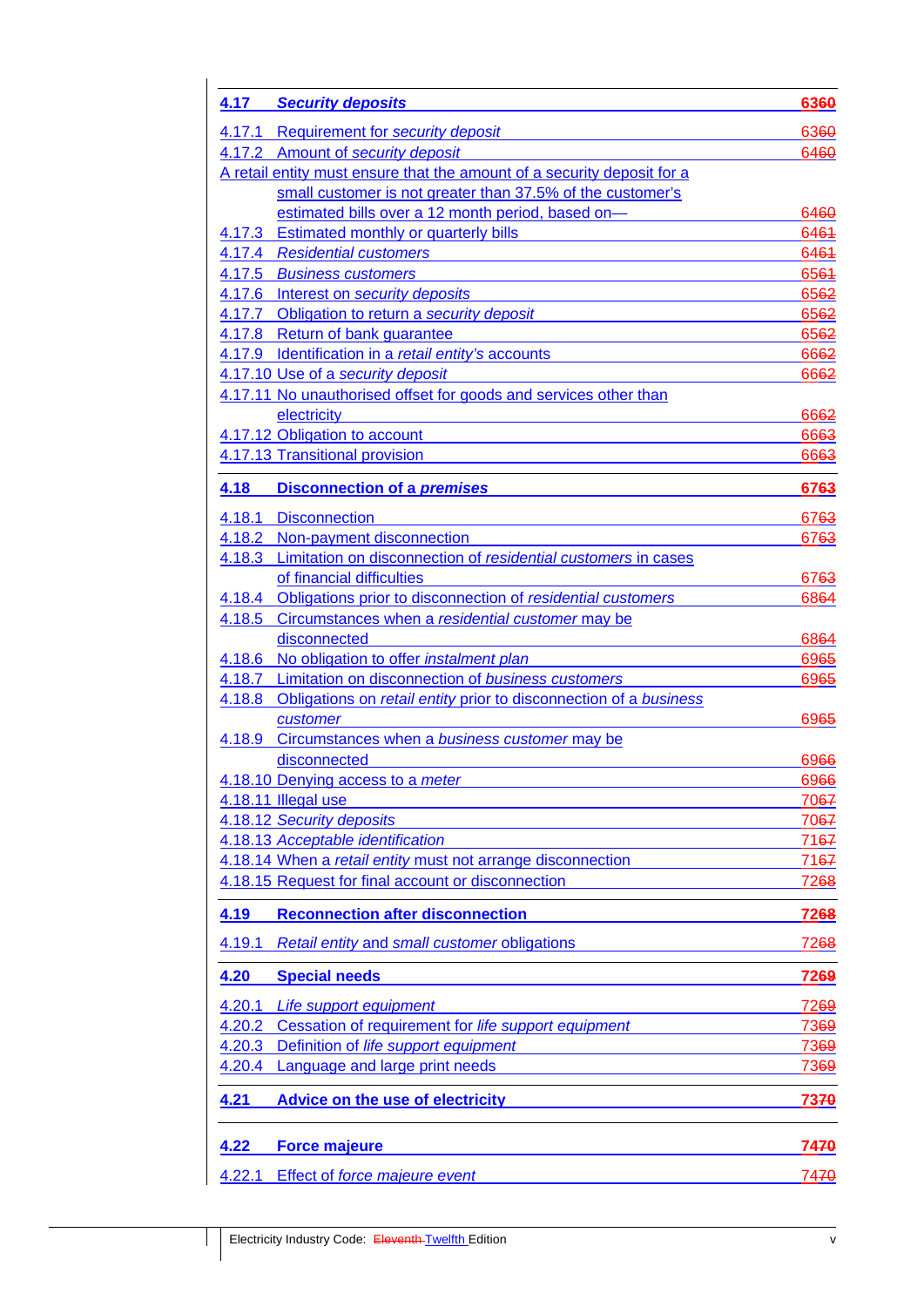| 4.22.2            | Deemed prompt notice                                                | 7470             |
|-------------------|---------------------------------------------------------------------|------------------|
|                   | 4.22.3 Situations where clause 4.22.1(a) does not apply             | 7470             |
|                   | 4.22.4 Obligation to overcome or minimise effects of force majeure  |                  |
|                   | event                                                               | 7470             |
|                   | 4.22.5 Settlement of industrial disputes                            | 7474             |
|                   | 4.22.6 Non-exclusion                                                | 7474             |
| 4.22.7            | Obligation to include force majeure clause in negotiated retail     |                  |
|                   | contracts                                                           | 7574             |
|                   | <b>CHAPTER 5: SERVICES BETWEEN DISTRIBUTION AND RETAIL ENTITIES</b> | 7672             |
| 5.1               | <b>Application of this Chapter</b>                                  | 7672             |
| 5.2               | <b>Standard co-ordination agreement</b>                             | 7672             |
| 5.3               | <b>Network billing</b>                                              | <u>7672</u>      |
| 5.4               | <b>Service requests</b>                                             | 7773             |
| 5.4.1             | Purpose of clause 5.4 to 5.7                                        | 77 <del>73</del> |
| 5.5               | <b>Process for initiating</b>                                       | 7773             |
| 5.5.1             | Authority for standard service orders                               | <u>7773</u>      |
| 5.5.2             | Initiating standard service orders                                  | 7773             |
| 5.6               | <b>NMI</b> classification                                           | 7773             |
| 5.6.1             | <b>NMI classification - 'LARGE'</b>                                 | 7773             |
| 5.6.2             | <b>NMI classification - 'SMALL'</b>                                 | 7874             |
| 5.7               | <b>Completion of standard service order</b>                         | <u>7874</u>      |
| 5.7.1             | Requirement to complete standard service order                      | 7874             |
| 5.7.2             | Preconditions for completion                                        | 7874             |
| 5.7.3             | <b>Timeframes for completion</b>                                    | 7975             |
|                   |                                                                     |                  |
| <b>CHAPTER 6:</b> | <b>CUSTOMER TRANSFER AND CONSENT</b>                                | 8480             |
| 6.1               | <b>Application of this Chapter</b>                                  | 8480             |
| 6.1.1             | <b>Application</b>                                                  | 8480             |
| 6.2               | <b>Compliance obligations</b>                                       | 8480             |
| 6.2.1             | Contracting <i>customer</i> transfer functions                      | 8480             |
| 6.2.2             | Compliance with MSATS procedures                                    | 8480             |
| 6.3               | <b>Consent</b>                                                      | 8480             |
| 6.3.1             | Obligation to obtain consent                                        | 8480             |
| 6.3.2             | Form and retention of consent                                       | 8480             |
|                   |                                                                     |                  |
| 6.4               | <b>NMI discovery</b>                                                | 8581             |
| 6.4.1             | <b>NMI</b> and <b>NMI</b> checksum                                  | 8584             |
| 6.4.2             | <b>NMI</b> standing data                                            | 8581             |
| 6.4.3             | Information must not be available though MSATS                      | 8581             |
| 6.4.4             | <b>Transitional provisions</b>                                      | 8682             |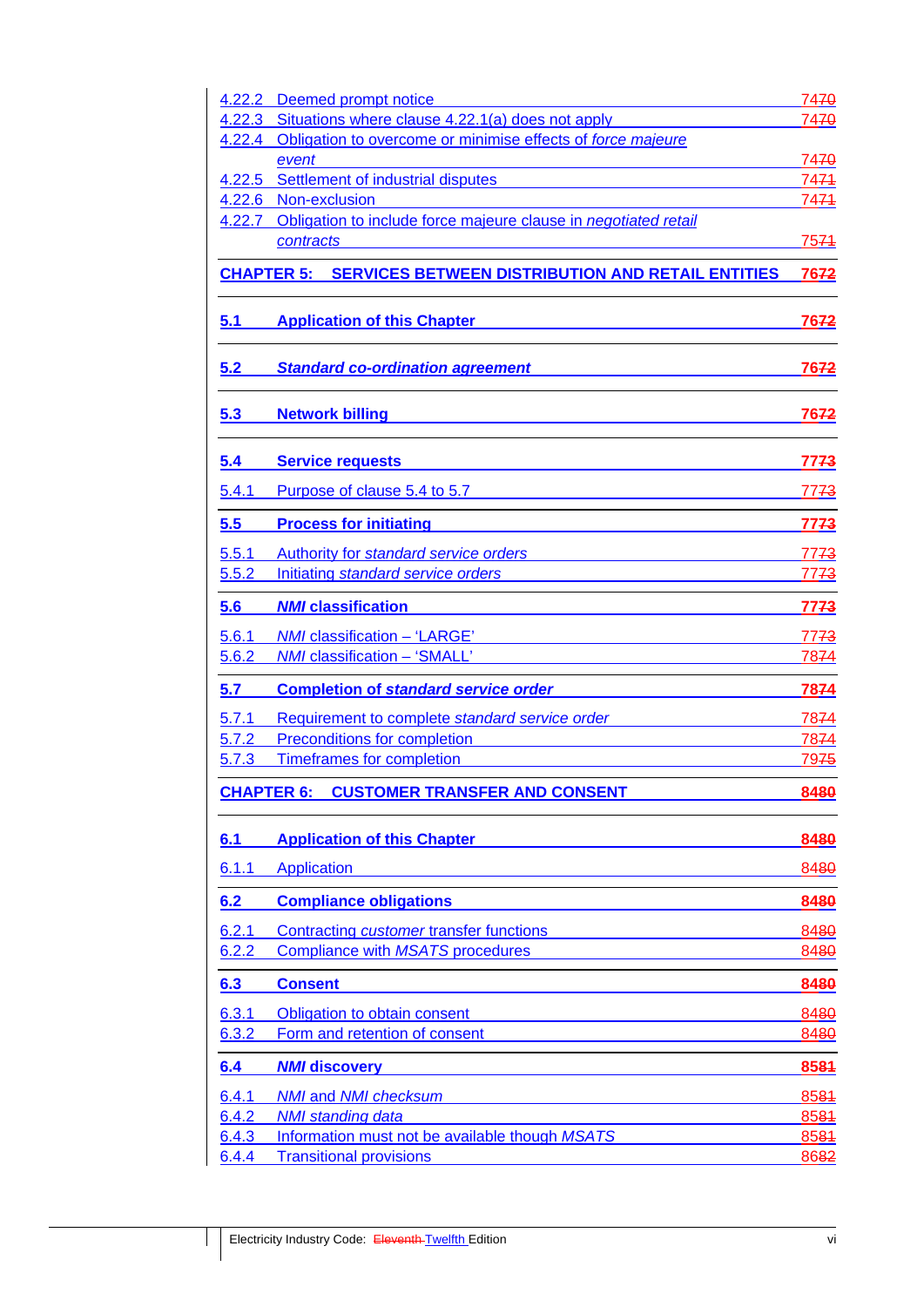| 6.5   | Initiation of transfers by retail entities                   | 8682 |
|-------|--------------------------------------------------------------|------|
| 6.5.1 | <b>Proposed transfers</b>                                    | 8682 |
| 6.5.2 | <b>Cancellation of transfer</b>                              | 8682 |
| 6.6   | <b>Meter read methods</b>                                    | 8682 |
| 6.7   | <b>Notification of non-occurrence of transfer</b>            | 8783 |
| 6.8   | <b>Minimalist transitioning approach</b>                     | 8783 |
| 6.8.1 | <b>Application</b>                                           | 8783 |
| 6.8.2 | Discovery requests under a minimalist transitioning approach | 8783 |
| 6.8.3 | NMI creation requests under a minimalist transitioning       |      |
|       | approach                                                     | 8884 |
| 6.8.4 | Request to create a NMI                                      | 8985 |
| 6.8.5 | <b>Population of MSATS</b>                                   | 8985 |
|       | <b>CHAPTER 7:</b><br><b>RETAIL MARKETING CONDUCT</b>         | 9086 |
| 7.1   | <b>Application of this Chapter</b>                           | 9086 |
| 7.1.1 | Application                                                  | 9086 |
| 7.1.2 | Non-application to Ergon Energy                              | 9086 |
| 7.1.3 | Non-application by agreement                                 | 9086 |
| 7.2   | <b>Compliance</b>                                            | 9187 |
| 7.2.1 | Compliance                                                   | 9187 |
| 7.2.2 | <b>Statement of compliance</b>                               | 9187 |
| 7.3   | <b>General conduct standards</b>                             | 9187 |
| 7.4   | <b>Time of contact</b>                                       | 9288 |
| 7.4.1 | Door knocking                                                | 9288 |
| 7.4.2 | <b>Telephone marketing</b>                                   | 9288 |
| 7.5   | <b>Marketing contacts</b>                                    | 9288 |
| 7.5.1 | Identification                                               | 9288 |
| 7.5.2 | <b>Contact details</b>                                       | 9389 |
| 7.5.3 | Termination of marketing contacts                            | 9389 |
| 7.5.4 | <b>Marketing in person</b>                                   | 9389 |
| 7.5.5 | Information and details to be provided in writing where      |      |
|       | marketing is in person                                       | 9490 |
| 7.5.6 | Marketing by telephone                                       | 9490 |
| 7.5.7 | Marketing by electronic means                                | 9490 |
| 7.5.8 | Record keeping standards                                     | 9490 |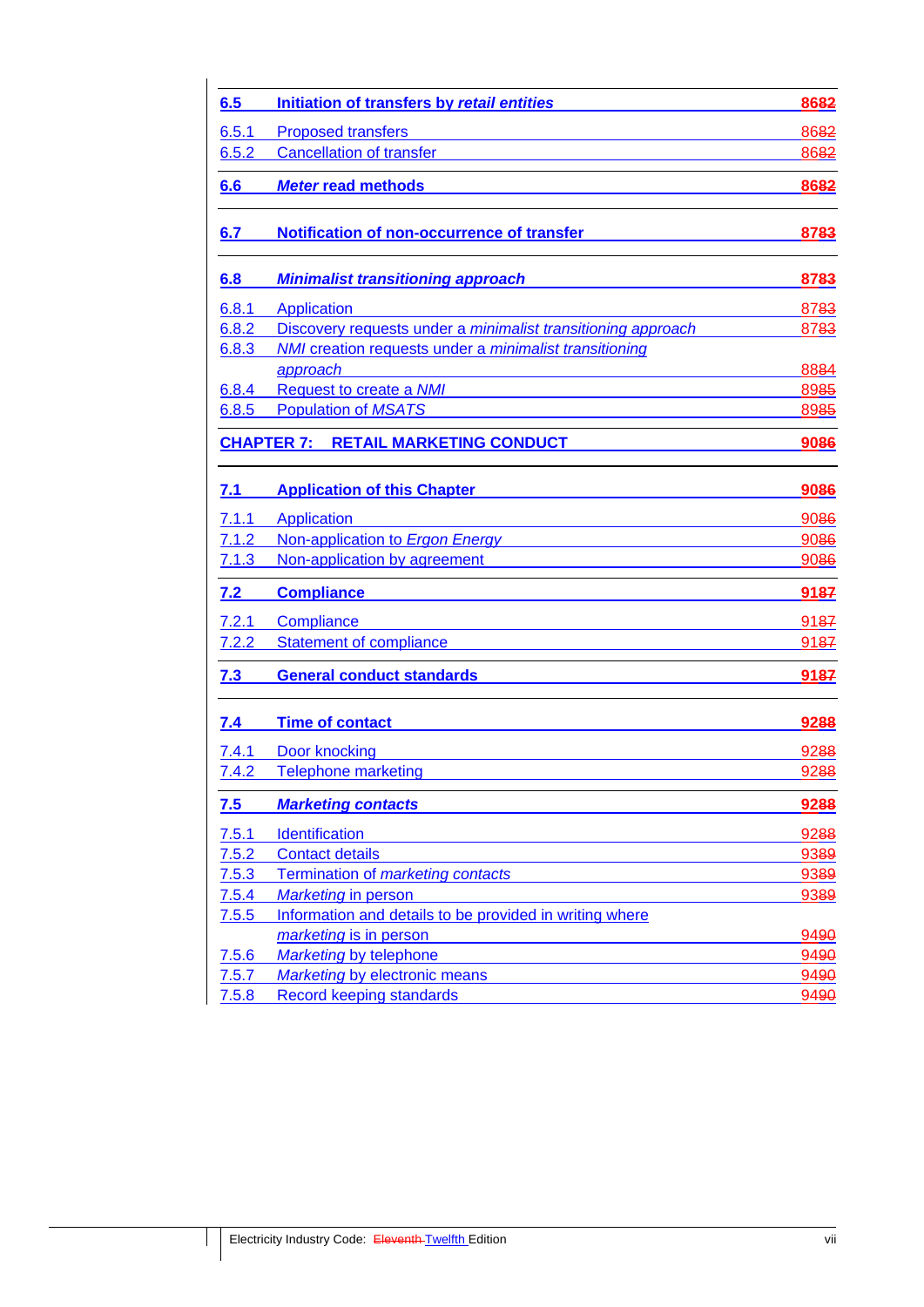| 7.6        | <b>Written disclosure statement</b>                           | 9490              |
|------------|---------------------------------------------------------------|-------------------|
| 7.7        | <b>Consent</b>                                                | 9594              |
| 7.8        | <b>Training and product knowledge</b>                         | 9692              |
| 7.9        | <b>Privacy</b>                                                | 9692              |
|            | <b>CHAPTER 8:</b><br><b>RETAIL MARKET INFORMATION</b>         | 9793              |
| <u>8.1</u> | <b>Application of this Chapter</b>                            | 9793              |
| 8.1.1      | Application                                                   | 9793              |
| 8.1.2      | Non-application to Ergon Energy                               | <u>9793</u>       |
| 8.2        | <b>Price fact sheets</b>                                      | 9793              |
| 8.2.1      | Publishing price fact sheets                                  | 9793              |
| 8.2.2      | Form of price fact sheet                                      | 9793              |
| 8.2.3      | <b>Expression of price information</b>                        | 9893              |
| 8.3        | <b>Provision of information to the QCA</b>                    | 9893              |
| 8.3.1      | Provision of information to the QCA                           | 9893              |
| 8.4        | <b>Price comparator</b>                                       | 9994              |
| 8.4.1      | Development of price comparator                               | 9994              |
| 8.5        | <b>Review of developments in full retail competition</b>      | 10094             |
| 8.5.1      | QCA monitoring and reporting role                             | 10094             |
| 8.5.2      | Retail entities to supply the number of market and non-market |                   |
|            | <b>customers</b>                                              | 10095             |
| 8.5.3      | Retail entities to supply customer disconnection data         | 101 <del>95</del> |
| 8.5.4      | Retail entities to supply customer complaint data             | 10296             |
| 8.5.5      | Distribution entities to supply number of NMI premises        | 10296             |
| 8.5.6      | Distribution entities to supply disconnection data            | 10297             |
|            | <b>CHAPTER 9: METERING</b>                                    | 10498             |
| 9.1        | <b>Application</b>                                            | 10498             |
| 9.1.1      | <b>Purpose</b>                                                | 10498             |
| 9.1.2      | Application of this chapter                                   | 10498             |
| 9.1.3      | <b>Scope</b>                                                  | 10498             |
| 9.1.4      | Responsibility for meter provision and energy data services   | 10599             |
| 9.1.5      | <b>Background information</b>                                 | 10599             |
| 9.1.6      | Interpretation                                                | 10599             |
| 9.2        | <b>Preliminary issues</b>                                     | 10599             |
| 9.2.1      | <b>Metering installation components</b>                       | 10599             |
| 9.2.2      | <b>Dispute resolution</b>                                     | 107401            |
| 9.2.3      | <b>Disaster recovery</b>                                      | 108402            |
| 9.2.4      | <b>Document responsibility</b>                                | 108402            |
| 9.2.5      | <b>Appendix and Schedules</b>                                 | 108402            |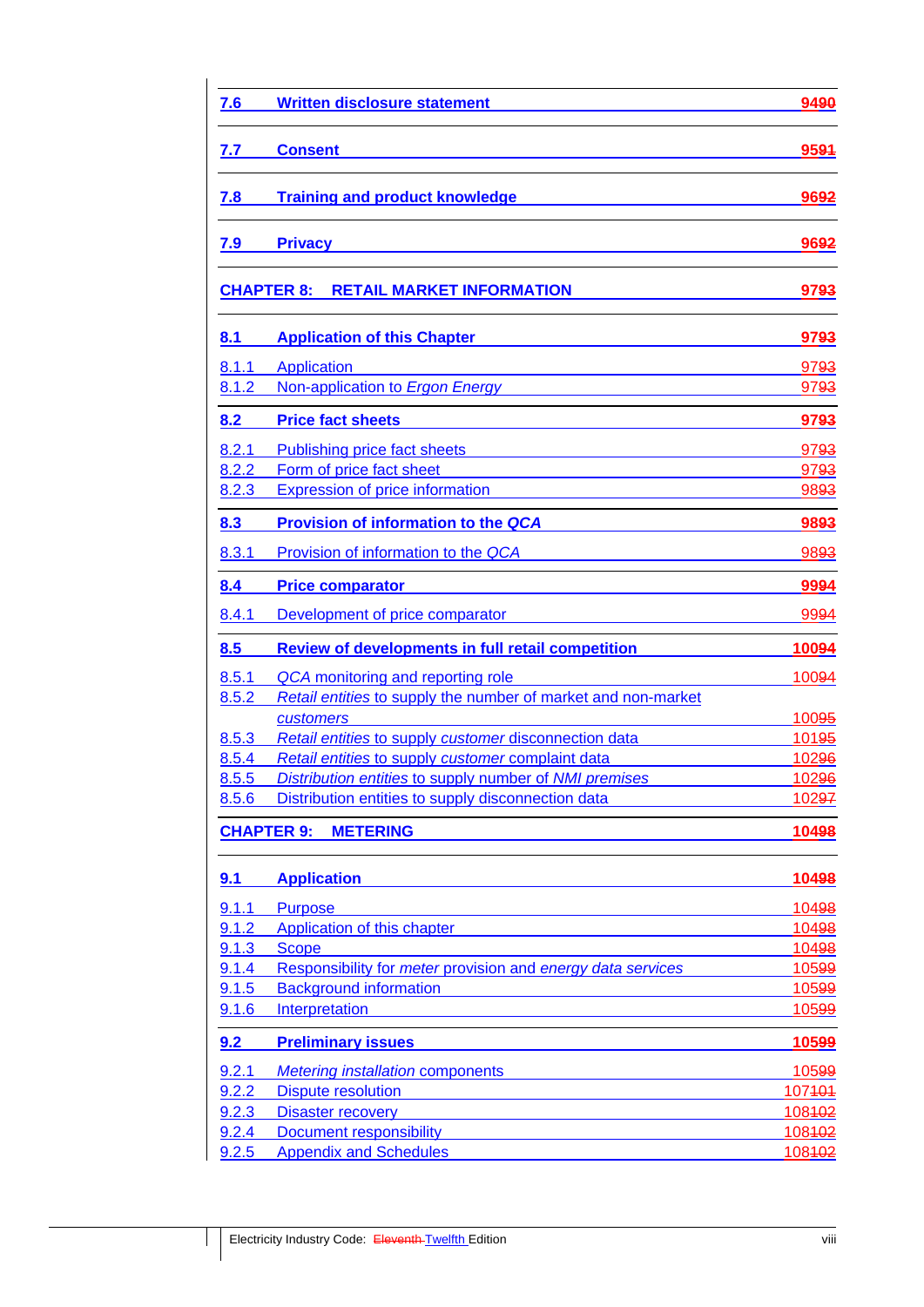| 9.3                                               | <b>Responsibility for meter provision</b>                               | 108402 |
|---------------------------------------------------|-------------------------------------------------------------------------|--------|
| 9.3.1                                             | Application of clause 9.3                                               | 108402 |
| 9.3.2                                             | <b>Overall responsibility requirements</b>                              | 108402 |
| 9.3.3                                             | Metering installation components - meter provision                      | 109403 |
| 9.3.4                                             | <b>Transitional provision for existing temporary builders' supplies</b> | 110404 |
| 9.3.5                                             | Reversion of <i>metering installation</i> types                         | 110404 |
| 9.3.6                                             | Testing and inspection of metering equipment                            | 110404 |
| 9.3.7                                             | Installation of meter                                                   | 111405 |
| 9.4                                               | <b>Responsibility for energy data services</b>                          | 112406 |
| 9.4.1                                             | Application of clause 9.4                                               | 112406 |
| 9.4.2                                             | Metering installation components - energy data services                 | 112406 |
| 9.4.3                                             | <b>Meter reading</b>                                                    | 113407 |
| 9.4.4                                             | Validation and substitution of energy data                              | 115409 |
| 9.4.5                                             | <b>Deleted</b>                                                          | 116440 |
| 9.4.6                                             | Calculation of energy data for type 7 metering installation             | 116440 |
| 9.4.7                                             | Data storage                                                            | 116440 |
| 9.4.8                                             | Information                                                             | 116440 |
| 9.4.9                                             | Validation of metering installation database                            | 117444 |
| 9.4.10                                            | Request for testing of the metering installation                        | 118442 |
|                                                   | <b>GENERAL</b><br><b>CHAPTER 10:</b>                                    | 119443 |
| 10.1                                              | <b>Definitions and interpretation</b>                                   | 119443 |
|                                                   | 10.1.1 Definitions                                                      | 119443 |
| 10.1.2                                            | Interpretation                                                          | 129423 |
|                                                   | <b>Schedule 1 - Reliability limits</b>                                  | 131425 |
| <b>Schedule 2 - Excluded Locations</b>            |                                                                         | 134428 |
|                                                   | <b>Schedule 3 - Not used</b>                                            | 135429 |
| <b>Schedule 4 - Maximum charges (clause 3.10)</b> |                                                                         | 138432 |

**ANNEXURE A - Standard connection contract** 

**ANNEXURE B - Standard retail contract** 

**ANNEXURE C - Standard co-ordination agreement**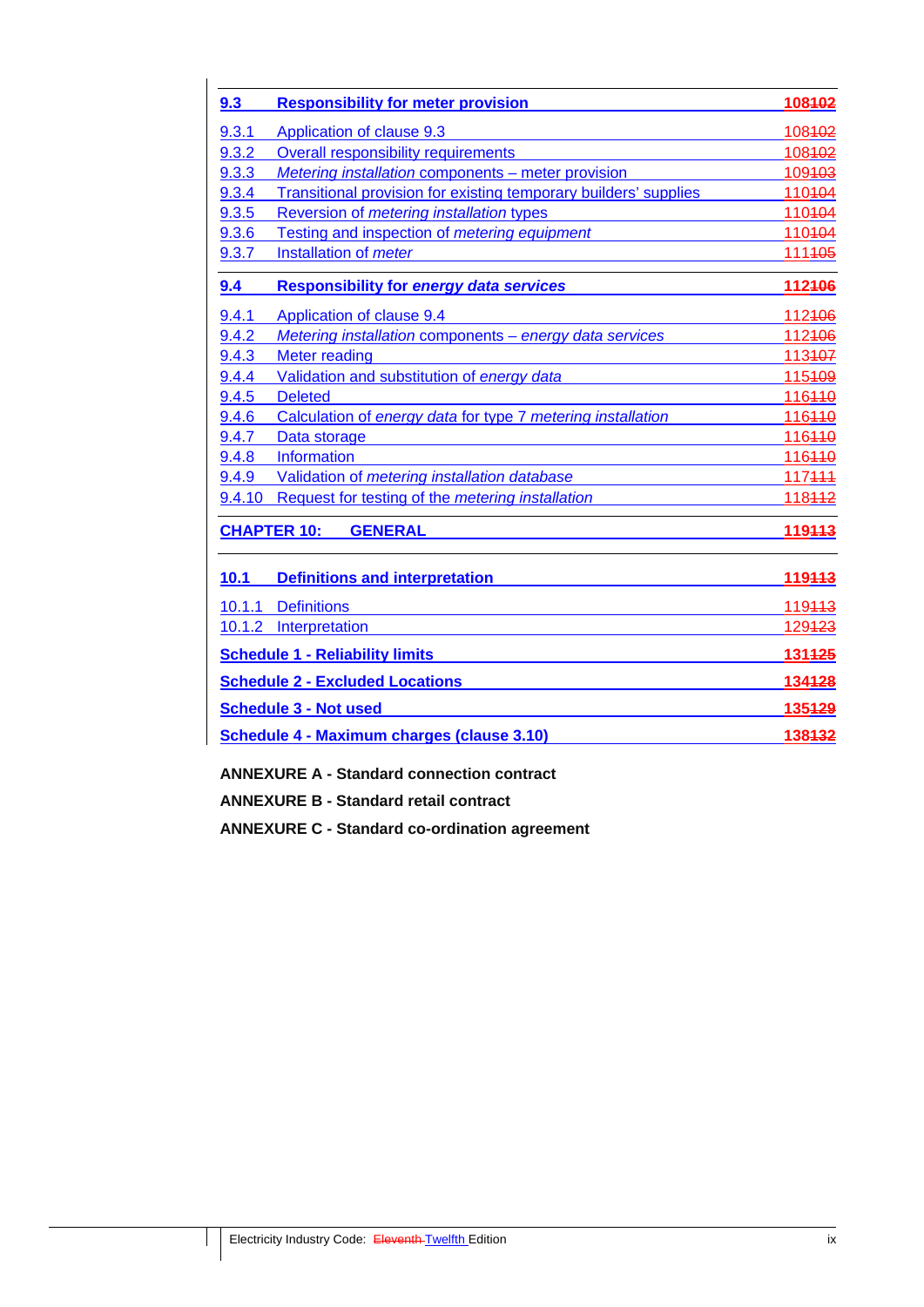## **1.1 Introduction**

#### **1.1.1 Code objective**

The objective of this *Code* is to promote efficient investment in, and efficient use of, electricity services for the long-term interests of Queensland *customers* about:

- (a) price, quality, reliability and security of supply of electricity; and
- (b) the reliability, safety and security of the Queensland electricity system.

#### **1.1.2 Scope of the Code**

The scope of this *Code* is to:

- (a) require the preparation of annual management plans relating to a *distribution entity's supply network*;
- (b) set *minimum service standards* for a *distribution entity*;
- (c) set *guaranteed service levels* which require a *distribution entity* to provide a payment to a *small customer* where those service levels are not met;
- (d) require a *distribution entity* to report to the *QCA* on its performance against the *minimum service standards* and *guaranteed service levels*;
- (e) require *retail entities* to comply with specified *customer* protection provisions;
- (f) set out a framework for co-ordination of services between *distribution entities*  and *retail entities*;
- (g) impose obligations on *retail entities* and *distribution entities* with respect to:
	- (i) obtaining explicit informed consent of customers prior to customer transfers;
	- (ii) providing information regarding certain *NMI premises*, including, where relevant, the *NMI* and *NMI checksum*; and
	- (iii) notifying and advising *customers* regarding the transfer process;
- (h) require *retail entities* to comply with retail *marketing* and price disclosure rules;
- (i) set out the principles for the metering of electricity at certain *connection points*  and *points of supply* to which the *National Electricity Rules* do not apply and in other specified circumstances; and
- (j) state the terms for a *distribution entity's standard connection contract*, a *retail entity's standard retail contract* and the *standard co-ordination agreement.*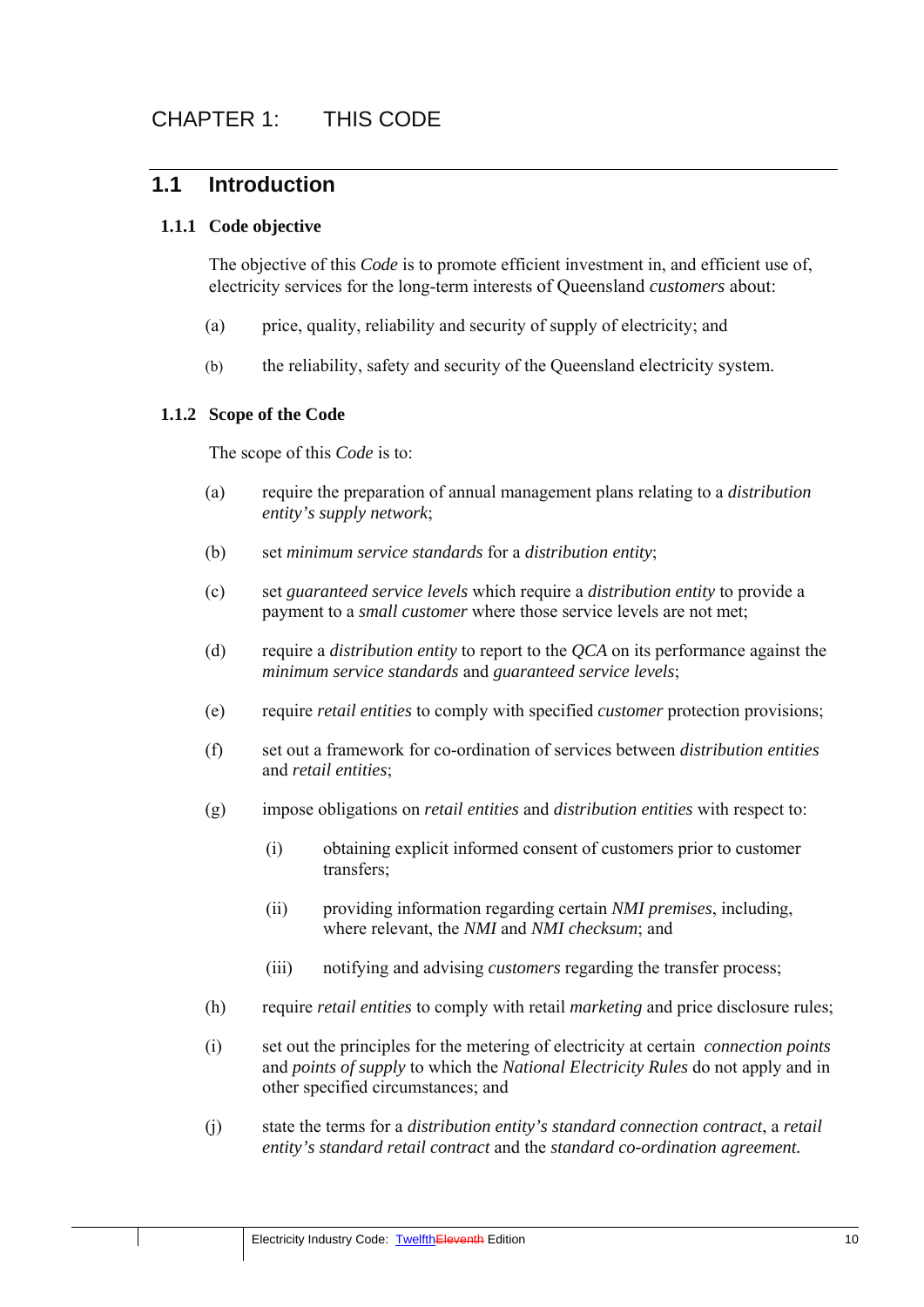#### **1.1.3 Authority**

This *Code* is made by the *Minister* under section 120B of the *Electricity Act*.

#### **1.1.4 Date of effect**

Subject to section 120J(3) of the *Electricity Act*, this twelftheighth edition of the *Code* takes effect on and from 1 July 2012February 2011.

#### **1.1.5 Application**

- (a) Each *distribution entity* must comply with this *Code* as a condition of its *distribution authority*.
- (b) Each *retail entity* must comply with this *Code* as a condition of its *retail authority*.
- (c) To avoid doubt, this *Code* does not apply to:
	- (i) *Essential Energy* in respect of *non-market customers* supplied under its special approval number SA01/11 ; and
	- (ii) *Origin Energy* Electricity Limited (ACN 071 052 287) in respect of non-market customers supplied under its special approval number SA02/11

#### **1.1.6 Obligation to remedy**

If a *distribution entity* or *retail entity* breaches this *Code*, it must remedy that breach as soon as practicable.

#### **1.1.7 Amendment of** *Code*

This *Code* may only be amended in accordance with the procedure and consultation processes set out in the *electricity legislation*.

#### **1.1.8 Interpretation**

Words appearing like *this* are defined in clause 10.1.140.1.1.

#### **1.1.9 Other relevant instruments**

Not all aspects of a *distribution entity's* or *retail entity's* obligations are regulated by this *Code*. Their obligations and some aspects of their relationships with a *customer* are also affected by a number of instruments, including:

- (a) the *Electricity Act*;
- (b) the *Electricity Regulation*;
- (c) the *Electrical Safety Act*;
- (d) the *Electrical Safety Regulation*;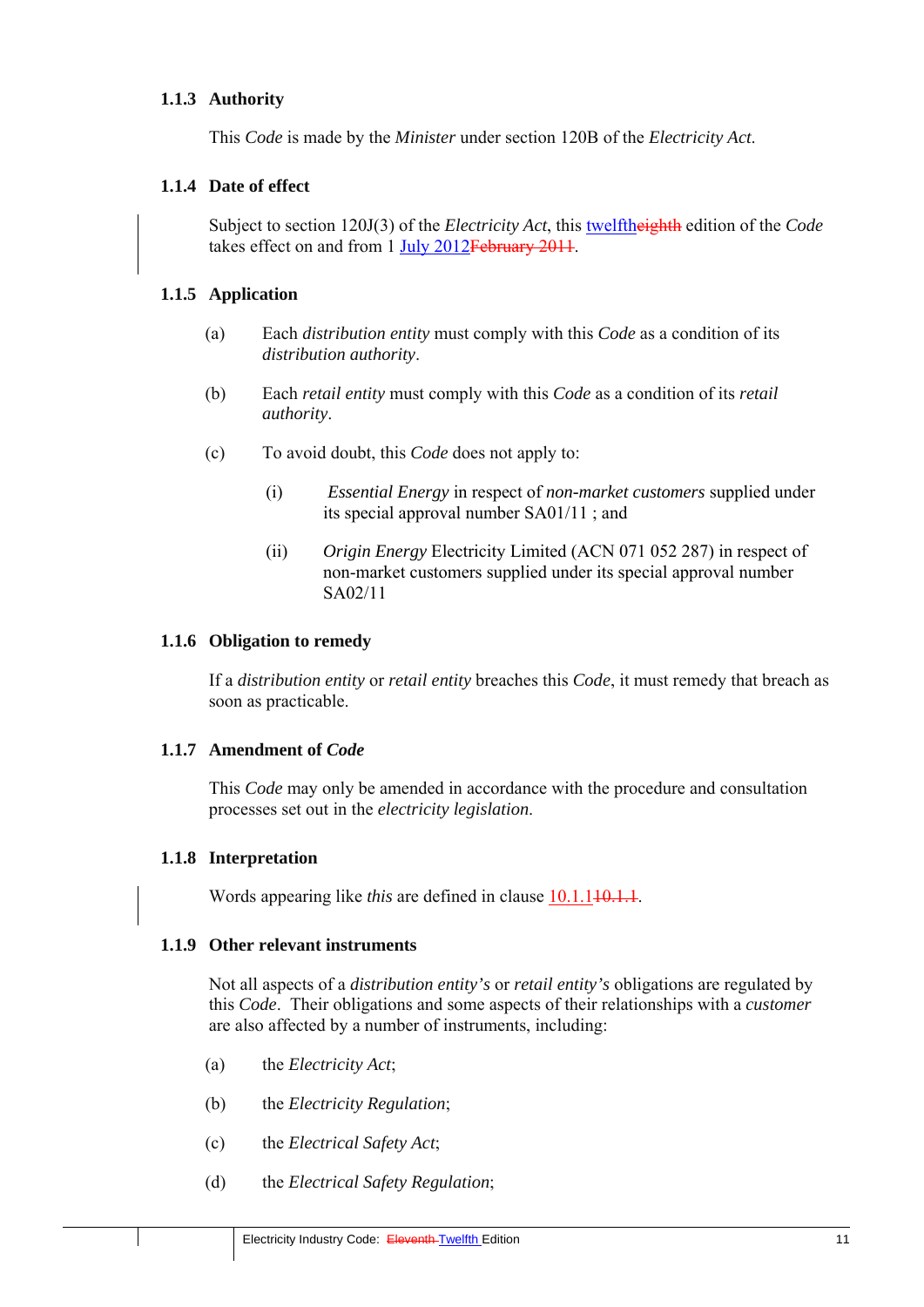- (e) the *National Electricity Law*;
- (f) the *National Electricity Rules*;
- (g) a *distribution entity's distribution authority* and a *retail entity's retail authority;*
- (h) a *distribution entity's connection contract* and a *retail entity's retail contract*;
- (i) the *co-ordination agreement* between a *distribution entity* and a *retail entity*;
- (j) the *Electricity Connection and Metering Manuals*;
- (k) the *Metrology Procedure*;
- (l) the *MSATS* procedures; and
- (m) consumer protection laws, including the *Competition and Consumer Act 2010 (Cth)* and the *Fair Trading Act*.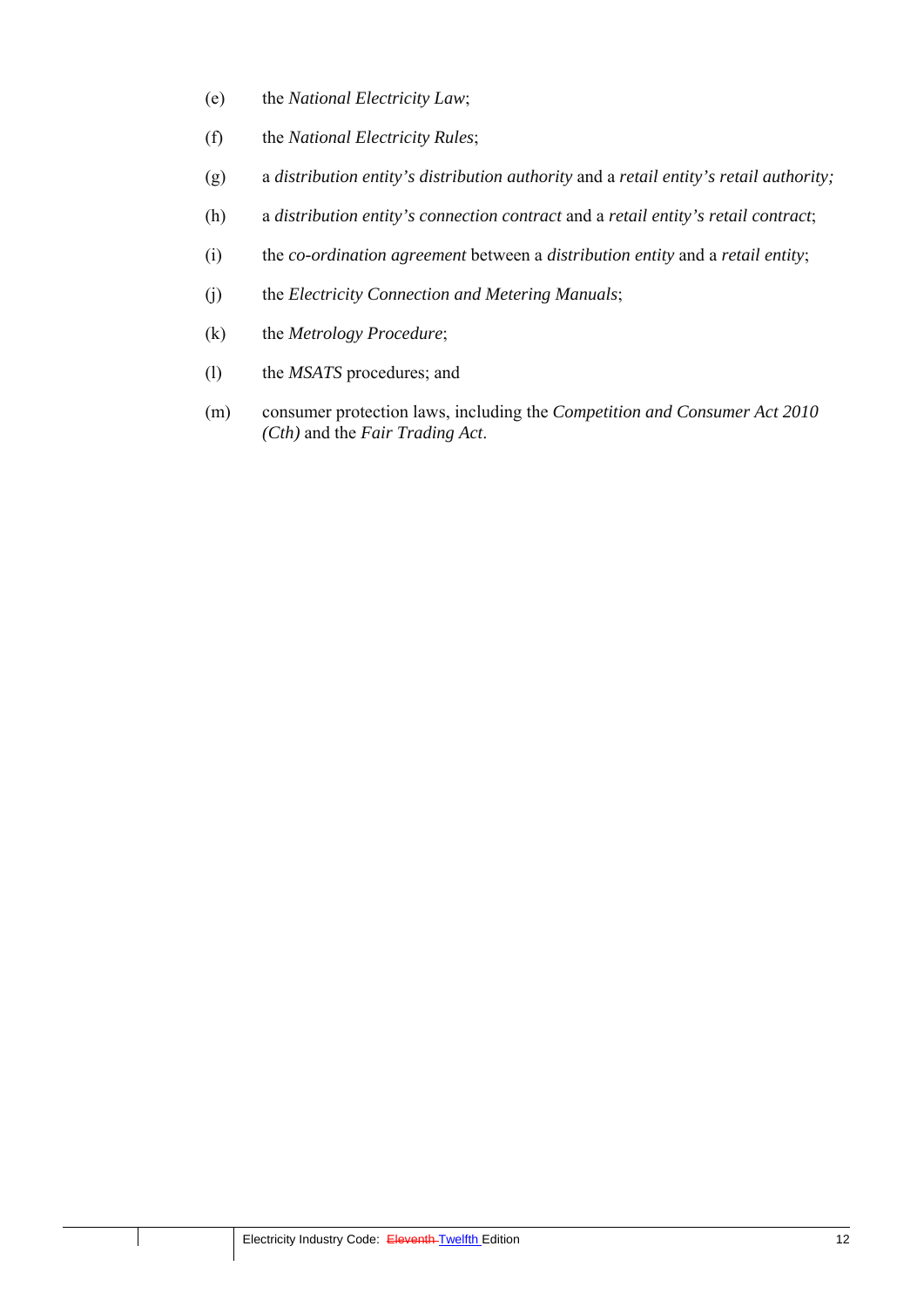# **2.1 Application of this Chapter**

- (a) This Chapter applies to:
	- (i) all *distribution entities*; and
	- (ii) in respect of clauses  $2.5.5(b)2.5.5(b)$  and  $2.5.5(c)2.5.5(e)$ , all *retail entities*; and
	- (iii) unless otherwise specified, in relation to *small* and *large customers*.
- (b) Where, in this Chapter 2, a clause refers to a *small customer* making a request of, agreeing with or otherwise providing information to its *distribution entity*, that includes the *retail entity* doing any of those things on the *small customer's* behalf.

# *2.2 Summer preparedness plans*

#### **2.2.1** *Summer preparedness plan*

If requested by the *QCA* before 31 May in any year, a *distribution entity* must prepare and submit a *summer preparedness plan* in accordance with this clause detailing how it plans to:

- (a) prepare its *supply network* for the upcoming summer to minimise outages of *customers*' electricity supply;
- (b) manage and minimise the impact of extreme weather events on *customers'* electricity supply;
- (c) identify and respond to *emergencies* that have the potential to impact on *customers'* electricity supply; and
- (d) keep *customers* informed of electricity supply issues over summer.

To avoid doubt, a request by the *regulator* before 31 May 2007 is deemed to be a request by the *QCA* for the next summer.

#### **2.2.2 Content of** *summer preparedness plan*

A *distribution entity* must include the following information in the *summer preparedness plan* (unless specified otherwise by the *QCA*):

- (a) specific activities to be undertaken before the start of summer and a timetable for implementing those activities, including:
	- (i) capital expenditure programs and initiatives; and
	- (ii) operational or maintenance expenditure programs and initiatives;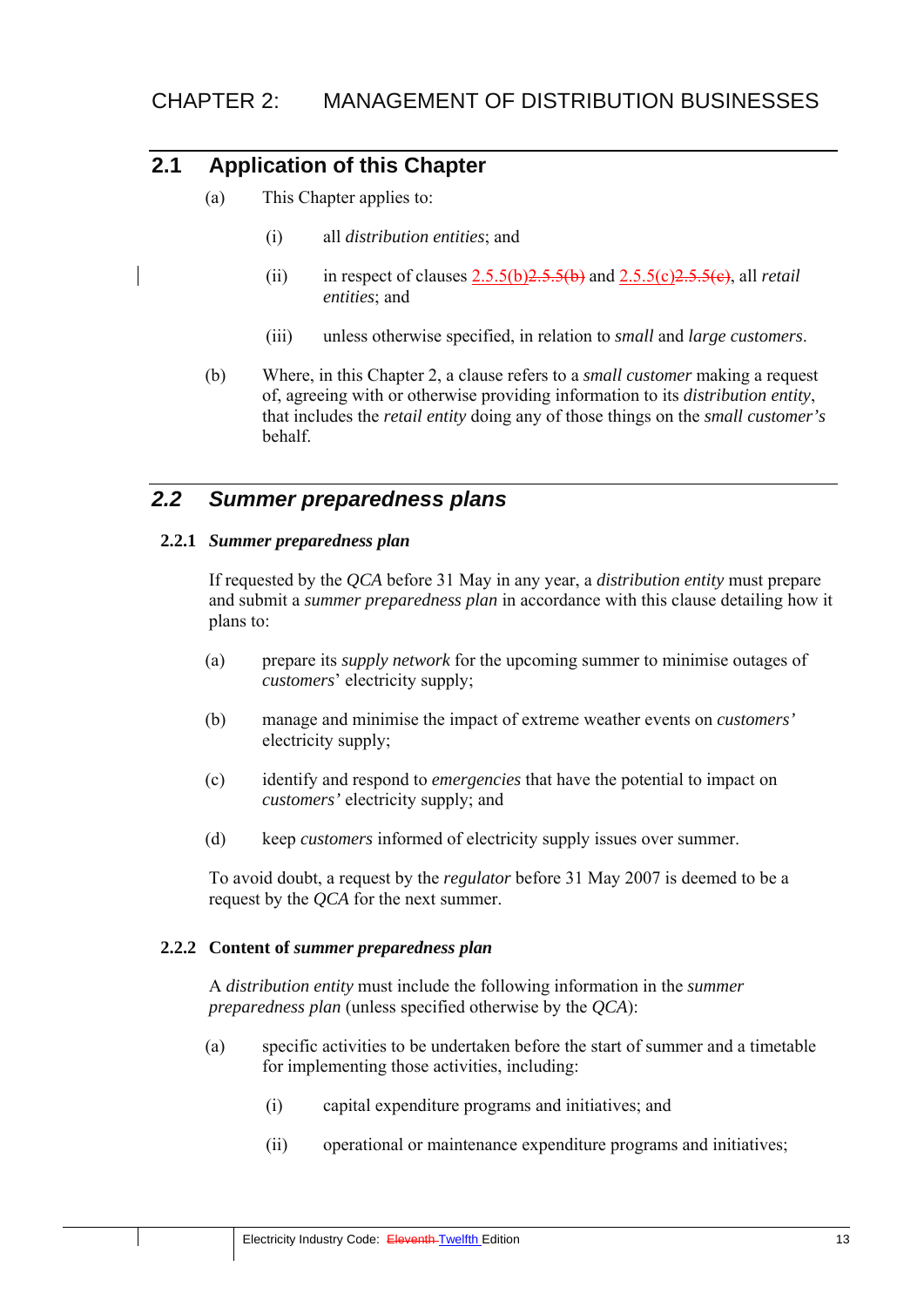- (b) the capacity of the *distribution entity* to manage and respond to extreme weather events and *emergencies*, including:
	- (i) *emergency* response programs;
	- (ii) the capacity of existing telephone and other *customer* information systems over summer;
	- (iii) its public communications strategy; and
	- (iv) staffing levels over summer and the ability to call on extra resources; and
- (c) such other matters reasonably notified by the *QCA*.

#### **2.2.3 Submission of** *summer preparedness plans* **to** *QCA*

If the *QCA* has requested a *summer preparedness plan* under clause 2.2.12.2.1, then a *distribution entity* must:

- (a) submit a draft *summer preparedness plan* for the upcoming summer to the *QCA* by 31 July of that year;
- (b) consider in good faith any reasonable changes to the draft *summer preparedness plan* recommended by the *QCA* and if the *distribution entity* does not propose to include the recommended changes in its final plan, it must give the *QCA* written reasons why it rejected the recommended changes;
- (c) submit a final *summer preparedness plan* to the *QCA* by 31 August of that year;
- (d) publish the final *summer preparedness plan* on its website and, on request by a *customer*, must provide the *customer* with a copy of the final *summer preparedness plan*. The *distribution entity* may impose a reasonable charge for providing a *customer* with a copy of the *summer preparedness plan*; and
- (e) if the *distribution entity* does not accept a change to the draft *summer preparedness plan* recommended by the *QCA*, the *distribution entity* must publish in its final *summer preparedness plan* its reasons for not accepting such change. A *distribution entity* is not required to disclose any confidential information under this paragraph  $(e)(e)$ .

#### **2.2.4 Compliance and reporting**

- (a) A *distribution entity* must use its best endeavours to implement a final *summer preparedness plan*.
- (b) By 1 April of each year, a *distribution entity* must give a report to the *QCA* on the effectiveness, and its compliance with the implementation, of a *summer preparedness plan* (if any) for the previous summer.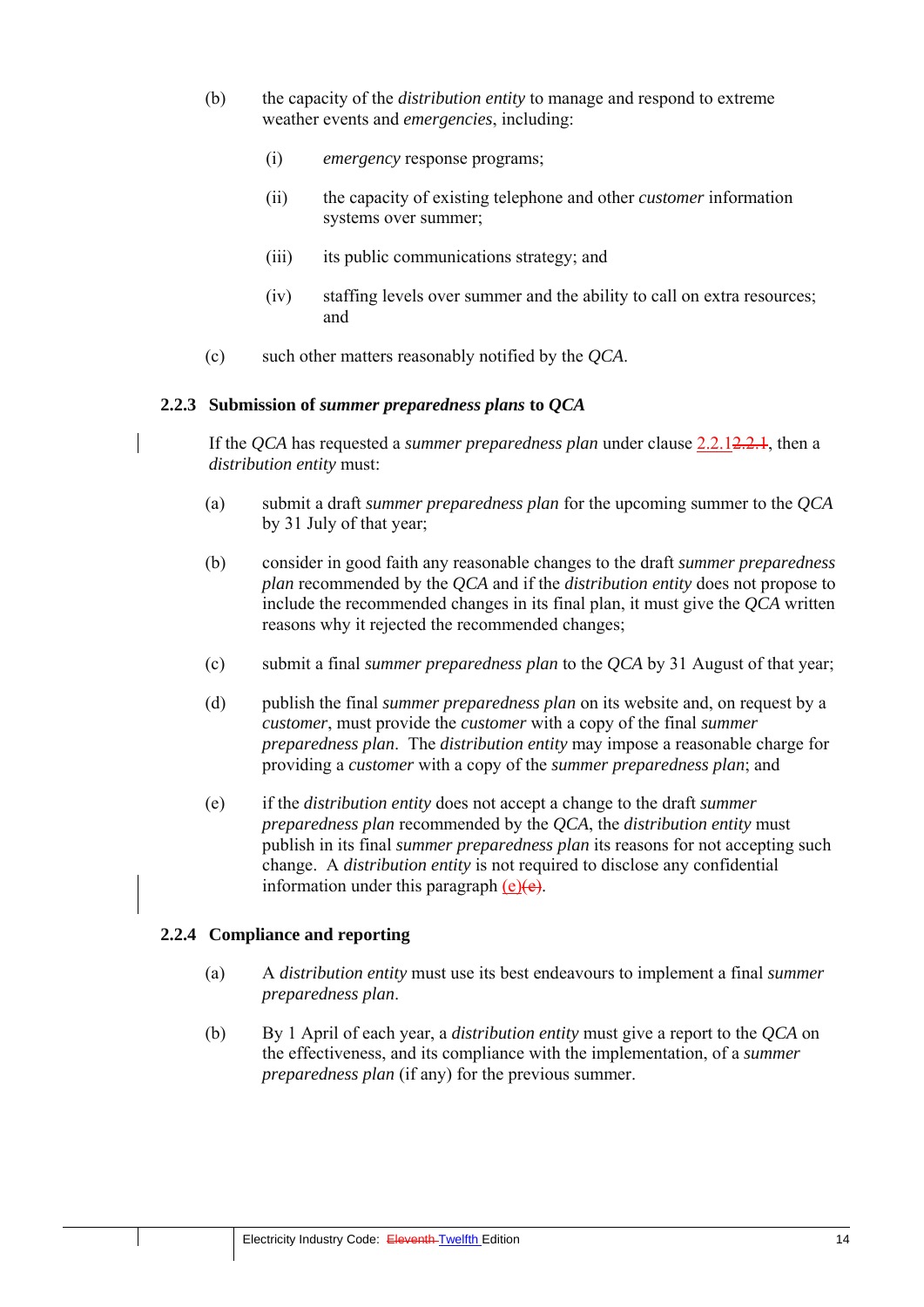# **2.3** *Network management plans*

#### **2.3.1** *Network management plans*

- (a) The *distribution entity* must prepare and submit a *network management plan* in accordance with this clause 2.32.3.
- (b) Each *network management plan* must detail how the *distribution entity* will manage and develop its *supply network* with the objective of delivering an adequate, economic, reliable and safe connection and supply of electricity to its *customers* over the following five *financial years*.

#### **2.3.2 Content of a** *network management plan*

The *distribution entity* must include the following information in each *network management plan* (unless otherwise specified by the *QCA*):

- (a) an explanation of the background to the *network management plan* and its purpose;
- (b) general information about the *distribution entity's supply network*;
- (c) the operating environment including growth forecasts;
- (d) a statement of the *distribution entity's* planning policy and a qualitative assessment of its compliance with that policy;
- (e) a statement of the *distribution entity's* asset management policy (including its current key programs) and a qualitative assessment of its compliance with that policy;
- (f) the *distribution entity's* demand management strategy, including a description of the existing and planned programs and opportunities for demand side participation;
- (g) an analysis of the historical reliability performance for the previous five year period;
- (h) a statement of the reliability targets for the next five years and a description of major existing and planned reliability improvement programs, including details of major capital and operating and maintenance expenditure initiatives;
- (i) an evaluation of the *distribution entity*'*s* performance in the preceding *financial year* against the *network management plan* for that year, including its implementation of major capital and operating and maintenance expenditure initiatives;
- (j) a risk assessment of the major constraints in the *distribution entity's* network and how they may be alleviated;
- (k) how worst performing feeders are defined and an analysis of the performance of worst performing feeders in the past *financial year* and of worst performing feeders identified in the preceding *network management plan*;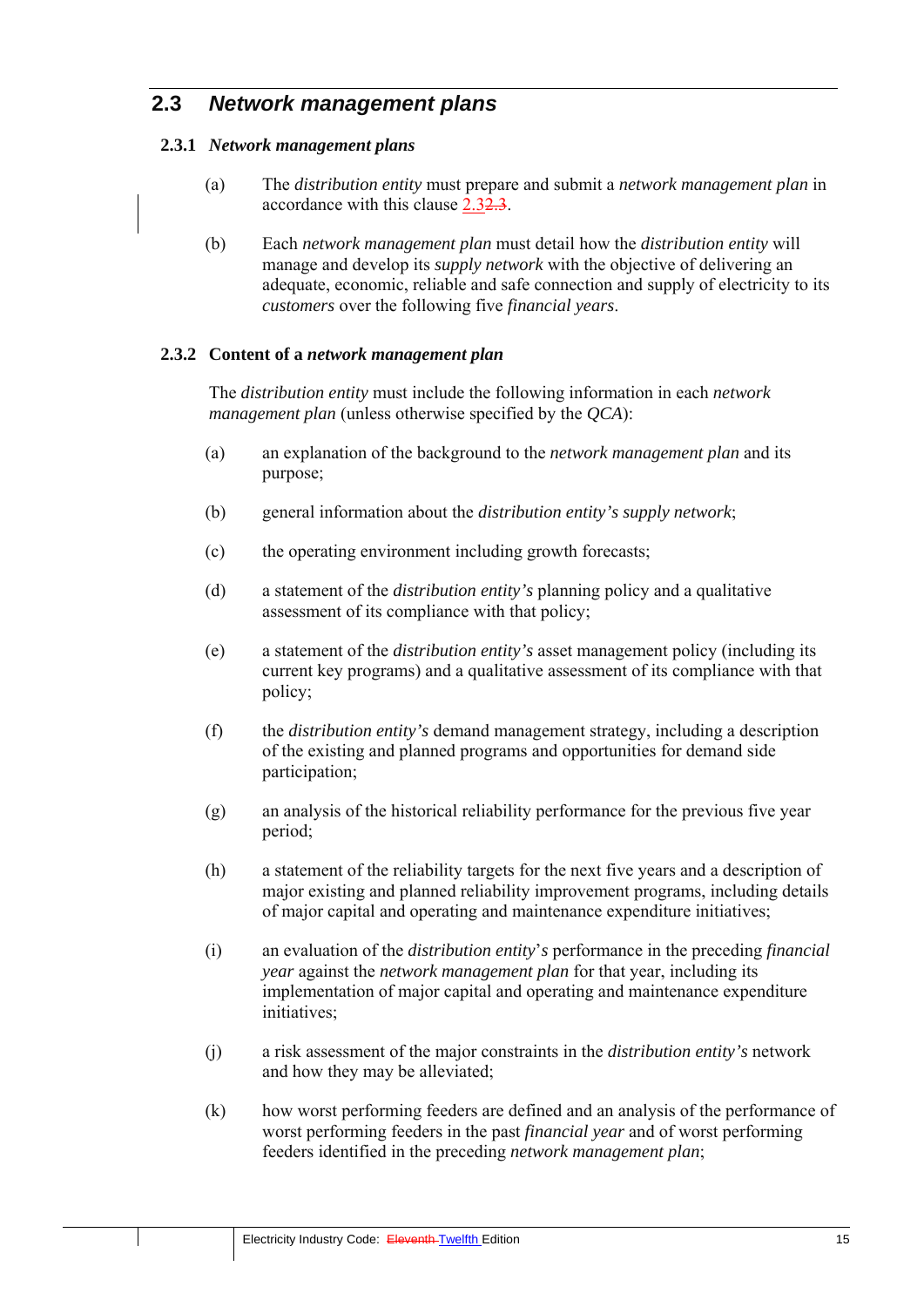- (l) certification by the chief executive officer of the *distribution entity* that:
	- (i) the *network management plan* meets the *distribution entity's* obligations under its *distribution authority*;
	- (ii) the *network management plan* accurately represents the relevant policies of the *distribution entity*;
	- (iii) the *distribution entity* has complied with those policies or details of where it has not complied; and
	- (iv) the *distribution entity* is committed to implementing the *network management plan*; and
- (m) such other matters reasonably notified by the *QCA*.

#### **2.3.3 Submission of** *network management plans* **to** *QCA*

- (a) The *distribution entity* must submit a draft *network management plan* for each five year period to the *QCA* by 30 June each year.
- (b) The *distribution entity* must consider in good faith any changes to the draft *network management plan* recommended by the *QCA*. If the *distribution entity* does not propose to include the recommended changes in its final *network management plan*, it must give the *QCA* written reasons why it rejected the recommended changes.
- (c) The *distribution entity* must submit a final *network management plan* for the five year period to the *QCA* by 31 August each year to take effect by 1 September of that year. A final *network management plan* shall remain in effect until 31 August of the following year.
- (d) The *distribution entity* must publish the final *network management plan* on its website and, on request by a *customer*, provide the *customer* with a copy. The *distribution entity* may impose a reasonable charge for providing a *customer* with a copy of the *network management plan*.
- (e) If the *distribution entity* does not accept a change to the draft *network management plan* recommended by the *QCA*, the *distribution entity* must publish in its final *network management plan* its reasons for not accepting such change. A *distribution entity* is not required to disclose any confidential information under this paragraph  $(e)(e)$ .

#### **2.3.4 Compliance**

The *distribution entity* must use its best endeavours to comply with its most recent final *network management plan*.

### **2.4** *Minimum service standards*

#### **2.4.1 Purpose**

(a) The purpose of the *minimum service standards* is to: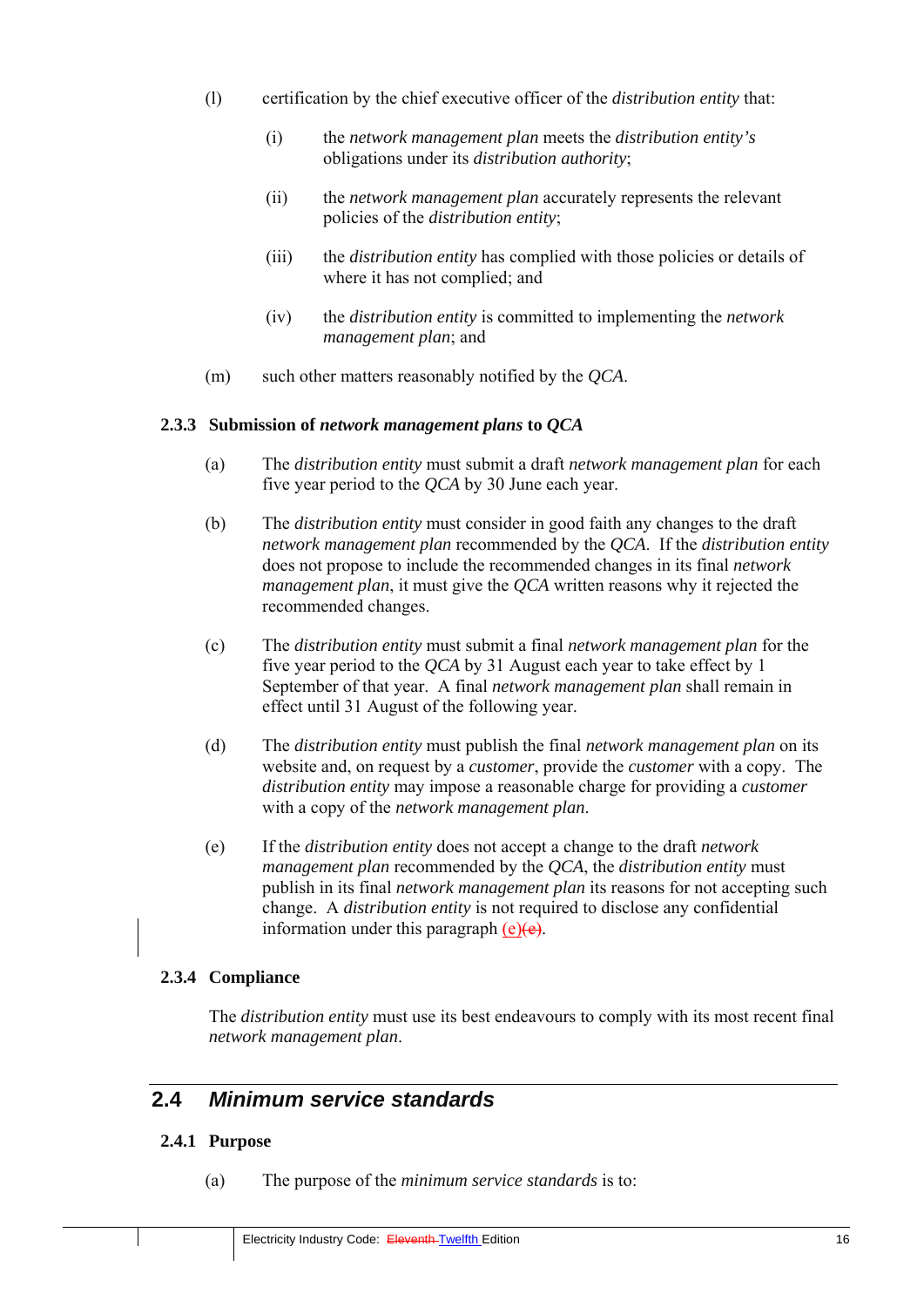- (i) provide a standard against which a *distribution entity's* performance, by *feeder type*, will be assessed across the *supply network*; and
- (ii) enable annual comparisons of a *distribution entity's* performance.
- (b) The *minimum service standards* do not constitute standards which are enforceable against a *distribution entity* by individual *customers*.

#### **2.4.2** *Minimum service standards*

Subject to clause 2.4.32.4.3, a *distribution entity* must use its best endeavours to ensure that it does not exceed in a *financial year* the:

- (a) *SAIDI Limits*; and
- (b) *SAIFI Limits*,

applicable to its *feeder types* set out in the relevant table in Schedule 1.

#### **2.4.3 Exclusions from** *minimum service standards*

In determining whether a *distribution entity* has exceeded its *SAIDI Limits* or *SAIFI Limits*, the following *interruptions* will not be taken into account:

- (a) an *interruption* of a duration of one minute or less;
- (b) an *interruption* resulting from:
	- (i) load shedding due to a shortfall in generation;
	- (ii) a direction by *AEMO*, a *system operator* or any other body exercising a similar function under the *Electricity Act*, *National Electricity Rules* or *National Electricity Law*;
	- (iii) automatic shedding of load under the control of under-frequency relays following the occurrence of a power system under-frequency condition described in the *power system security and reliability standards*;
	- (iv) a failure of the shared *transmission grid*; or
	- (v) a direction by a police officer or another authorised person exercising powers in relation to public safety;
- (c) any *interruption* to the supply of electricity on a *distribution entity's supply network* which commences on a *major event day*; and
- (d) an *interruption* caused by a *customer's electrical installation* or failure of that *electrical installation*.

#### **2.4.4 Review of** *minimum service standards*

The *QCA* must review the *minimum service standards* to apply at the beginning of each *regulatory control period*. The *QCA* must consult with the *distribution entities* in conducting the review.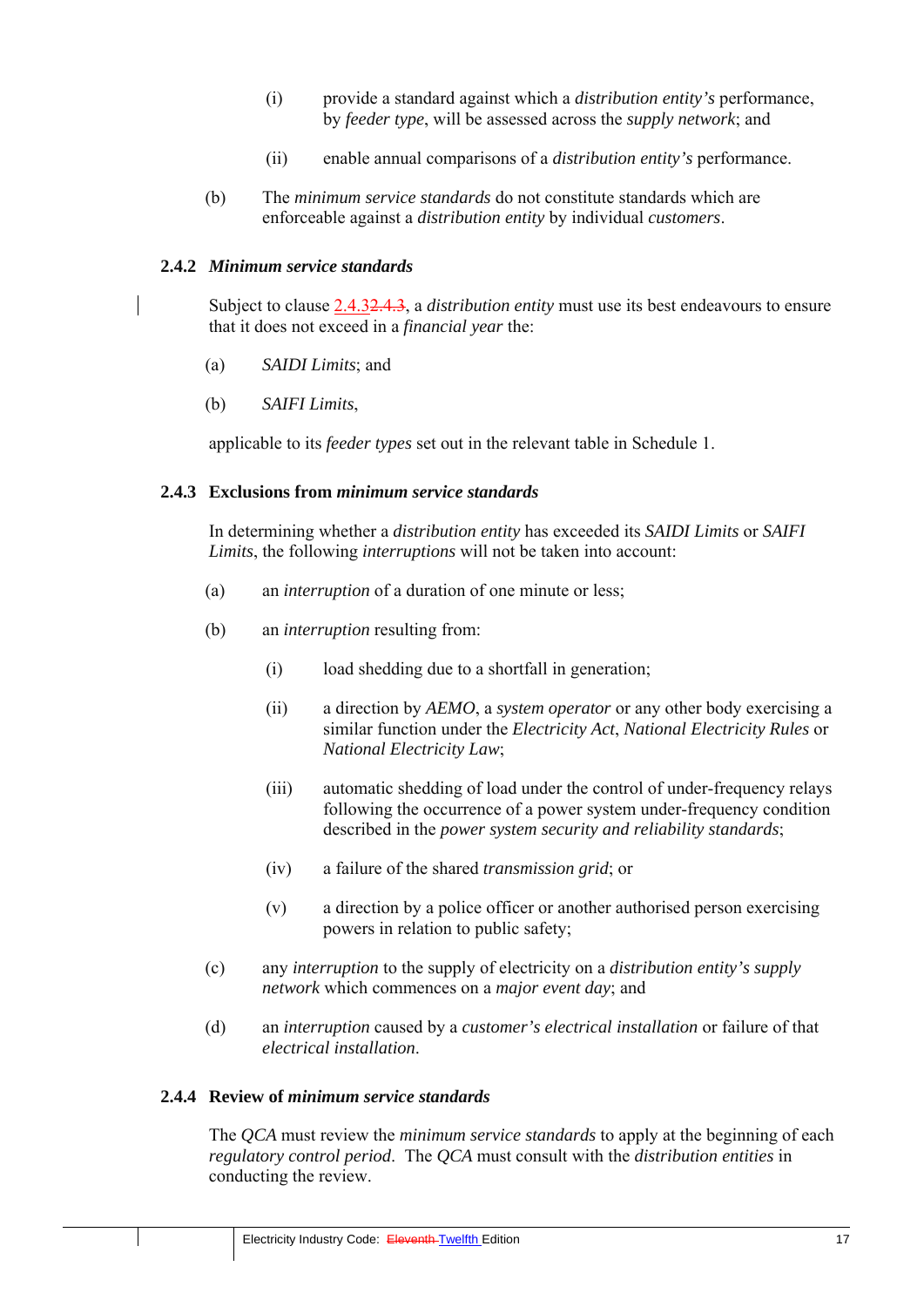# **2.5** *Guaranteed service levels*

#### **2.5.1** *Distribution authorities*

This clause 2.52.5 constitutes a *guaranteed service levels* regime notified by the *QCA* for the purposes of a *distribution authority*.

#### **2.5.2 Application**

- (a) Subject to paragraph (c)(e), this clause 2.52.5 applies to a *small customer*:
	- (i) who is the named electricity account holder for a *premises*; or
	- (ii) if there is a *card operated meter* at a *premises*, who is the occupier of that *premises*.
- (b) A *distribution entity* is required to give only one *GSL payment* per electricity account for each event giving rise to a *GSL payment* regardless of the number of account holders or *premises* listed on the account affected by the event.
- (c) A *small customer* is not eligible for a *GSL payment* for a *premises* which does not have a *meter*.
- (d) A *distribution entity's* obligation to give a *GSL payment* under clauses 2.5.3 to 2.5.7 applies notwithstanding that a *retail entity* may have caused the event giving rise to the *GSL payment*. 1

#### **2.5.3 Wrongful disconnection**

- (a) If a *distribution entity* wrongfully disconnects a *small customer*, then that *customer* is eligible for a *GSL payment* (applying on the date of the wrongful disconnection) from the *distribution entity*.
- (b) A *distribution entity* wrongfully disconnects a *small customer* when:
	- (i) it was not entitled to do so under *electricity legislation* or the *connection contract* with that *customer*;
	- (ii) it fails to comply with the procedures for disconnection required of the *distribution entity* under the *connection contract* with that *customer*; or
	- (iii) it disconnects the *customer* at the request of a *retail entity* and:
		- (A) the wrong *premises* is *disconnected* due to an error in the *retail entity's* request; or
		- (B) the *retail entity* does not give the *customer* a *disconnection warning* (where required under clause 4.184.18) at least five *business days* before the disconnection occurs. To avoid doubt, a *GSL payment* is not payable where a *retail entity* does

<sup>1</sup> A *distribution entity's* right to recover a *GSL payment* from a *retail entity* is provided for in the c*o-ordination agreement*.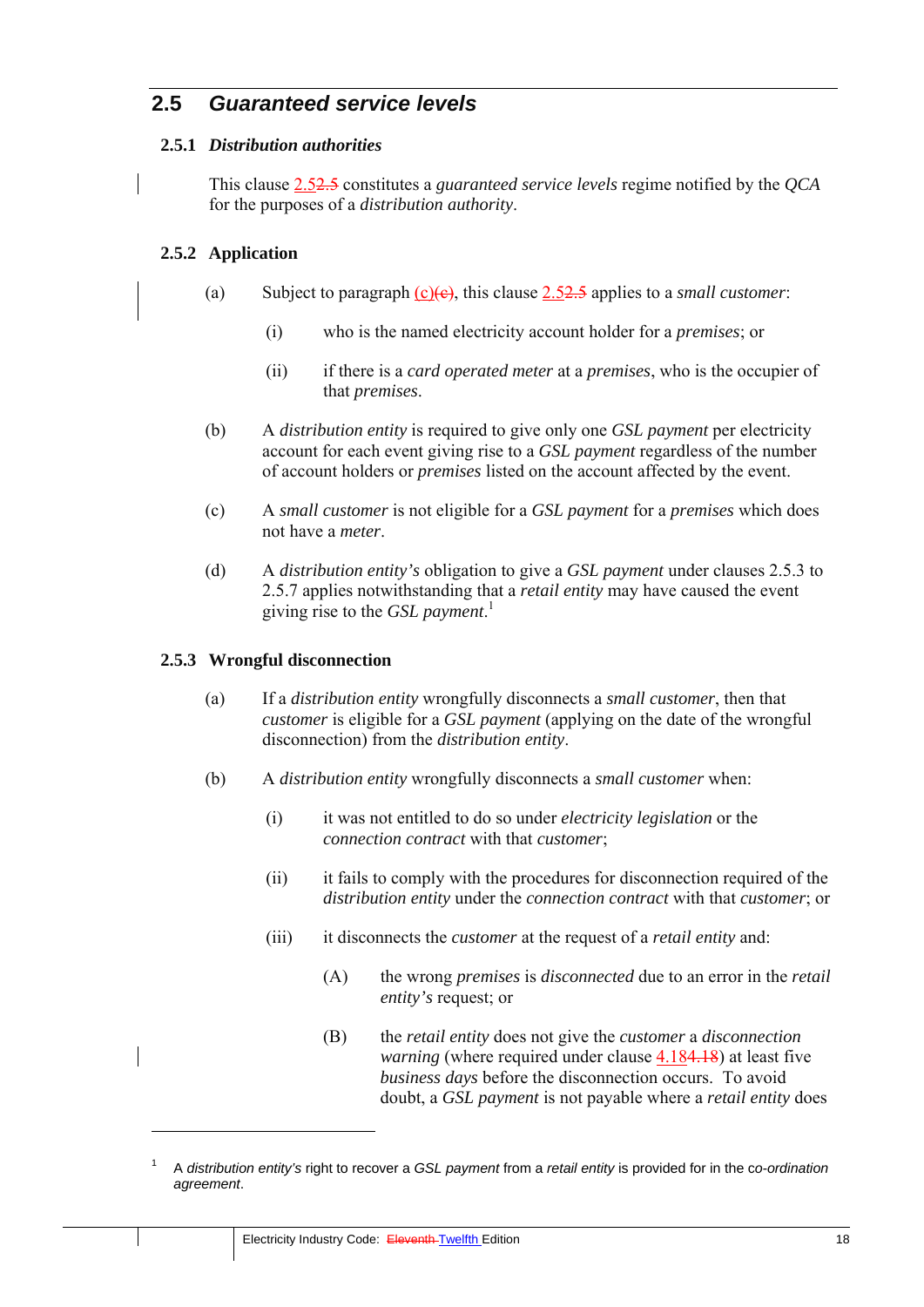not comply with any other disconnection procedures under clause 4.184.18.

#### **2.5.4 Connections**

If:

- (a) a *small customer* is entitled, and has taken all necessary steps, to have its *premises* connected; and
- (b) that *customer's premises* do not require any extension of, or augmentation to, the *supply network* to enable the *customer's premises* to be connected; and
- (c) a *distribution entity* does not connect that *customer's premises* on the day agreed (or subsequently agreed) with that *customer*,

then that *small customer* is eligible for a *GSL payment* (applying on the relevant day) from the *distribution entity* for each day it is late.

#### **2.5.5** *Customer* **reconnection**

- (a) If:
	- (i) a *small customer*'s *premises* has been disconnected and the *customer* is entitled, and has taken all necessary steps, to have the *premises* reconnected; and
	- (ii) a *distribution entity* does not reconnect the *premises* within the time required in the table below,

then that *small customer* is eligible for a *GSL payment* (applying on the relevant day) from the *distribution entity* for each day it is late.

| Premises description                                          | Time required for reconnection                                                                                                                                                                                         |
|---------------------------------------------------------------|------------------------------------------------------------------------------------------------------------------------------------------------------------------------------------------------------------------------|
| Premises supplied through CBD<br>feeder / urban feeder        | If the request is made by the <i>small</i><br><i>customer</i> to its <i>retail entity</i> by 12.00pm<br>on a business day, then on the same day<br>or as otherwise agreed with the <i>small</i><br>customer.           |
|                                                               | If the request is made by the <i>small</i><br>customer to its retail entity after 12.00pm<br>on a <i>business day</i> , then by the next<br>business day or as otherwise agreed with<br>the <i>small</i> customer.     |
|                                                               | If the request is made by the <i>small</i><br><i>customer</i> to its <i>retail entity</i> on a non-<br>business day, then on the next business<br><i>day</i> or as otherwise agreed with the <i>small</i><br>customer. |
| <i>Premises</i> supplied through <i>short</i><br>rural feeder | By the next business day after the small<br><i>customer's</i> request to its <i>retail entity</i> or<br>as otherwise agreed with the <i>small</i>                                                                      |

*Premises* **in** *Ergon Energy's distribution area*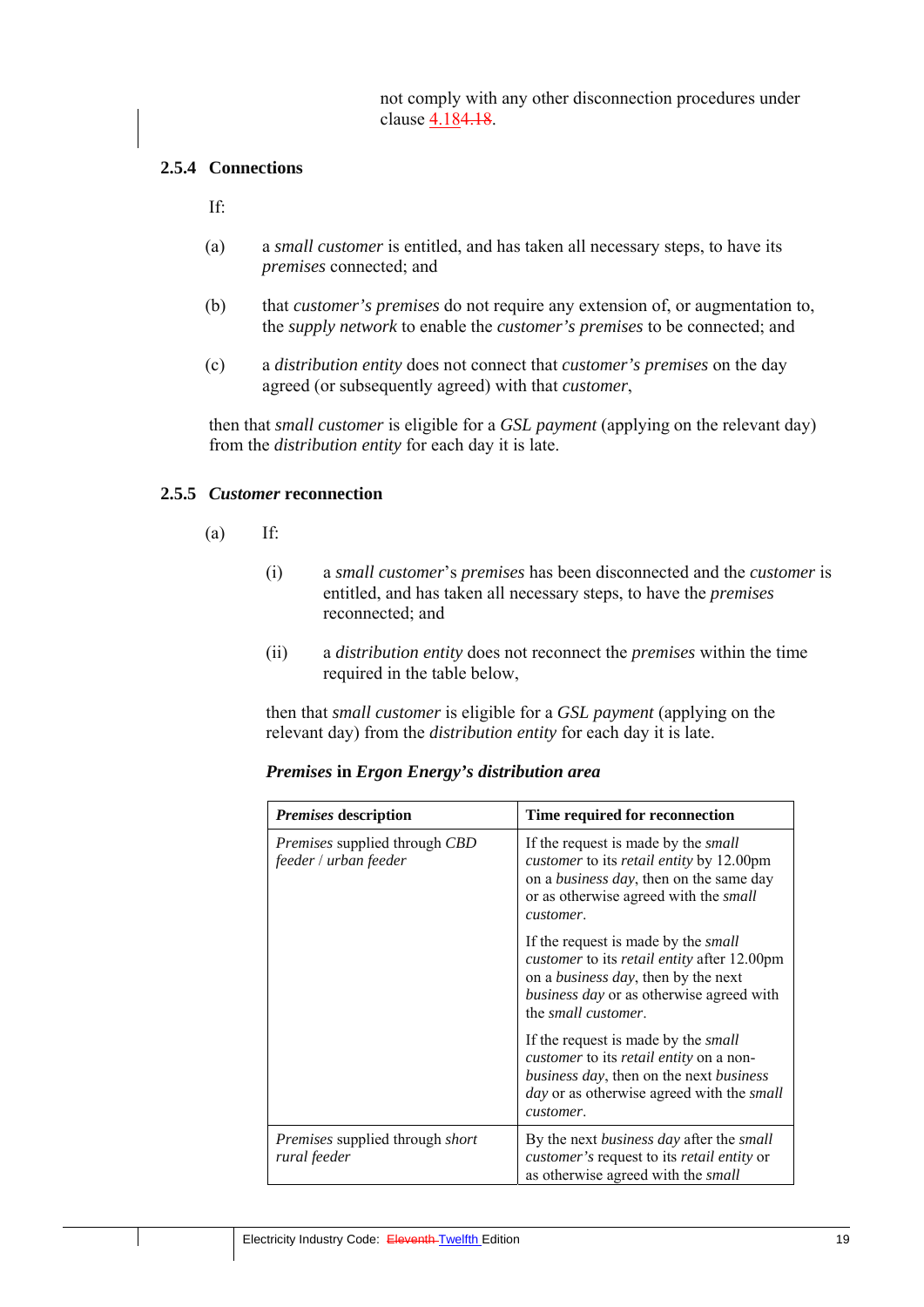| Premises description                                                           | Time required for reconnection                                                                                                                      |
|--------------------------------------------------------------------------------|-----------------------------------------------------------------------------------------------------------------------------------------------------|
|                                                                                | customer.                                                                                                                                           |
| <i>Premises</i> supplied through <i>long rural</i><br>feeder / isolated feeder | Within 10 <i>business days</i> of the <i>small</i><br>customer's request to its retail entity or<br>as otherwise agreed with the small<br>customer. |

*Premises* **in** *ENERGEX's distribution area* 

| <i>Premises</i> description                                   | Time required for reconnection                                                                                                                                                                                         |
|---------------------------------------------------------------|------------------------------------------------------------------------------------------------------------------------------------------------------------------------------------------------------------------------|
| All <i>premises</i> other than those in<br>excluded locations | If the request is made by the <i>small</i><br><i>customer</i> to its <i>retail entity</i> by 12.00pm<br>on a <i>business day</i> , then on the same day<br>or as otherwise agreed with the <i>small</i><br>customer.   |
|                                                               | If the request is made by the <i>small</i><br>customer to its retail entity after 12.00pm<br>on a <i>business day</i> , then by the next<br>business day or as otherwise agreed with<br>the <i>small customer</i> .    |
|                                                               | If the request is made by the <i>small</i><br><i>customer</i> to its <i>retail entity</i> on a non-<br>business day, then on the next business<br><i>day</i> or as otherwise agreed with the <i>small</i><br>customer. |
| <i>Premises</i> in excluded locations                         | Within 10 <i>business days</i> of the <i>small</i><br><i>customer's</i> request to its <i>retail entity</i> or<br>as otherwise agreed with the <i>small</i><br>customer.                                               |

- (b) When a *retail entity* receives a request for reconnection from a *small customer* who is entitled to reconnection before 12.00 pm on a *business day*, the *retail entity* must, by 1.00 pm that *business day*, initiate a request for reconnection of the *small customer's premises* in accordance with Chapter 5 of this *Code*.
- (c) The *retail entity* on behalf of the *small customer* may request that the *distribution entity* reconnect the *small customer* sooner than is required under clause 2.5.5(a)2.5.5(a). If the *small customer* or its *retail entity* does so, the *distribution entity*:
	- (i) must use its best endeavours to reconnect the *small customer* in the requested timeframe; and
	- (ii) if the reconnection is made in the requested timeframe, may charge the relevant fee published in the *distribution entity's* price list.
- (d) In this clause 2.5.52.5.5, a "*business day*" does not include a *local holiday* in the district where the *premises* is located.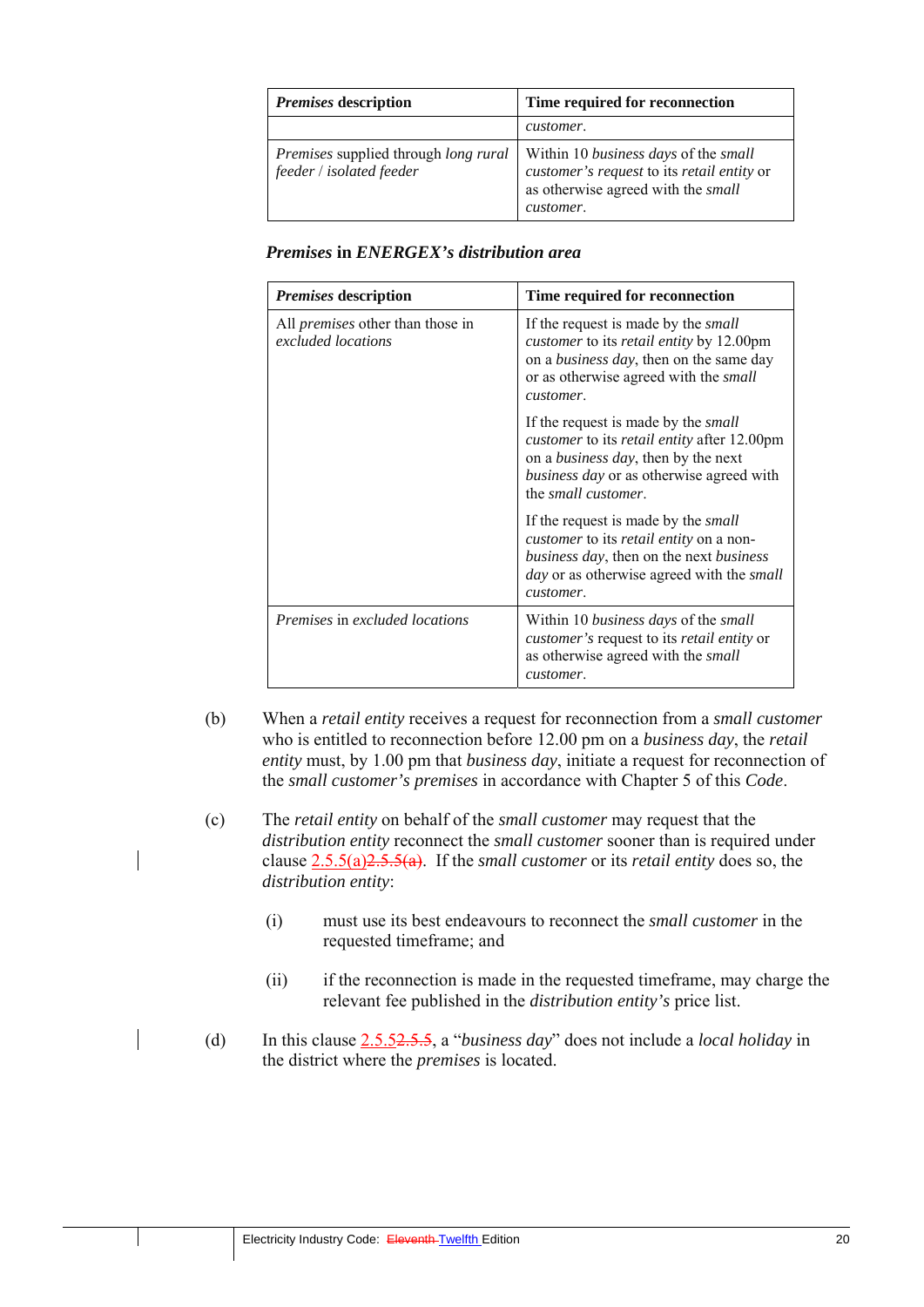#### **2.5.6** *Hot water supply*

- (a) Subject to paragraph  $(b)(b)$ , if:
	- (i) a *small customer* (or its *retail entity*) makes an inquiry to a *distribution entity* about a loss of *hot water supply*; and
	- (ii) the *distribution entity* fails to attend the *premises* within the time required in the following table,

then that *small customer* is eligible for a *GSL payment* (applying on the relevant day) from the *distribution entity* for each day it is late.

| <i>Feeder type through which the small</i><br>customer's premises is supplied | Time required to attend                                                                                                       |
|-------------------------------------------------------------------------------|-------------------------------------------------------------------------------------------------------------------------------|
| long rural feeder / isolated feeder                                           | By the <i>business day</i> agreed with the<br>small customer (or its retail entity).                                          |
| All other <i>feeder types</i>                                                 | Within one <i>business day</i> of the<br>inquiry or as otherwise agreed with<br>the small customer (or its retail<br>entity). |

- (b) A *distribution entity* is not required to attend the *premises* in response to a *hot water supply* inquiry under paragraph (a)(a) if the *distribution entity* reasonably believes the loss of *hot water supply* is not caused by its *supply network* or associated *control equipment*, or if the loss of *hot water supply* is the result of an outage on its *supply network* or associated *control equipment*.
- (c) In this clause 2.5.62.5.6, a "*business day*" does not include a *local holiday* in the district where the *premises* is located.

#### **2.5.7 Appointments**

- (a) This clause  $2.5.72.5.7$  applies to an appointment which:
	- (i) is made between a *distribution entity* and a *small customer* (or its *retail entity*) who has an existing account for the *premises*; and
	- (ii) relates to the *distribution entity* attending the *premises* for the purpose of:
		- (A) reading, testing, maintaining or inspecting the *meter*; or
		- (B) inspecting, altering or adding to the *customer's electrical installation*.
- (b) This clause 2.5.72.5.7 does not apply if a *small customer* is eligible for a *GSL payment* under clauses 2.5.42.5.4 to 2.5.62.5.6.
- (c) When making an appointment, a *distribution entity* must specify a time or time period for the appointment. Any time period must not exceed the following:
	- (i) for *ENERGEX* a five hour period within a day; and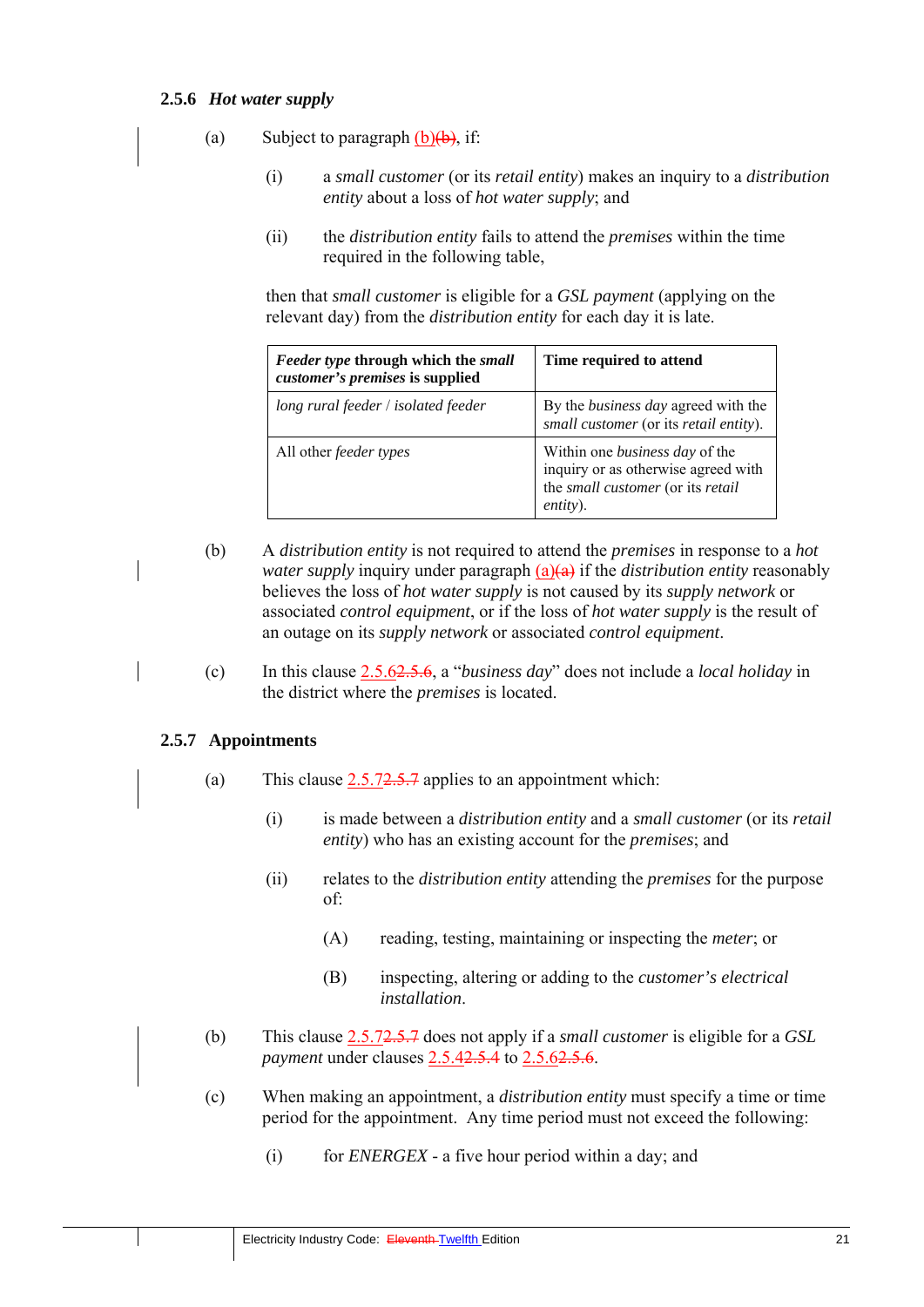- (ii) for *Ergon Energy* a day.
- (d) A *distribution entity* may reschedule an appointment provided it notifies the *small customer* before the day scheduled for the appointment.
- (e) Subject to paragraph (d)(d), if a *distribution entity* makes an appointment and does not attend the *premises* at the specified time, or within the specified time period, then the *small customer* is eligible for a *GSL payment* (applying on the date of the appointment) from the *distribution entity*.

#### **2.5.8** *Planned interruptions*

- (a) Except in the case of *emergencies*, if a *distribution entity* does not give a *small customer* at least two *business days*' notice of a *planned interruption* to that *customer's premises*, then the *small customer* is eligible for a *GSL payment* (applying on the date of the *planned interruption*) from the *distribution entity.*
- (b) A notice may be given by mail, letterbox drop, press advertisement or any other means which are appropriate and reasonable in the circumstances.
- (c) If a notice is sent by post, a *small customer* is taken to have received it on the second *business day* after posting.

#### **2.5.9 Reliability**

- (a) Subject to paragraph (b), a *small customer* is eligible for a *GSL payment* (applying in the relevant *financial year*) from its *distribution entity* in either of the following circumstances:
	- (i) for each *interruption* to its *premises* which, if connected to:
		- (A) a *CBD feeder*  lasts longer than eight hours;
		- (B) an *urban* or *short rural feeder*  lasts longer than 18 hours; or
		- (C) a *long rural* or *isolated feeder*  lasts longer than 24 hours,

("*interruption duration GSL*"); or

(ii) once that *small customer* experiences the relevant number of *interruptions* at its *premises* in a *financial year* as set out in the following table ("*interruption frequency GSL*"). Irrespective of when during a *financial year* that a *small customer* becomes eligible for a *GSL payment* under this *interruption frequency GSL*, the *distribution entity* is only required to assess the eligibility of a *small customer* to a *GSL payment* (including an automatic payment under clause 2.5.11(b)) after the end of that *financial year*.

| <i>Distribution</i><br>entity | <i>Feeder type through which</i><br>the small customer's<br><i>premises</i> is supplied | Number of <i>interruptions</i> in<br>a financial year * |
|-------------------------------|-----------------------------------------------------------------------------------------|---------------------------------------------------------|
| <b>ENERGEX</b>                | CBD feeder                                                                              | 10                                                      |
|                               | Urban feeder                                                                            | 10                                                      |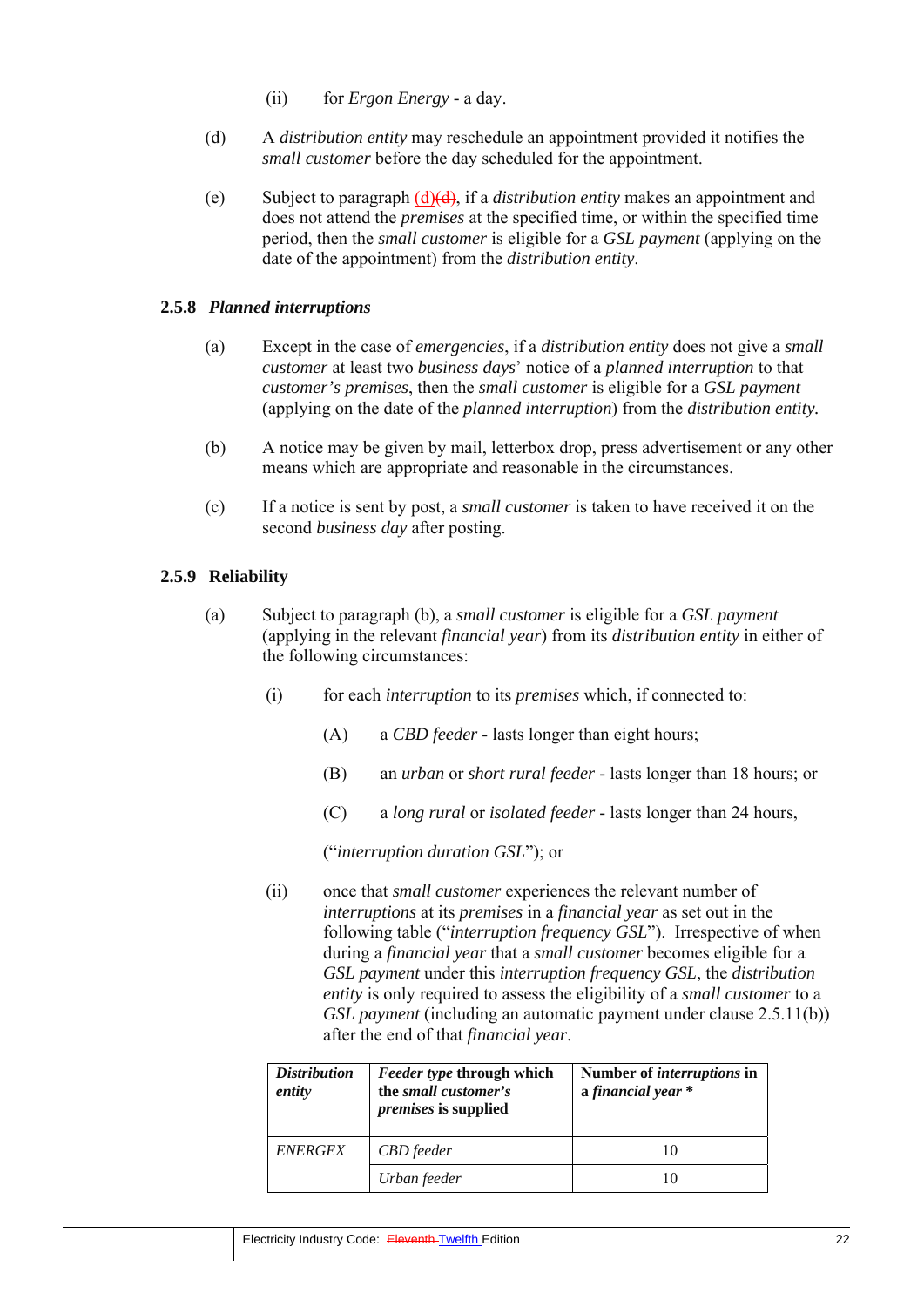| <i>Distribution</i><br>entity | Feeder type through which<br>the small customer's<br><i>premises</i> is supplied                                                | Number of <i>interruptions</i> in<br>a financial year * |
|-------------------------------|---------------------------------------------------------------------------------------------------------------------------------|---------------------------------------------------------|
|                               | Short rural feeder                                                                                                              | 16                                                      |
| Ergon<br>Energy               | Urban feeder                                                                                                                    | 13                                                      |
|                               | Short rural feeder                                                                                                              | 21                                                      |
|                               | Long rural feeder                                                                                                               | 21                                                      |
|                               | <i>Isolated feeder</i>                                                                                                          | 21                                                      |
|                               | A customer is not entitled to more than one GSL payment<br>under clause $2.5.9(a)(ii)2.5.9(a)(ii)$ in a <i>financial year</i> . |                                                         |

- (b) The following types of *interruptions* are excluded from paragraph  $(a)(a)$ :
	- (i) an *interruption* of a duration of one minute or less;
	- (ii) an *interruption* resulting from:
		- (A) load shedding due to a shortfall in generation;
		- (B) a direction by *AEMO*, a *system operator* or any other body exercising a similar function under the *Electricity Act*, *National Electricity Rules* or *National Electricity Law*;
		- (C) automatic shedding of load under the control of underfrequency relays following the occurrence of a power system under-frequency condition described in the *power system security and reliability standards*;
		- (D) a failure of the shared *transmission grid*; or
		- (E) a direction by a police officer or another authorised person exercising powers in relation to public safety;
	- (iii) a *planned interruption*;
	- (iv) an *interruption* requested, or initiated, by the *small customer*;
	- (v) an *interruption* caused by the *small customer*'s *electrical installation* or failure of that *electrical installation*;
	- (vi) an *interruption* to a *small customer*'s *premises* within a region in which a natural disaster has occurred, where:
		- (A) the Queensland Minister for Police and Community Safety Emergency Services has notified the Commonwealth of the occurrence of an eligible disaster under the *Natural Disaster Relief and Recovery Arrangements* in respect of that natural disaster for that region; and
		- (B) the *interruption* occurred during the period for which the *Natural Disaster Relief and Recovery Arrangements* have been notified.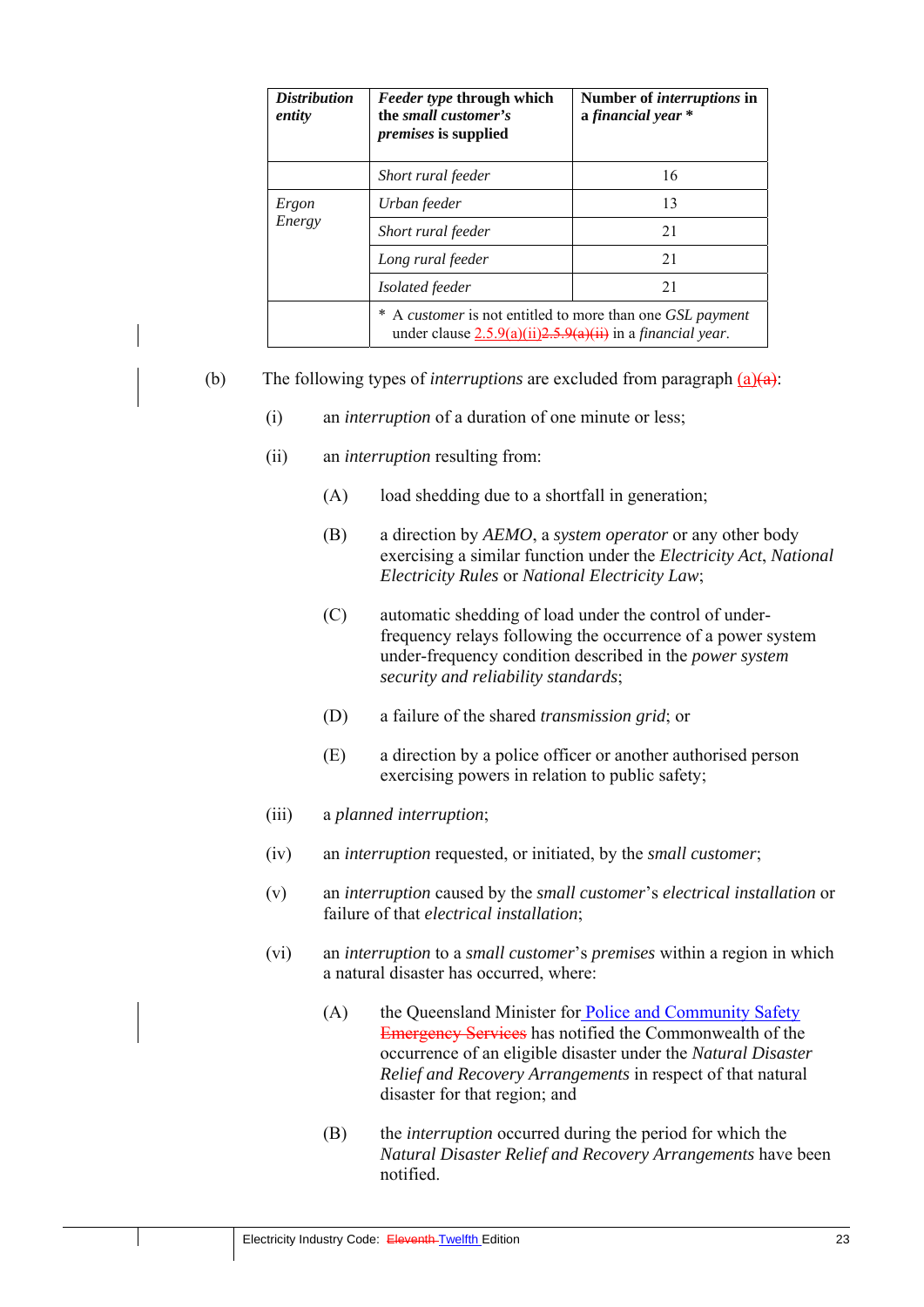#### **2.5.10 Amount of GSL payments**

This table sets out the amount of a GSL payment applicable for the date or *financial year* in which a *guaranteed service level* is not met in accordance with clauses 2.5.3 to 2.5.9.

| Electricity<br><b>Industry Code</b> | <b>GSL</b>                                                                                                      | <b>GSL</b> Payment for<br>1 July 2010 to<br>30 June 2015                                                 |
|-------------------------------------|-----------------------------------------------------------------------------------------------------------------|----------------------------------------------------------------------------------------------------------|
| Clause $2.5.3$                      | Wrongful disconnections                                                                                         | \$130                                                                                                    |
| Clause $2.5.4$                      | Connection not provided by the agreed date                                                                      | \$52 per day                                                                                             |
| Clause $2.5.5$                      | Reconnection not provided within the required time                                                              | \$52 per day                                                                                             |
| Clause $2.5.6$                      | Failure to attend to <i>customer's premises</i> within the<br>time required concerning loss of hot water supply | \$52 per day                                                                                             |
| Clause 2.5.7                        | Failure to attend appointments on time                                                                          | \$52                                                                                                     |
| Clause $2.5.8$                      | Notice of a <i>planned interruption</i> to supply not given                                                     | \$26 for <i>small</i><br><i>residential customers</i><br>and \$65 for <i>small</i><br>business customers |
| Clause $2.5.9(a)(i)$                | Interruption duration GSL                                                                                       | \$104                                                                                                    |
| Clause $2.5.9(a)(ii)$               | Interruption frequency GSL                                                                                      | \$104                                                                                                    |

#### **2.5.11 Claiming a** *GSL payment*

- (a) A *distribution entity* must use best endeavours to automatically give a *GSL payment* to a *small customer* eligible for it under clauses 2.5.32.5.3 to 2.5.8. However, a *small customer* may make a claim for a *GSL payment* within three months of the event giving rise to the claim where a *distribution entity* has not done so.
- (b) A *distribution entity* must use best endeavours to automatically give a *GSL payment* to a *small customer* eligible for it under clause 2.5.92.5.9. However, a *small customer* may make a claim for a *GSL payment* where a *distribution entity* has not done so:
	- (i) within three months of the relevant *interruption* for an *interruption duration GSL*; and
	- (ii) within three months of the end of the relevant *financial year* for an *interruption frequency GSL*.

#### **2.5.12 How a** *GSL payment* **is paid**

A *distribution entity* must use its best endeavours to pay a *GSL payment* to a *small customer* entitled to it by cheque, electronic funds transfer or any other means agreed with the *small customer*.

#### **2.5.13** *Small customers* **with** *card operated meters*

(a) This clause 2.5.132.5.13 applies to *small customers* who have *card operated meters* instead of clauses 2.5.112.5.11 and 2.5.122.5.12.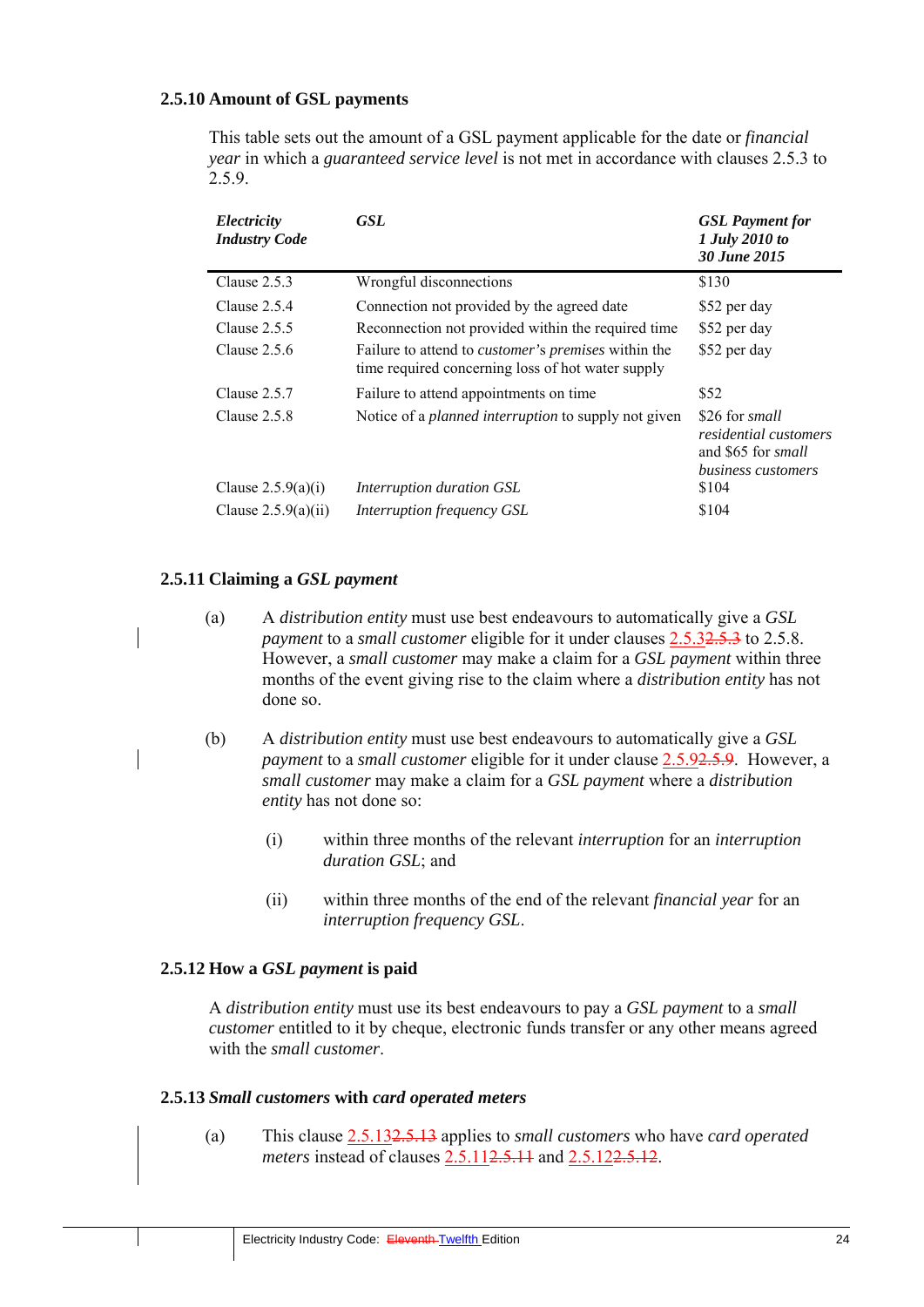- (b) A *small customer* who becomes eligible for a *GSL payment* under clauses 2.5.32.5.3 to 2.5.92.5.9 must make a claim from the *distribution entity* within one month of the event giving rise to the claim to be entitled to that *GSL payment*.
- (c) To remove doubt, if there are multiple occupiers of a *premises*, a *distribution entity* is only required to give one *GSL payment*.
- (d) A *distribution entity* must pay a *GSL payment* to a *small customer* entitled to it by cheque, electronic funds transfer or any other means agreed with the *small customer*.

#### **2.5.14 Processing claims**

A *distribution entity* must use best endeavours to process a claim for a *GSL payment*:

- (a) within one month after receiving a claim under clauses 2.5.11(a) and  $2.5.11(b)(i)$ ; and
- (b) in respect of a claim for an *interruption frequency GSL* under clause 2.5.11(b)(ii), within one month after the end of the *financial year* or one month after receiving a claim, whichever is the later.

#### **2.5.15 Caps on entitlements**

- (a) Subject to paragraph (b)(b), a *small customer* is not entitled to receive more than \$320 worth of *GSL payments* (more than \$416 worth of GSL payments from 1 July 2010) in any one *financial year* per electricity account.
- (b) *GSL payments* received by a *small customer* in respect of wrongful disconnection under clause  $2.5.32.5.3$  are not to be taken into account in determining whether that *customer* has reached the cap under paragraph (a)(a).

#### **2.5.16** *GST*

All amounts specified in this clause 2.52.5 include *GST* (if any is payable).

#### **2.5.17 Effect of a** *GSL payment*

- (a) A *small customer*'s receipt of a *GSL payment* does not in any way alter or diminish any rights which it may have against any person under trade practices or other applicable legislation, common law or contract.
- (b) A *distribution entity* does not make any admission of legal liability or a breach of the *Code* in giving a *GSL payment*.
- (c) A *retail entity* does not make any admission of legal liability or a breach of the *Code* when a *distribution entity* makes a *GSL payment* which is reimbursed by the *retail entity* under a *co-ordination agreement*.
- (d) This clause 2.52.5 does not alter, vary or exclude the operation of sections 97 and 97A of the *Electricity Act* and sections 119 and 120 of the *National*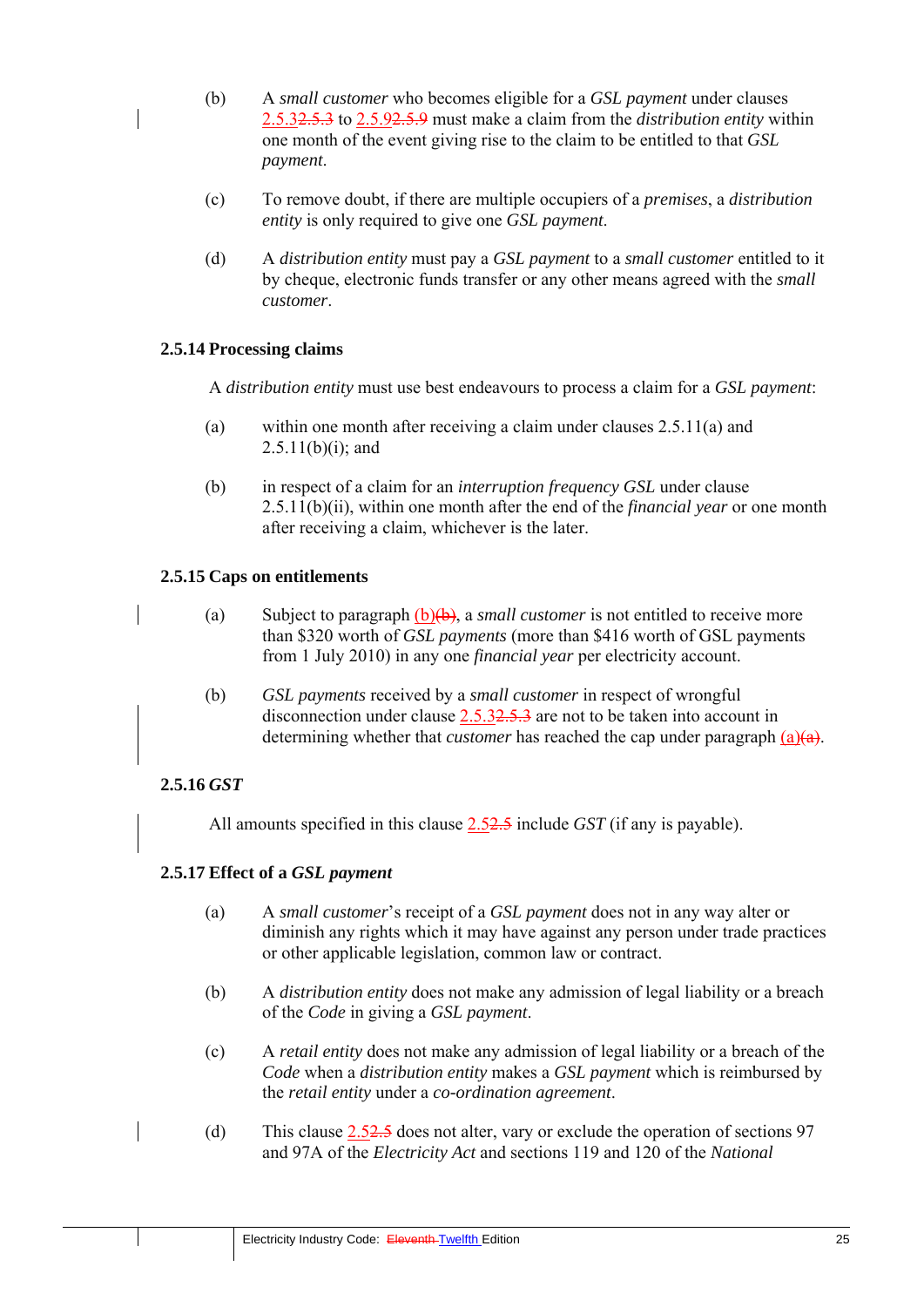*Electricity Law,* or any other limitations of liability or immunities granted to a *distribution entity* under *electricity legislation*.

#### **2.5.18 Disputes about** *GSL payments* **involving a** *retail entity*

- (a) If a *small customer* has a dispute about a *GSL payment* relating to clauses 2.5.32.5.3 to 2.5.72.5.7*,* where a *retail entity* caused (or is claimed to have caused) the event giving rise to the *GSL payment*, it must be dealt in accordance with the *retail entity's* complaint handling process under clause 4.6.3.
- (b) If the dispute is not resolved under the *retail entity's* complaint handling process, the *small customer* may refer the dispute to the *Energy and Water Ombudsman Queensland*.
- (c) To avoid doubt, the *Energy and Water Ombudsman Queensland* may decide whether a *GSL payment* is payable or not without referring the matter to the *QCA*. A decision by the *Energy and Water Ombudsman Queensland* that a *distribution entity* must make a *GSL payment* (or that a *retail entity* caused the event giving rise to the *GSL payment*) is not evidence that the relevant entity has breached the *Code*.

#### **2.5.19 Review of** *guaranteed service levels*

The *QCA* must review the *guaranteed service levels* and *GSL payment* amounts to apply at the beginning of each *regulatory control period*.

# **2.6 Reporting and monitoring**

#### **2.6.1** *Distribution entity* **must monitor performance**

- (a) A *distribution entity* must monitor:
	- (i) its performance against the *minimum service standards*; and
	- (ii) its compliance with the *guaranteed service levels*,

to enable it to provide the reports to the *OCA* specified in clause  $2.6.22.6.2$ .

(b) A *distribution entity* must monitor its compliance with, and implementation of, any current and final *summer preparedness plan* and *network management plan* to enable it to meet its reporting obligations under clauses 2.2.42.2.4 and  $2.3.2(i)$  $2.3.2(i)$  respectively.

#### **2.6.2 Reporting requirements**

- (a) Within two months of the end of each *quarter*, a *distribution entity* must submit a report to the *QCA* detailing the following for the preceding *quarter* and for the *financial year* to the end of that *quarter*:
	- (i) compliance with *minimum service standards* outlined in clause 2.42.4, including: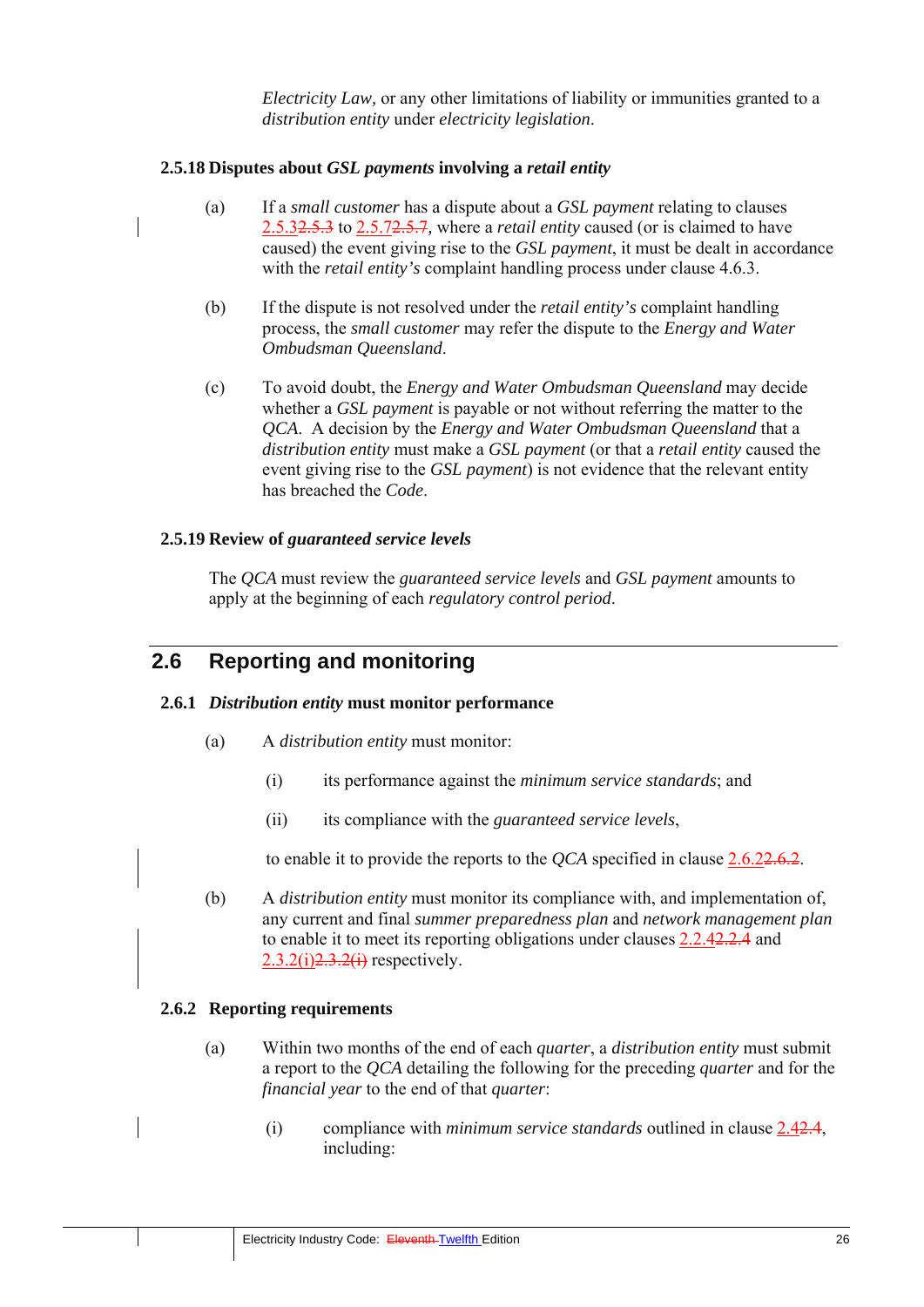- (A) performance against the *SAIDI Limits* and *SAIFI Limits*, by *feeder type*, including those *interruptions* listed in clause 2.4.32.4.3;
- (B) performance against the *SAIDI Limits* and *SAIFI Limits*, by *feeder type*, excluding those *interruptions* listed in clause  $2.4.32.4.3$ ;
- (C) details of the *interruptions* excluded under clause 2.4.32.4.3, including the number of minutes and *interruptions* excluded by *feeder type* and category of exclusion;
- (D) a description of any *major event days*; and
- (E) an explanation of reasons for a *distribution entity* exceeding (where applicable) those *minimum service standards* and proposals to improve performance;
- (ii) compliance with the *guaranteed service levels*, including;
	- (A) the number of *GSL payments* given by category and the amount of such payments;
	- (B) the number of *GSL payment* claims by category; and
	- (C) the number of rejected *GSL payment* claims by category; and
- (iii) any other matter reasonably notified by the *QCA*.
- (b) The *distribution entity* must also provide any other further reports reasonably required by the *QCA* in respect of the *minimum service standards* or *guaranteed service levels* from time to time.
- (c) Each report must be submitted in the format determined by the *QCA*.

#### **2.6.3 Audit of** *minimum service standards* **performance**

- (a) Subject to paragraph (b)(b), a *distribution entity* must appoint an independent auditor to audit the *distribution entity's* performance against the *minimum service standards* by 30 September after the end of each *financial year*.
- (b) A *distribution entity's* obligation under paragraph  $(a)(a)$  applies until such time as the independent auditor confirms that, for its *feeder types* as set out in the relevant table in schedule 1, the *distribution entity's* reported performance is accurate within  $+/-5%$ .
- (c) After paragraph (b)(b) applies, the *QCA* may appoint, or require the *distribution entity* to appoint, an independent auditor to audit the *distribution entity's* performance against the *minimum service standards* when the *QCA* reasonably considers it necessary (but no more than once in any 12 month period).
	- (d) If a *distribution entity* has appointed an independent auditor under this clause, the *distribution entity* must promptly give the *QCA* a copy of the independent auditor's report after it has been received.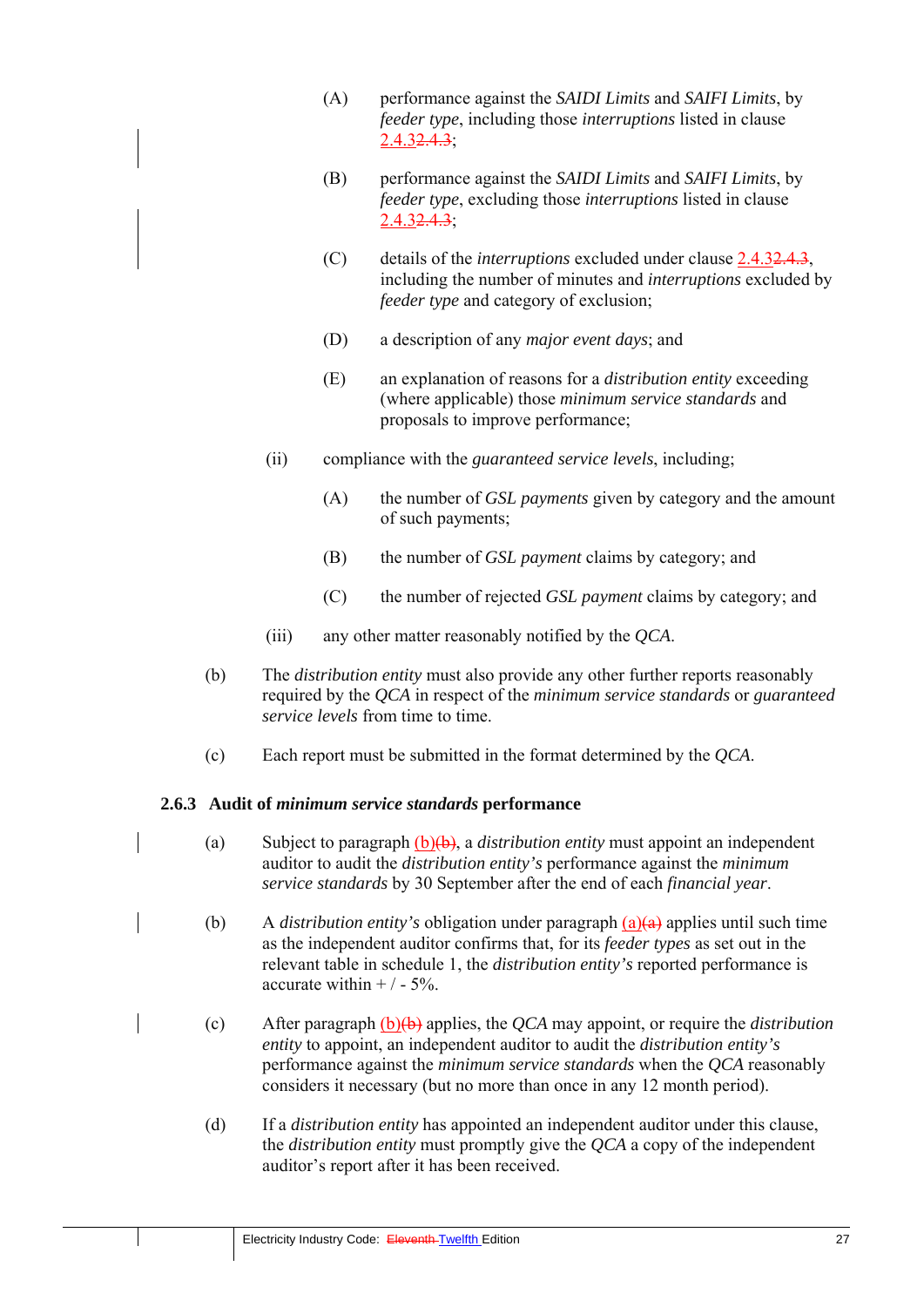# **3.1 Application of this Chapter**

This chapter applies to all *distribution entities*:

- (a) in respect of clauses 3.23.2 and 3.2(d)3.3, in relation to all *customers* with whom a *distribution entity* has a *standard connection contract*; and
- (b) in respect of clauses 3.43.4 to 3.83.8, in relation to all *small customers* with whom a *distribution entity* has a *connection contract*; and
- (c) in respect of clause 1.13.10, in relation to all *customers* with whom a *distribution entity* has a *connection contract*."

# 3.2 **Customer Information**

#### **3.2.1 Provision of information**

A *distribution entity* must, on request by a customer or a customer's *retail entity*, provide information about the customer's energy consumption or the distribution entity's charges, but information requested more than once in any 12 month period may be provided subject to a reasonable charge.

#### **3.2.2 Obligation to publish information**

- (a) A *distribution entity* must publish on its website:
	- (i) a summary of the rights and obligations of a *customer* under Chapter 3 of this *Code* and how a copy of the *Code* may be obtained;
	- (ii) a summary of the terms and conditions of the *standard connection contract* in Annexure A to this *Code*;
	- (iii) details of a distribution entity's service standards and any associated GSL schemes;
	- (iv) details of applicable energisation and re-energisation timeframes;
	- (v) notice of a customer's rights in respect of the negotiation of different terms;
	- (vi) details of charges for customer connection services;
	- (vii) information relation to new connections or connection alterations;
	- (viii) a description of the distribution entity's and customer's respective rights and obligations concerning the provision of customer connection services under this code and the *Electricity Act 1994*;
	- (ix) a summary of the rights, entitlements and obligations of small customers' including-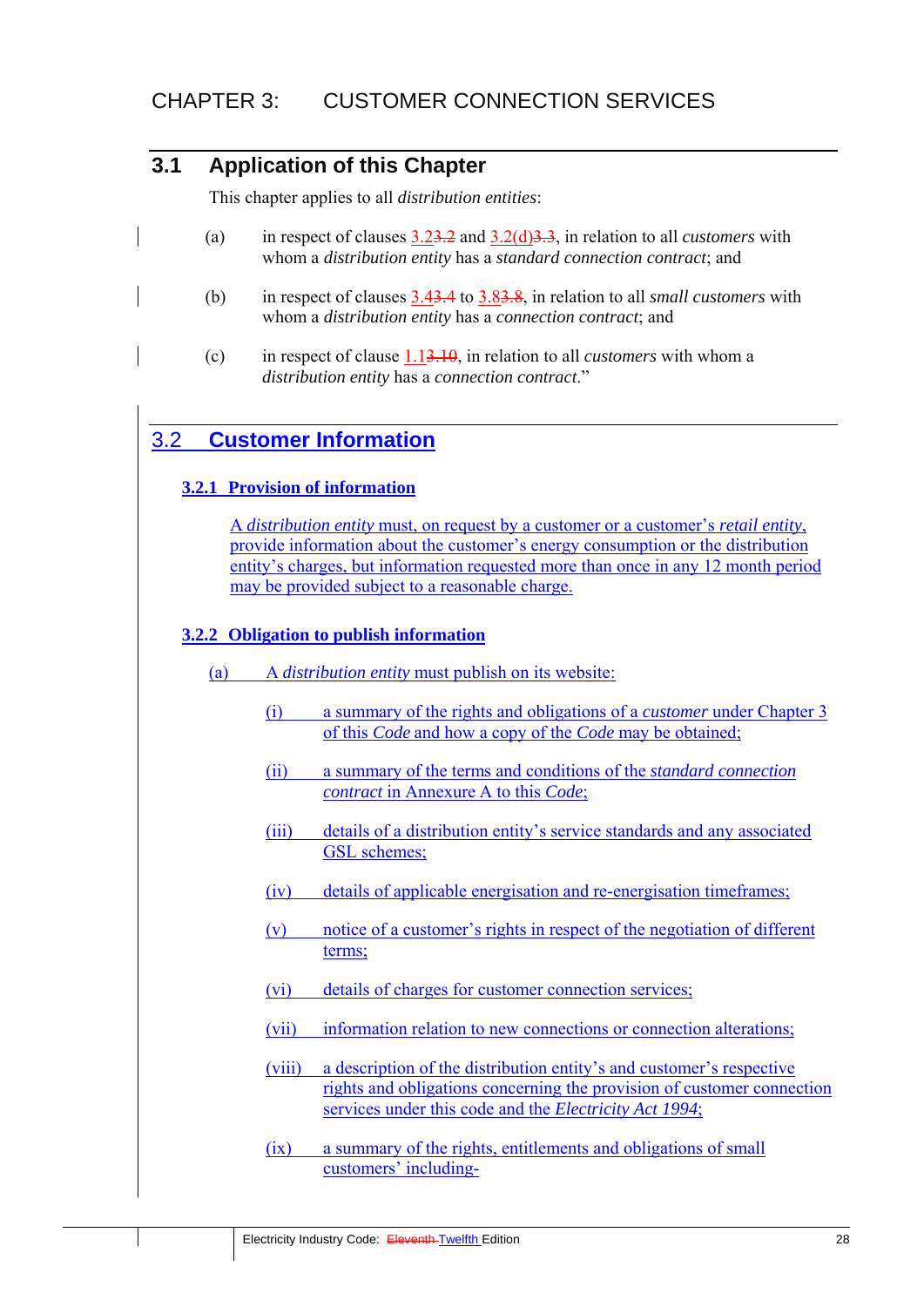- (a) the distribution entity's standard complaints and dispute resolution procedure; and
- (b) the contact details for the Energy and Water Ombudsman Queensland.
- (x) a description of how to read a meter and the process to check the reliability of a meter;
- (xi) information on electrical safety, including safety switches and vegetation control;
- (xii) if any overhead or underground lines are to be owned by the *customer;*
- (xiii) a clear indication of the rules that are applied to determine the extent of the *customer's* responsibility in relation to those lines;
- (xiv) information on the prospect of, and preventative measures to protect against, voltage fluctuations (ie. power surges, spikes, blackouts and brownouts); and
- (xv) any other information reasonably required by the *QCA* on no less than six months' notice.
- (b) If a customer requests information of the kind referred to in clause (1), the distribution entity must either:
	- (i) refer the customer to the distribution entity's website; or
	- (ii) provide the information to the customer.
- (c) However, the distribution entity must provide a copy of any information of that kind to the customer if the customer requests a copy.
- **3.2** The information or a copy of the information requested under this rule must be provided without charge, but information requested more than once in any 12 month period may be provided subject to a reasonable charge.*Customer Charter*
- **3.2.1** Obligation to prepare a Customer Charter
	- A distribution entity must prepare a Customer Charter within 20 business days after the FRC commencement date.
- **3.2.2** Obligation to provide Customer Charter
	- A distribution entity must:
- (a) make the Customer Charter readily available on its website; and
- (b) send a copy of its Customer Charter to a small customer as soon as practicable following entry into a connection contract after the FRC commencement date; and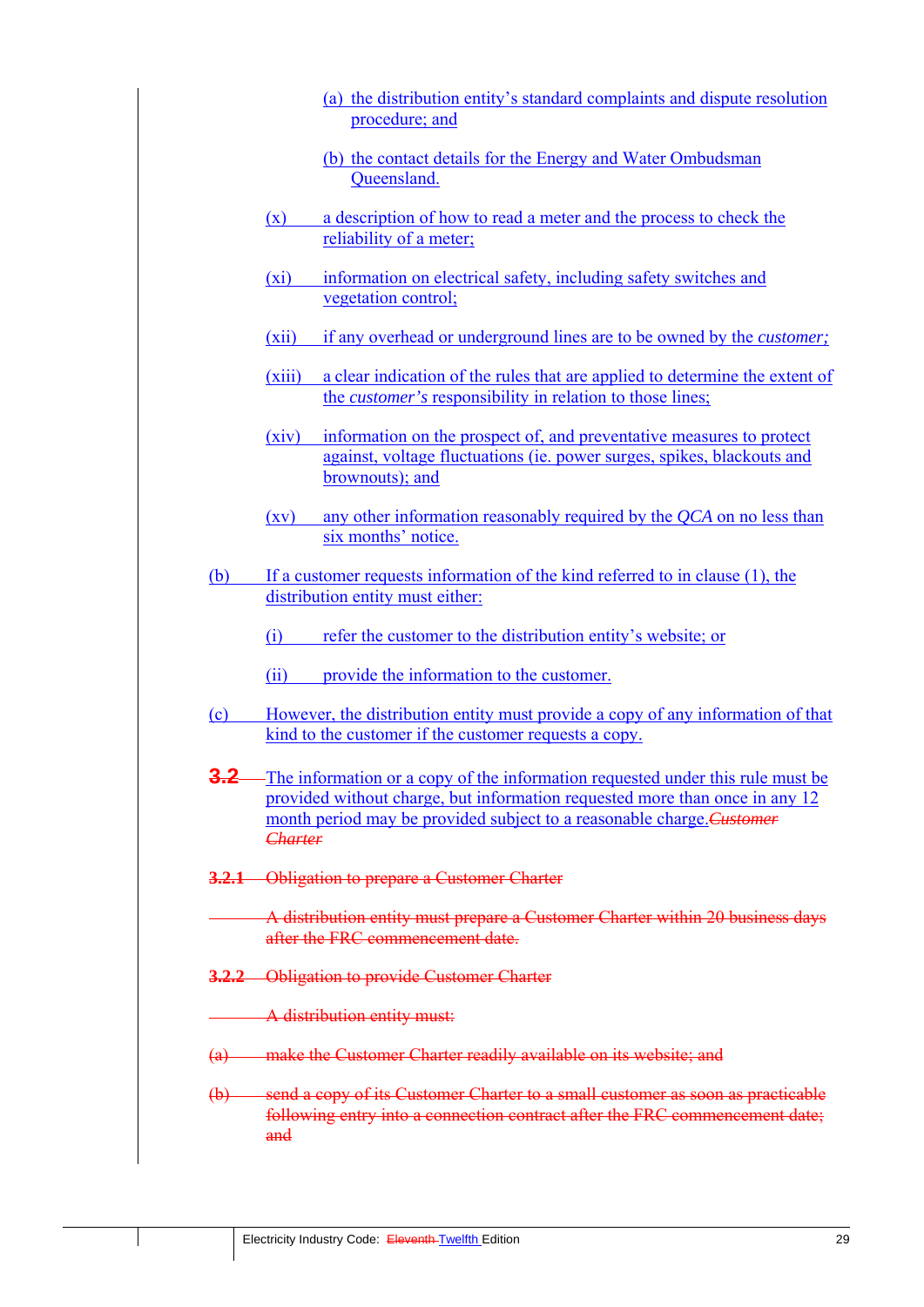| (e)                       | free of charge, send a copy of its Customer Charter to a customer as soon as<br>practicable following a request.                                                                                                                                                                            |
|---------------------------|---------------------------------------------------------------------------------------------------------------------------------------------------------------------------------------------------------------------------------------------------------------------------------------------|
|                           | A distribution entity is not required to provide a copy of its Customer Charter<br>to its existing small customers on the FRC commencement date.                                                                                                                                            |
|                           | 3.2.3 Charging for a Customer Charter                                                                                                                                                                                                                                                       |
|                           | If a customer has already received a copy of its distribution entity's Customer<br>Charter under clause 3.2.2(c), that distribution entity may impose a reasonable<br>charge for provision of the Customer Charter on any subsequent request from<br>the customer within a 12 month period. |
|                           | <b>3.2.4</b> Contents of a Customer Charter                                                                                                                                                                                                                                                 |
|                           | A distribution entity's Customer Charter must contain at least:                                                                                                                                                                                                                             |
| $\left(\mathrm{a}\right)$ | a summary of the rights and obligations of a customer under Chapter 3 of this<br>Code and how a copy of the Code may be obtained;                                                                                                                                                           |
| $\biguplus$               | a summary of the terms and conditions of the standard connection contract in<br><b>Annexure A to this Code:</b>                                                                                                                                                                             |
| (e)                       | a statement that the following can be obtained from the distribution entity's<br>website or on request:                                                                                                                                                                                     |
| $\overline{(\cdot)}$      | a description of how to read a meter and the process to check the reliability of a<br>meter;                                                                                                                                                                                                |
| $\overline{4i}$           | information on electrical safety, including safety switches and vegetation<br>control:                                                                                                                                                                                                      |
|                           | (iii) if any overhead or underground lines are to be owned by the customer, a clear<br>indication of the rules that are applied to determine the extent of the customer's<br>responsibility in relation to those lines;                                                                     |
| (iv)                      | information on the prospect of, and preventative measures to protect against,<br>voltage fluctuations (ie. power surges, spikes, blackouts and brownouts); and                                                                                                                              |
| (d)                       | any other information reasonably required by the QCA on no less than six<br>months' notice.                                                                                                                                                                                                 |
| (d)                       |                                                                                                                                                                                                                                                                                             |

# **3.3** *Standard connection contract*

#### **3.3.1** *Standard connection contract*

(a) For the purpose of section 40DB(3) of the *Electricity Act*, the terms of a *distribution entity's standard connection contract* are the terms set out in Annexure A.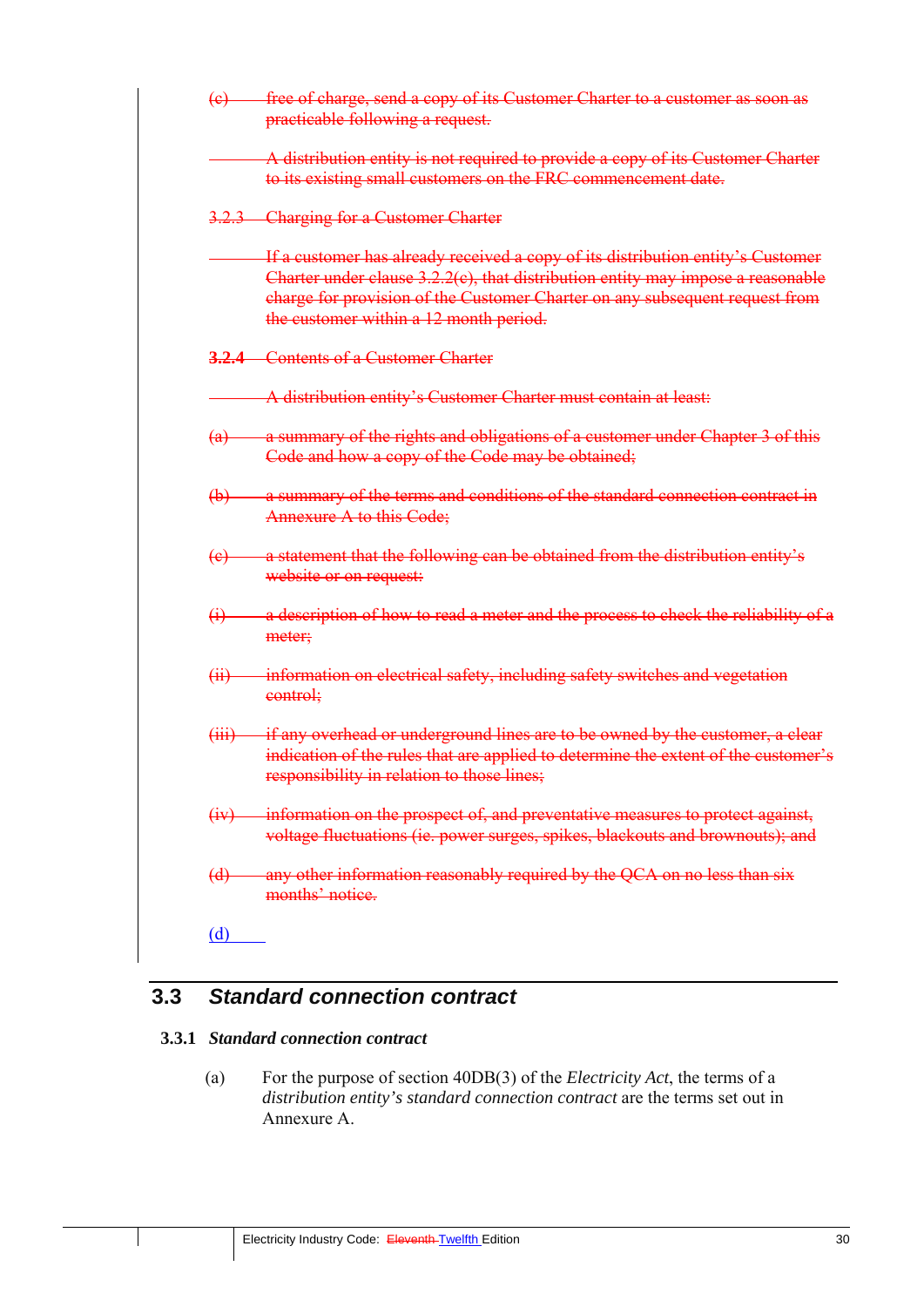(b) Where a *distribution entity* is a party to a *standard connection contract*, the *distribution entity* must comply with the terms of the *standard connection contract*.

# **3.4 Minimum terms and conditions**

For the purposes of section 40DE(2) of the *Electricity Act*, clauses 3.53.5 to 3.83.8 are minimum terms for the provision of *customer connection services* to *small customers*.

# **3.5 Liability**

#### **3.5.1 No indemnity**

A *distribution entity* must not include an indemnity or other term or condition in any *negotiated connection contract* with a *small customer* the effect of which is to entitle the *distribution entity* to recover from the *customer* in respect of:

- (a) any breach by the *customer* of the contract; or
- (b) any negligence by the *customer* in relation to the contract,

any greater amount than that which, under common law (including in equity) or statute, the *distribution entity* is entitled to as compensation for the *customer's* breach of contract or negligence.

#### **3.5.2 Restrictions on** *distribution entities'* **limitation of liability in** *negotiated connection contracts*

A *distribution entity* must ensure that any clause in any *negotiated connection contract* it enters into with a *small customer* limiting the liability of the *distribution entity* to the *small customer* does not provide any greater limitation of liability than that provided for in clause 6 of the *standard connection contract*.

# **3.6 Disconnection**

#### **3.6.1 Disconnection**

A *distribution entity* is only entitled to disconnect a *small customer's premises* if:

- (a) the *small customer's retail entity* informs the *distribution entity* that they have a right to arrange for disconnection under their *retail contract* with the *small customer* and requests that the *distribution entity* arrange such disconnection;
- (b) the *small customer* refuses or fails to pay the *distribution entity* following a request by the *distribution entity* for a capital contribution towards the costs incurred, or to be incurred, by the *distribution entity* in extending, or increasing the capacity of, its *supply network* to provide the *customer connection services* to the *premises*;
- (c) the *small customer* does not provide and maintain space, equipment, access, facilities or anything else the *small customer* must provide for the *customer*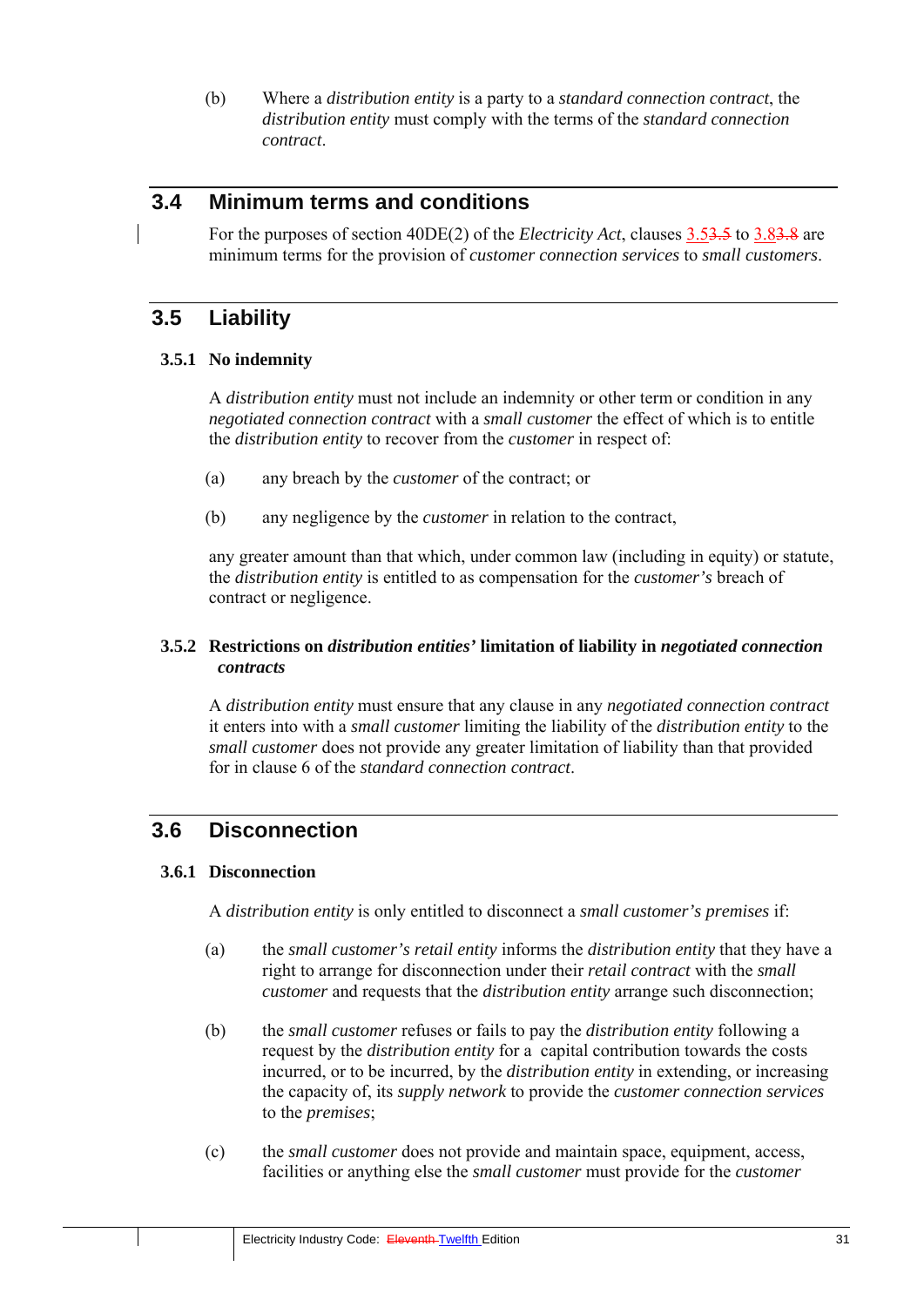*connection services* under the *electricity legislation* or a *customer connection contract*;

- (d) the *small customer* fails to give safe access as required under the *electricity legislation*;
- (e) there are health and safety reasons;
- (f) there is an *emergency*;
- (g) required to do so at the direction of the *relevant authority*State or Federal police;
- (h) the *small customer* provided false information to the *distribution entity* (in circumstances where the *small customer* would not have been entitled to be connected if the false information had not been provided);
- (i) either the *small customer* does any of the following or fails to take reasonable steps to ensure others do not do any of the following:
	- (i) illegally uses electricity supplied to the *small customer's premises*;
	- (ii) interferes or allows interference with any of the *distribution entity's* equipment which is at the *premises* except as may be permitted by law;
	- (iii) uses the electricity supplied to the *small customer's premises* or any *electrical equipment* in a manner which:
		- (aa) unreasonably interferes with the connection or supply of electricity to another *customer*; or
		- (bb) causes damage or interference to any third party;
	- (iv) allows *customer connection services* provided by the *distribution entity* to be used other than in accordance with the *connection contract* or the *electricity legislation*; or
- (j) the *small customer* tampers with, or permits tampering with, any *meters* or associated equipment;
- (k) the *distribution entity* is billing the *small customer* directly and the *small customer* fails to pay a bill by a due date;
- (l) the *distribution entity* is entitled to require a *security deposit* from the *small customer* and upon request, the *small customer* does not provide a *security deposit*;
- (m) the *distribution entity* is otherwise entitled under the *electricity legislation* to disconnect the *small customer*.

#### **3.6.2 Disconnection procedures**

(a) The *distribution entity* may only disconnect the *premises* under clauses 3.6.1(b) ,  $3.6.1(c)$  $3.6.1(e)$ ,  $3.6.1(d)$  $3.6.1(d)$ ,  $3.6.1(h)$  $3.6.1(h)$ ,  $3.6.1(l)$  $3.6.1(l)$ , if: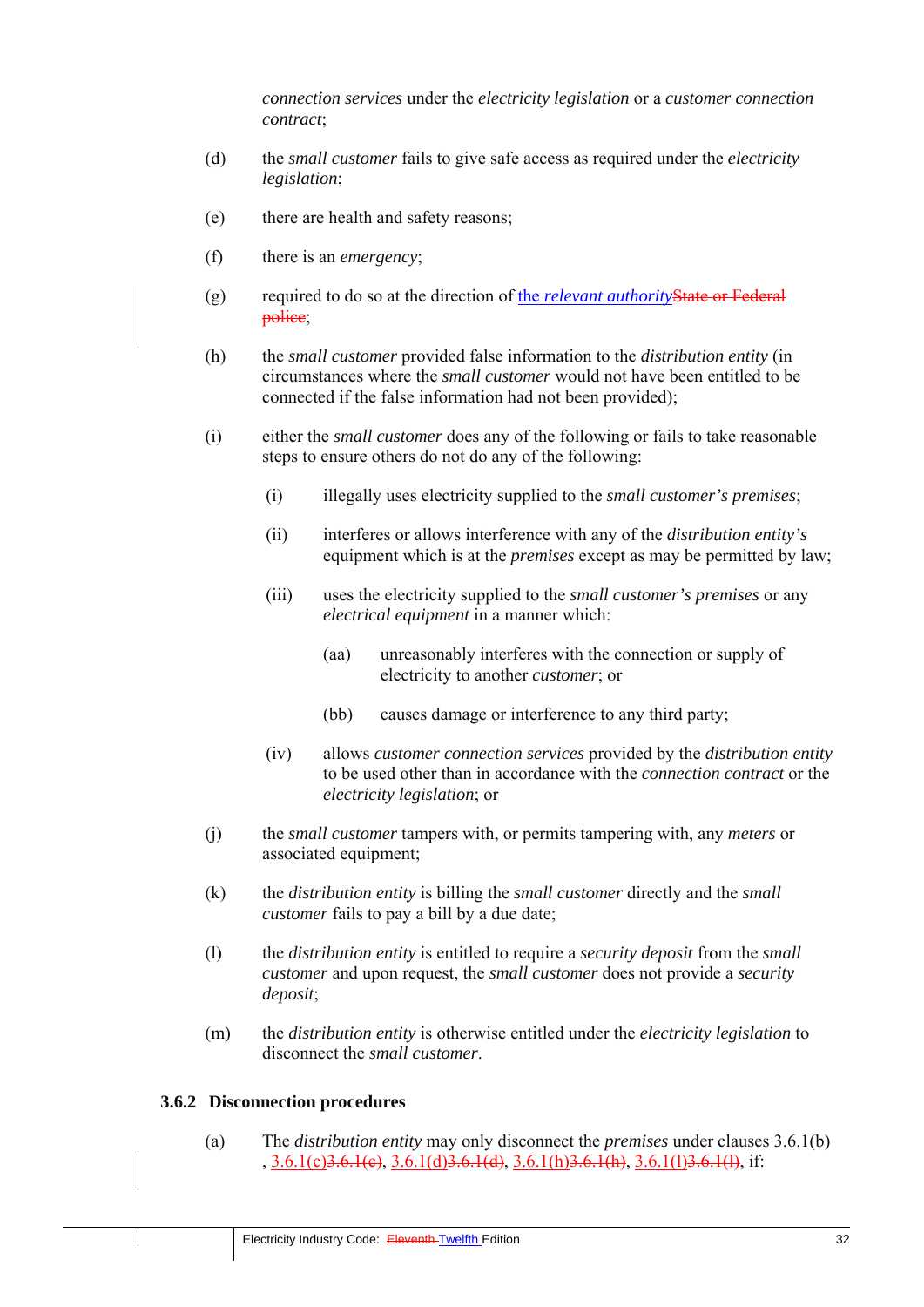(i) the *distribution entity* has sent the *small customer* a *disconnection warning* that:

(A) states the date it is issued;

- (A)(B) requires the *small customer* to rectify, in not fewer thanwithin five *business days* after issuereceipt of the *disconnection warning*, the issue that could lead to disconnection; and
- $(\mathbf{B})(\mathbf{C})$  carries a warning of the consequences of failing to comply with the *disconnection warning*; and
- (ii) the *small customer* fails to comply with the *disconnection warning* in not fewer thanwithin five *business days* after its receipt.
- (b) The *distribution entity* may only disconnect the *premises* under clause  $3.6.1(k)3.6.1(k)$  if:
	- (i) the *distribution entity* has sent the *small customer* a reminder notice that:
		- (A) states the date it was issued;
		- (A)(B) requires the *small customer* to rectify, in not fewer than within five *business days* after issuereceipt of the reminder notice, the failure to pay; and
		- $(\mathbf{B})(\mathbf{C})$  carries a warning of the consequences of failing to comply with the reminder notice;
	- (ii) the *distribution entity* has sent the *small customer* a *disconnection warning* upon the *small customer* failing to comply with the reminder notice; and
	- (iii) the *small customer* fails to comply with the *disconnection warning* not fewer thanwithin five *business days* after it receipt; and
	- (iv) the amount due is not less than the amount approved by the *QCA*.
- (c) A *distribution entity* must include on a *disconnection warning* given to a *small customer* details of the existence and operation of the *Energy and Water Ombudsman Queensland*, including the *Energy and Water Ombudsman Queensland's* contact details.

#### **3.6.3 Limitations on disconnection**

- (a) A *distribution entity* must not disconnect a *small customer's premises* under clauses  $3.6.1(a)3.6.1(a)$ ,  $3.6.1(b)3.6.1(b)$ ,  $3.6.1(c)3.6.1(e)$ ,  $3.6.1(d)3.6.1(d)$ ,  $3.6.1(h)$  $3.6.1(h)$ ,  $3.6.1(k)$  $3.6.1(k)$  and  $3.6.1(l)$  $3.6.1(l)$ :
	- (i) before 8am and after 3 pm on a *business day*;
	- (ii) on a Friday or the day before a public holiday;
	- (iii) on a weekend or a public holiday; or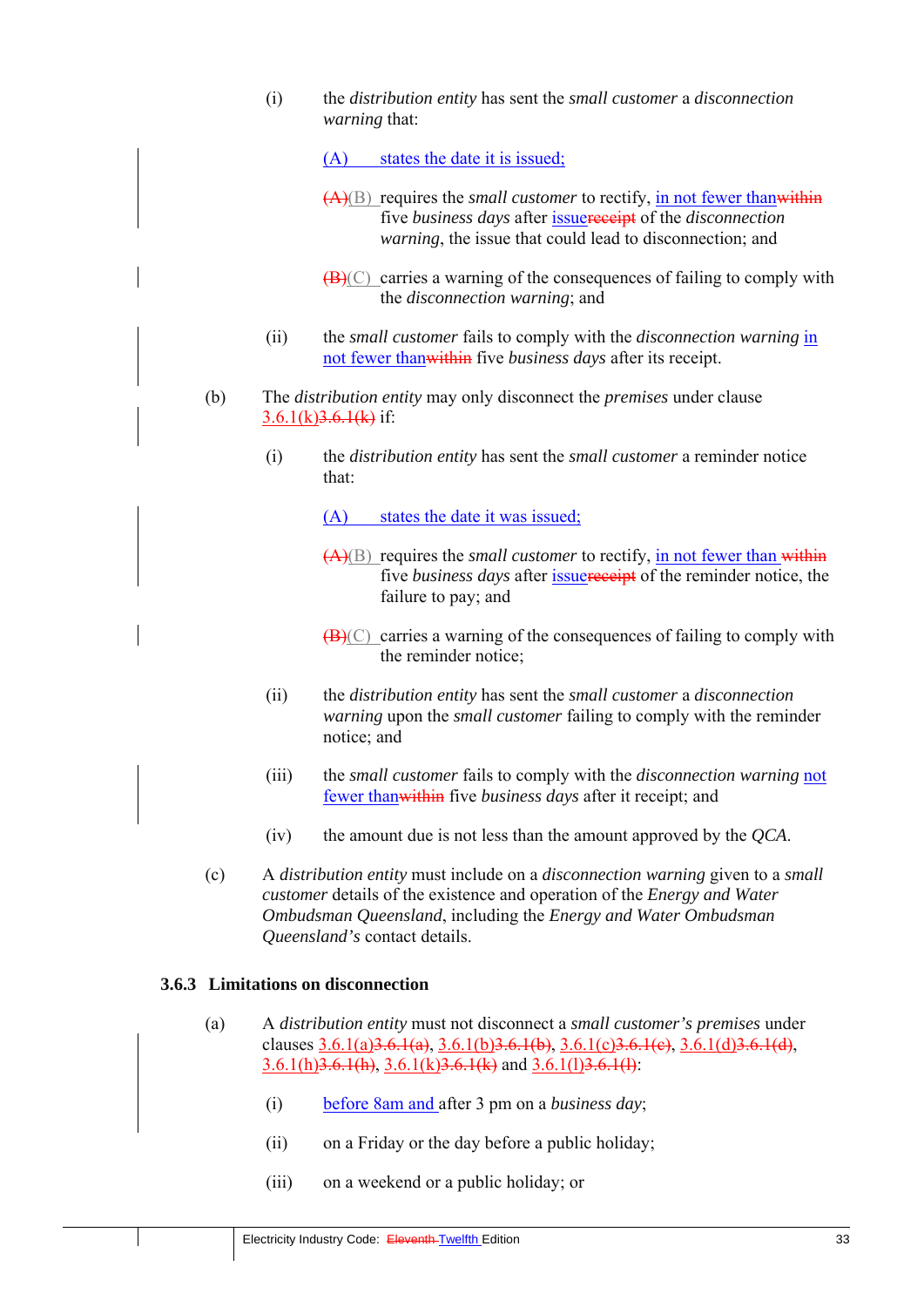- (iv) between 20 December and 31 December (inclusive) in any year.
- (b) To avoid doubt, paragraph (a)(a) does not apply if the *small customer* has requested the disconnection.
	- (c) In this clause  $3.6.33.6.3$ , public holiday means a Queensland wide public holiday and a *local holiday* in the district where the *premises* is located.

# **3.7** *Small customer's* **liability for connection services**

- (a) A *small customer* is not liable to pay the *distribution entity* for providing *customer connection services* to the *small customer's premises* under a *negotiated connection contract* with the *distribution entity* for the period following:
	- (i) disconnection of the *premises*;
	- (ii) subject to paragraph (b), the end of the *notice period* set out in clause 4.4.54.4.5 commencing on the *small customer* or the *small customer's retail entity* notifying the *distribution entity* orally or in writing that *customer connection services* are no longer needed at the *premises*; or
	- (iii) electricity is supplied to the *premises* by arrangement with another *customer* or under a different *connection contract* with the *small customer*.
- (b) If the *small customer* gives notice under clause  $\frac{3.7(a)(ii)3.7(a)(ii)}{3.7(a)(ii)}$  but does not, if required by the *distribution entity*, give the *distribution entity* safe access to the *premises* for a *final meter reading*, the *small customer* is liable for *customer connection services* provided at the *premises* until the earlier of the following:
	- (i) the end of the *notice period* commencing on safe access being given to the *distribution entity* for a *final meter reading*;
	- (ii) the end of the day the *distribution entity* reads the *meter*.
	- (c) The *standard connection contract* sets out a *small customer's* liability if the *small customer* is on a *standard connection contract*.

# **3.8 Billing**

- (a) Subject to paragraph (b), a *negotiated connection contract* with a *small customer* must include an obligation on the *distribution entity* to bill the *small customer* for *network charges* through the *small customer's retail entity* and not directly.
- (b) Paragraph (a) will not apply to a *distribution entity* where the *distribution entity* has agreed in writing with a *small customer*, by obtaining that *small customer's explicit informed consent*, that the *distribution entity* may bill the *small customer* directly, if the *customer*:
	- (i) is a *business customer*;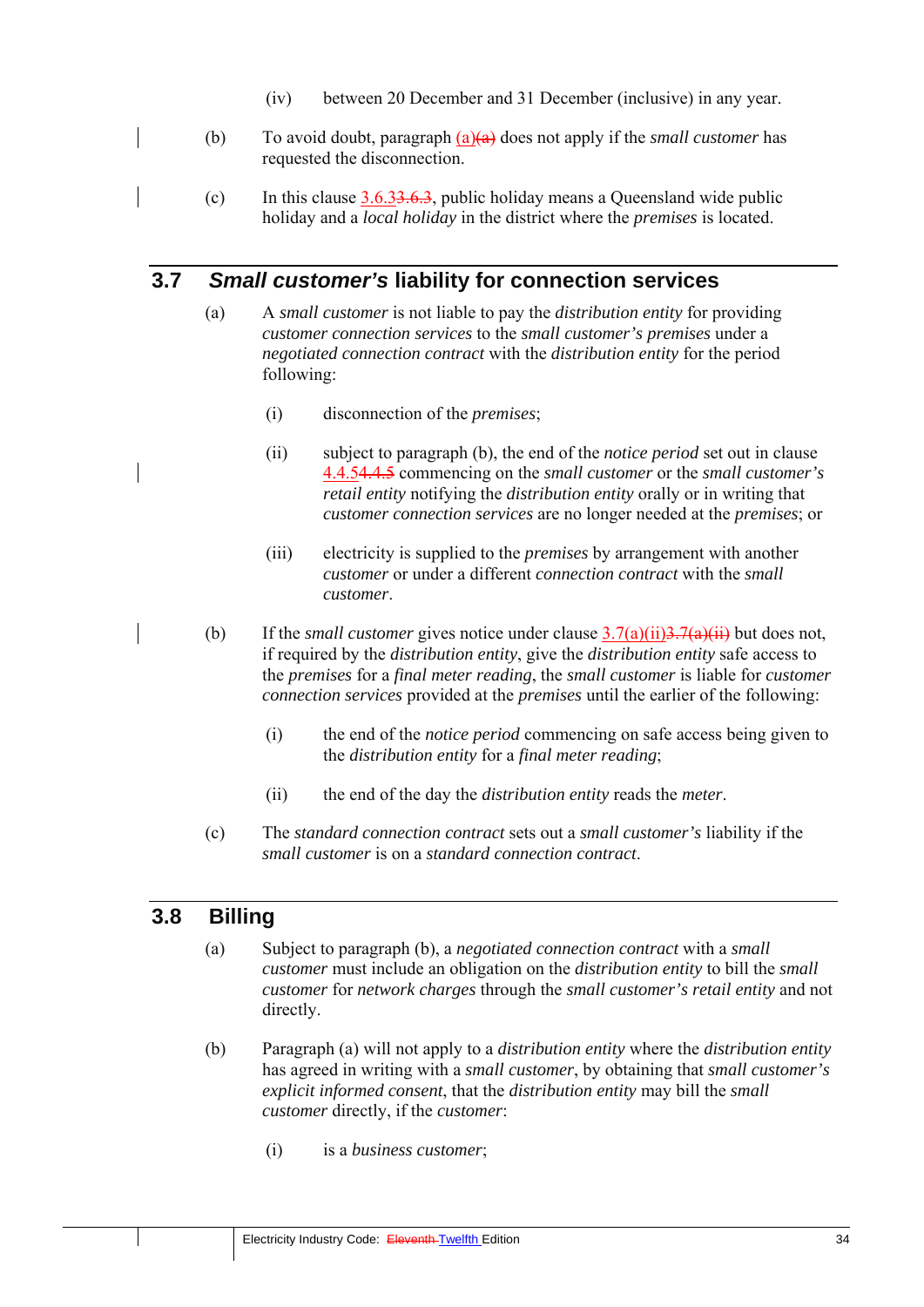- (ii) has one or more relevant *premises* or a group of *premises*;
- (iii) is a *small customer* in respect of one or more of those *premises*; and
- (iv) the aggregate of the annual electricity *consumption* level for those *premises* equals or exceeds 100*MWh* of electricity per annum.

## **3.9 Differing terms and requirements**

### **3.9.1 Differing terms and requirements**

Nothing in this *Code* prevents:

- (a) a *distribution entity* requiring different *small customers* on *negotiated connection contracts* to pay differing security;
- (b) a *distribution entity* requiring different *small customers* to pay different capital contributions prior to entering into or during the term of a *connection contract*;
- (c) a *distribution entity* using differing methods of charging for the provision of *customer connection services* to different *small customers* on *connection contracts*; and
- (d) subject to clause 3.43.4, a *distribution entity* providing *customer connection services* on different terms to different *small customers* or types of *small customers* on *negotiated connection contracts*.

# **3.10 Maximum** *distribution non-network charges*

Until the end of 30 June 2008:

- (a) a *distribution entity* must not charge a *distribution non-network charge* for a service listed in Schedule 4 which is in excess of the charge set out for that service in Schedule 4:
- (b) a *distribution entity's* published price list must take into account the maximum charges listed in Schedule 4; and
- (c) this clause 3.10 applies despite the *QCA* approving, under a price determination, a charge for any service listed in Schedule 4 which is in excess of the charge set out for that service in Schedule 4.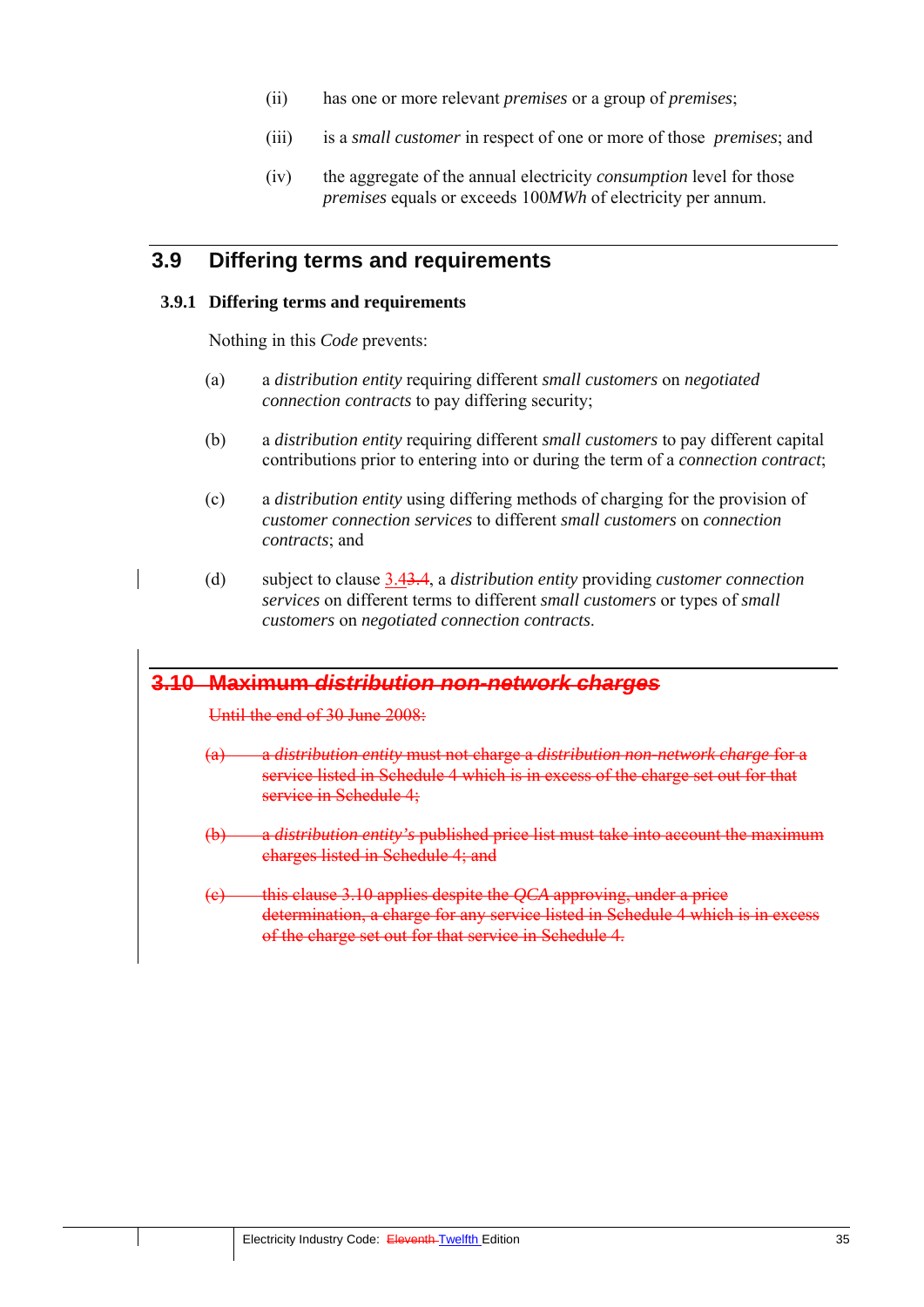# CHAPTER 4: CUSTOMER RETAIL SERVICES

# **Preamble**

## **How does Chapter 4 apply?**

|                           | <b>Market customer</b>                                                                                                                                                                                                                                                                                                             | <b>Non-market customer</b>                                                                                                                                                                                                          |
|---------------------------|------------------------------------------------------------------------------------------------------------------------------------------------------------------------------------------------------------------------------------------------------------------------------------------------------------------------------------|-------------------------------------------------------------------------------------------------------------------------------------------------------------------------------------------------------------------------------------|
| large<br><b>customers</b> | Chapter 4 does not apply.<br>×                                                                                                                                                                                                                                                                                                     | Chapter 4 does not apply.<br>×<br>These customers should refer<br>to their <i>retail entity's</i> "standard<br>large customer retail contract"<br>available from their retail entity<br>(including its website) or from<br>the QCA. |
| small<br><b>customers</b> | $\checkmark$ Chapter 4 applies. The terms and<br>conditions of a negotiated retail<br>contract with a small customer<br>must be consistent with the<br>minimum terms set out in Chapter<br>4. The terms marked * in Chapter<br>4 may be varied for this category<br>of customers with the customer's<br>explicit informed consent. | Chapter 4 applies. These<br>✔<br>customers are on the<br>standard retail contract in<br>Annexure B.                                                                                                                                 |

# **4.1 Application of this Chapter**

## **4.1.1 Application of this Chapter**

- (a) This chapter applies to:
	- (i) all *retail entities*;
	- (ii) in respect of clause 4.2.10(b)4.2.10(b), all *distribution entities*; and
	- (iii) subject to paragraph (b)(b), in relation to *retail contracts* with all *small customers;* and
	- (iv) in respect of clauses 4.12.6 and 4.12.7, *negotiated retail contracts* with all *small customers* made before or after the date this *Code* takes effect.
- (b) Chapter 4, or specified provisions of Chapter 4, will not apply to a *retail entity* where the *retail entity* has agreed in writing with a *customer*, by obtaining that *customer's explicit informed consent* in a *negotiated retail contract*, that Chapter 4, or specified provisions of Chapter 4, will not apply in respect of a contract for *customer retail services*, if:
	- (i) the *customer*:
		- (A) is a *business customer*;
		- (B) has one or more relevant *premises* or a group of *premises*;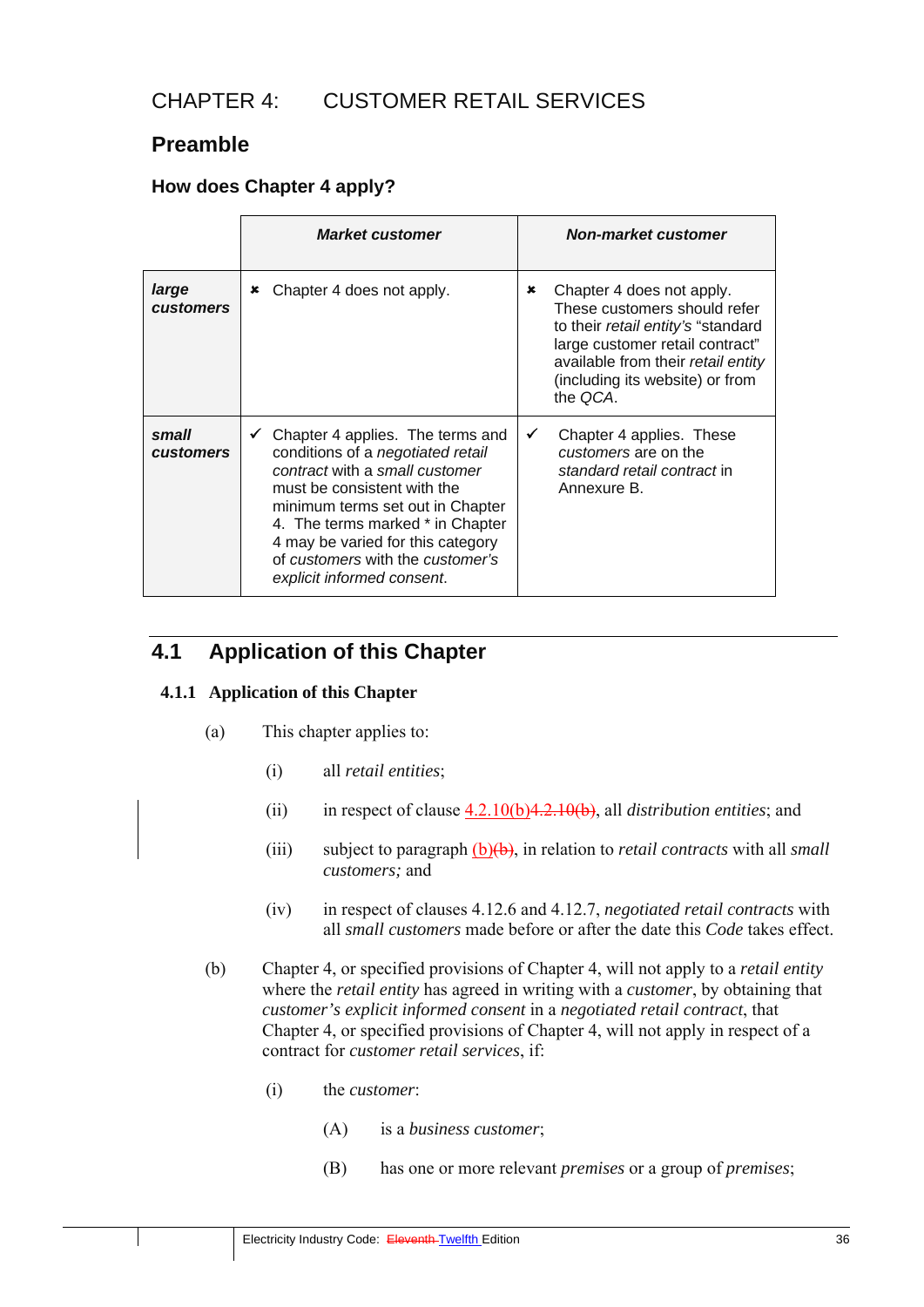- (C) is a *small customer* in respect of one or more of those *premises*; and
- (ii) the aggregate of the actual or estimated annual energy consumption level for those *premises* equals or exceeds:
	- (A) in the case of an electricity only contract, 100*MWh* of electricity per annum; or
	- (B) in the case of a *dual fuel contract*, 100*MWh* of electricity per annum or 1TJ of gas per annum.

## **4.2** *Retail contracts*

## **4.2.1 Terms of** *standard retail contract*

- (a) The contract set out in Annexure B to this *Code* applies to a s*mall customer* that does not have a *negotiated retail contract* with its *retail entity*.
- (b) For the purpose of the *Electricity Act*, the terms of a *retail entity's standard retail contract* are the terms set out in Annexure B to this *Code*.
- (c) If a *small customer* negotiates a contract with its *retail entity* then that contract must not be inconsistent with the terms of Chapter 4 of this *Code.*

### **4.2.2 Notice of contract where no application made**

A *retail entity* must, as soon as practicable after becoming aware that a *small customer*  is a *move-in customer*, advise that *small customer* of:

- (a) the terms and conditions of the *standard retail contract,* including access to notified prices;
- (b) the existence and a general description of the *retail entity's negotiated retail contracts*, if any; and
- (c) the ability of the *small customer* to choose a *retail entity* from whom it wishes to purchase *customer retail services.*

#### **4.2.3 Minimum terms and conditions for** *negotiated retail contracts*

- (a) Subject to paragraph  $(d)(d)$ , the provisions of Chapter 4 which are not permitted to be varied under this clause 4.2.34.2.3 are the minimum terms for the provision of *customer retail services* to *small customers* for the purposes of section 55C(2) of the *Electricity Act*.
- (b) The terms and conditions of a *negotiated retail contract* with a *small customer* must not be inconsistent with such provisions and are unenforceable to the extent they are.
- (c) At the request of a *retail entity* the *QCA* may at its absolute discretion, prior to the commencement of a *negotiated retail contract*, approve terms and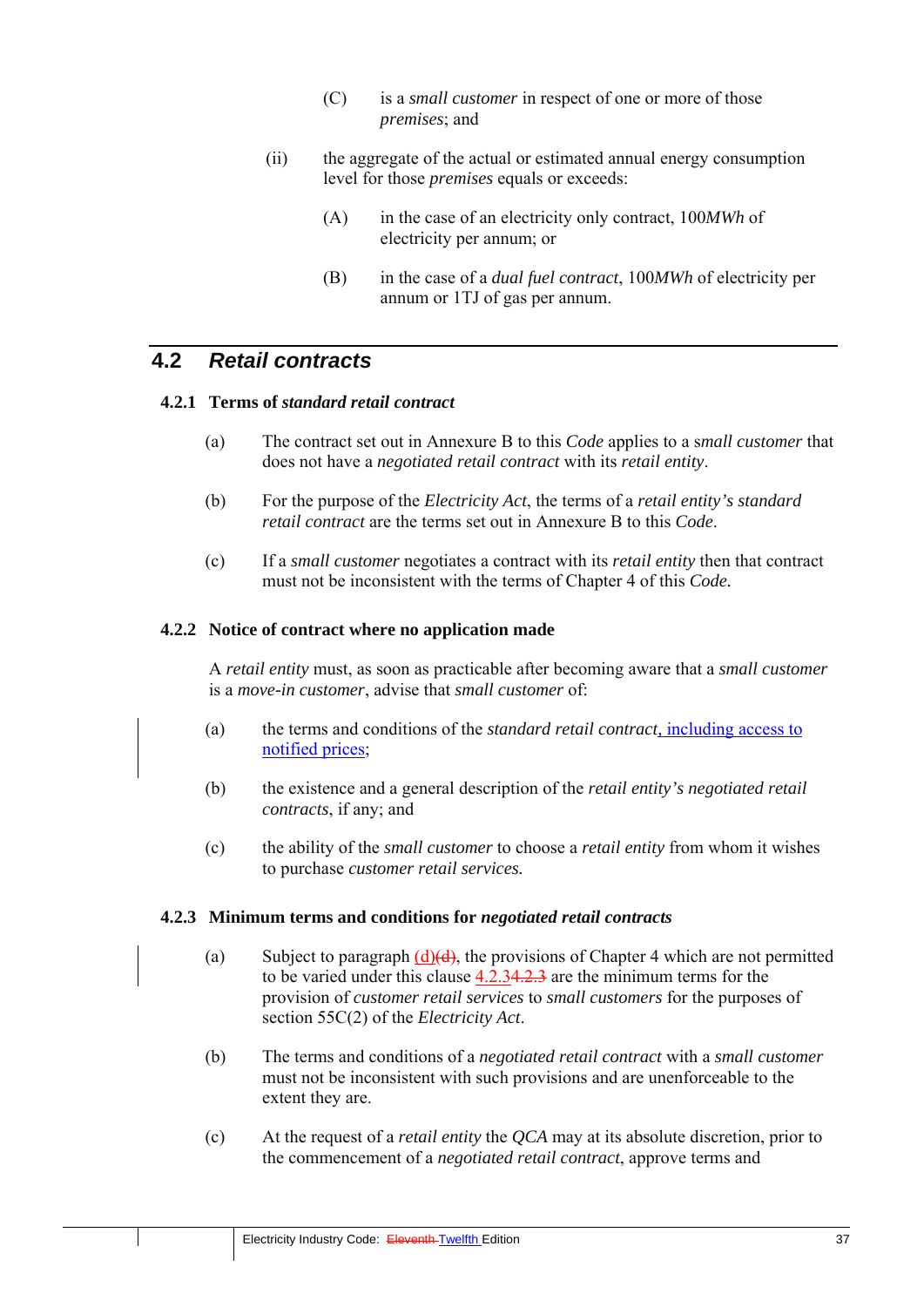conditions for that *negotiated retail contract* which do not conform with all or any of the provisions of Chapter 4 of this *Code*.

- (d) For the purposes of paragraph (a), the following clauses of Chapter 4 (marked with an asterisk (**\***) and an annotation throughout) may be varied in a *negotiated retail contract*:
	- (i) Clause  $4.9.14.9.1$  (obligation to bill quarterly);
	- (ii) Clause  $\frac{4.9.6(r)4.9.6(r)}{4.9.6(r)}$  (list of available payment methods on bill);
	- (iii) Clause 4.9.6(s)4.9.6(t) (notice of *customer's* right to nominate apportionment being on bill);
	- (iv) Clause 4.12.34.12.3 (*customer* applications for alternative tariffs or tariff options);
	- (v) Clause  $4.13.14.13.1$  (minimum time for payment of a bill);
	- (vi) Clause 4.13.34.13.3 (minimum payment methods offered);
	- (vii) Clause 4.13.74.13.7 (acceptance of payments in advance); and
	- (viii) Clause 4.14.14.14.1 (minimum instalment payment options).

## **4.2.4 Cooling-off**

- (a) A *retail entity* must ensure that each *negotiated retail contract* it enters into with a *small customer* confers on the *small customer* the right to rescind that *negotiated retail contract* in accordance with this clause within the period of 10 *business days* commencing on, and including, the date of receipt by the *small customer* of the disclosure statement provided in respect of that *negotiated retail contract*.
- (b) A right of rescission conferred under this clause may be exercised notwithstanding affirmation of the contract by the *small customer*.
- (c) Notice of rescission must be provided to the *retail entity* by the *small customer* in a form which clearly indicates an intention on the part of the *small customer* to rescind the *negotiated retail contract*.
- (d) A notice of rescission provided in writing by a *small customer* will be deemed to have been received by the *retail entity* on the date it was sent where the notice was sent by:
	- (i) post to the *retail entity's* postal address as stated in the disclosure statement provided in respect of the *negotiated retail contract*;
	- (ii) facsimile to the *retail entity*'s facsimile number as stated in the disclosure statement provided in respect of the *negotiated retail contract*; or
	- (iii) email to the *retail entity*'s email address as stated in the disclosure statement provided in respect of the *negotiated retail contract*.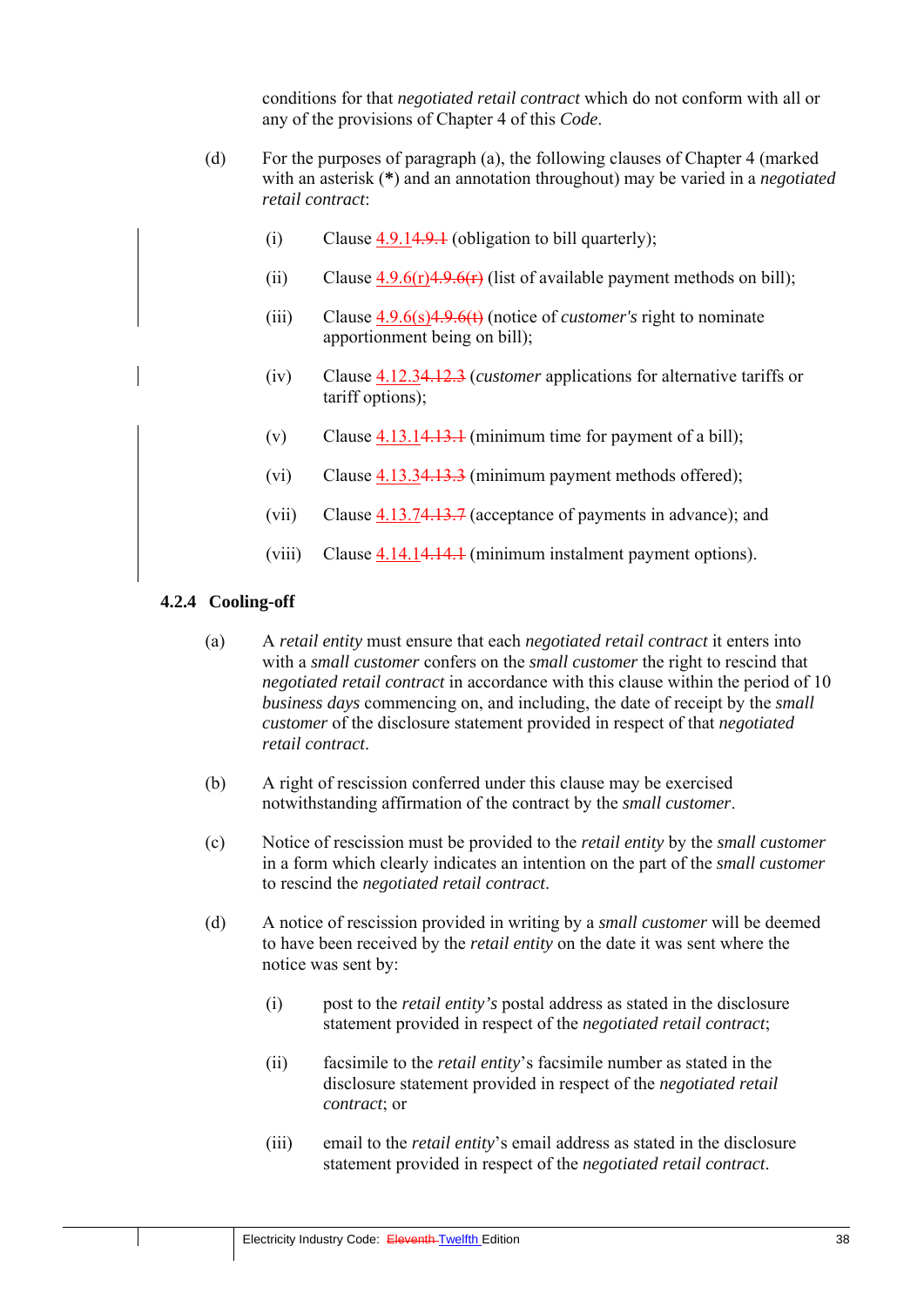- (e) Nothing in this clause affects other rights in law or in equity which a *small customer* may have in relation to the *negotiated retail contract* or the conduct of a *retail entity*.
- (f) A *retail entity* must include in each *negotiated retail contract* it enters into with a *small customer* express provisions setting out the rights and obligations provided for by this clause 4.2.44.2.4.
- (g) A *retail entity* must retain records of a notice of rescission given by a *small customer* under clause  $(c)(e)$  for a period of two years and in a format which permits the *retail entity* to answer any enquiries relating to that notice by the *small customer*, the *QCA*, the *Energy and Water Ombudsman Queensland* or any other entity permitted by *electricity legislation* to access that information.

## **4.2.5 Compliance with applicable regulatory instruments**

A *retail entity* must ensure that when a *negotiated retail contract* it enters into with a *small customer* confers an obligation on the *small customer* to comply with all relevant requirements imposed by *electricity legislation*, that *negotiated retail contract* must also confer on the *retail entity* a contractual obligation to comply with all relevant requirements imposed by *electricity legislation*.

## **4.2.6 Commencement of financial responsibility under** *negotiated retail contract***s**

The obligation under a *negotiated retail contract* for a *retail entity* to provide *customer retail services*, and for a *small customer* to pay for such services, does not become binding between the *retail entity* and the *small customer* until and unless:

- (a) the *retail entity* becomes the *financially responsible retail entity* for the *premises*; and
- (b) any cooling-off period applicable to the *negotiated retail contract* has expired.

## **4.2.7 Laws of Queensland to govern** *negotiated retail contract***s**

A *retail entity* must ensure that each *negotiated retail contract* it enters into with a *small customer* is governed by the laws of Oueensland.

#### **4.2.8 No indemnity**

A *retail entity* must ensure that any *negotiated retail contract* it enters into with a *small customer* does not include an indemnity or other term and condition the effect of which is to entitle the *retail entity* to recover from the *small customer* in respect of:

- (a) any breach by the *small customer* of the contract; or
- (b) any negligence by the *small customer* in relation to the contract,

any greater amount than that which, under common law (including in equity) or statute, the *retail entity* is entitled to as compensation for the *small customer's* breach of contract or negligence.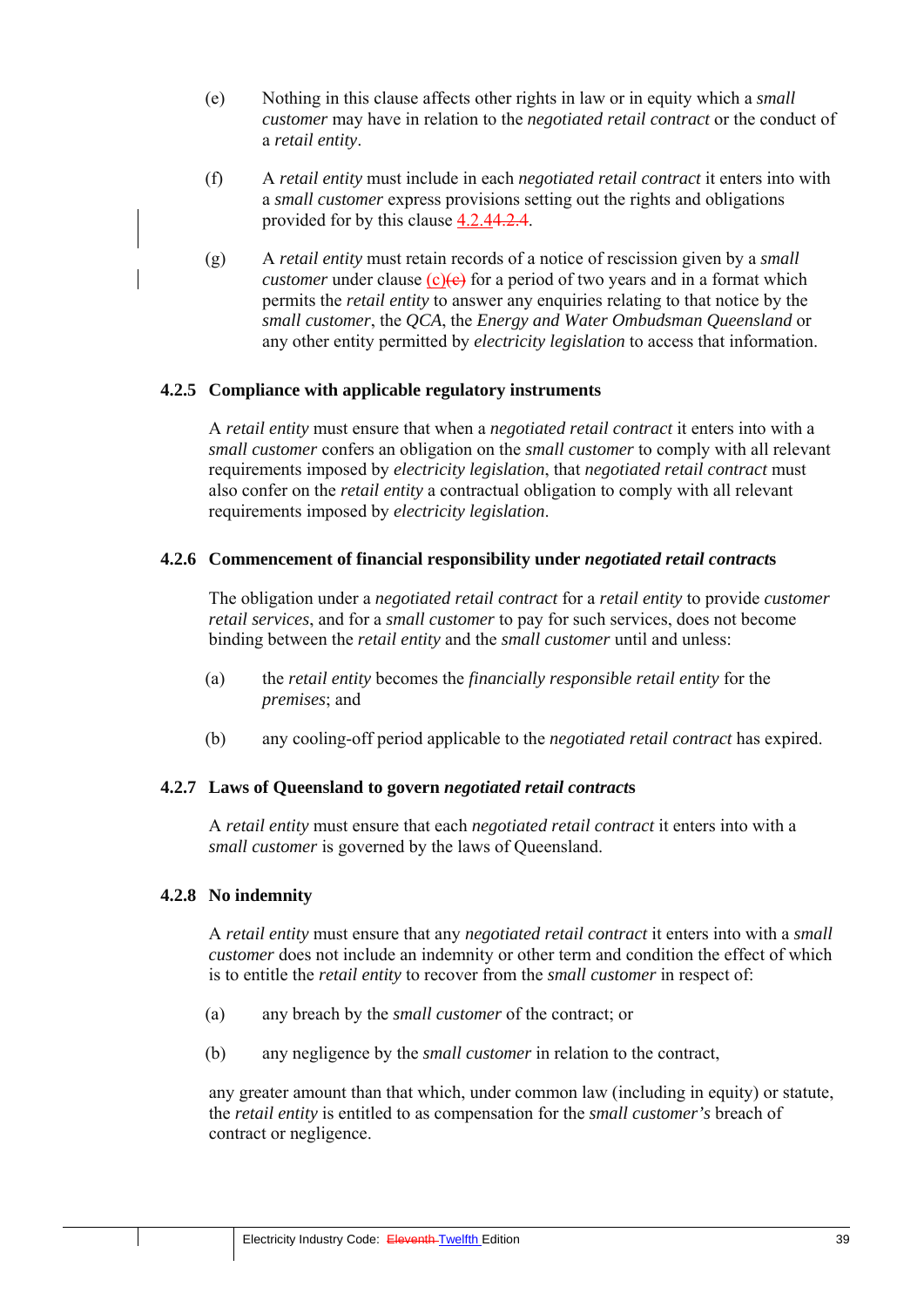## **4.2.9 Restrictions on** *retail entitie***s' limitation of liability in** *negotiated retail contract***s**

A *retail entity* must ensure that any clause in any *negotiated retail contract* it enters into with a *small customer* limiting the liability of the *retail entity* to the *small customer* does not provide any greater limitation of liability than that provided for in clause 7 of the *standard retail contract*.

## **4.2.10 Identifying who is obliged to offer a** *standard retail contract*

- (a) If a *retail entity* is contacted by a *small customer* for a *premises* and the *retail entity* does not offer the *small customer* a *negotiated retail contract* on request, the *retail entity* must:
	- (i) if the *retail entity* is not the *financially responsible retail entity* for the *premises*:
		- (A) refer the *small customer* to the *distribution entity* for the *premises*; and
		- (B) inform the *small customer* that the *distribution entity* will be able to advise the *customer* which *retail entity* has the obligation to provide *customer retail services* to the *small customer* on the terms of the *standard retail contract* at *notified prices;* or
	- (ii) if the *retail entity* is the *financially responsible retail entity* for the *premises*, advise the *small customer* that it has an obligation to provide *customer retail services* to the *small customer* on the terms of the *standard retail contract* at *notified prices*.
- (b) If a *distribution entity* is contacted by a *small customer* directly or on referral from a *retail entity* seeking the information referred to under paragraph (a), the *distribution entity* must:
	- (i) where the *small customer* is a *move-in customer* or is seeking to connect the *premises* to the *supply network*, inform the *small customer*:
		- (A) that associated *service order requests* must be made through a *retail entity*;
		- (B) that the *small customer* may be able to choose their *retail entity* and may benefit from exercising this choice;
		- (C) that a list of *retail entities* who are offering *small customers negotiated retail contracts* can be obtained from the *QCA* or the *QCA's* website; and
		- (D) if requested, the *retail entity* who has the obligation to provide *customer retail services* to the *small customer* on the terms of the *standard retail contract* at *notified prices*; or
	- (ii) in all other circumstances, inform the *small customer* of the *retail entity* who has the obligation to provide *customer retail services* to the *small customer* on the terms of the *standard retail contract* at *notified prices*.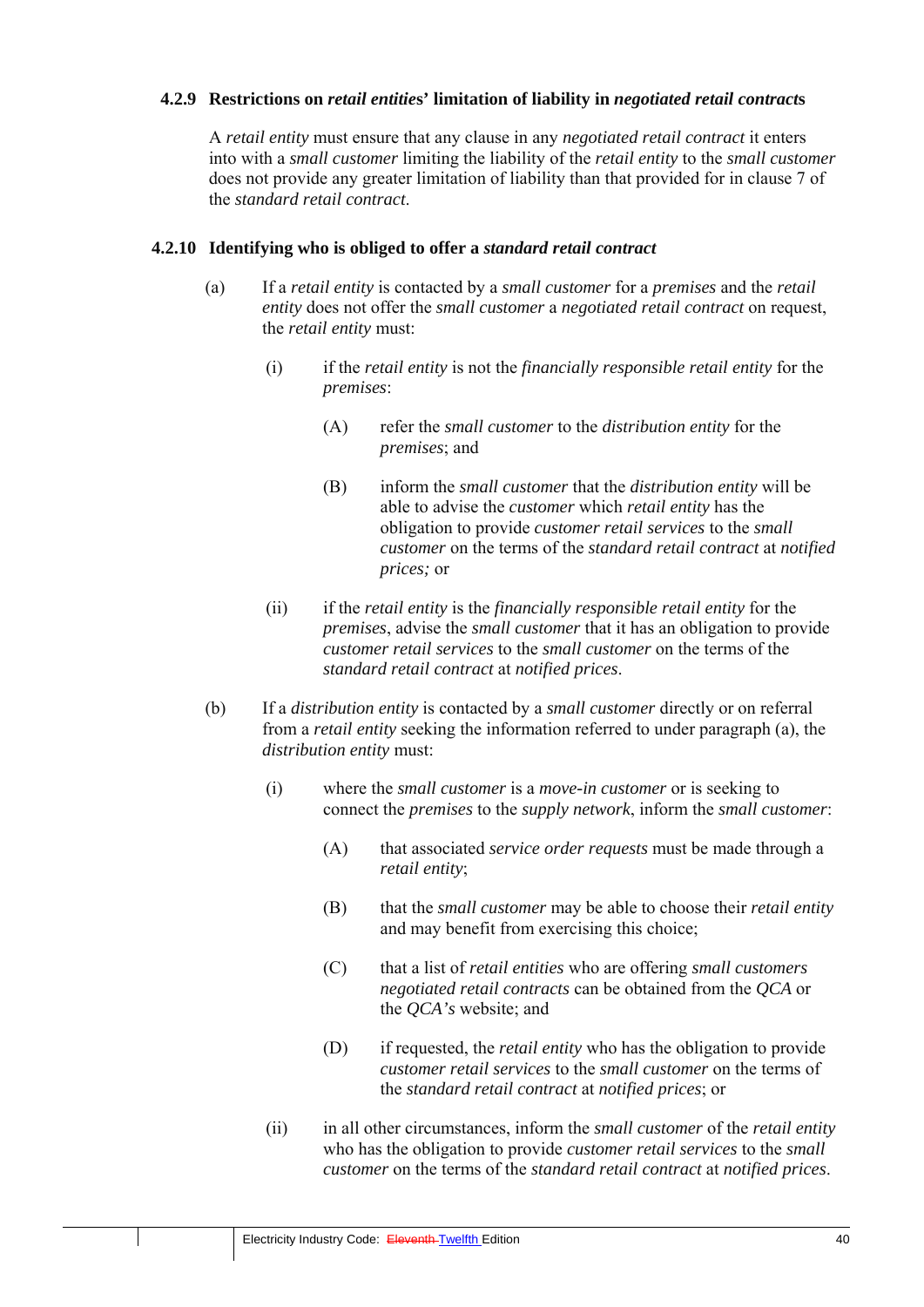# **4.3 Commencement of** *standard retail contracts*

## **4.3.1 Commencement of** *standard retail contracts*

A *standard retail contract* commences on the provision of *customer retail services* to a *small customer* by the *retail entity* in accordance with the *Electricity Act*.

# **4.4 Ending of** *retail contracts*

## **4.4.1 When a** *standard retail contract* **ends**

- (a) A *standard retail contract* ends on the earliest of the following to occur:
	- (i) subject to paragraph  $(c)(e)$ , the end of the *notice period* set out in clause 4.4.54.4.5 after the *small customer* notifies the *retail entity* (a "*termination notice*") that it wishes the provision of *customer retail services* to the *small customer* at the *premises* to be terminated (even if the *small customer* has vacated the *premises* earlier);
	- (ii) a date agreed between the *retail entity* and the *small customer*;
	- (iii) when the provision of *customer retail services* to the *premises* commences under a *negotiated retail contract* between the *retail entity*  and the *small customer*;
	- (iv) when a *small customer* becomes a *large customer* with respect to the *premises*;
	- (v) when the provision of *customer retail services* to the *premises* commences under a *retail contract* with a different *customer*;
	- (vi) a different *retail entity* has become the *financially responsible retail entity* for the *premises*; or
	- (vii) the *small customer's premises* is disconnected and the *small customer*  no longer has a right to be reconnected under clause 4.194.19.
- (b) Where a *small customer* gives a *termination notice* and notifies the *retail entity*  of a date on which the *small customer* intends to vacate the *premises*, the *retail entity* must:
	- (i) use its best endeavours to ensure that the relevant *meters* are read, or the relevant *metering data* are obtained, at that *premises* on the date and at the time agreed with the *small customer* (or as soon as possible after that date if the *small customer* has not provided access to the relevant *meters* on the date or at that time); and
	- (ii) prepare and send to the *small customer* at the forwarding address provided by the *small customer* a final bill based on the relevant *metering data*.
- (c) If the *small customer* gives a *termination notice* but does not give safe access to the *premises* to conduct a *final meter reading* (where relevant), then the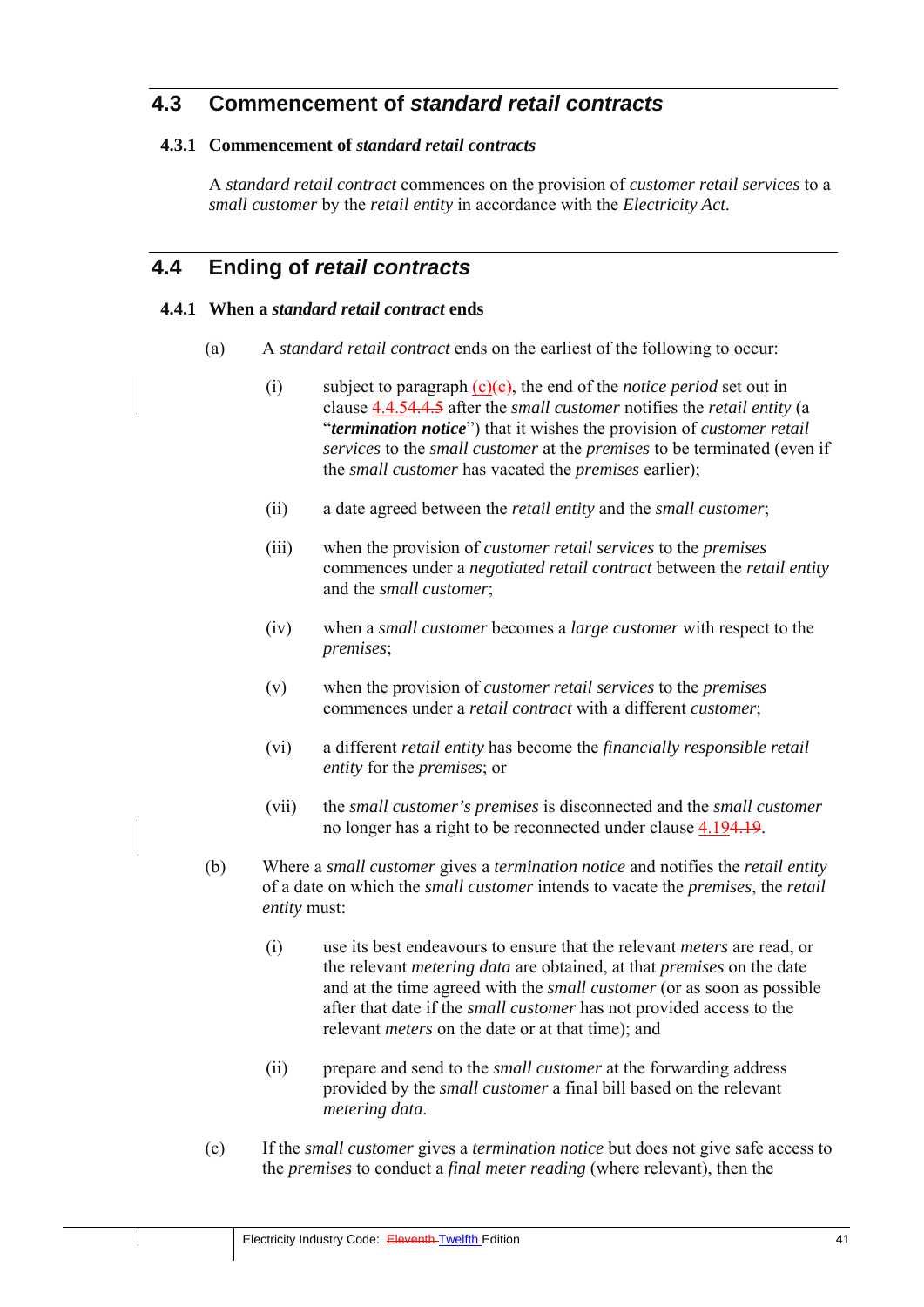*standard retail contract* will not end under subparagraph (a)(i) until the earlier of:

- (i) the end of the *notice period* commencing on safe access being given; or
- (ii) when the *meter* is read or the relevant *metering data* are obtained.

### **4.4.2 Term of a** *negotiated retail contract*

- (a) Subject to paragraph  $(c)(\theta)$ , a *retail entity* must ensure that each *negotiated retail contract* it enters into with a *small customer* confers on the *small customer* the right to effect:
	- (i) an *in-situ termination*<sup>2</sup> of that *contract* by providing at least 20 *business days'* notice; and
	- (ii) termination of that *contract* by giving a notice where the *small customer* is vacating the *premises* (a "*vacation notice*"). The *vacation notice* must be given in advance of the vacation. The period of advance notice must be at least the required *notice period* set out in clause 4.4.54.4.5.
- (b) Where a *small customer* gives a *vacation notice* and notifies the *retail entity* of the date on which the *small customer* intends to vacate the *premises* the *retail entity* must:
	- (i) use its best endeavours to ensure that the relevant *meters* are read, or the relevant *metering data* are obtained, at that *premises* on the date and at the time agreed with the *small customer* (or as soon as possible after that date if the *small customer* has not provided access to the relevant *meters* on the date or at that time); and
	- (ii) prepare and send to the *small customer* at the forwarding address provided by the *small customer* a final bill based on the relevant *metering data*.
- (c) If the *small customer* gives a *vacation notice* but does not give safe access to the *premises* to conduct a *final meter reading* (where relevant), then the *negotiated retail contract* will not end until the earlier of:
	- (i) the end of the *notice period* commencing on safe access being given;
	- (ii) when the *meter* is read or the relevant *metering data* are obtained;
	- (iii) when the provision of *customer retail services* to the *premises* commences under a *retail contract* with a different *customer*; or
	- (iv) a different *retail entity* has become the *financially responsible retail entity* for the *premises*.

<sup>2</sup> *In-situ termination* refers to the situation where the *retail contract* is terminated but the *customer* continues to occupy the *premises*.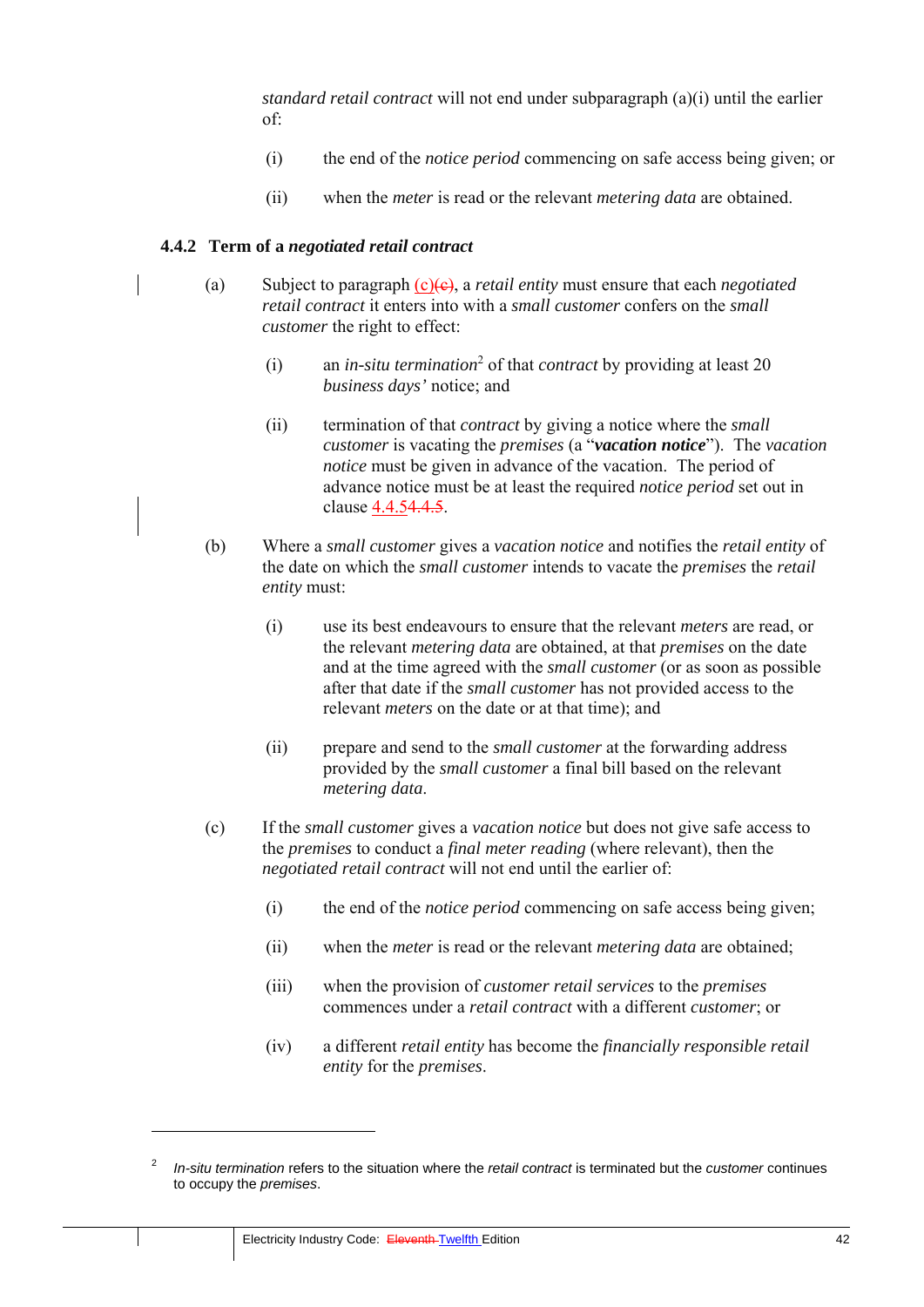- (d) If the *small customer* has entered into a *fixed-term contract* with the *retail entity*  and has terminated that contract prior to the expiry of the *fixed–term* in accordance with paragraph (a), the *retail entity* may only impose an early termination charge if:
	- (i) the *negotiated retail contract* includes details of the amount or manner of calculation of the early termination charge;
	- $\overrightarrow{(i)}$ (ii) the early termination charge is a reasonable estimate of the costs to the retail entity resulting from the early termination; and and
	- $(iii)(iii)$  the imposition of the early termination charge is not prohibited under the *electricity legislation* or in law or in equity.

## **4.4.3 Termination of** *retail contracts* **by** *retail entities*

A *retail entity* may not terminate a *retail contract* with a *small customer* by reason of the *small customer's* breach of the *retail contract* unless and until whichever is the earliest of the following events occurs:

- (a) the *small customer's premises* has been disconnected in accordance with the terms of the *retail contract* and the *small customer* no longer has a right to be reconnected under clause 4.194.19 of this *Code*;
- (b) the *small customer* and the *retail entity* have entered into a new *retail contract* in respect of the *premises*; or
- (c) a different *retail entity* has become the *financially responsible retail entity* for the *premises*.

## **4.4.4 Expiry of** *fixed-term contracts*

No earlier than 40 *business days* and at least 20 *business days* prior to the expiry of a *fixed-term contract*, a *retail entity* must advise a *small customer* of the:

- (a) date on which the *fixed-term contract* will expire;
- (b) terms and conditions for the provision of *customer retail services* to the *small customer* by the *retail entity* which will come into effect after the expiry date if the *small customer* does not elect before that date to enter into a new *retail contract* with the *retail entity* or another *retail entity* for the *small customer's premises*;
- (c) existence of the other contractual options that may be available for the purchase of *customer retail services* by that *small customer* at that *premises* and a general description of each; and
- (d) ability of the *small customer* to choose the *retail entity* from whom it wishes to purchase *customer retail services*.

## **4.4.5** *Notice period*

For the purposes of clause 4.44.4, the *notice period* for a *retail contract* is dependent on who the *small customer's distribution entity* is and the location or *feeder type* of the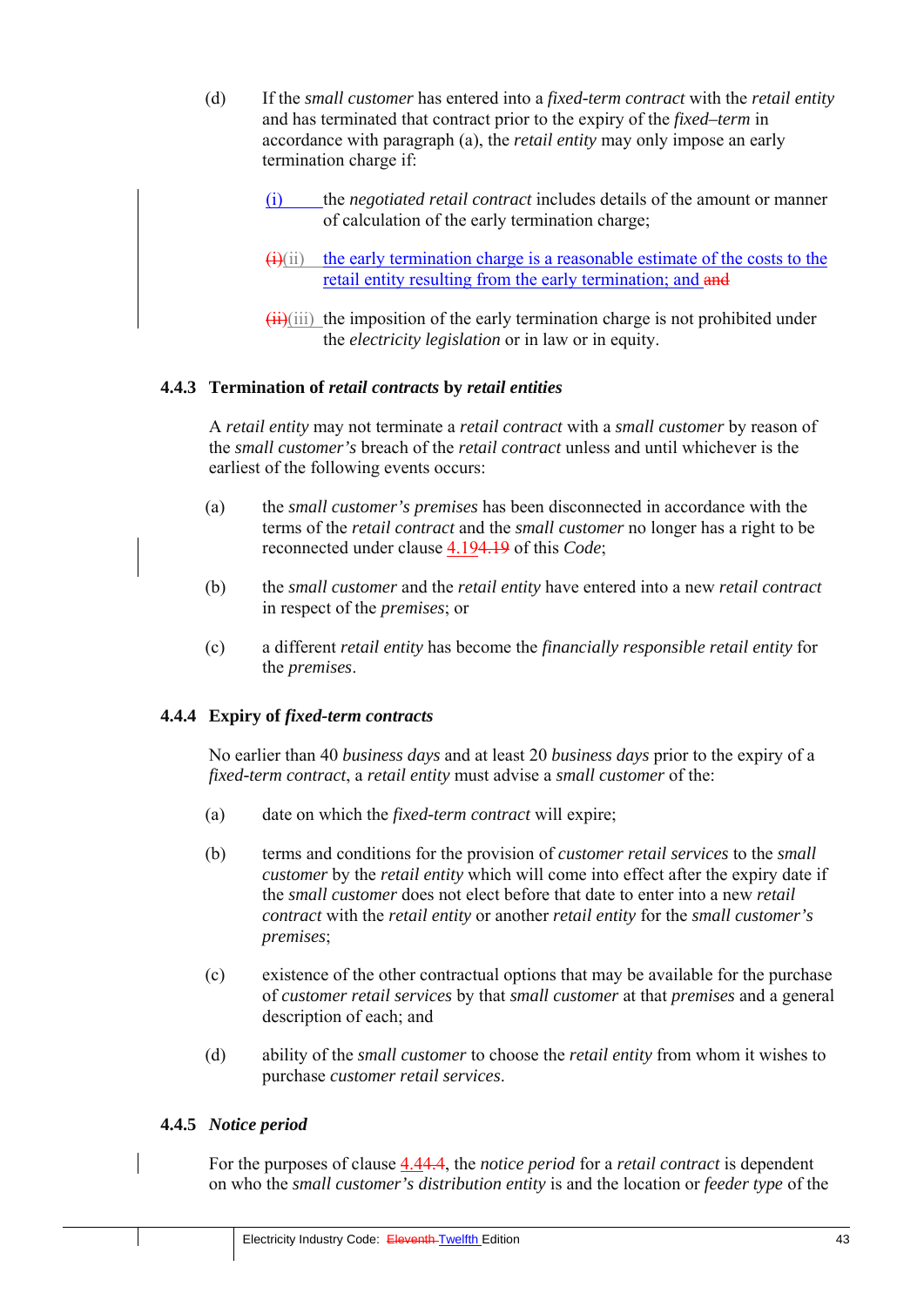*premises* to which the *retail contract* relates. The tables below sets out the relevant *notice periods*:

| <i>Premises</i> description                                 | Notice period      |
|-------------------------------------------------------------|--------------------|
| All <i>premises</i> other than <i>excluded</i><br>locations | $53$ business days |
| Premises in excluded locations                              | 10 business days   |

### *Premises* **in** *ENERGEX's distribution area*

### *Premises* **in** *Ergon Energy's distribution area*

| <i>Premises</i> description                                                    | Notice period    |
|--------------------------------------------------------------------------------|------------------|
| Premises supplied through CBD<br>feeder / urban feeder / short rural<br>feeder | 5 business days  |
| <i>Premises</i> supplied through <i>long</i><br>rural feeder / isolated feeder | 10 business days |

In this clause 4.4.54.4.5, a "*business day*" does not include a *local holiday* in the district where the *premises* is located.

#### **4.4.6 Transitional notice period**

 $\overline{a}$ 

Until the end of 30 June 2008, the relevant *notice period* for the purposes of clause 4.44.4 for all *premises* in *ENERGEX's distribution area*, other than *premises* in *excluded locations*, is six *business days*.

# **4.5** *Customer InformationCharter*

**4.5.1 Obligation to prepare** *Customer InformationCharter*

(a) Each *retail entity* must publish on its website a summary of the rights, entitlements and obligations of small customers, including—

- (i) the *retail entity's* standard complaints and dispute resolution procedure; and
- (ii) the contact details for the Energy and Water Ombudsman Queensland.
- (b) If a *small customer* requests information of the kind referred to in subparagraph (a), the *retail entity* must either—

(i) refer the customer to the retail entity's website; or

<sup>3</sup> This is subject to the transitional provisions in clause 4.4.6.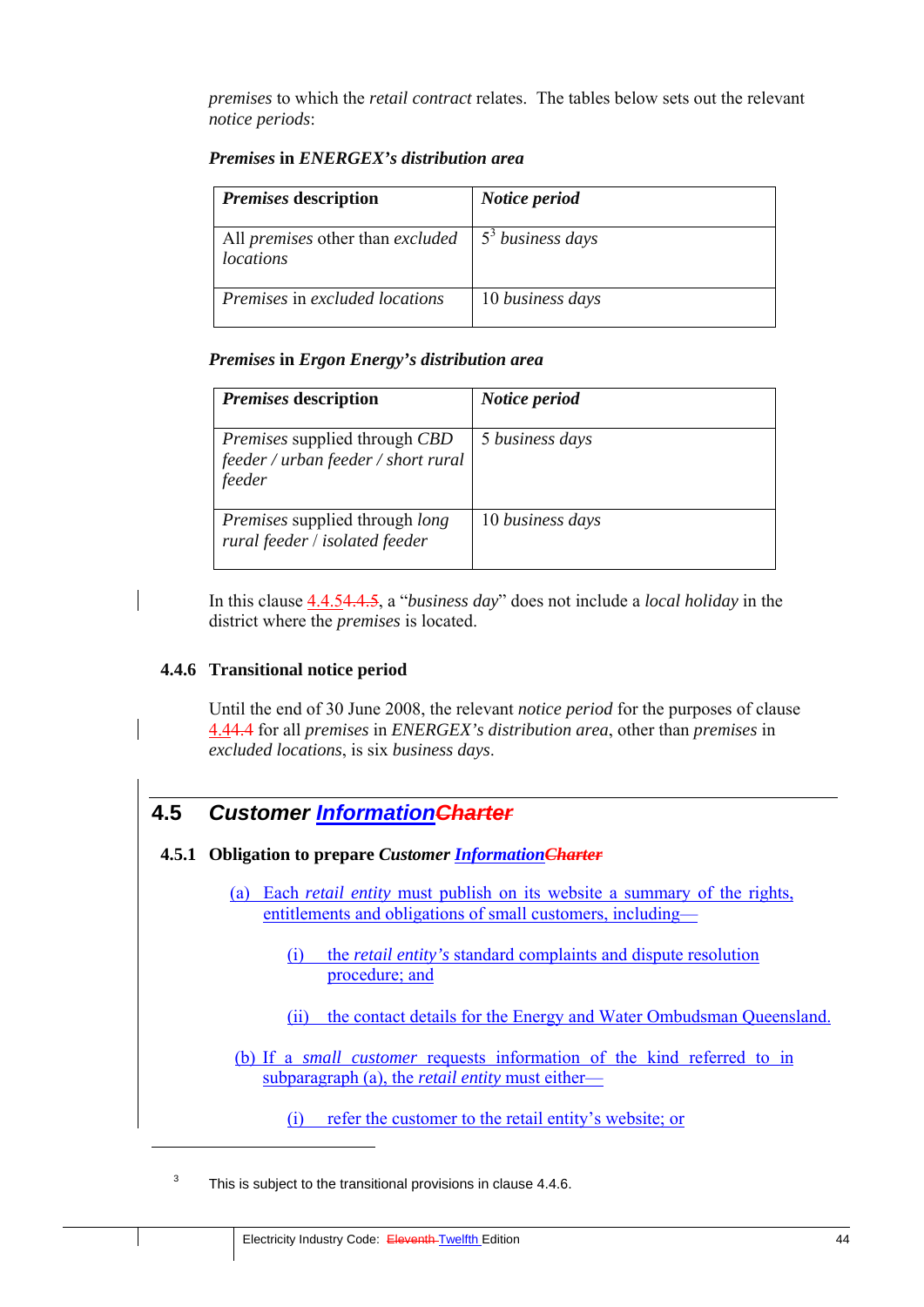(ii) provide the information to the customer.

- (c) The retail entity must provide a copy of any information of that kind to the customer if the customer requests a copy.
- (d) The information or a copy of the information requested under this clause must be provided without charge, but information requested more than once in any 12 month period may be provided subject to a reasonable charge.

Each *retail entity* must, within 20 *business days* after it first provides *customer retail services* to a *small customer* after the *FRC commencement date*, prepare a *Customer Charter* in accordance with this clause.

#### **4.5.2 Obligation to provide** *Customer Charter*

A *retail entity* must:

- (a) make the *Customer Charter* readily available on its website;
- (b) send a copy of its *Customer Charter* to a *small customer* as soon as practicable following entry into a *retail contract* with that *small customer* after the *FRC commencement date*; and
- (c) free of charge, send a copy of its *Customer Charter* to a *small customer* as soon as practicable following a request.

A *retail entity* is not required to provide a copy of its *Customer Charter* to its existing *small customers* on the *FRC commencement date*.

#### **4.5.3 Charging for** *Customer Charters*

If a *small customer* has already received a copy of its *retail entity's Customer Charter*  under clause 4.5.2(c), that *retail entity* may impose a reasonable charge for provision of the *Customer Charter* on any subsequent request from the *small customer* within a 12 month period.

#### **4.5.4 Contents of** *Customer Charter*

The *Customer Charter* must contain at least a summary of the respective rights and obligations under:

- (a) Chapter 4 of this *Code* and how a copy of the *Code* may be obtained;
- (b) the *Electricity Act* and associated regulations (as appropriate); and
- (c) any other information reasonably required by the *QCA* on no less than six months' notice.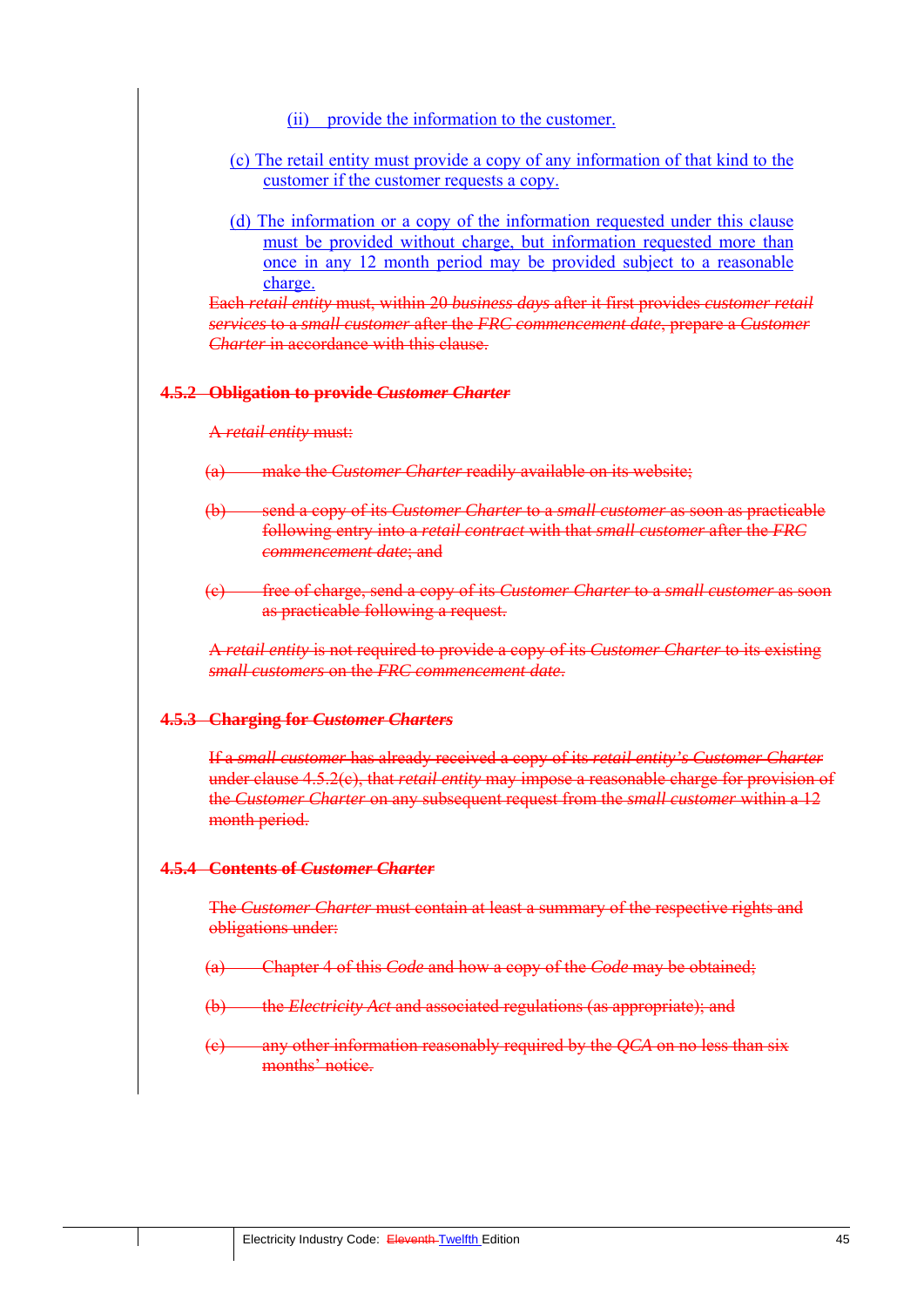# **4.6 Dealing with** *small customers*

## **4.6.1** *Retail entities* **to prepare enquiry procedures**

A *retail entity* must, within 20 *business days* after it first provides *customer retail services* to a *small customer* after the *FRC commencement date*, prepare and submit to the *QCA*, for approval, its procedures for handling *small customer* enquiries. The procedures must deal with at least the following matters:

- (a) the establishment of a *customer* enquiry line (for the cost of a local call from anywhere in Queensland) or information desk to provide information about:
	- (i) the provision of *customer retail services* to *small customers*;
	- (ii) the referral of questions by *small customers* concerning the quality, reliability and safety of electricity supply to their *premises* to the *small customer's distribution entity*;
	- (iii) payment options available to *small customers*;
	- (iv) what *small customers* can do if they are having trouble paying the *retail entity's* bills;
	- (v) how *small customers* can make enquiries or lodge complaints; and
	- (vi) the existence and operations of the *Energy and Water Ombudsman Queensland*;
- (b) the registration of special needs (see clause  $4.204.20$ );
- (c) referral to interpreter services; and
- (d) any other matter required by the *QCA*.

## **4.6.2 Approval and implementation of enquiry procedures**

The *QCA* must notify the *retail entity* whether it approves the enquiry procedures. If the *QCA* notifies the *retail entity* that it does not approve the enquiry procedures, the *retail entity* must submit revised procedures as soon as practicable until a set of procedures is approved. The *retail entity* must implement the procedures within 20 *business days* after the date they are approved by the *QCA*.

## **4.6.3 Complaint handling**

- (a) If there is a dispute between the *small customer* and the *retail entity* about the terms of a *retail contract* or any rights or obligations under this *Code*, the *small customer* may complain to the *retail entity*.
- (b) The *retail entity* must handle a complaint made by a *small customer* in accordance with the *Australian Standard.*
- (c) When the *retail entity* responds to a *small customer's* complaint, the *retail entity* must inform the *small customer*: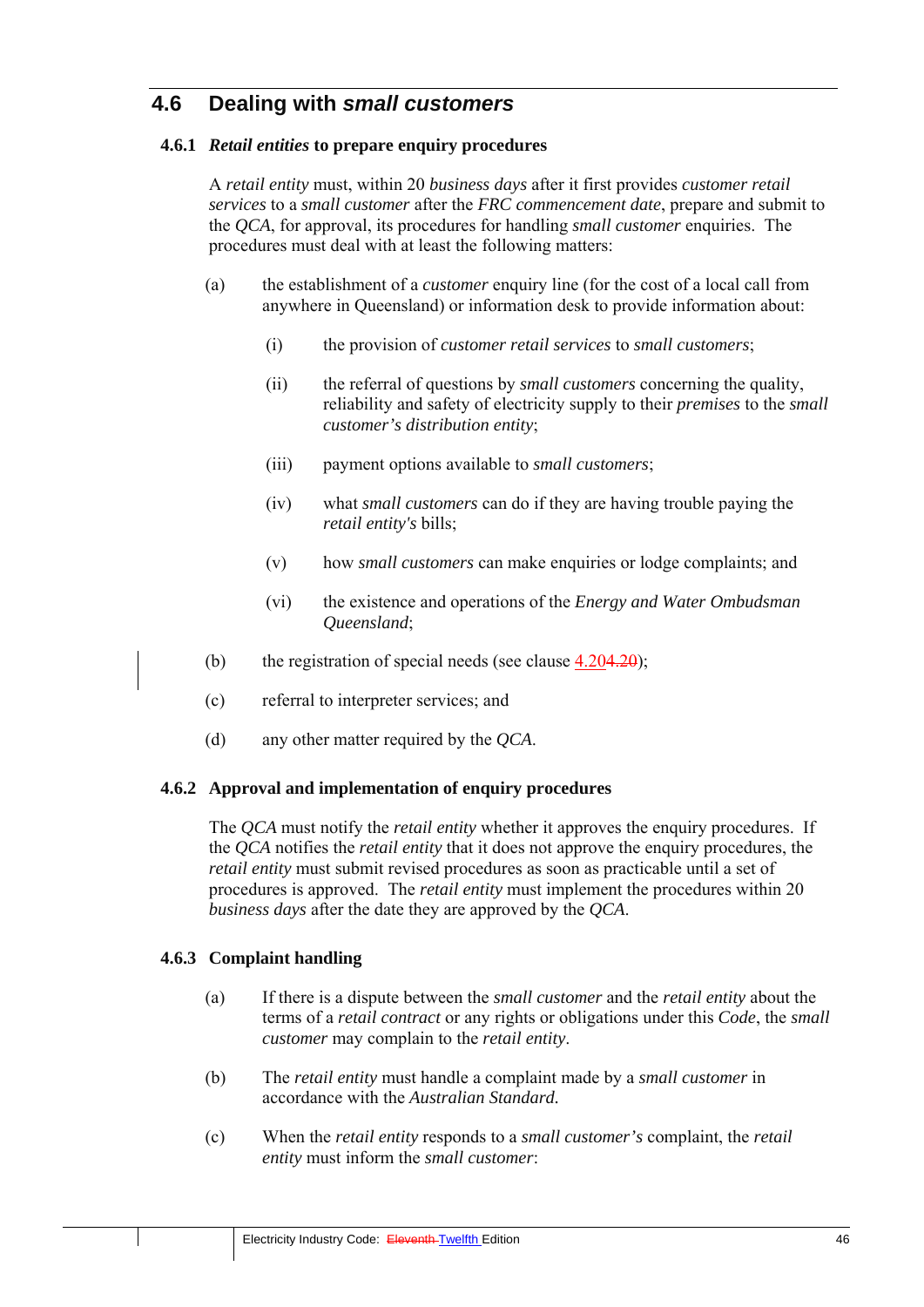- (i) that the *retail entity* is obliged to handle a complaint made by a *small customer* in accordance with the retail entity's standard complaints and dispute resolution procedures, which can be found on the *retail entity*'s website or provided to the customer on request;
- $\overrightarrow{(i)}$ (ii) the *retail entity* must inform the small customer of the outcome of the customer's complaint; that the *small customer* has a right to raise the complaint to a higher level within the *retail entity*'s management structure; andthat the *small customer* has a right to raise the complaint to a higher level within the *retail entity's* management structure; and
- (ii)(iii) that, if after raising the complaint to a higher level the *small customer*  is still not satisfied with the *retail entity's* response, the *small customer*  can refer the complaint to the *Energy and Water Ombudsman Queensland*.
- (d) If requested by the *small customer*, the information in paragraph  $(c)$  (e) must be provided in writing.

## **4.6.4** *Customer* **communications**

- (a) Notices and bills are deemed to have been received by a party to a *retail contract*:
	- (i) on the date the *retail entity* hands it to the *small customer*, it is left at the *small customer's premises* or successfully faxed to the *small customer* (which occurs when the sender receives a transmission report to that effect);
	- (ii) on the date two *business days* after it is posted to a *premises* or a *small customer's* contract address; or
	- (iii) where use of email has been agreed, on the date of transmission unless the sender receives notice that delivery did not occur or has been delayed.

# **4.7 Applications and connections**

## **4.7.1** *Retail entities'* **requirements**

If a *small customer* wishes to purchase *customer retail services* from a *retail entity* at a *premises* under a *retail contract*, the *retail entity* may require that the *small customer*  must first apply to the *retail entity* (in person, by telephone or in writing) to provide *customer retail services* to that *small customer* at that *premises* and, if requested by the *retail entity*:

- (a) provide *acceptable identification* when required by the *retail entity*;
- (b) provide *credit history information* when required by the *retail entity*;
- (c) pay any relevant fees and charges applicable to that *small customer*;
- (d) provide contact details for billing purposes;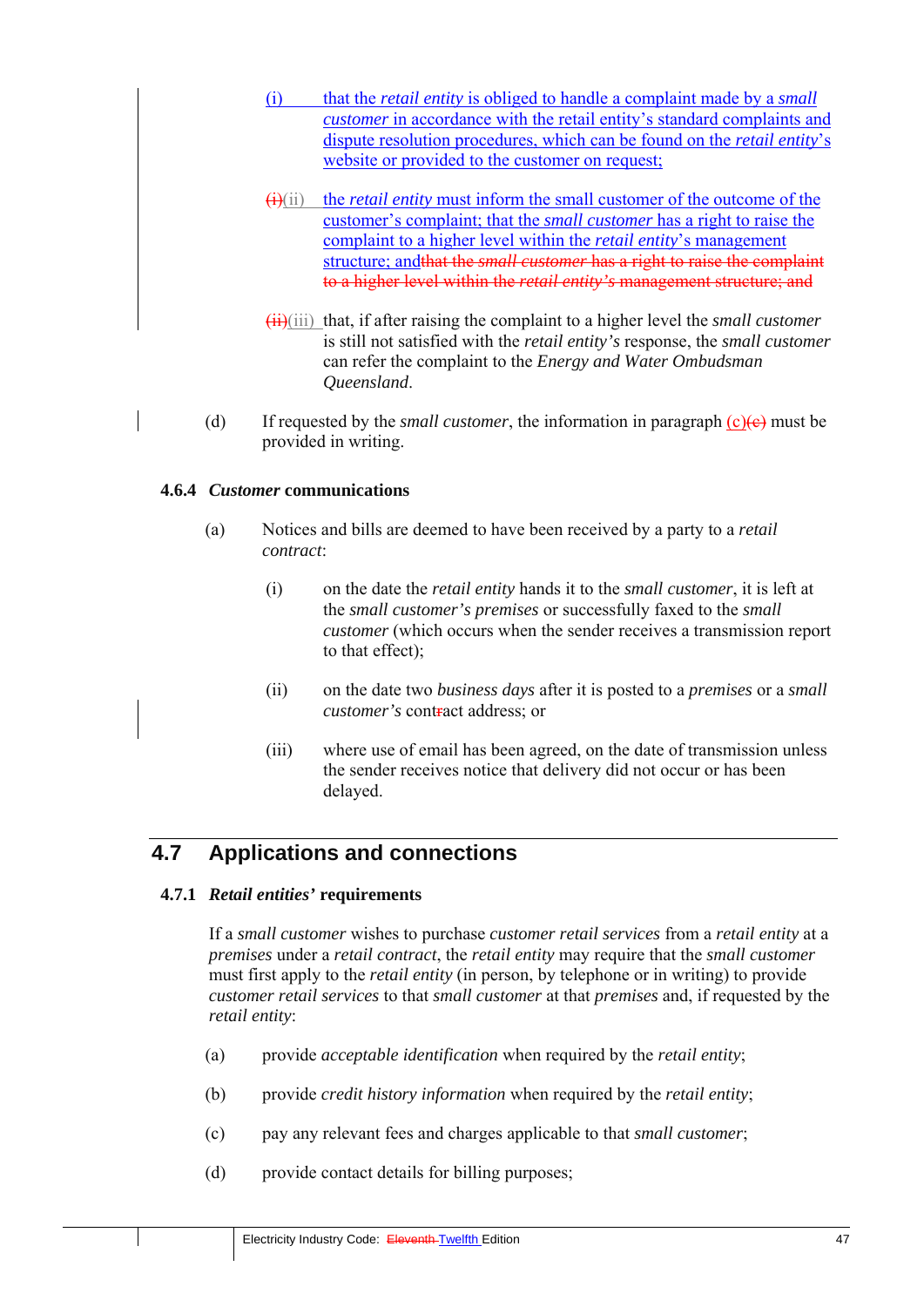- (e) provide contact details for the owner (or the agent of the owner) of the *premises* if the application is for a rental property;
- (f) ensure that there is safe and convenient access to the *meter* at the *premises*;
- (g) where appropriate, provide estimated electricity load information for the *small customer's* proposed use of electricity at the *premises*;
- (h) (subject to clause 4.174.17) provide a *security deposit*, a bank guarantee or enter into a payment arrangement;
- (i) in the case of a *negotiated retail contract*, pay any outstanding debt owed by th*e small customer* to the *retail entity* relating to a previous *premises* (other than a debt *the subject of a bona fid*e dispute, or for which repayment arran*gements have be*en made*);*
- (j)(h) *in the cas*e of a *standard retail contract,* enter into a payment arrangement in respect of any outstanding debt owed by the *small customer* to the *retail entity* relating to a previous *premises* (other than a debt the subject of a bona fide dispute); and
- (k)(i) satisfy any other pre-condition set out in the *electricity legislation*.

## **4.7.2** *Retail entities'* **requirements when a** *small customer* **moves in without first making an application for services**

If a *small customer* is a *move-in customer*, the *retail entity* may require that the *small customer*:

- (a) make an application to the *retail entity* for the provision of *customer retail services*; and
- (b) comply with the requirements set out in clause  $4.7.14.7.1(a)$  to (k).

## **4.7.3 Use of** *credit history information* **where a** *small customer* **seeks a** *standard retail contract*

- (a) Nothing in clause 4.7.14.7.1 will permit a *financially responsible retail entity* to refuse to enter into a *standard retail contract* with a *small customer* on the basis of *credit history information*.
- (b) Subject to clauses 4.17.44.17.4 and 4.17.54.17.5, where a *small customer* enters into a *standard retail contract*, *credit history information* may only be used by the *financially responsible retail entity* in determining whether to require the payment of a *security deposit* by the *small customer*.

## **4.7.4** *Retail entities'* **obligations to advise the** *distribution entity* **of connection applications**

Subject to the *small customer* complying with clause 4.7.14.7.1, as soon as possible after receiving an application from a *small customer* to start providing *customer retail services* to the *small customer*, or a request from a *small customer* to arrange for connection, a *retail entity* must forward relevant details of a *small customer,* including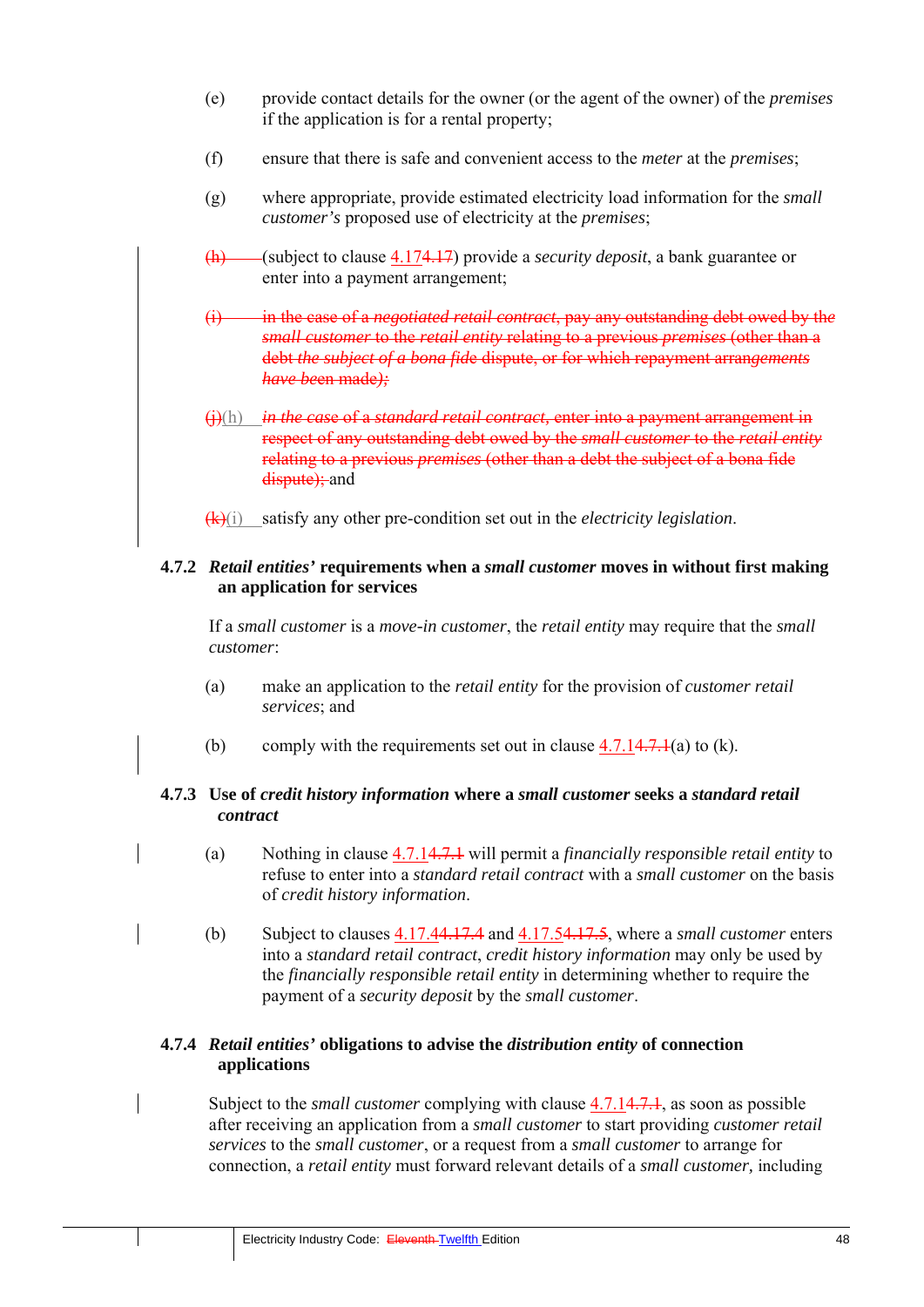their classification as a *small business customer* or *small residential customer* to the *small customer's distribution entity* for the purpose of:

- (a) updating the *distribution entity's* records for that *premises* and *small customer*, if the *small customer's premises* is already connected; or
- (b) arranging for the connection of that *premises*, if the *small customer's premises* is not already connected to the *distribution entity's supply network*.

## **4.8 Illegal use**

### **4.8.1** *Retail entities'* **rights of recovery for illegal use**

The restrictions on recovery of undercharged amounts in clause  $4.11.24.11.2$  do not apply if a *small customer* has been undercharged or not charged as a result of a *small customer's* or an occupier of the *premises'* fraud or intentional consumption of electricity otherwise than in accordance with the *electricity legislation*.

### **4.8.2 Non-application of payment difficulties**

Clause 4.13.104.13.10 does not apply if, during the course of the *small customer's*  dealings with the *retail entity,* the *small customer* is convicted of an offence involving fraud or theft of electricity.

# **4.9 Billing**

## **4.9.1 Obligation to bill quarterly\***

*(Note: this clause 4.9.14.9.1 may be varied in a negotiated retail contract)* 

- (a) A *retail entity* must use its best endeavours to issue a bill to a *small customer* at least quarterly.
- (b) Nothing in paragraph (a) will prevent a *retail entity* from issuing a bill more frequently than quarterly to a *business customer*.
- (c) Nothing in paragraph (a) will prevent a *retail entity* from issuing a bill more frequently than quarterly to a *residential customer* where the *retail entity* has obtained a *residential customer's explicit informed consent* to issue bills on that basis.
- (d) This clause 4.9.14.9.1 does not apply to *small customers* with *card operated meters*.

## **4.9.2 How bills are issued**

The *retail entity* must issue a bill to a *small customer* at the *premises*, unless the *small customer* nominates another address.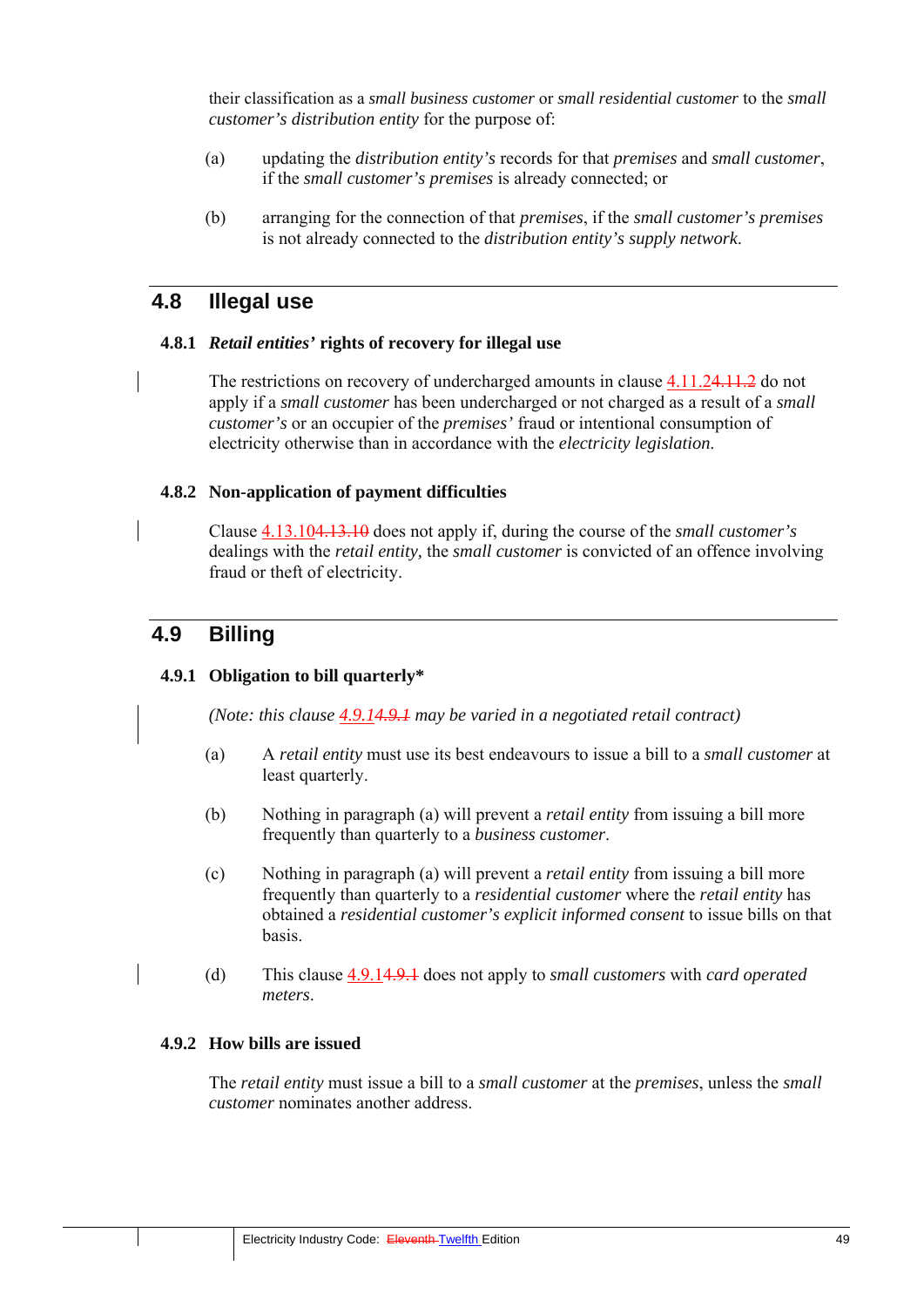## **4.9.3 Information on charges which comprise a bill**

If requested by a *small customer* who is party to a *negotiated retail contract*, in relation to a bill, a *retail entity* must provide the *small customer* with reasonable information on *network charges* (to the extent it is readily available), retail charges and any other charges relating to the sale or sale and supply of electricity comprising the amount payable in respect of the *small customer's* bill.

## **4.9.4 Simultaneous payments for gas and electricity**

Where a *retail entity* and a *small customer* have entered into:

- (a) a *dual fuel contract*; or
- (b) two *negotiated retail contracts* for the sale of electricity and the sale and supply of gas,

under which a single bill is, or two simultaneous bills are, for electricity and gas, issued to the *small customer*, and the *small customer* does not pay the entire amount owing under that bill or those bills, the *retail entity* must (subject to the *Community Ambulance Cover Act 2003* (Qld)):

- (c) apply a payment received from a *small customer* for charges for the sale of electricity or the sale and supply of gas respectively as agreed between the *retail entity* and the *small customer*; or
- (d) if no agreement is in place between the *retail entity* and the *small customer*, apply a payment received from a *small customer* for charges for the sale of electricity or the sale and supply of gas respectively as directed by the *small customer*; or
- (e) if paragraphs (c) and (d) do not apply, apply the payment in proportion to the relative value of each of the charges.

## **4.9.5 Other goods and services to a** *small customer*

Where a *retail entity* also provides goods or services (other than *customer retail services*) to a *small customer*, the *retail entity* must bill for those goods or services separately or:

- (a) include the charges for those goods and services as separate items in its combined bills, together with a description of the other goods or services supplied;
- (b) subject to the *Community Ambulance Cover Act 2003 (Qld),* apply any payment received from a *small customer* as directed by the *small customer*; and
- (c) subject to the *Community Ambulance Cover Act 2003 (Qld),* where a *small customer* does not direct how the payment is to be applied, the *retail entity* must apply the payment in satisfaction of the charges for the provision of *customer retail services* and the supply and sale of gas before applying any portion of it to the charges for any other goods or services.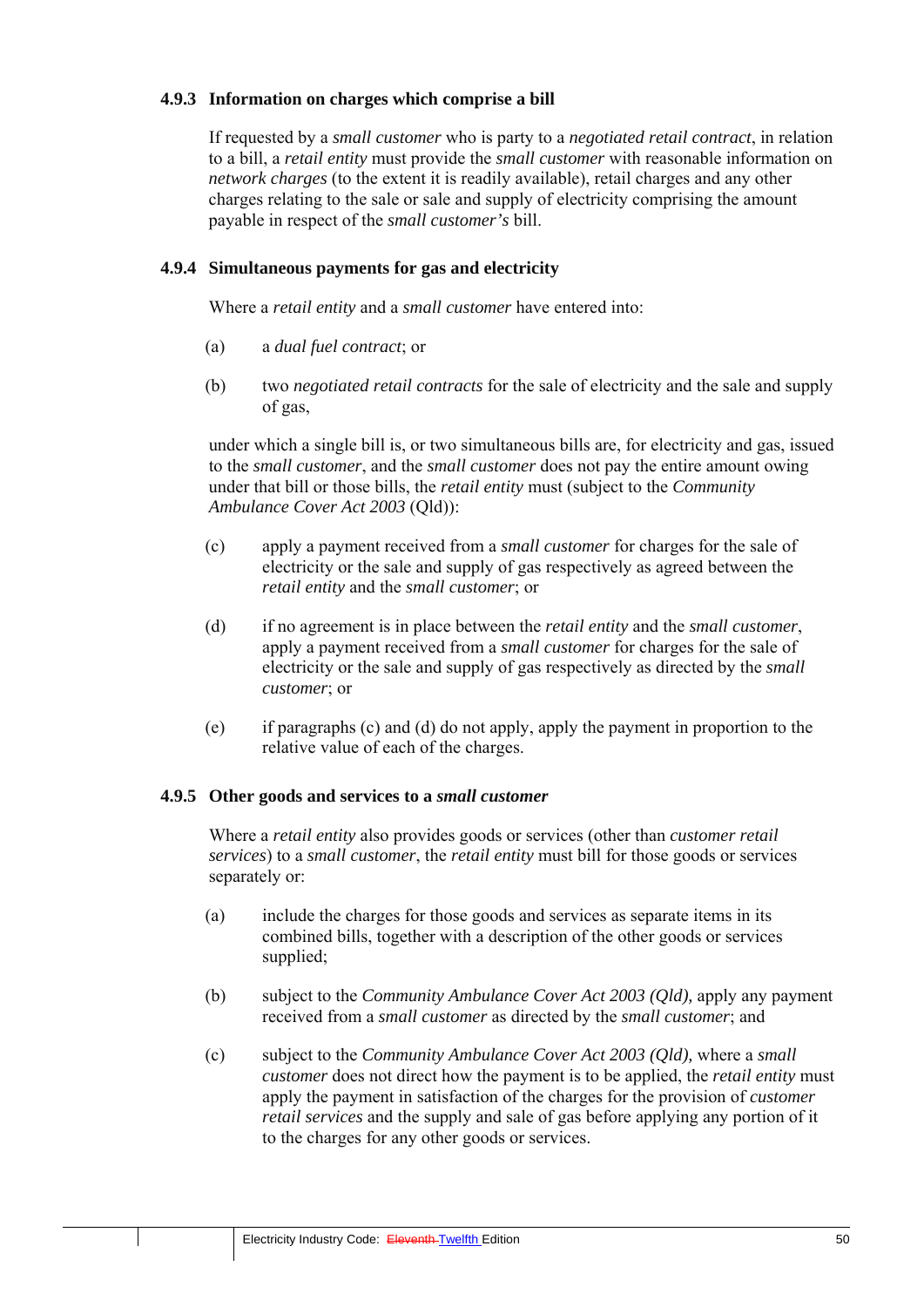## **4.9.6 Particulars on each bill**

A *retail entity* must include at least the following particulars on each bill:

- (a) the date of the last *meter* reading (or reading of *metering data*, as the case may be) or estimate and the number of days since the previous reading or estimate;
- (b) the estimated date of the next *meter* reading;
- (c) the *meter* readings, *metering data* or estimates for the bill;
- (d) consumption, or estimated consumption, in units used (kWh or kVAh);
- (e) the relevant fees, charges and tariffs applicable to the *small customer*;
- (f) the pay-by date;
- (g) the telephone number for billing, payment enquiries and instalment payment options (for the cost of a local call from anywhere in Queensland);
- (h) a 24 hour contact telephone number for faults, emergencies and *force majeure events*;
- (i) the *small customer's premises* and any relevant other address;
- (j) the *small customer's* name and account number;
- (k) the amount of arrears or credit;
- (l) the amount of any *security deposit* provided by the *small customer*;
- (m) the amount of any other charge (as described in clause 4.9.54.9.5) and details of the goods or service provided;
- (n) on *residential customers'* bills only, advice in languages common to the *residential customer* base on how to access interpreter services;
- (o) on *residential customers'* bills only, a reference to the availability of concessions, if any;
- (p) if the bill is a reminder notice issued in accordance with clause  $4.13.24.13.2$ , contact details for the *retail entity's* internal complaint handling processes;
- (q) all *NMI* and *NMI checksum* applicable to the bill;
- (r) a list of the available payment methods;\* and

(paragraph  $(r)(r)$  may only be varied in a negotiated retail contract where *clause 4.13.34.13.3 is also varied)* 

 $\left($ s $\right)$  if:

(i) the *small customer* is on a *standard retail contract* and the *notified prices* provide for the charging of late payment fees, the amount of the fee specified in the *notified prices*; or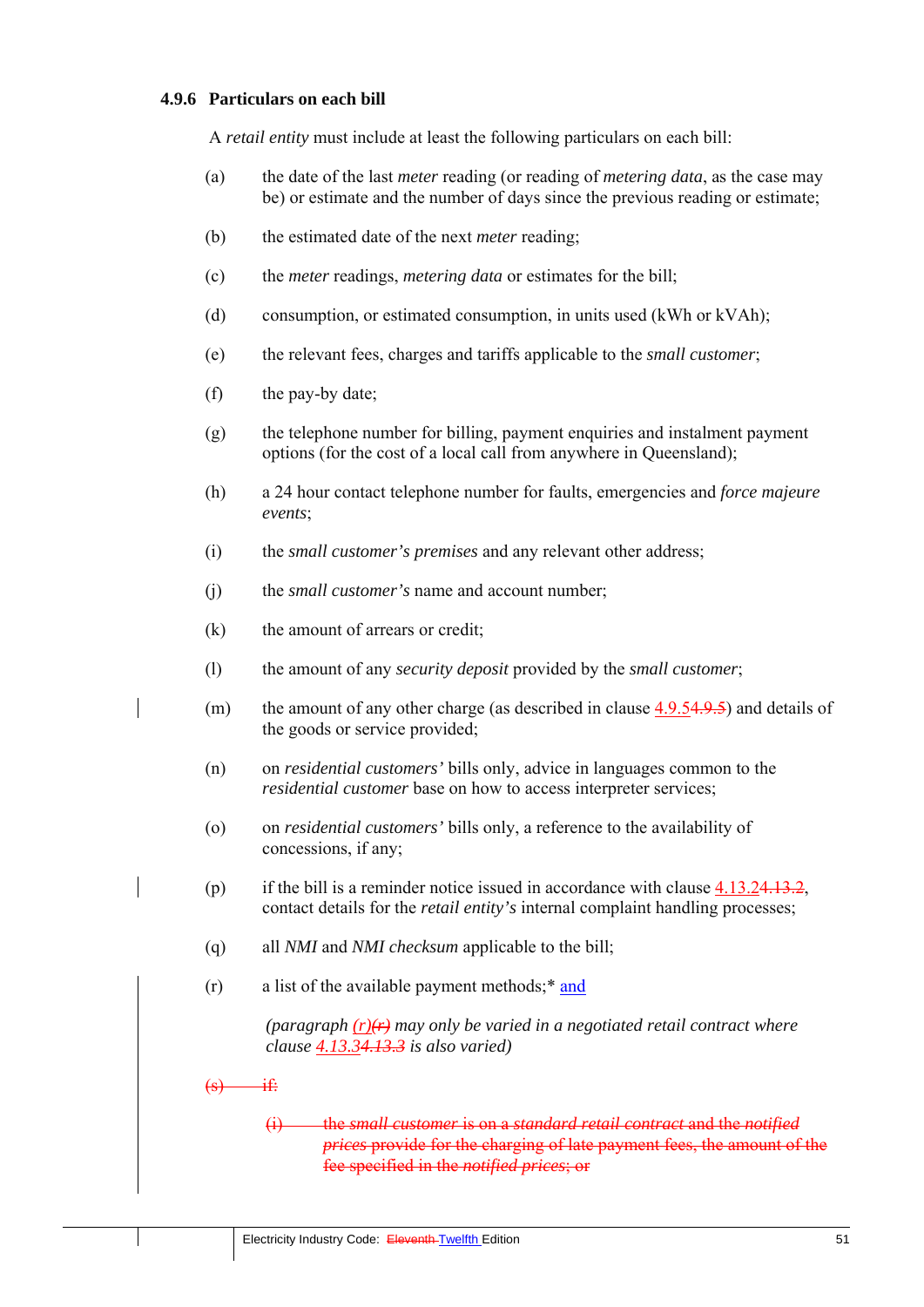- (ii) the *small customer* is on a *negotiated retail contract* and the contract provides for charging of late payment fees, the amount of the fee specified in the *negotiated retail contract*; and
- $(t)$ (s) if the bill contains charges for the sale of both electricity and gas, a notice advising of the *small customer's* right to nominate apportionment of any payment between those charges under clause 4.9.44.9.4.**\***

*(Paragraph (s)(s)(t) may only be varied where clause 4.9.4(c)4.9.4(c) applies.)*

## **4.9.7 Average daily usage**

- (a) Subject to paragraph (b), a *retail entity* must, for a *small customer's* current *premises*, display on each bill the *small customer's* current average daily usage and, to the extent that data are available, a comparison of the *small customer's* average daily usage for the same period during the previous year for that *premises*.
- (b) A *retail entity* need not include a comparison of average daily usage:
	- (i) when it is the *small customer's* first bill for a *premises*;
	- (ii) where there has been no or very low relevant electricity consumption; or
	- (iii) where relevant comparable data are not available.

### **4.9.8 Historical billing data**

- (a) A *retail entity* must keep a *small customer's* billing data for a minimum of two years.
- (b) Where a *small customer* requests, and the data are available, a *retail entity* must promptly, within 10 *business days* of that request, provide to the *small customer*  free of charge the *small customer's* billing data appearing on the *small customer's* bills for a *premises* for the previous two years.
- (c) Where the *small customer* requests billing data before this period, the *retail entity* must use its best endeavours to provide that data to the *small customer* within 20 *business days* of the request and may impose a reasonable charge for providing that data.<sup>4</sup>

### **4.9.9 Bill format**

A *retail entity* must issue a bill in a format which permits a *small customer* to easily verify that the bill conforms with its *retail contract*.

<sup>4</sup> The amount charged may be the subject of a maximum charge under the *notified prices, Electricity Regulation* or Schedule 4.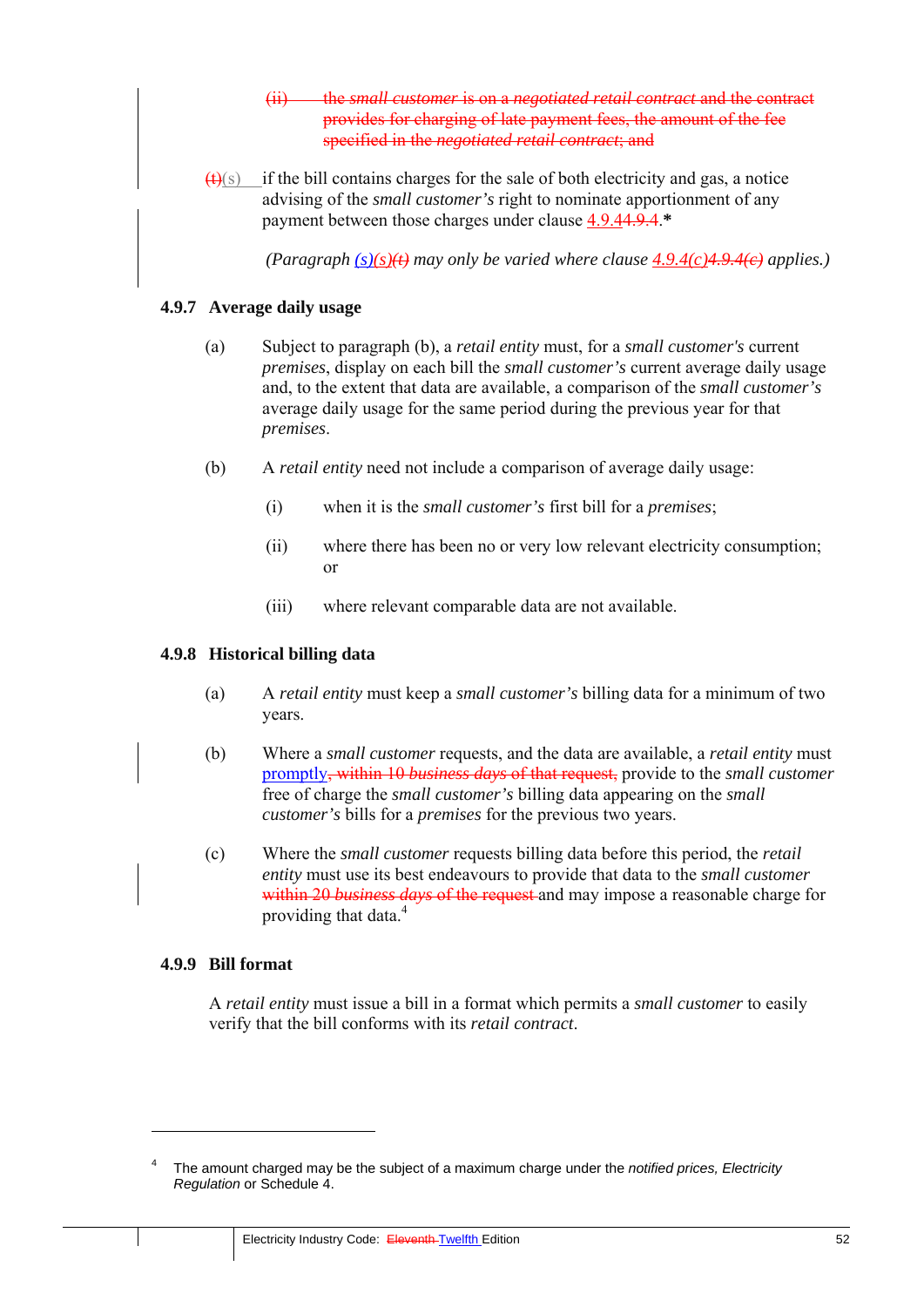# **4.10** *Meter* **reading**

### **4.10.1** *Meter* **reading for billing purposes**

A *retail entity* must:

- (a) base a *small customer's* bill on:
	- (i) the *meter* reading or *metering data* for the relevant *meters* at the *small customer*'s *premises* provided by the *responsible person* determined in accordance with Chapter 9 of this *Code* or the *Metrology Procedure* (as appropriate); or
	- (ii) any method agreed between the *small customer* and the *retail entity*, which may include a *customer* self read;
- (b) use its best endeavours to ensure that an *actual meter reading* is obtained at least once every 12 months; and
- (c) use an estimate of the amount of electricity consumed at the *small customer's premises* only if an *actual meter reading* is not obtained from the *premises* for the billing period under consideration.

### **4.10.2 Advice that a bill is estimated**

If a *retail entity* issues a *small customer* with a bill that is not based on an *actual meter reading,* or is based on a *substituted meter reading*, it must publish a notice in a prominent location on that bill advising that the bill is based on an estimate.

#### **4.10.3 Adjustments to subsequent bills**

Where a *retail entity* has issued a *small customer* with a bill based on an estimate and the *retail entity* subsequently issues the *small customer* with a bill that is based on an *actual meter reading*:

- (a) the *retail entity* must include an adjustment on the bill to take account of any overcharging of the *small customer* that has occurred; and
- (b) unless the *actual meter reading* could not be obtained as a result of an act or omission by the *small customer*, the *retail entity* will, at the request of the *small customer*, offer the *small customer* time to pay the undercharged amount by agreed instalments (which is not an *instalment plan*), over a period being no longer than:
	- (i) the period during which an *actual meter reading* was not obtained, where this period is less than 12 months; or
	- (ii) in any other case, 12 months.

#### **4.10.4 Pass through of cost where access is denied**

Where a *small customer* has denied access to a *meter* for the purpose of reading that *meter* and subsequently requests the *retail entity* to replace an estimated bill with a bill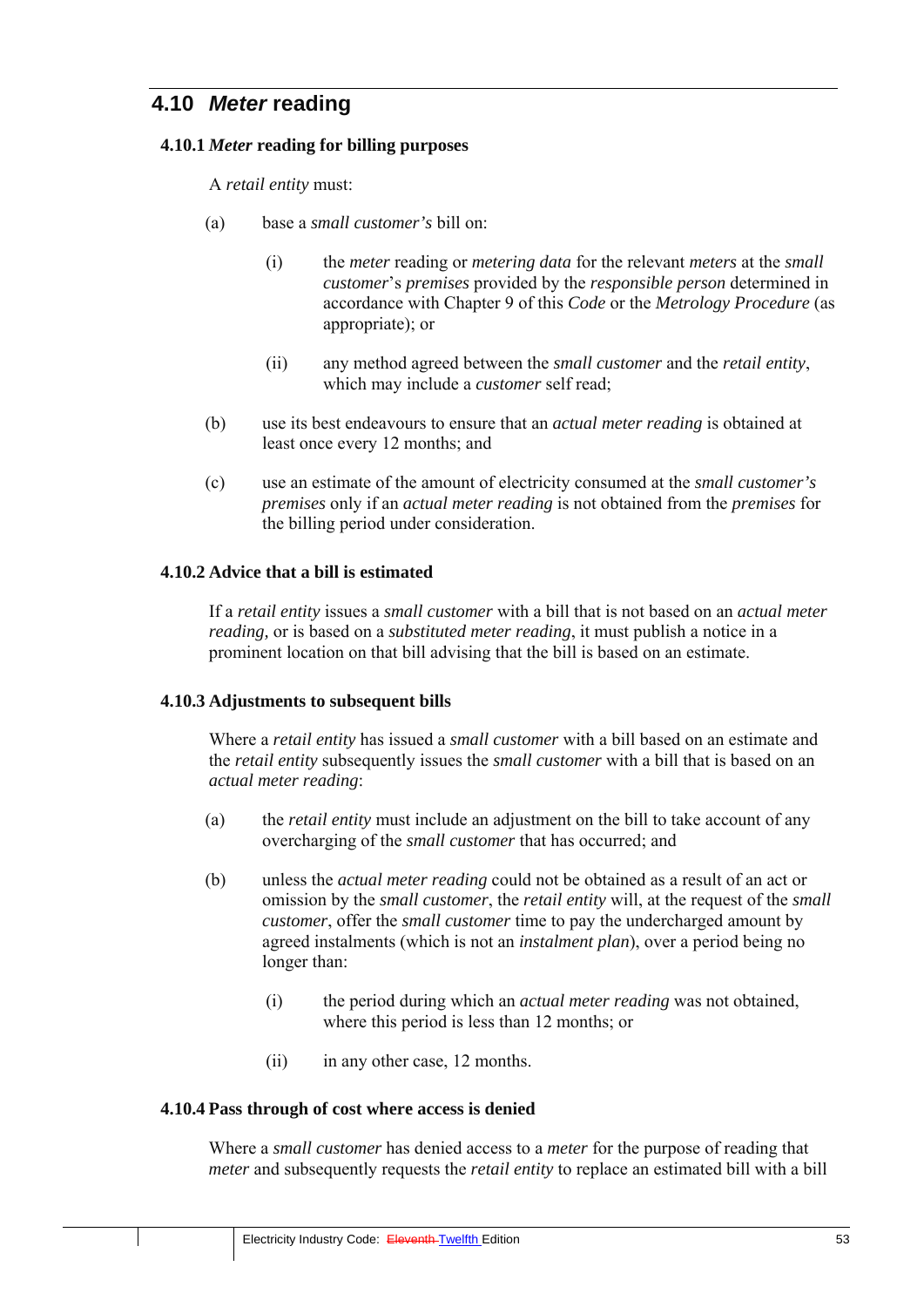based on an *actual meter reading*, the *retail entity* must use its best endeavours to comply with that request but may pass through to that *small customer* any costs it incurs in doing so.

## **4.10.5 Unmetered supplies**

If there is no *meter* in respect of a *small customer's premises,* a *retail entity* must base a bill on the provisions relating to unmetered *premises* in the *notified prices.* Where the *notified prices* do not apply, the *retail entity* must base a bill on *metering data*  calculated in accordance with the *Metrology Procedure* or Chapter 9 of this *Code* (as appropriate).

# **4.11 Undercharging and overcharging**

## **4.11.1 Recovery of undercharges from** *small customers*

Subject to clause 4.11.24.11.2, where a *retail entity* has undercharged a *small customer*  it may recover from the *small customer* the amount undercharged.

## **4.11.2 Process and limitations on recovery**

Where a *retail entity* proposes to recover an amount undercharged the *retail entity*  must:

- (a) if the amount was undercharged as a result of the *retail entity's* or *distribution entity's* act or omission. limit the amount to be recovered to the amount undercharged in the 912 months prior to the date the *small customer* is notified of the undercharging;
- (b) list the amount to be recovered as a separate item in a special bill or in the next bill, together with an explanation of that amount;
- (c) not charge the *small customer* interest on that amount; and
- (d) offer the *small customer* time to pay that amount by agreed instalments, over a period nominated by the *small customer* being no longer than:
	- (i) the period during which the undercharging occurred (if the undercharging occurred over a period of less than 12 months12 months); or
	- (ii) in any other case,  $\frac{12}{2}$  months 12 months.

## **4.11.3 Notice and payment to** *small customers* **of overcharges**

- (a) Subject to paragraph (b), where a *small customer* has been overcharged, the *retail entity* must inform the *small customer* accordingly within 10 *business days* of the *retail entity* becoming aware of that overcharging and:
	- (i) if the *small customer* has already paid that amount, credit that amount to the *small customer's* next bill unless the *small customer* reasonably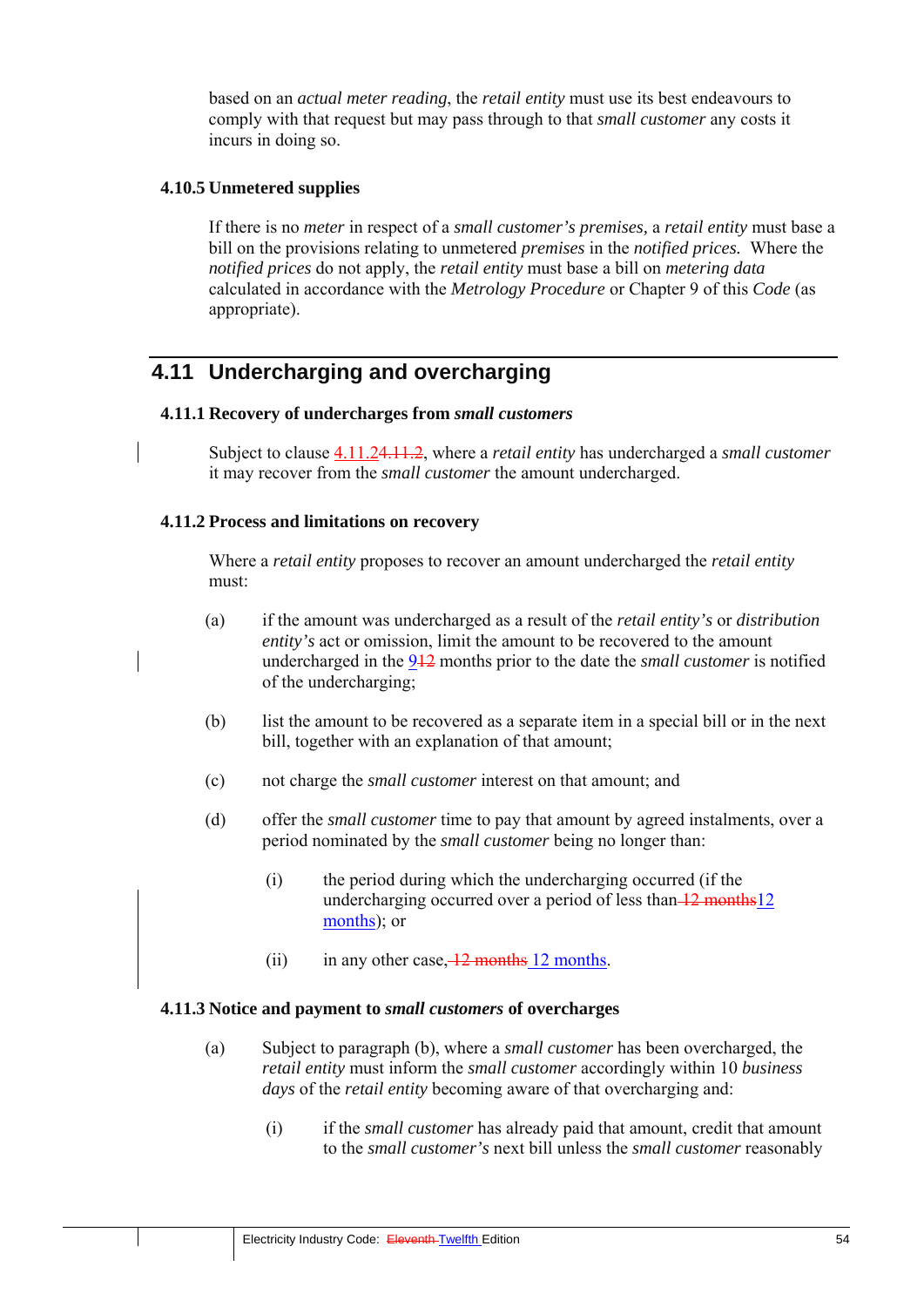requests otherwise in which case the *retail entity* must comply with that request; or

- (ii) if the *small customer* has ceased to purchase *customer retail services*  from that *retail entity*, use its best endeavours to pay that amount to the *small customer* within 10 *business days*.
- (b) If the *small customer* has been overcharged otherwise than as a result of an act or omission of the *retail entity* or *distribution entity*, the *retail entity* is only required to credit or pay the *small customer* the amount the *small customer* was overcharged in the 12 months before the error was discovered.
- (c) No interest shall accrue to a credit or refund referred to in paragraph (a) or (b).

# **4.12 Tariff changes and options**

### **4.12.1 Obligations on retail entities**

Subject to clauses 4.12.6 and 4.12.7 where during a *billing cycle* a *small customer* changes from one type of tariff to another type of tariff for *customer retail services*, the *retail entity* must (if it is necessary to do so due to the change in the type of tariff applying to that *small customer*):

- (a) obtain a *meter* reading (or *metering data*) at the time the type of tariff changes; and
- (b) calculate the *small customer's* bill using the type of tariff applying:
	- (i) the old type of tariff up to but not including the date of the *meter* reading; and
	- (ii) the new type of tariff from and including the date of the *meter* reading.

## **4.12.2 Change of tariff within a** *billing cycle*

Subject to clauses 4.12.6 and 4.12.7 where during a *billing cycle* the tariff rate or charge applying to a *small customer* changes, the *retail entity* must calculate the bill on a pro rata basis using:

- (a) the old tariff rate or charge up to but not including the date of change; and
- (b) the new tariff rate or charge from and including the date of the change to the end of the *billing cycle*.

### **4.12.3** *Customer* **applications\***

*(Note: this clause 4.12.34.12.3 may be varied in a negotiated retail contract)*

Where a *retail entity* offers alternative tariffs or tariff options and a *small customer:*

(a) requests that the retail entity transfer from that small customer's current tariff to another tariffapplies in writing or other form acceptable to the *retail entity* to transfer from that *small customer's* current tariff to another tariff; and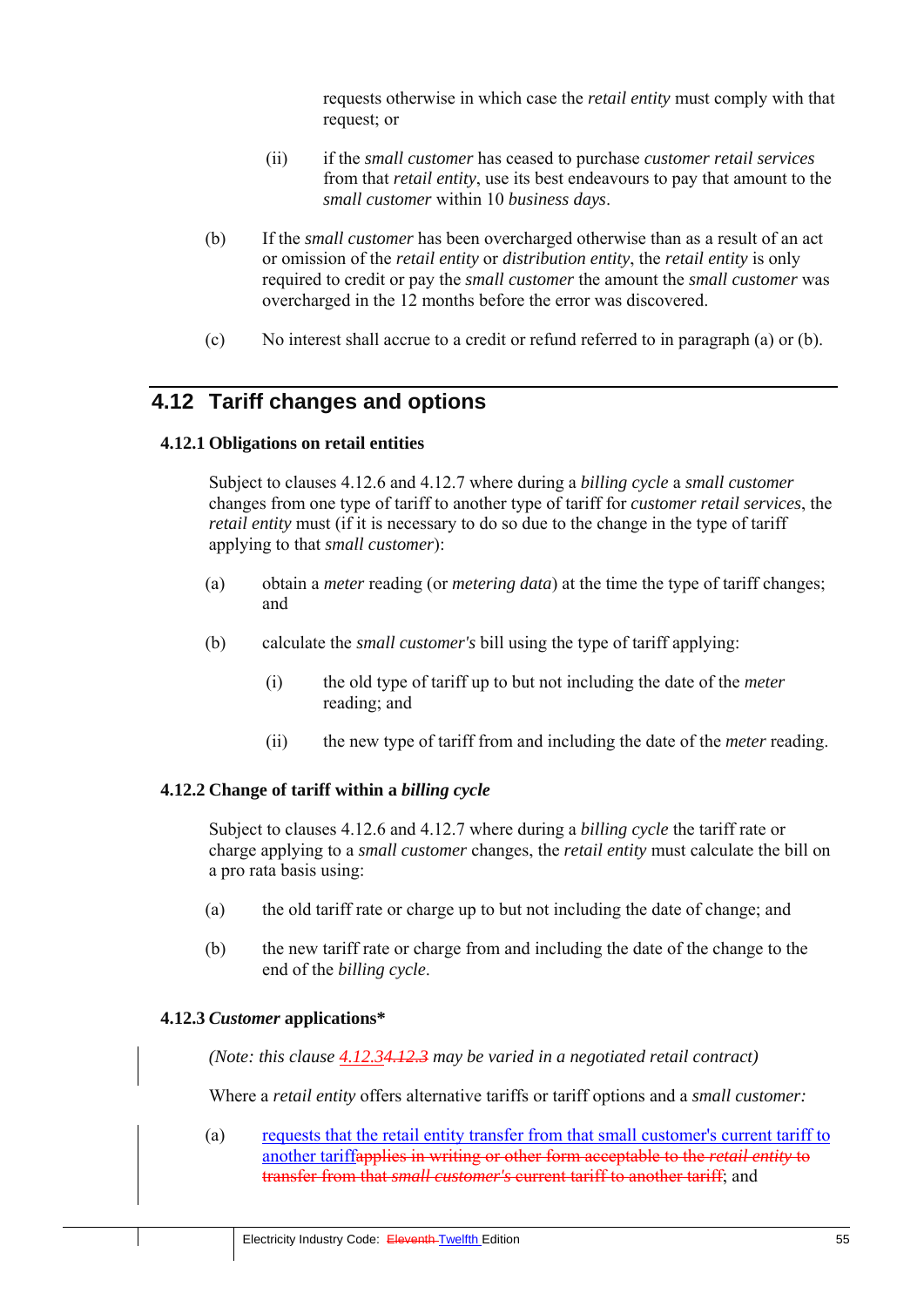(b) demonstrates to the *retail entity* that it satisfies all of the conditions relating to that other tariff and any conditions imposed by the *small customer's distribution entity*,

the *retail entity* must transfer the *small customer* to that other tariff within 10 *business days* of satisfying those conditions.

### **4.12.4 Effective date of transfer between tariffs**

Where a *small customer* transfers from one tariff type to another in accordance with clause 4.12.34.12.3, the effective date of the transfer will be:

- (a) subject to paragraph (b), the date on which the *meter* reading referred to in clause  $4.12.1(a)4.12.1(a)$  was obtained; or
- (b) where the transfer requires a change to the *meter* at the *small customer's premises*, the date the *meter* change is completed.

### **4.12.5 Change in use**

- (a) Where a *small customer* notifies a *retail entity* of a change in use of the *small customer's premises*, the *retail entity* may require the *small customer* to transfer to a tariff applicable to the *small customer's* use of that *premises*.
- (b) If a *small customer* fails to give the notice required under paragraph (a), the *retail entity* may, upon written notice to the *small customer*, transfer the *small customer* retrospectively to the applicable tariff.

#### **4.12.6 No retrospective** *price changes*

Excluding applications made under Clause 4.12.3 of the *Code*, if a *price change* applying to a *small customer* under a *negotiated retail contract* is proposed by the *retail entity*, the *retail entity* must provide a notice to the *small customer* in accordance with Clause 4.12.7 at least 10 *business days* before the *price change* takes effect*.*

#### **4.12.74.12.6 Notification of** *price changes*

In respect of Clause 4.12.6, a *retail entity* must notify a *small customer* of a price change under a *negotiated retail contract* by:

- (a) A retail entity must set out in a negotiated retail contract with a small customer all tariffs and charges payable by the customer.
- (b) The retail entity must give notice to the customer of any variation to the tariffs and charges that affects the customer.
- (c) The notice must be given as soon as practicable, and in any event no later than the customer's next bill.
- (d) The retail entity must set out in the negotiated retail contract the obligations with regard to notice that the retail entity must comply with where the tariffs and charges are to be varied.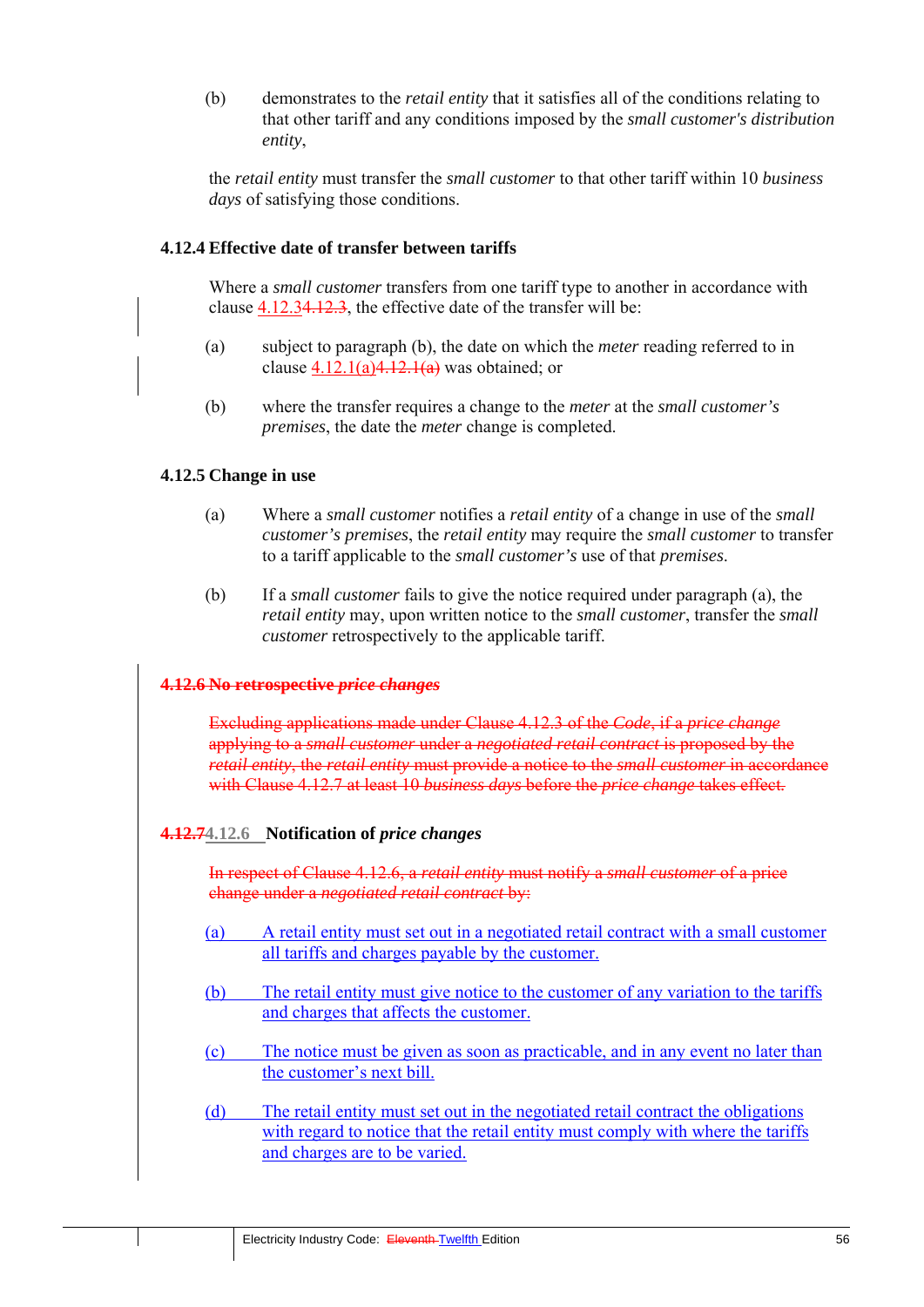- (a) individual written communication including full details of the *price change* via standard postal mail (or via email or mobile text messaging services provided this form of communication has been agreed with the *small customer*); or
- (b) newspaper advertisement, provided that:
	- (i) the *small customer* is notified of the date of an impending *price change* in a bill message (or via email or mobile text messaging services provided this form of communication has been agreed with the *small customer*) prior to the *price change*, stating when (date) and where (website, press notification and any other location) full details of the *price change* will be available;
	- (ii) no less than 10 *business days* prior to the date of the *price change*, publish the new prices (including the percentage increase from the existing prices) in a newspaper/s circulating throughout Queensland;
	- (iii) no less than 10 *business days* prior to the date of the *price change*, publish the new prices and full details of the impact of *price change* on the *retail entity's* website; and
	- (iv) full details of how the *price change* has affected *small customers* is attached to the next bill received by the customer.

# **4.13 Payment**

## **4.13.1 Minimum time for payment of a bill\***

*(Note: clause 4.13.14.13.1 may be varied in a negotiated retail contract)* 

Unless otherwise agreed with a *small customer*, the pay-by date specified in the bill must not be less than 132 *business days* after the date the *retail entity* sends the bill.

## **4.13.2 Issue of reminder notices**

If a *small customer* has not paid a bill by the pay-by date, the *retail entity* may send to that *small customer* a reminder notice that its bill is past due, giving the *small customer*  a further pay-by date (not less than five *business days* after the date the notice is sent).

## **4.13.3 Payment methods***\**

*(Note: this clause may be varied in a negotiated retail contract)* 

A *retail entity* must offer at least the following payment methods to its *small customers*:

- (a) in person at a network of agencies or payment outlets;
- (b) by mail; and
- (c) by direct debit under a payment arrangement agreed by the *small customer*, the *retail entity* and a *bank* nominated by the *small customer*.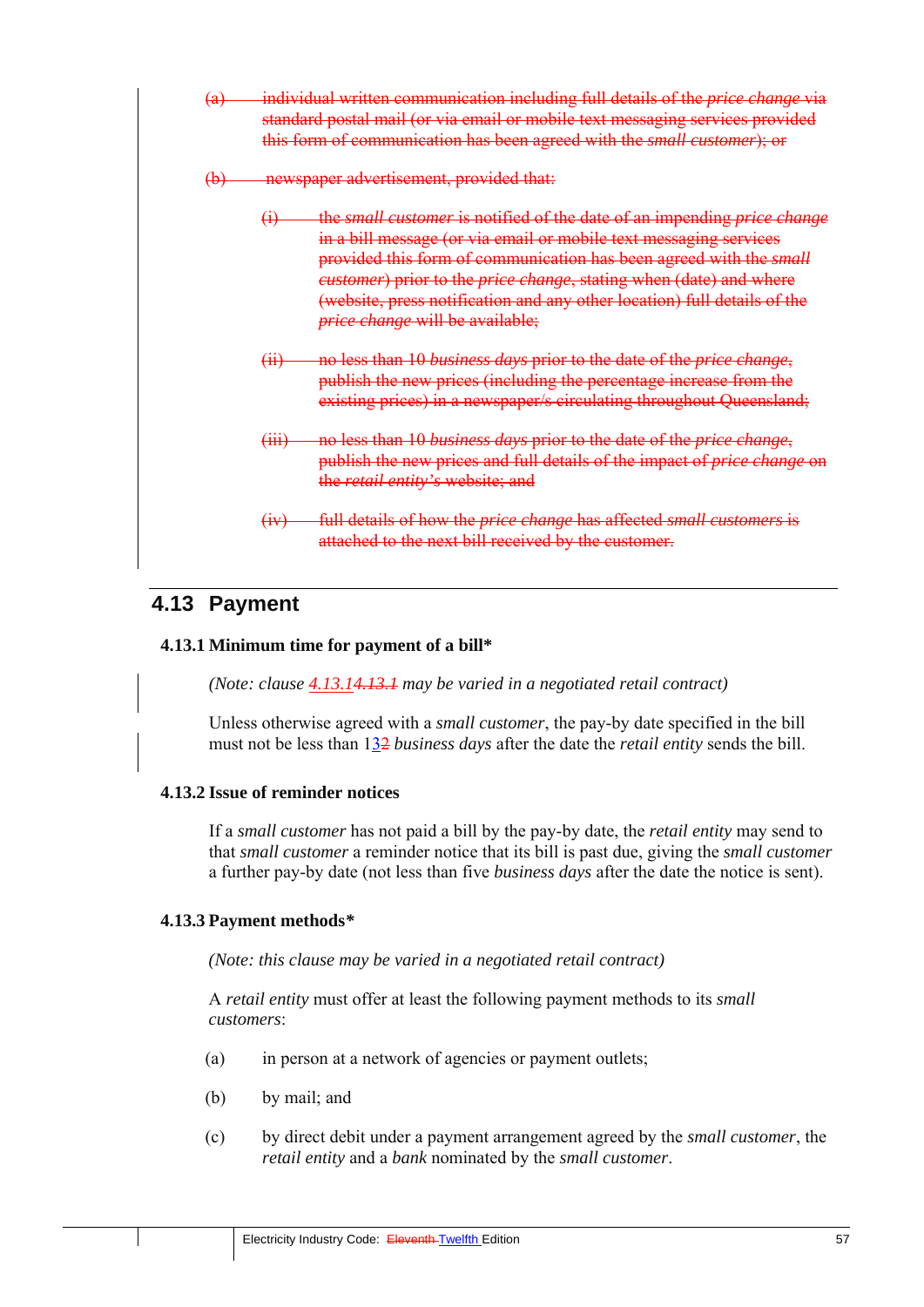## **4.13.4 Direct debit**

| the frequency of those payments (direct debits); and<br>Where a direct debit arrangement is to be entered into between a retail entity                                                                                   |
|--------------------------------------------------------------------------------------------------------------------------------------------------------------------------------------------------------------------------|
|                                                                                                                                                                                                                          |
| and a small customer:                                                                                                                                                                                                    |
| the <i>retail entity</i> and the <i>small customer</i> must agree the amount, initial<br>(i)<br>date and frequency of the direct debits; and                                                                             |
| the explicit informed consent of the <i>small customer</i> is required for<br>(ii)<br>entering into the arrangement.                                                                                                     |
| Where a direct debit arrangement is entered into between a <i>retail entity</i> and a<br>small customer, the retail entity must                                                                                          |
| notify the <i>small customer</i> in writing that if the customer requests the<br>(i)<br>retailer to cease to rely on the arrangement, the <i>retail entity</i> will no<br>longer rely on the direct debit authority; and |
| terminate the arrangement on being requested by the customer to do so.<br>(ii)                                                                                                                                           |
| that if the <i>small customer</i> requests the <i>retail entity</i> to cease to rely upon that                                                                                                                           |

## **4.13.5 Other retail fees and charges**

- (a) In addition to charges for electricity consumption, a *retail entity* may impose other fees and charges on a *small customer* relating to the provision of *customer retail services*:
	- (i) under a *negotiated retail contract*, whether or not the imposition of that fee or charge is expressly provided for in this *Code*; and
	- (ii) under a *standard retail contract*, only where the imposition of that fee or charge is expressly provided for in the *notified prices*.
- (b) In a *negotiated retail contract*, the amount of any such fee or charge must be fair and reasonable having regard to related costs incurred by the *retail entity*.

### **4.13.6 Pass through of** *distribution non-network charges*

(a) A *retail entity* may bill a *small customer* under a *retail contract* a *distribution non-network charge* which: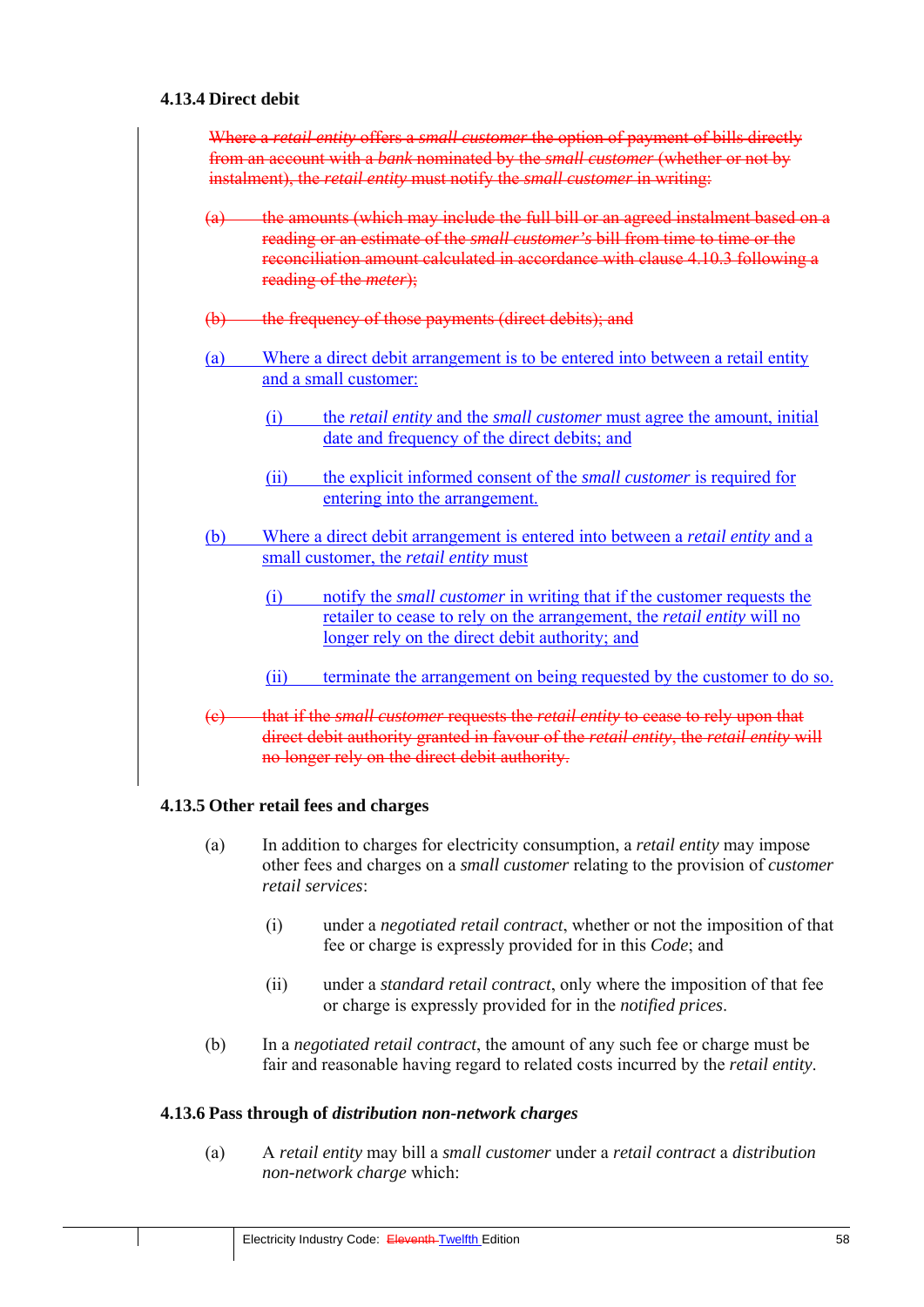- (i) the *distribution entity* is entitled to charge the *small customer* under their *connection contract*; and
- (ii) has been charged to the *retail entity* in accordance with the *coordination agreement* between the *retail entity* and the *distribution entity*.

Examples of *distribution non-network charges* are disconnection fees, reconnection fees and *meter* test fees.

(b) If a *small customer* is on a *standard retail contract*, a *retail entity* must not charge the *small customer* any administration fees or surcharge with respect to *distribution non-network charges*.

### **4.13.7 Payments in advance***\**

*(Note: this clause 4.13.74.13.7 may be varied in a negotiated retail contract)* 

- (a) A *retail entity* must, at the request of a *small customer*, accept payment in advance.
- (b) The acceptance of an advance payment by a *retail entity* in accordance with paragraph (a) will not require the *retail entity* to credit any interest to the amounts paid in advance.

#### **4.13.8 Long absence or illness**

Where a *residential customer* is unable to arrange payment by one of the methods specified in clause 4.13.34.13.3, whether due to illness or long absence, the *retail entity*  must offer:

- (a) payment in advance facilities (unless a *negotiated retail contract* between the *small customer* and *retail entity* has varied clause 4.13.74.13.7); and
- (b) redirection of the *small customer's* bill as requested by the *small customer* free of charge.

#### **4.13.9 Concessions, rebates or grants**

The *retail entity* must, when requested by a *residential customer*, pass on to the *residential customer*, as soon as is reasonably practicable, any information about the availability of concessions, rebates or grants (in particular, the electricity pensioners' and seniors' rebate), which information has been provided to the *retail entity* by the organisation or Government department responsible for the administration of that concession, rebate or grant.

## **4.13.10 Payment difficulties**

(a) Where a *residential customer* informs the *retail entity* in writing or by telephone that the *customer* is experiencing payment difficulties, or the *retail entity's* credit management processes indicate or ought to indicate to the *retail entity* that a *residential customer* is experiencing payment difficulties, the *retail entity* must offer the *residential customer*, as soon as is reasonably practicable,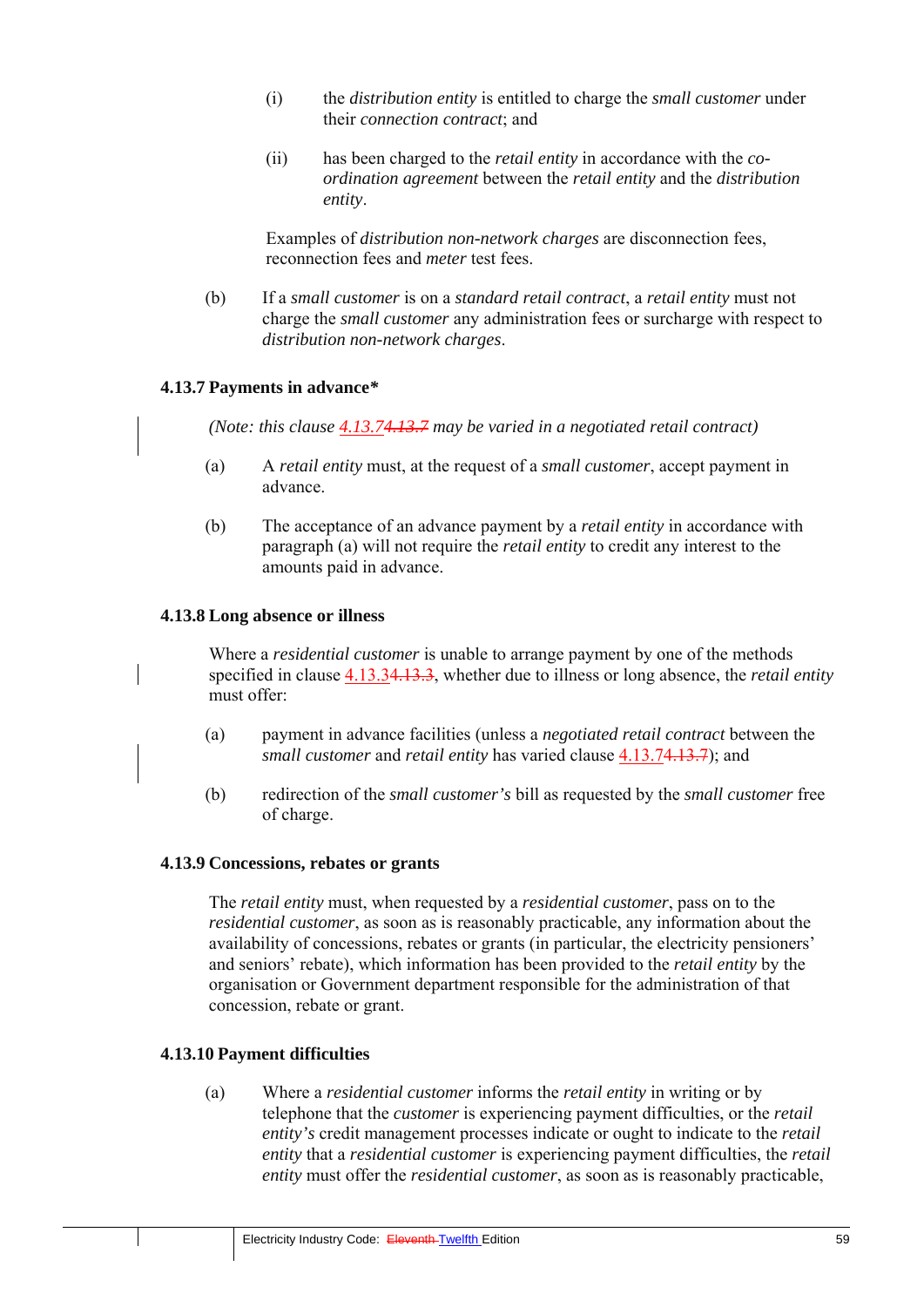an *instalment plan* which complies with clause 4.144.14 and, where appropriate:

- (i) information about the right to have a bill redirected to a third person, as long as that third person consents in writing to that redirection;
- (ii) information on independent financial and other relevant counselling services;
- (iii) advise the *residential customer* of any concessions, rebates or grants that may be available to the *residential customer* to assist with financial hardship; and
- (iv) to the extent available, advice on how a *residential customer* may arrange for an electricity audit of the *residential customer's premises*.
- (b) Where a *residential customer* requests information or a redirection of its bills under this clause, the *retail entity* must provide that information or redirection free of charge.

# **4.14 Paying by instalments**

## **4.14.1 Minimum instalment payment options\***

*(Note: this clause 4.14.14.14.1 may be varied in a negotiated retail contract)* 

A *retail entity* must offer *residential customers* at least the following payment options:

- (a) a system or arrangement under which a *residential customer* may make payments in advance towards future bills; and
- (b) an interest and fee free *instalment plan* under which the *residential customer* is given more time to pay a bill or to pay arrears (including any disconnection or reconnection charges).

## **4.14.2 When a** *retail entity* **may require instalments in advance**

A *retail entity* may require a *residential customer* to pay by instalments in advance if the *residential customer* is in arrears or as an alternative to the *residential customer*  paying a *security deposit*.

## **4.14.3 When a** *retail entity* **does not need to offer an** *instalment plan*

A *retail entity* does not have to offer a *residential customer* an *instalment plan* if the *residential customer* has, in the previous 12 months, had two *instalment plan*s cancelled due to non-payment. In such a case, the *retail entity* must offer another *instalment plan* only if the *retail entity* is reasonably satisfied that the *residential customer* will comply with that *instalment plan*.

## **4.14.4 Obligations on** *retail entities* **when offering** *instalment plan***s**

A *retail entity* offering an *instalment plan* must: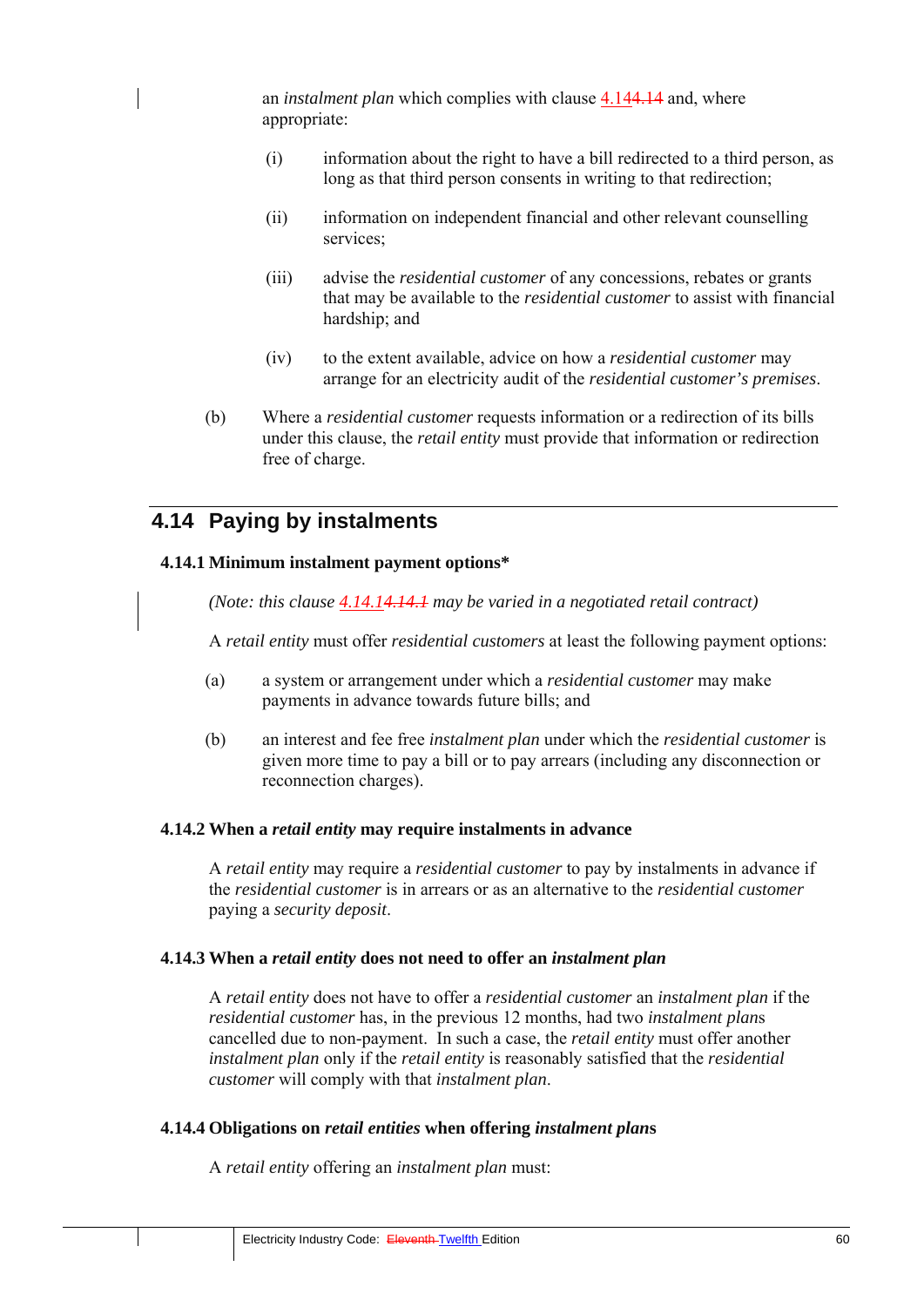- (a) in determining the period of the plan and calculating the amount of the instalments, take into account information from the *residential customer* about the *residential customer's* usage needs and capacity to pay;
- (b) specify the period of the plan;
- (c) specify the number of instalments (not less than four, unless the *residential customer* agrees otherwise);
- (d) specify the amount of the instalments which will pay the *residential customer's*  arrears (if any) and estimated usage during the period of the plan;
- (e) state how the amount of the instalments is calculated;
- (f) state that due to seasonal fluctuations in the *residential customer's* usage, paying by instalments may result in the *residential customer* being in credit or debit during the period of the plan;
- (g) monitor the *residential customer's* compliance with that plan; and
- (h) have in place fair and reasonable procedures to address payment difficulties a *residential customer* may face while on the plan.

## **4.14.5 No limitation on payment options**

Nothing in this *Code* limits the payment options that a *retail entity* may offer to a *small customer*.

# **4.15 Review of a bill**

## **4.15.1 Obligation to review a bill on request**

A *retail entity* must review a *small customer's* bill when asked by that *small customer*.

## **4.15.2 Time frame for report on request**

The *retail entity* must inform the *small customer* of the outcome of that review as soon as reasonably possible but, in any event, within 20 *business days*.

## **4.15.3 Payments during a review of a bill**

Where a *retail entity* is reviewing a bill, the *retail entity* may require the *small customer* to pay:

- (a) the greater of:
	- (i) that portion of the bill under review that the *small customer* and the *retail entity* agree is not the subject of review; or
	- (ii) an amount equal to the average amount of the *small customer's* bills in the previous 12 months (excluding the bill in dispute); and
- (b) any future bills that are properly due.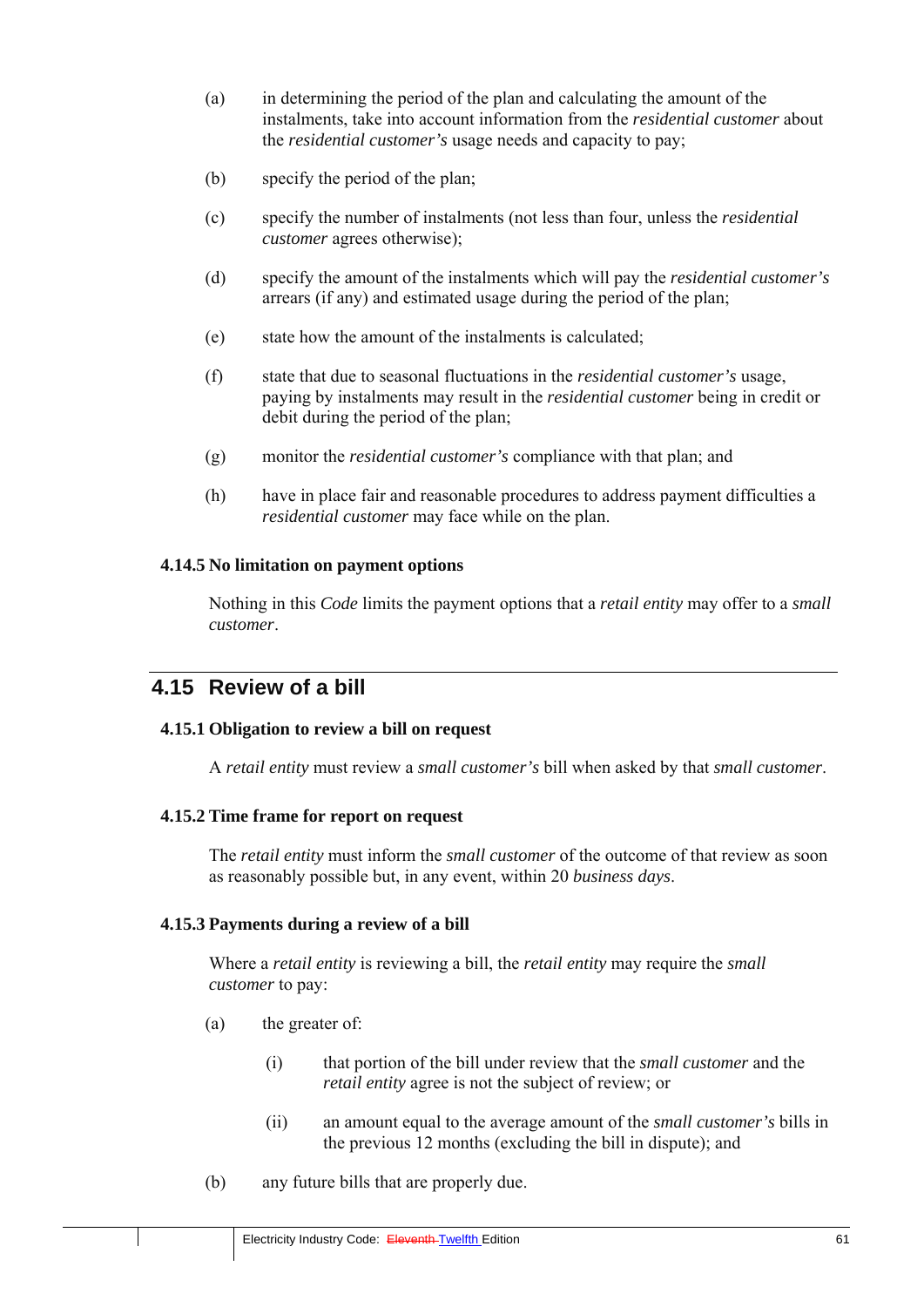## **4.15.4 Customer requests for testing of** *meters* **or** *metering data*

- (a) Where the *small customer* requests that, in reviewing the bill, the *meter* reading or *metering data* be checked or the *meter* tested, the *retail entity* must, as the case may be:
	- (i) arrange for a check of the *meter* reading or *metering data*; or
	- (ii) request the *small customer's responsible person* to test the *meter*.
- (b) The *small customer* must pay any *distribution non-network charge* levied by the *distribution entity* for testing the *meter*. The fee may be requested in advance.

### **4.15.5 Procedures following a review of a bill**

Where, after conducting a review of the bill, a *retail entity* is satisfied that it is:

- (a) correct, the *retail entity* may require the *small customer* to pay the amount of that bill which is still outstanding; or
- (b) incorrect, the *retail entity*:
	- (i) must correct the *small customer's* bill in accordance with clause  $4.114.11;$
	- (ii) must refund (or set off against the amount in (iii)) any fee paid in advance under clause 4.15.44.15.4;
	- (iii) may require the *small customer* to pay the amount of that bill which is still outstanding; and
	- (iv) must advise the *small customer* of the existence of its complaint handling processes under clause 4.6.34.6.3 of this *Code*.

# **4.16 Shortened collection period**

#### **4.16.1 Shortened collection period**

Where a *retail entity* has issued a *small customer* with:

- (a) reminder notices in respect of twothree consecutive electricity bills; or
- (b) reminder notices in respect of three consecutive *dual fuel contract* bills; or
- (c) two consecutive *disconnection warnings*,

the *retail entity* may place the *small customer* on a shortened collection period in relation to the relevant *retail contract*.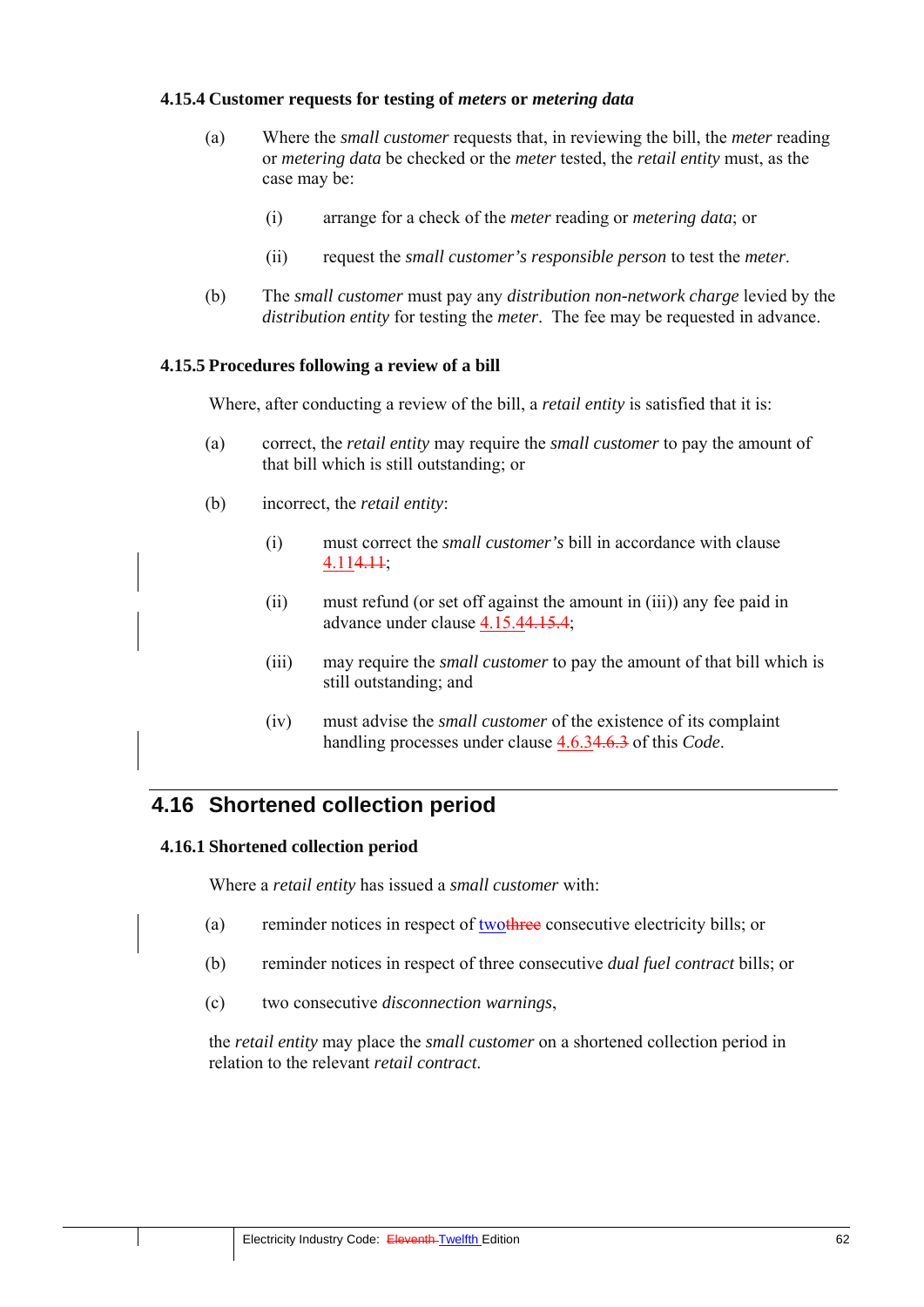## **4.16.2** *Retail entities'* **obligations prior to placing a** *small customer* **on a shortened collection period**

Before a *retail entity* may place a *small customer* on a shortened collection period, the *retail entity* must inform the *small customer* by notice that:

- (a) receipt of a secondthird reminder notice (or second *disconnection warning*) may result in the *small customer* being placed on a shortened collection period;
- (b) being placed on a shortened collection period will result in the *small customer*  not receiving a reminder notice until the *small customer* has paid three consecutive bills by the pay-by date;
- (c) the *small customer* may obtain further information from the *retail entity* on a specified telephone number;
- (d) once on a shortened collection period, the *small customer* must pay three consecutive bills by the pay-by date to return to its previous collection period; and
- (e) in the case of a *residential customer* only, alternative payment arrangements, such as *instalment plan*s offered by the *retail entity*, are available.

## **4.16.3 Notice**

- (a) Where after giving notice as required in clause 4.16.24.16.2, a *retail entity*  decides to shorten the collection period in respect of a *small customer*, the *retail entity* must give the *small customer* written notice of that decision within 10 *business days* of the decision.
	- (b) Any notice given under paragraph (a) must advise the *small customer* of the existence of the *retail entity's* complaint handling processes available under clause 4.6.34.6.3 of this *Code*.

## **4.16.4 Effect of** *small customer* **compliance with shortened collection period**

Where a *small customer* on a shortened collection period pays three consecutive bills by the pay-by date, the *retail entity* must return the *small customer* to the collection period that applied before the shortened collection period commenced.

# **4.17** *Security deposits*

## **4.17.1 Requirement for** *security deposit*

- (a) A *retail entity* may require a *small customer* to provide a *security deposit* at the time the *small customer* makes an application under clause 4.74.7 (or an application for reconnection after being disconnected by reason of clause 4.184.18), or before providing *customer retail services* to the *small customer*.
- (b) A *small customer* must provide the *security deposit,* any increase in the *security deposit* or, if the *retail entity* permits a bank guarantee to be provided in place of a *security deposit*, the bank guarantee, within five *business days* after the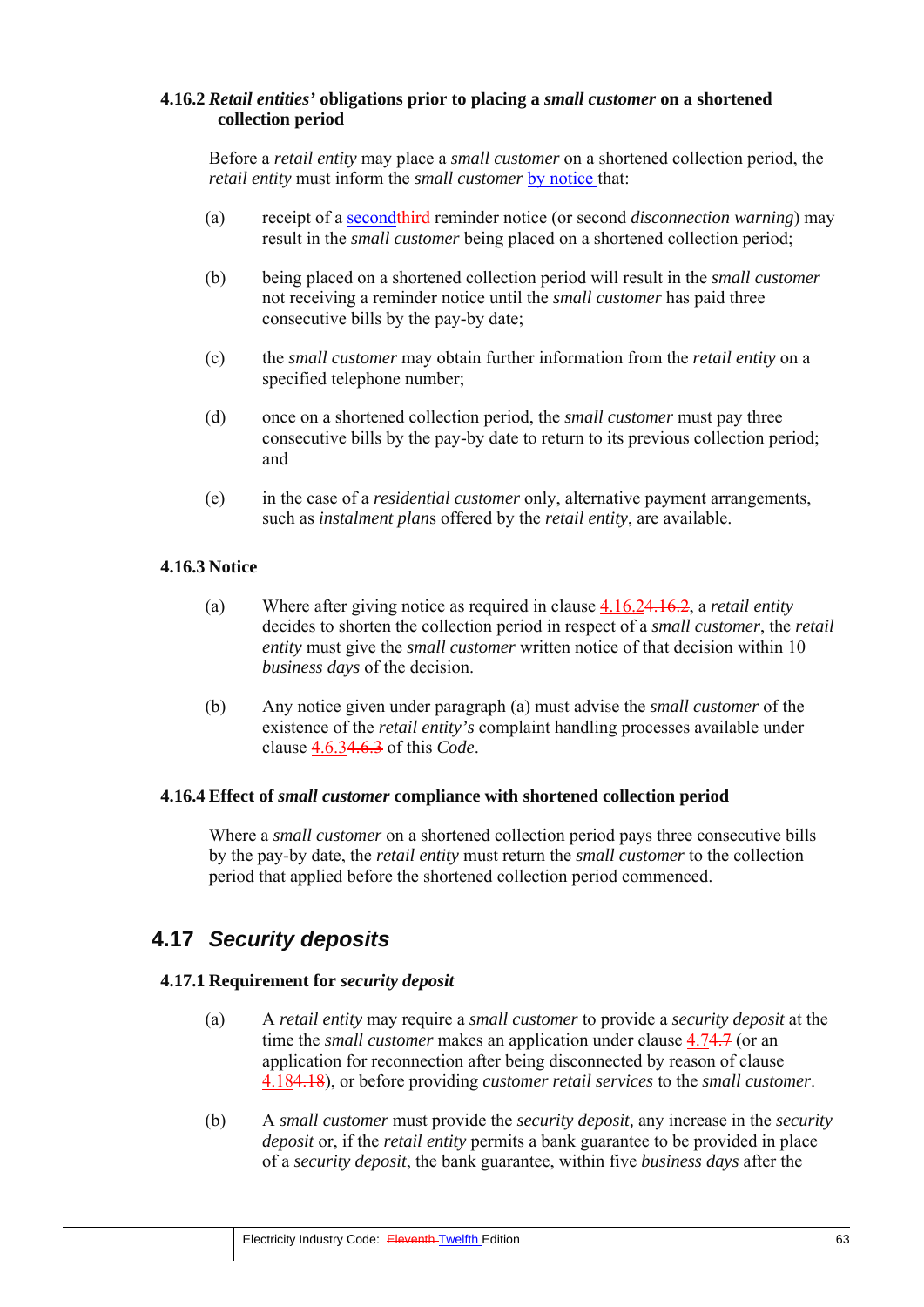*retail entity* requests such *security deposit*, increase or bank guarantee when requested by the *retail entity*.

## **4.17.2 Amount of** *security deposit*

A *retail entity* must ensure that the amount of a security deposit for a small customer is not greater than 37.5% of the customer's estimated bills over a 12 month period, based on—

- (a) the customer's billing history; or
- (b) the average usage of energy by a comparable customer over a comparable 12 month period.

#### **4.17.2**

Subject to clause 4.17.5(c):

- (a) the amount of a *security deposit* for a *small customer* who is on a quarterly *billing cycle* must not be greater than 1.5 times the estimated quarterly bill; and
- (b) the amount of a *security deposit* for a *small customer* who is on a monthly *billing cycle* must not be greater than 2.5 times the estimated monthly bill.

#### **4.17.3 Estimated monthly or quarterly bills**

For the purposes of clause 4.17.24.17.2, a *retail entity* must base a *customer's* estimated monthly or quarterly bill on:

- (a) the *customer's* previous billing history;
- (b) the previous billing history at the *premises*; or
- (c) typical electricity usage of *customers* of the same type as the *customer*.

#### **4.17.4** *Residential customers*

A *retail entity* must not require a *residential customer* to provide a *security deposit* unless:

- (a) the *residential customer* has left a previous *premises* without settling an outstanding electricity debt owing to that *retail entity*, the debt remains outstanding, and the *residential customer* refuses to make arrangements (acceptable to both parties) to pay the debt;
- (b) the *residential customer* has within the previous two years fraudulently acquired or intentionally consumed electricity otherwise than in accordance with *electricity legislation* ;
- (c) the *residential customer* is a new *customer* and has refused or failed to produce *acceptable identification*;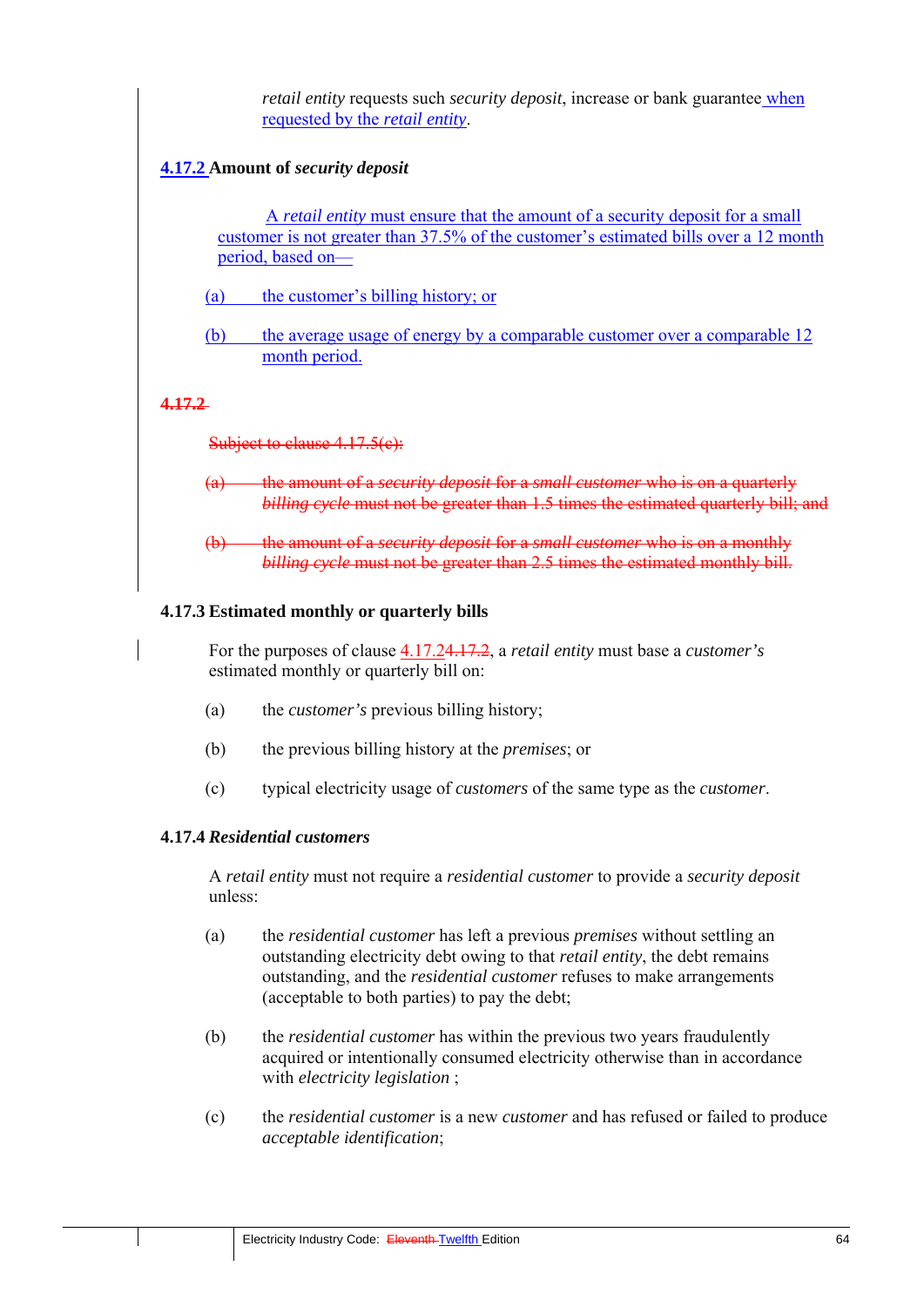- (d) the *residential customer* has not provided *credit history information* required by the *retail entity*; or
- (e) the *retail entity* has reasonably formed a view that the *residential customer* has an unsatisfactory or no credit history.

### **4.17.5** *Business customers*

- (a) A *retail entity* must not require a *business customer* to provide a *security deposit* unless:
	- (i) the *business customer* does not have a satisfactory credit rating; or
	- (ii) the *business customer* does not have a satisfactory electricity account payment history.
- (b) A *retail entity* must accept a bank guarantee from a *small business customer* as an alternative to a cash *security deposit*.
- (c) Despite clause 4.17.14.17.1, a *retail entity* may increase a *small business customer's* existing *security deposit* at any time to ensure the *security deposit*  held is sufficient to secure that *business customer's* current electricity usage taking into account the limits on *security deposits* under clause 4.17.24.17.2 as calculated using the average of the *business customer's* last three bills.

### **4.17.6 Interest on** *security deposits*

Where a *retail entity* has received a *security deposit* from a *small customer*, the *retail entity* must pay interest, if any, to the *small customer*, on the deposit at the *contract interest rate*.

## **4.17.7 Obligation to return a** *security deposit*

- (a) Where a *small customer* has been required by a *retail entity* to pay a *security deposit*, the *retail entity* must repay to the *small customer* in accordance with the *small customer's* reasonable instructions the amount of the *security deposit*, together with accrued interest, within 10 *business days* of the *small customer*:
	- (i) completing one year's payment (in the case of a *residential customer*) or two years' payment (in the case of a *business customer*) by the payby dates on the *retail entity's* initial bills; or
	- (ii) ceasing to take supply at the relevant *premises*.
- (b) If no reasonable instructions are given by the *small customer,* a *retail entity*  must credit the amount of the *security deposit*, together with accrued interest, on the *small customer's* next bill.

## **4.17.8 Return of bank guarantee**

Where a *retail entity* has accepted a bank guarantee from a *business customer* in lieu of a *security deposit*, the *retail entity* must return the bank guarantee within 10 *business days* to the *business customer* in the circumstances set out in clause 4.17.74.17.7.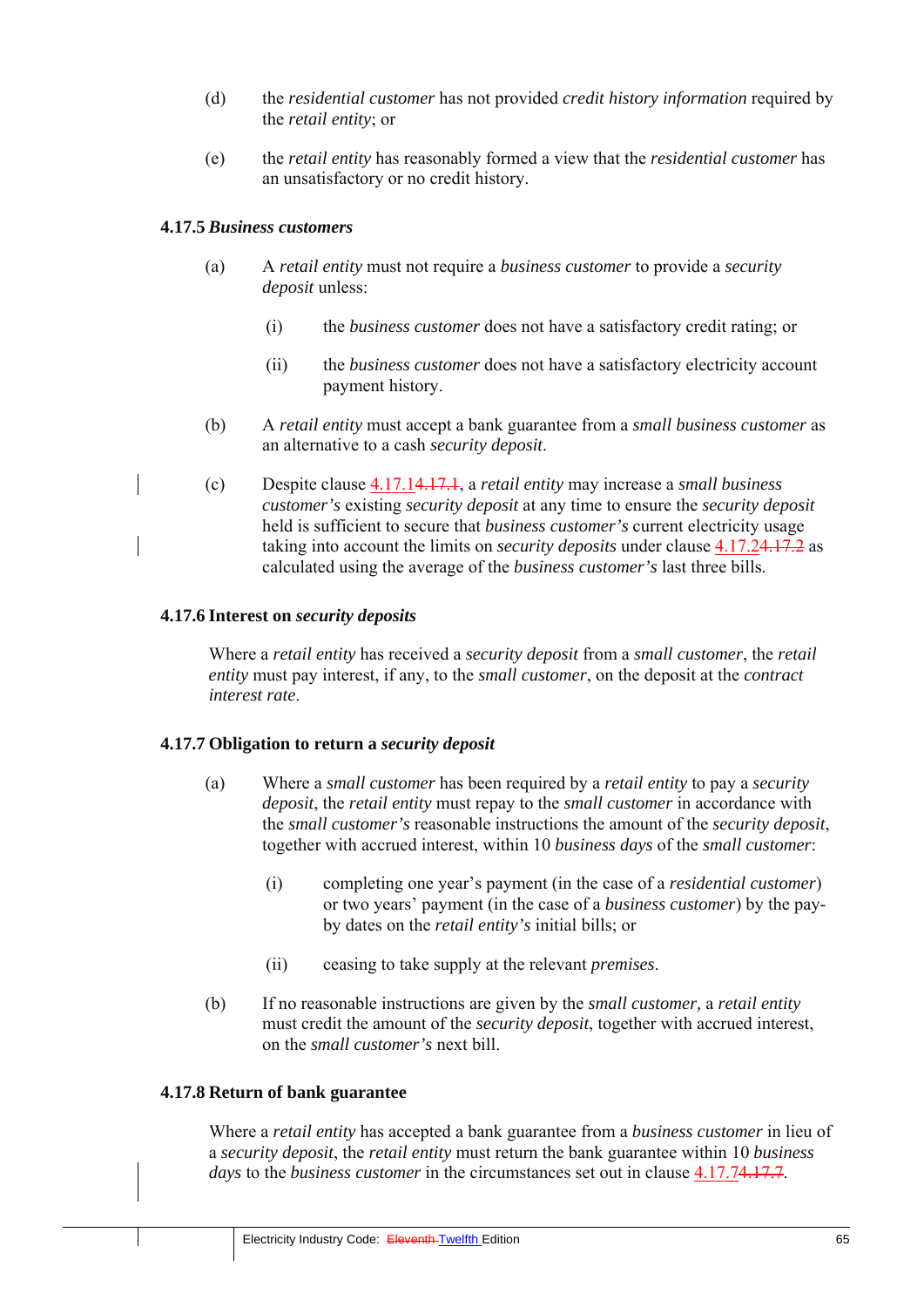## **4.17.9 Identification in a** *retail entity's* **accounts**

A *retail entity* must keep *security deposits* in a separate account and separately identify in its company accounts, at all times, the value of *security deposits* which it holds for *small customers*.

### **4.17.10 Use of a** *security deposit*

Despite clause 4.17.74.17.7, a *retail entity* may, subject to clause 4.17.114.17.11, use a *small customer's security deposit* and interest which has accrued to it to offset any amount owed by that *small customer* to the *retail entity*:

- (a) if the *small customer* fails to pay a bill resulting in disconnection of the *premises*; or
- (b) in relation to a final bill issued by the *retail entity* when the *small customer*  vacates a *premises* or ceases to purchase *customer retail services* from the *retail entity* at that *premises* or asks that the *premises* be disconnected.

### **4.17.11 No unauthorised offset for goods and services other than electricity**

The *retail entity* must not, without the *small customer*'*s explicit informed consent*, use a *small customer's security deposit* to offset charges in respect of any goods or services (other than *customer retail services*) provided by the *retail entity.*

### **4.17.12 Obligation to account**

The *retail entity* must account to the *small customer* for any use of the *security deposit*  (and pay the balance, if any, to the *small customer*) within 10 *business days*.

#### **4.17.13 Transitional provision**

A *retail entity* is not required to return any *security deposits* (or any amount which is in excess of that permitted under clause 4.17.24.17.2) collected prior to the *FRC commencement date* until the earlier of:

- (a) the date the *customer* qualifies under clause  $4.17.7(a)4.17.7(a)$  for its return based on:
	- (i) the one year period commencing on the *FRC commencement date* if the *customer* is a *residential customer*; or
	- (ii) the two year period commencing on the *FRC commencement date* if the *customer* is a *business customer*; and
- (b) the date the *small customer* would have qualified for its return under section 4.17.84.17.8 of the *Code* as it applied immediately prior to the *FRC commencement date*.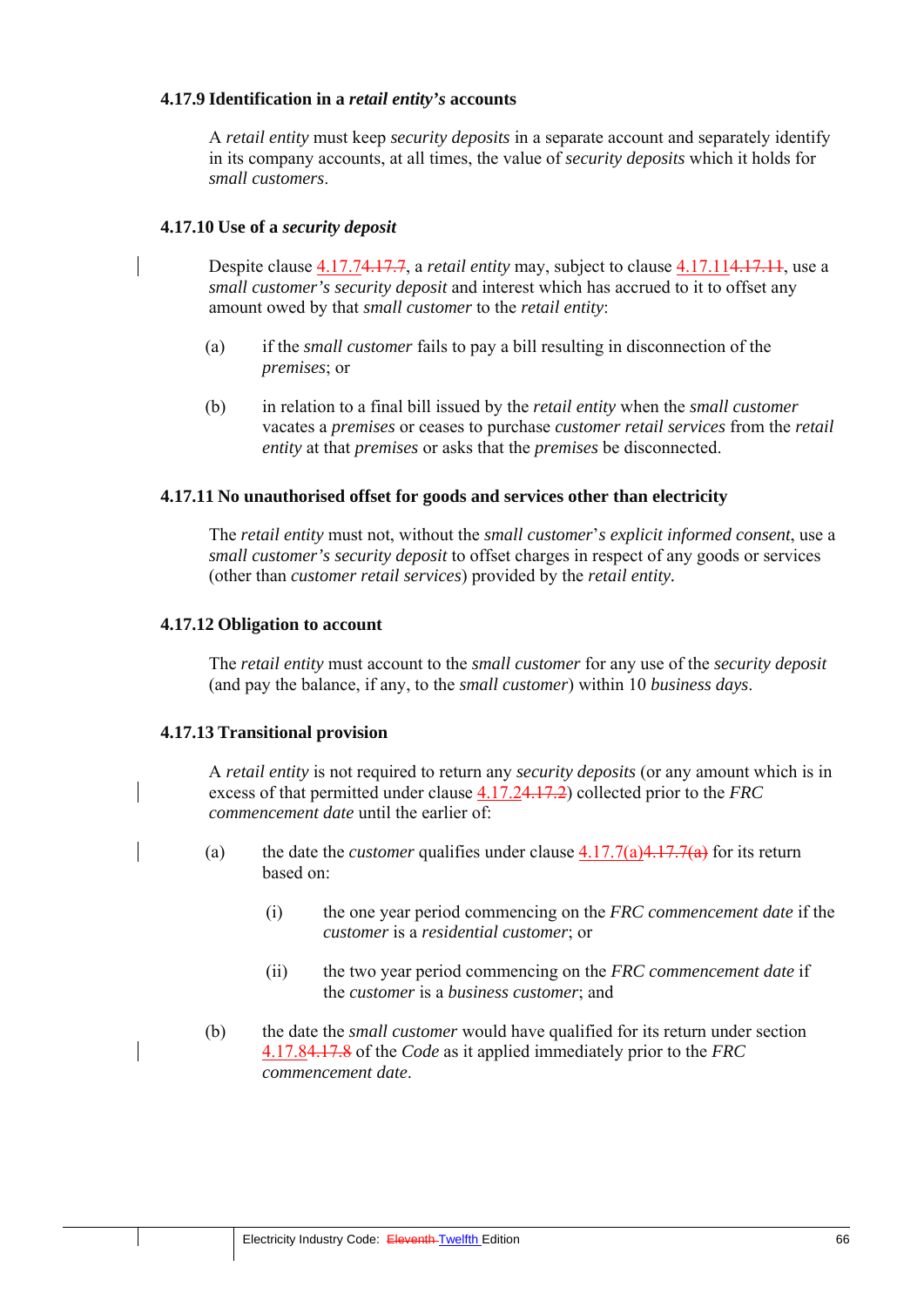# **4.18 Disconnection of a** *premises*

## **4.18.1 Disconnection**

A *retail entity* must not arrange to disconnect a *small customer's premises* except in accordance with this clause 4.184.18.

## **4.18.2 Non-payment disconnection**

Subject to clauses 4.18.34.18.3 to 4.18.94.18.9, a *retail entity* may arrange to disconnect a *small customer's premises* in accordance with this clause 4.184.18 if a *small customer* has not paid a bill and has not:

- (a) agreed to an offer (made in accordance with clauses 4.13.104.13.10 and 4.144.14) of an *instalment plan* or other payment option to pay a bill; or
- (b) adhered to the *small customer's* obligations to make payments in accordance with an agreed *instalment plan* or other payment option relating to the payment of bills.

## **4.18.3 Limitation on disconnection of** *residential customers* **in cases of financial difficulties**

Where, because of a lack of sufficient income on the part of a *residential customer* and any other person normally resident at the *customer's premises*, the *residential customer*  is unable to pay a bill, the *retail entity* must not arrange for disconnection of the *residential customer's premises* except where the *retail entity* has, in addition to complying with the requirements of clauses 4.18.44.18.4 and 4.18.54.18.5:

- (a) used its best endeavours to contact the *residential customer* either:
	- (i) by telephone;
	- (ii) by mail;
	- (iii) by lettergram;
	- (iv) by facsimile;
	- (v) by email; or
	- (vi) by any other method approved by the *regulator* from time to time;
- (b) given the *residential customer* information on government funded concessions, rebates or grants as outlined in clause 4.13.94.13.9, if applicable, and referred the *residential customer* to the organisation responsible for that concession; and
- (c) offered the *residential customer* alternative payment options of the kind referred to in clauses 4.134.13 and 4.144.14.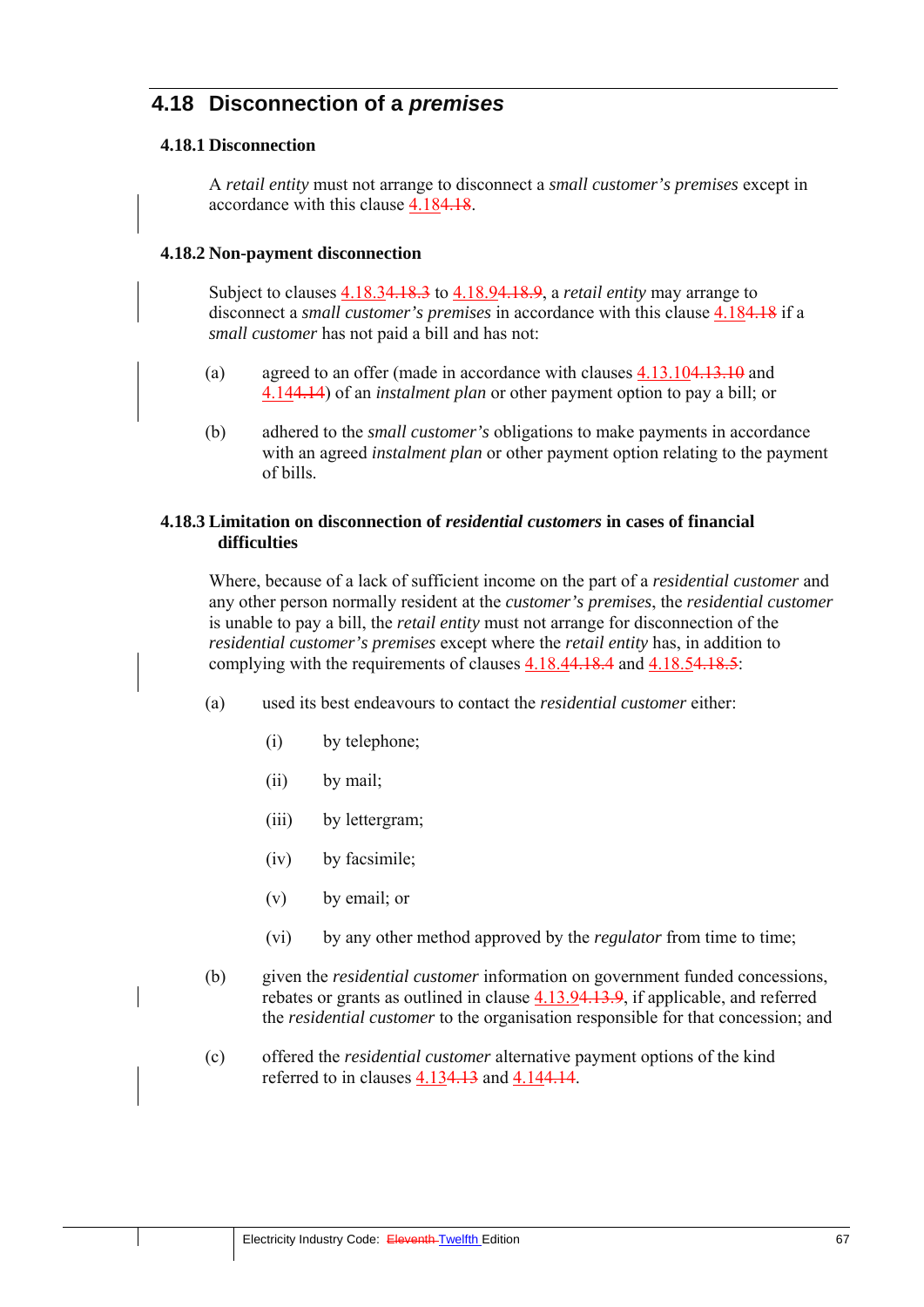## **4.18.4 Obligations prior to disconnection of** *residential customers*

Subject to clause 4.164.16, before the *retail entity* arranges for disconnection of any *residential customer* the *retail entity* must have:

- (a) given the *residential customer* a reminder notice;
- (b) after the expiry of the period referred to in the reminder notice, given the *residential customer* a written *disconnection warning* that states the date it was issued and that allows with not less than five *business days'* notice of its intention to arrange for the disconnection (the five *business days* shall be counted from the date of issuereceipt of the *disconnection warning*); and
- (c) included details of the existence and operation of the *Energy and Water Ombudsman Queensland*, including the *Energy and Water Ombudsman Queensland's* contact details, on the *disconnection warning*.

#### **4.18.5 Circumstances when a** *residential customer* **may be disconnected**

- (a) Provided the *retail entity* has complied with clause 4.18.44.18.4, the *retail entity* may arrange for disconnection of the *residential customer*:
	- (i) if the *retail entity* was required to make an offer under clause 4.18.3(c)4.18.3(c), immediately if the *residential customer*:
		- (A) has refused or failed to accept the offer before the expiry of the five *business days* period in the *disconnection warning*; or
		- (B) has accepted the offer, but has refused or failed to take any reasonable action towards settling the debt before the expiry of the five *business days* period in the *disconnection warning*; and
	- (ii) in all other circumstances, immediately after the expiry of the five *business days* period in the *disconnection warning*, if the *customer* has not rectified the situation that gave rise to the right to arrange for the disconnection of the *small customer's premises*.
- (b) Where the *retail entity* and the *residential customer* have entered into a *dual fuel contract***,** or two *negotiated retail contracts* for the sale of electricity and the sale and supply of gas, under which a single bill, or two simultaneous bills, for electricity and gas are, issued to the *residential customer,* the *retail entity*  may:
	- (i) arrange for the disconnection of the *residential customer's* gas supply in accordance with the *duel fuel contract*; and
	- (ii) only arrange for disconnection of the *residential customer's* electricity supply 15 *business days* after disconnecting the *residential customer's*  gas supply if the *residential customer* has refused or failed to take any reasonable action towards settling the debt since the date of disconnection of the *residential customer's* gas supply under subparagraph (i).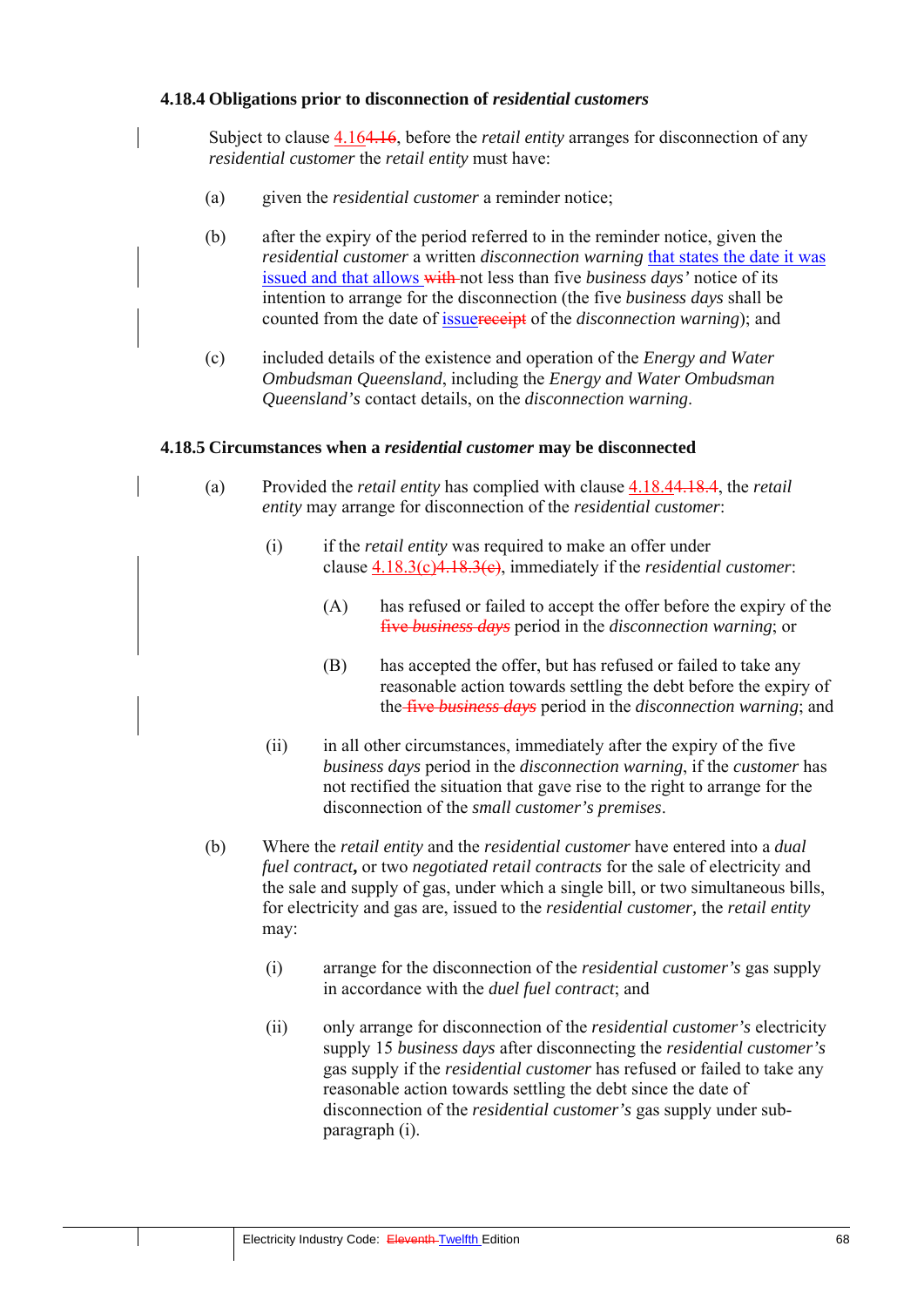## **4.18.6 No obligation to offer** *instalment plan*

A *retail entity* is not obliged to offer an *instalment plan* as provided in clause 4.144.14 where the *residential customer* has in the previous twelve months had two *instalment plan*s cancelled due to non payment.

## **4.18.7 Limitation on disconnection of** *business customers*

A *retail entity* must not arrange for the disconnection of a *business customer's premises*  for failure to pay an account except in accordance with clauses 4.18.84.18.8 and 4.18.94.18.9.

## **4.18.8 Obligations on** *retail entity* **prior to disconnection of a** *business customer*

Subject to clause 4.164.16, before the *retail entity* arranges for disconnection of any *small business customer* the *retail entity* must have:

- (a) if requested, offered the *business customer* an extension of time to pay on terms and conditions;
- (b) given the *business customer* a reminder notice;
- (c) after the expiry of the period referred to in the reminder notice, given the *business customer* a written *disconnection warning*, with five *business days'*  notice of its intention to arrange for the disconnection (the five *business days*  shall be counted from the date of issuereceipt of the *disconnection warning*); and
- (d) included details of the existence and operation of the *Energy and Water Ombudsman Queensland*, including the *Energy and Water Ombudsman Queensland's* contact details, on the *disconnection warning*.

## **4.18.9 Circumstances when a** *business customer* **may be disconnected**

- Provided the *retail entity* has complied with clause 4.18.84.18.8, the *retail entity* may arrange for the disconnection of the *business customer* immediately if the *business customer*:
	- (a) has failed to request or refused or failed to accept the offer which the *business customer* could request under  $4.18.8(a)4.18.8(a)$  before the expiry of the five *business days* period in the *disconnection warning*; or
- (b) has accepted the offer which the *business customer* could request under  $4.18.8(a)4.18.8(a)$ , but has refused or failed to take any reasonable action towards settling the debt before the expiry of the five *business days* period in the *disconnection warning*.

## **4.18.10 Denying access to a** *meter*

(a) Where a *small customer* fails to allow, for three consecutive *scheduled meter readings*, access to the *small customer's premises* to read a *meter*, the *retail entity* may arrange for the disconnection of the *small customer's premises*.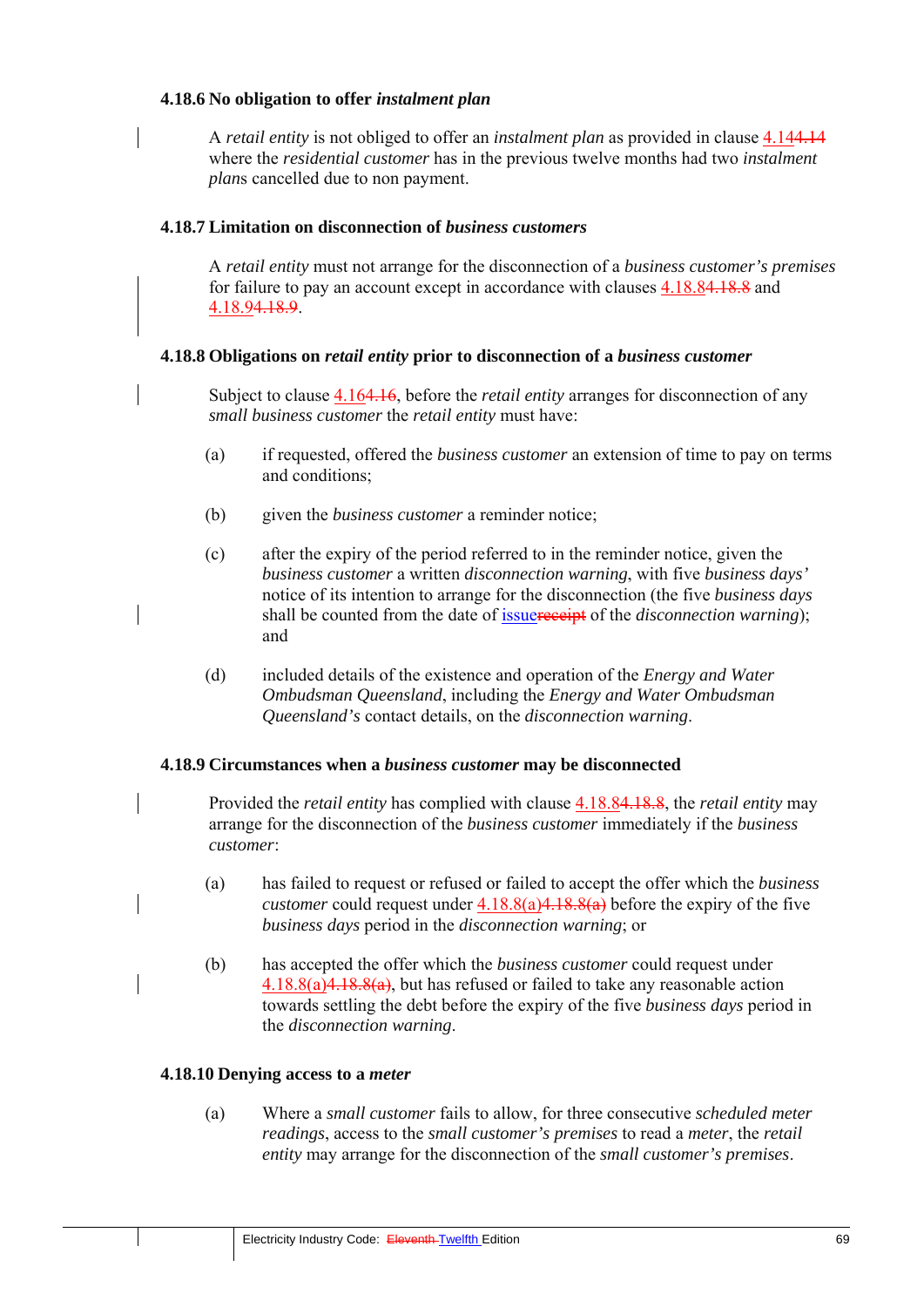- (b) A *retail entity* must not exercise its right to arrange for disconnection under paragraph (a) unless the *retail entity* has:
	- (i) given the *small customer* an opportunity to offer reasonable alternative access arrangements that are acceptable to the *responsible person*;
	- (ii) on each of the occasions access was denied, arranged for the *small customer* to be given written notice requesting access to the *meter* or *meters* at the *premises* and advising of the *retail entity's* ability to arrange for disconnection under this clause 4.18.104.18.10;
	- (iii) used its best endeavours to contact the *small customer* either:
		- (A) by telephone;
		- (B) by mail;
		- (C) by lettergram;
		- (D) by facsimile;
		- (E) by email; or
		- (F) by any other method approved by the *QCA* from time to time;
	- (iv) given the *small customer* a written *disconnection warning* with five *business days'* notice of its intention to arrange for the disconnection (the five *business days* shall be counted from the date of receipt of the *disconnection warning*); and
	- (v) included details of the existence and operation of the *Energy and Water Ombudsman*, including the *Energy and Water Ombudsman Queensland's* contact details, on the *disconnection warning*.

#### **4.18.11 Illegal use**

Notwithstanding any of the requirements in this clause 4.184.18, excepting the provisions of clause 4.18.14(a)(ii)4.18.14(a)(ii), a *retail entity* may arrange for the disconnection of a *small customer's premises* immediately where the *small customer*  has fraudulently acquired or intentionally consumed electricity otherwise than in accordance with the *electricity legislation*.

## **4.18.12** *Security deposits*

- (a) A *retail entity* may arrange for the disconnection of a *small customer's premises* where the *small customer* refuses to pay a *security deposit* or provide a bank guarantee in accordance with clause 4.174.17.
- (b) A *retail entity* must not exercise its right to disconnect under paragraph (a) unless the *retail entity* has given the *small customer* not less than five *business days'* written notice of its intention to arrange for the disconnection (the five *business days* shall be counted from the date of receipt of the notice).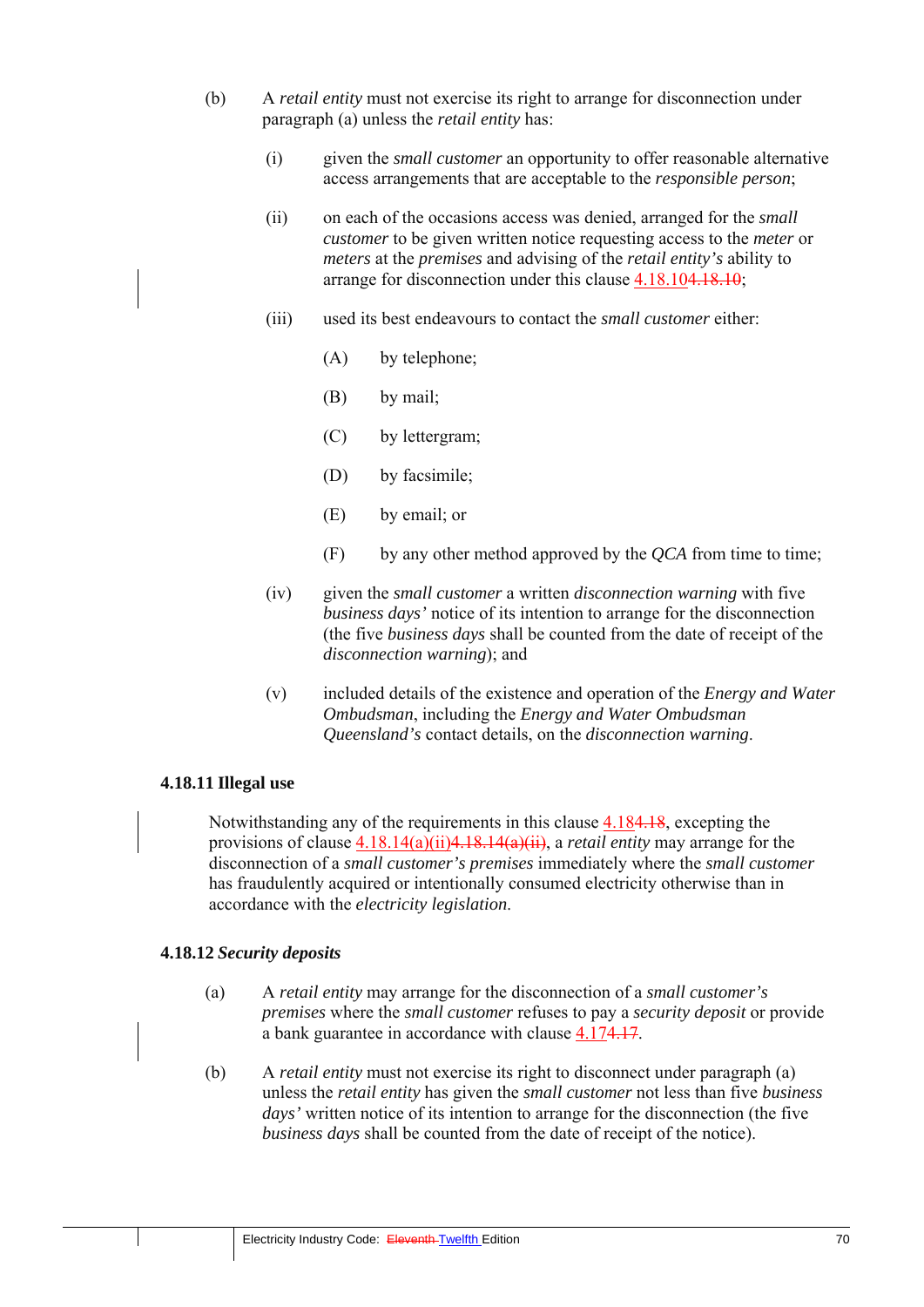### **4.18.13** *Acceptable identification*

- (a) A *retail entity* may arrange for the disconnection of a *small customer's premises* where the *small customer* refuses to or fails to provide *acceptable identification* when requested by the *retail entity*.
- (b) A *retail entity* must not exercise its right to arrange for disconnection under paragraph (a) until the *retail entity* has:
	- (i) given the *small customer* a written notice; and
	- (ii) after the expiry of the period referred to in the reminder notice, not being less than five *business days* after it is sent*,* given the *residential customer* a written *disconnection warning* with five *business days'*  notice of its intention to arrange for the disconnection (the five *business days* shall be counted from the date of recept of the *disconnection warning*).

### **4.18.14 When a** *retail entity* **must not arrange disconnection**

- (a) Despite any other provisions of this clause 4.184.18, a *retail entity* must not arrange for the disconnection of a *small customer's premises*:
	- (i) for non-payment of a bill where the amount outstanding is less than an amount approved by the *QCA* and the *small customer* has agreed with the *retail entity* to repay that amount;
	- (ii) where the *small customer* or a person residing at the *small customer's premises* has advised the *retail entity* that a person ordinarily residing at the *premises* is dependent on *life support equipment* in accordance with the provisions of clause 4.204.20;
	- (iii) where a *small customer* has made a complaint, directly related to the reason for the proposed disconnection, to the *Energy and Water Ombudsman Queensland* or another external dispute resolution body and the complaint remains unresolved;
	- (iv) where the *small customer* has formally applied for assistance from the agencies referred to in clause 4.13.94.13.9, and a decision on the application has not been made;
	- (v) where the *small customer* has failed to pay an amount on a bill which relates to the charges listed in clause 4.9.54.9.5;
	- (vi) before 8.00am or after 3.00pm on a *business day*;
	- (vii) on a Friday, on a weekend, on a public holiday or on the day before a public holiday; or
	- (viii) between 20 December and 31 December (inclusive) in any year,

except where requested by a *small customer*.

(b) In this clause  $4.18.144.18.14$ , public holiday means a Queensland wide public holiday and a *local holiday* in the district where the *premises* is located.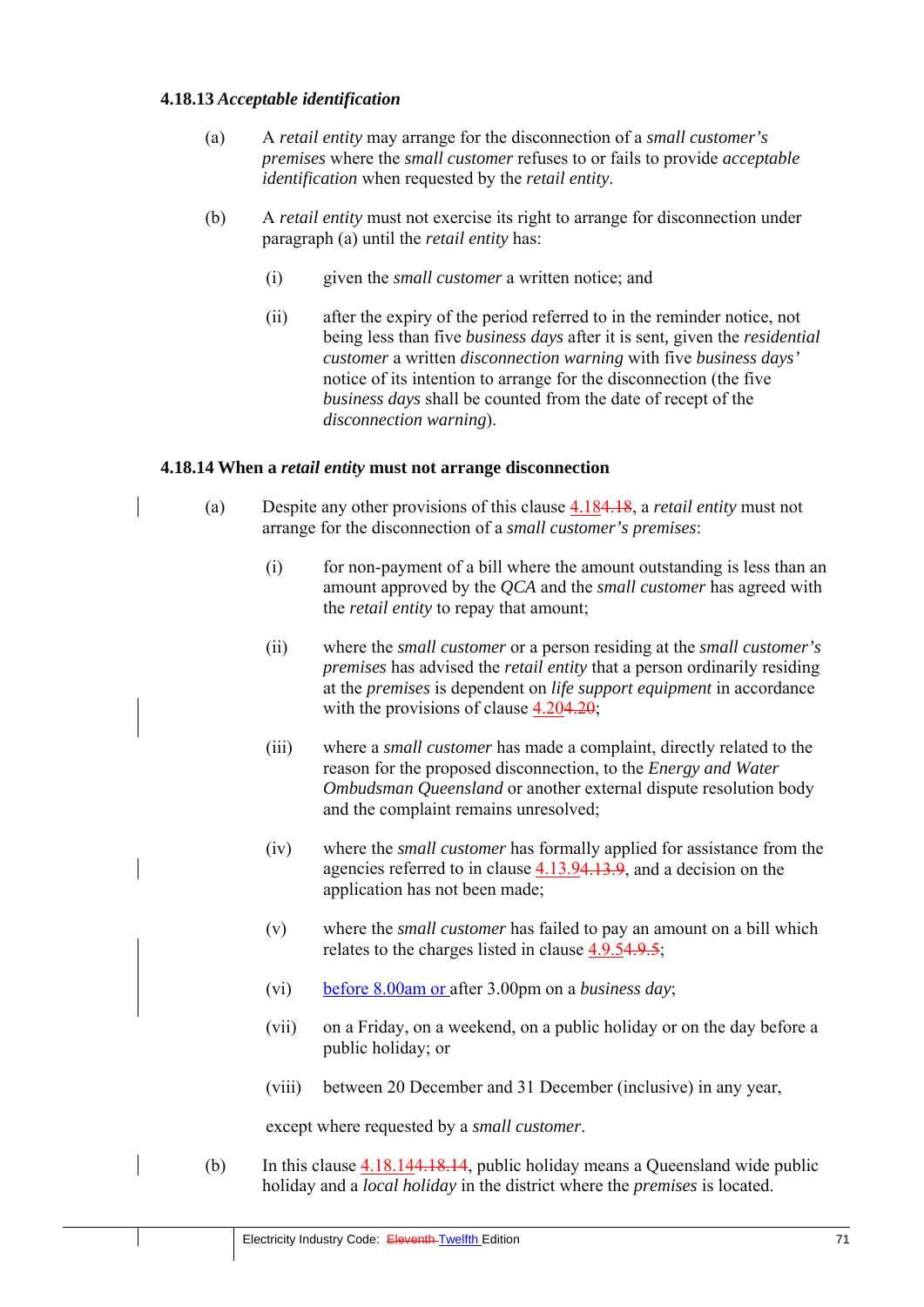### **4.18.15 Request for final account or disconnection**

If a *small customer* requests the *retail entity* to arrange for the preparation and issue of a final bill for, or the disconnection of, the *small customer's premises*, the *retail entity*  must use its best endeavours to arrange for that bill or disconnection in accordance with the *small customer's* request.

# **4.19 Reconnection after disconnection**

### **4.19.1** *Retail entity* **and** *small customer* **obligations**

Where a *retail entity* has arranged for the disconnection of a *small customer's premises* and the *small customer* has within 10 *business days* of the disconnection:

- (a) if relevant, rectified the matter that led to the disconnection;
- (b) made a request for reconnection; and
- (c) paid any *distribution non-network charge* levied by the *distribution entity* for reconnection,<sup>5</sup>

the *retail entity* must, in accordance with clause 2.5.5(b) 2.5.5(b), initiate a request for reconnection with respect to the *small customer's premises* in accordance with Chapter 5 of this *Code*.

(*Clause 2.5.52.5.5 sets out the maximum timeframes in which reconnection of a small customer's premises must occur if the small customer is entitled to reconnection*.)

# **4.20 Special needs**

## **4.20.1** *Life support equipment*

Where a *small customer* provides a *retail entity* with confirmation from a registered medical practitioner or a hospital that a person residing at the *small customer's premises* requires *life support equipment*, the *retail entity* must:

- (a) register the *premises* as having *life support equipment* and give to the *distribution entity* relevant information about the *premises* for the purposes of updating the *distribution entity's* records and registers;
- (b) not arrange for the disconnection of that *premises* while the person continues to reside at that *premises* and requires the use of *life support equipment*; and
- (c) give the *small customer* an emergency telephone contact number for the *small customer'*s *distribution entity*.

<sup>5</sup> The amount charged may be the subject of a maximum charge under the *Electricity Regulation* or Schedule 4.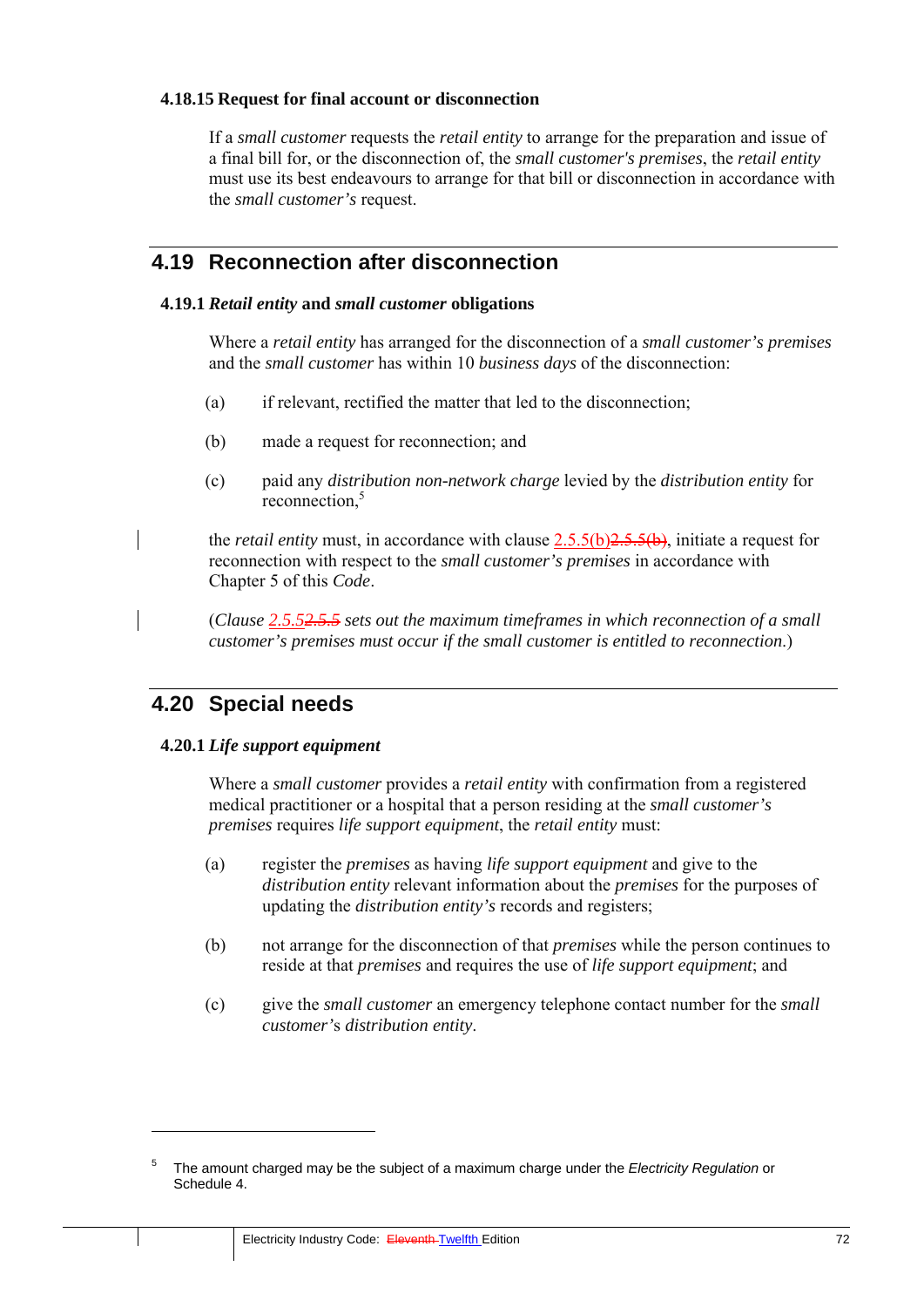### **4.20.2 Cessation of requirement for** *life support equipment*

A *small customer* whose *premises* has been registered under this clause must inform the *retail entity* if the person for whom the *life support equipment* is required vacates the *premises* or no longer requires the *life support equipment*.

### **4.20.3 Definition of** *life support equipment*

For the purposes of this *Code*, "*life support equipment*" means:

- (a) an oxygen concentrator;
- (b) an intermittent peritoneal dialysis machine;
- (c) a kidney dialysis machine;
- (d) chronic positive airways pressure respirators;
- (e) crigler najjar syndrome photo therapy equipment;
- (f) a ventilator for life support; or
- $(f)$ (g) in relation to a particular customer—any other equipment that a registered medical practitioner certifies is required for a person residing at the customer's premises for life support.
- (g) other equipment as notified by the *QCA* from time to time.

### **4.20.4 Language and large print needs**

A *retail entity* must:

- (a) provide referral to multi-lingual services (for languages common to the relevant *residential customer* base) to meet the reasonable needs of its *residential customers*; and
- (b) provide, on request by a *residential customer*, large print versions of:
	- (i) Chapter 4 of this *Code*, at a reasonable charge; and
	- (ii) the *retail entity's Customer Charter*, free of charge.

# **4.21 Advice on the use of electricity**

A *retail entity* must provide to a *residential customer* on request and free of charge:

- (a) general advice on how a *residential customer* may reduce its electricity costs;
- (b) to the extent available, advice on how, from whom, and at what estimated cost, a *residential customer* may arrange for an electricity audit of the *residential customer's premises*; and
- (c) advice on the typical running costs of major domestic appliances.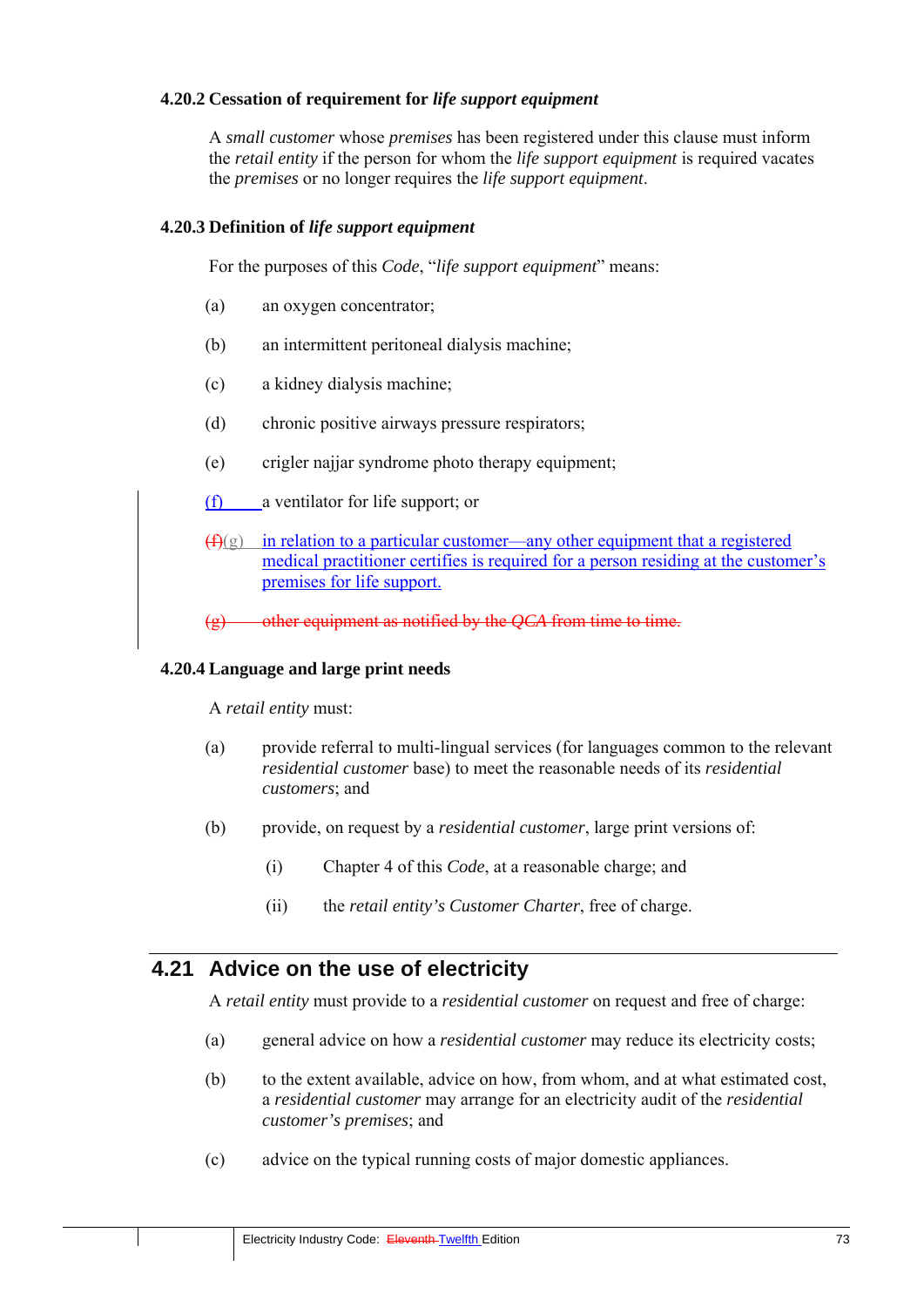## **4.22 Force majeure**

### **4.22.1 Effect of** *force majeure event*

If, but for this clause 4.224.22, a *retail entity* or a *small customer* would breach their *retail contract* due to the occurrence of a *force majeure event*:

- (a) the obligations of the *retail entity* or the *small customer*, other than an obligation to pay money, under their *retail contract* are suspended to the extent to which they are affected by the *force majeure event* for so long as the *force majeure event* or its effects continue; and
- (b) the *retail entity* or the *small customer* must use its best endeavours to give the other prompt notice of that fact including full particulars of the *force majeure event*, an estimate of its likely duration, the obligations affected by it and the extent of its effects on those obligations and the steps taken to remove, overcome or minimise those effects.

### **4.22.2 Deemed prompt notice**

For the purposes of clause 4.22.14.22.1, if the effects of a *force majeure event* are widespread the *retail entity* will be deemed to have given a *small customer* prompt notice if it makes the necessary information available by way of a 24 hour telephone service within 30 minutes of being advised of the *force majeure event* or otherwise as soon as practicable.

#### **4.22.3 Situations where clause 4.22.1(a)4.22.1(a) does not apply**

A *retail entity* may agree with a *small customer* that the *retail entity* is not to have the benefit of clause 4.22.1(a)4.22.1(a) in respect of any *force majeure event*.

### **4.22.4 Obligation to overcome or minimise effects of** *force majeure event*

A *retail entity* or a *small customer* relying on clause 4.22.1(a)4.22.1(a) by claiming a *force majeure event* must use its best endeavours to remove, overcome or minimize the effects of that *force majeure event* as quickly as practicable.

### **4.22.5 Settlement of industrial disputes**

Nothing in clause 4.22.44.22.4 requires a *retail entity* or a *small customer* to settle an industrial dispute which constitutes a *force majeure event* in any manner other than the manner preferred by that *retail entity* or a *small customer*.

#### **4.22.6 Non-exclusion**

Nothing in this clause 4.224.22 varies or excludes the operation of sections 119 and 120 of the *National Electricity Law* or sections 97 and 97A of the *Electricity Act*.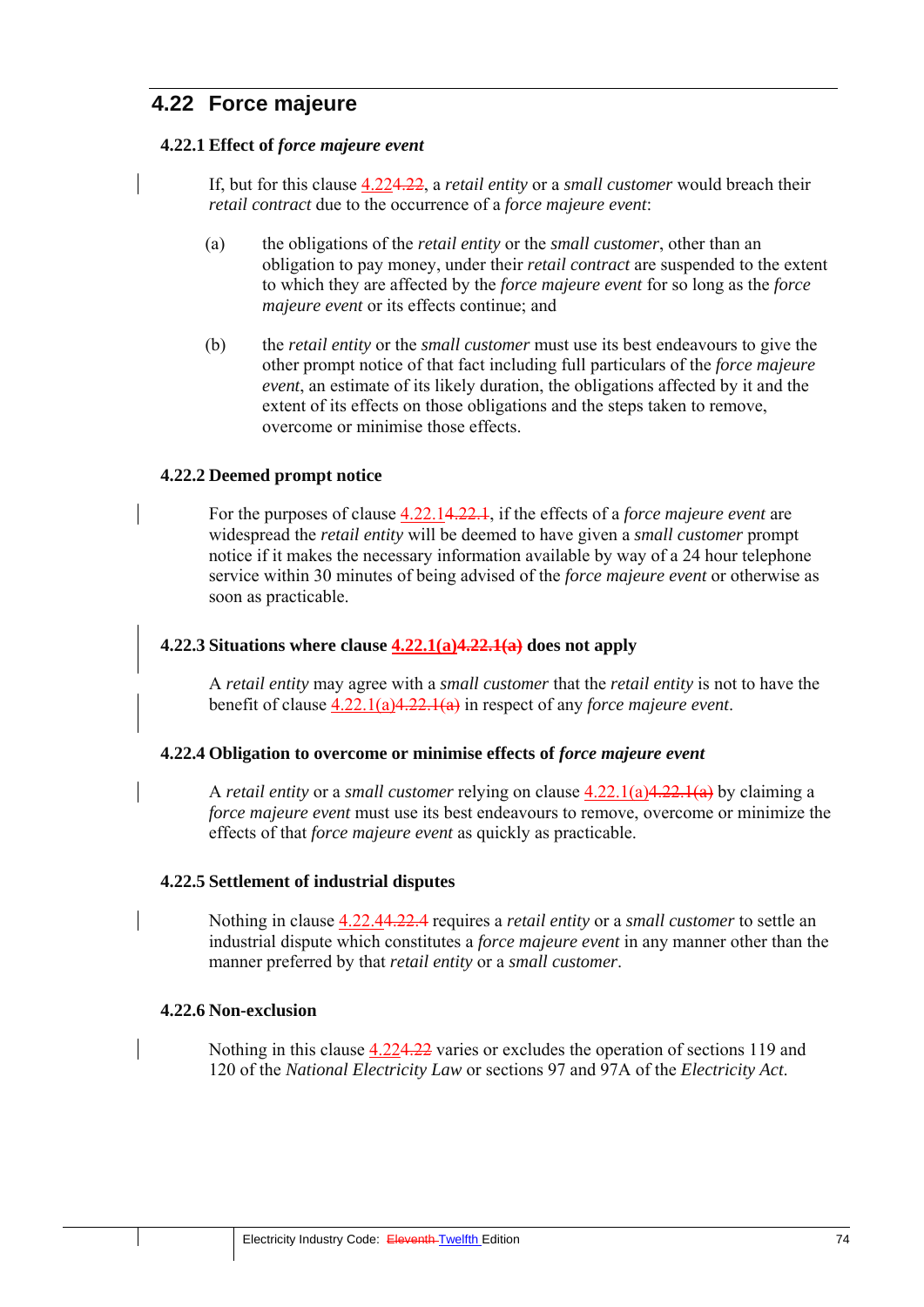## **4.22.7 Obligation to include force majeure clause in** *negotiated retail contracts*

A *retail entity* must ensure that each *negotiated retail contract* it enters into expressly confers on the *retail entity* and the *small customer* the rights and obligations provided for in this clause  $4.224.22$ , except as provided in clause  $4.22.34.22.3$ .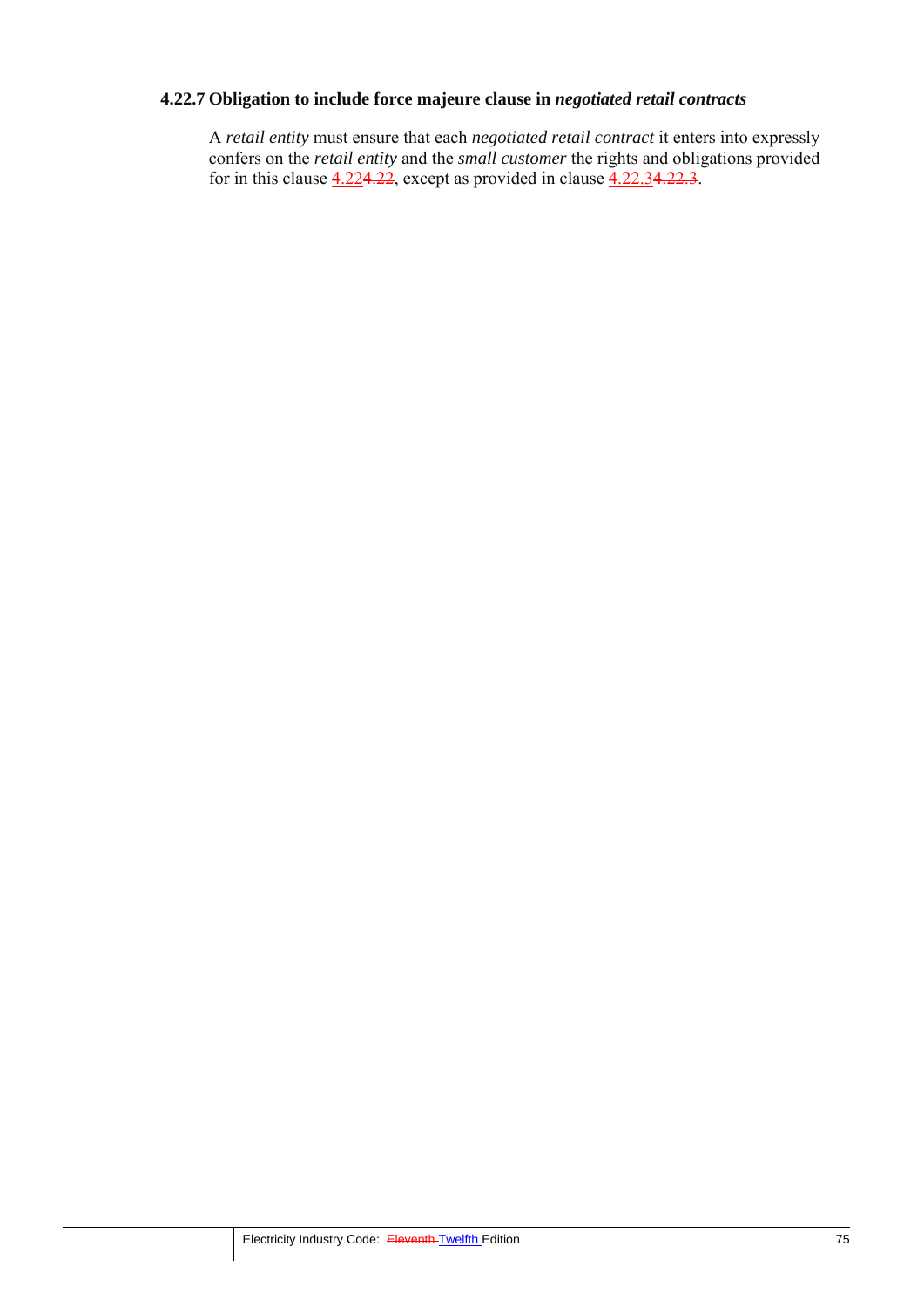# CHAPTER 5: SERVICES BETWEEN DISTRIBUTION AND RETAIL ENTITIES

# **5.1 Application of this Chapter**

This chapter applies to:

- (a) all *distribution entities*; and
- (b) all *retail entities*.

# **5.2** *Standard co-ordination agreement*

For the purposes of section 55I of the *Electricity Act*, the terms of the *standard co-ordination agreement* are the terms set out in Annexure C to this *Code*.

## **5.3 Network billing**

- (a) The *distribution entities* will be responsible for the development of standardised *B2B Procedures* for network billing in Queensland, and the amendment of those *B2B Procedures* for network billing as required from time to time.
- (b) The *B2B Procedures* for network billing in Queensland will be based upon the equivalent *B2B Procedures* in New South Wales, varied as required to account for jurisdictional differences and operational efficiencies not otherwise accounted for in the New South Wales *B2B Procedures.*
- (c) The *distribution entities* will be responsible for the establishment of a consultative forum at which *retail entities* and other interested parties can participate in the development of *B2B Procedures* for network billing.
- (d) *Distribution entities* and *retail entities* must act in a cooperative and timely manner and do all such things as are reasonably necessary to establish, maintain and operate systems, processes and procedures that are compatible and compliant with the *B2B Procedures* for network billing established under clause  $5.3(a)5.3(a)$ .
- (e) Nothing in clause 5.3(a)5.3(a) prevents a *distribution entity* and *retail entity* agreeing to vary the *B2B Procedures* for network billing as it applies between those parties.
- (f) In the event that a network billing specification is approved by the *Information Exchange Committee* (or its successor), the *distribution entities* and *retail entities* agree that, from the date the national network billing specification becomes effective:
	- (i) the *B2B procedure* for network billing in Queensland established under clause  $5.3(a)5.3(a)$  will cease to apply; and
	- (ii) the national network billing specification will apply.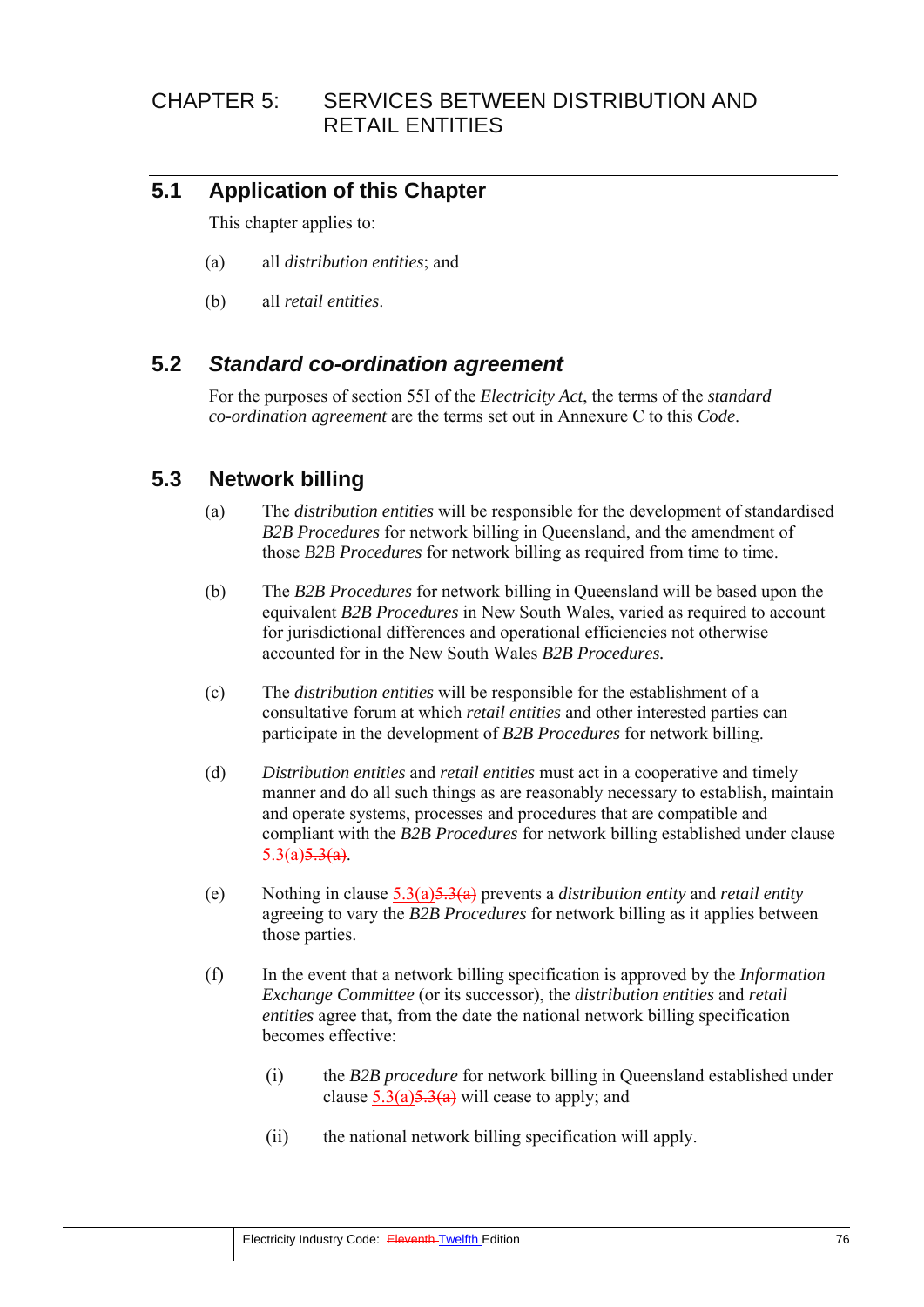# **5.4 Service requests**

### **5.4.1 Purpose of clause 5.45.4 to 5.75.7**

- (a) The requirements of clauses 5.45.4 to 5.75.7 operate in conjunction with the *National Electricity Rules* and the *B2B Procedures* (*service order process*) which form part of the *B2B Procedures* under the *National Electricity Rules.*
- (b) The purpose of clauses  $5.45.4$  to  $5.75.7$  are to identify the obligations and timeframes required to support the initiation and completion of *standard service orders* from a *retail entity* to a *distribution entity* relating to supply to a *customer's premises*.

# **5.5 Process for initiating**

### **5.5.1 Authority for** *standard service orders*

A *distribution entity* must not carry out a *standard service order* in relation to a *customer's premises* unless:

- (a) a request to do so is made by:
	- (i) a *customer's* current *retail entity*, prospective *retail entity* or former *retail entity*, as permitted by the *B2B Procedures (service order process)*; or
	- (ii) a *customer*, if the *customer* is a *wholesale market customer* in the wholesale market;
- (b) there is a relevant *emergency*; or
- (c) the activity is otherwise expressly authorised or required by the *electricity legislation*.

### **5.5.2 Initiating** *standard service orders*

Unless otherwise agreed between the *retail entity* and *distribution entity*, a *retail entity* may only initiate a request of the *distribution entity* to undertake a *standard service order* by raising a *service order request* with the *distribution entity*.

# **5.6** *NMI* **classification**

### **5.6.1** *NMI* **classification – 'LARGE'**

Where a *NMI* for a *connection point* that is the subject of a *service order request* has a *NMI classification code* of 'LARGE', the *service order request* will be carried out by the *distribution entity* in accordance with the timeframes agreed between the parties.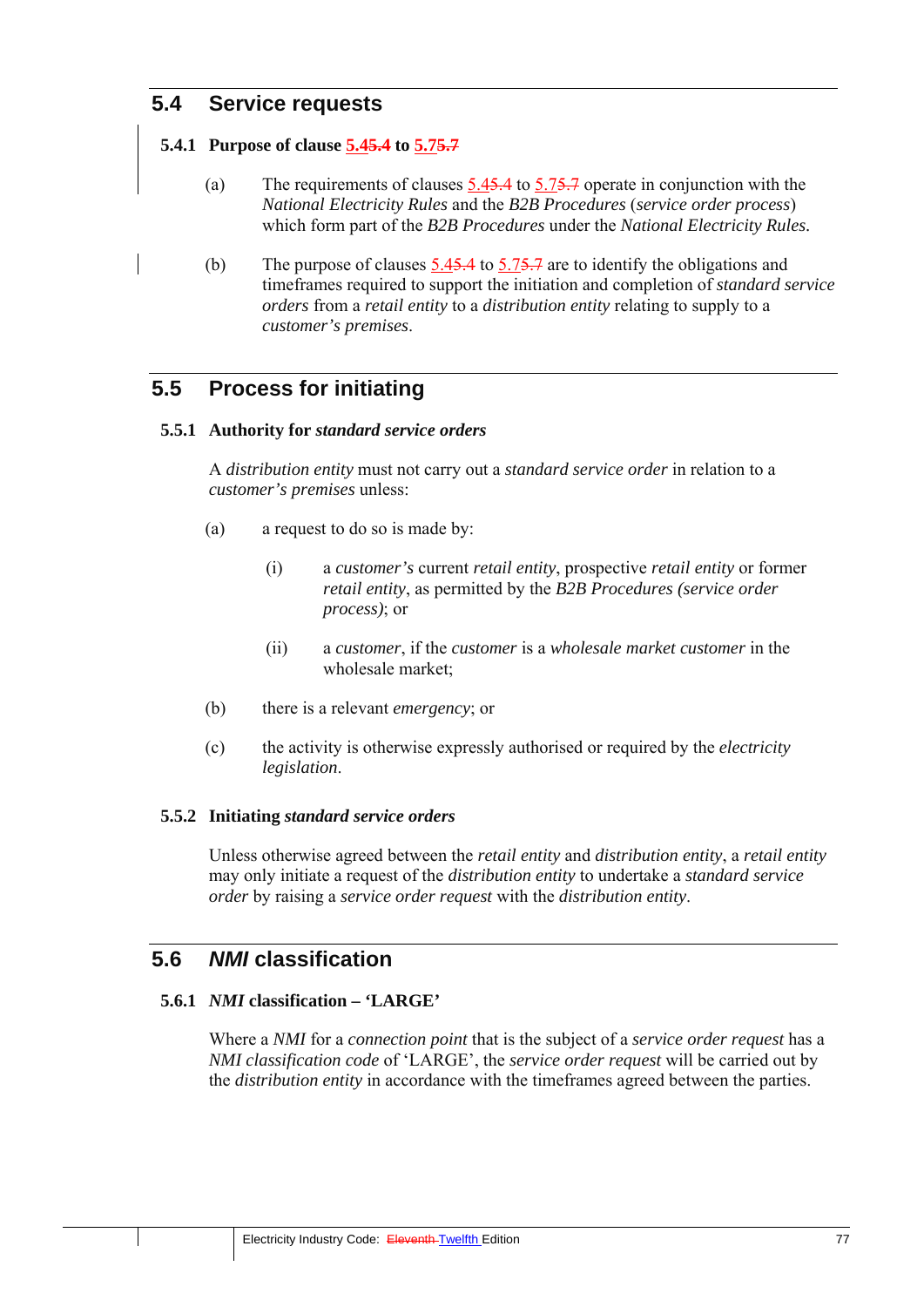### **5.6.2** *NMI* **classification – 'SMALL'**

Where a *NMI* for a *connection point* that is the subject of a *service order request* has a *NMI classification code* of 'SMALL', the *service order request* will be carried out by the *distribution entity* in accordance with the timeframes specified in clause 5.75.7.

## **5.7 Completion of** *standard service order*

### **5.7.1 Requirement to complete** *standard service order*

- (a) Except as otherwise stated in clause 5.75.7, a *distribution entity* must complete each type of *standard service order*:
	- (i) on the date agreed (or subsequently agreed) with the *retail entity* or *retail entity* on behalf of the *customer* (as appropriate); or
	- (ii) where no date is agreed, within the period specified in clause 5.7.35.7.3.
- (b) If a *service order request* relates to a new connection, a *distribution entity* must complete the *standard service order*:
	- (i) on the date agreed (or subsequently agreed) with the *customer*, the *customer's* electrical contractor on behalf of the *customer*, or with the *retail entity* on behalf of the *customer*; or
	- (ii) where no date is agreed and the *customer* does not require any extension of, or augmentation to, the *supply network* to enable the *premises* to be connected, then within the period specified in clause 5.7.35.7.3.
- (c) If a *service order request* relates to a new connection where the *distribution entity* deals directly with the *customer* or the *customer's* electrical contractor on behalf of the *customer*, the *distribution entity* must use its best endeavours to immediately notify the *customer's retail entity* of any change in circumstance likely to impact completion of the *standard service order* or the fee associated with the *standard service order*, providing such information as the *retail entity* may reasonably request.

### **5.7.2 Preconditions for completion**

- (a) The timeframes for completion of a *standard service order* will commence on the later of:
	- (i) satisfaction by the *customer* or the *retail entity* (as appropriate) of all preconditions required under *electricity legislation*; and
	- (ii) receipt by the *distribution entity* of all relevant documentation, including a valid *service order request.*
- (b) Once all preconditions have been satisfied and all relevant documentation has been received, the *distribution entity* must carry out the *standard service order*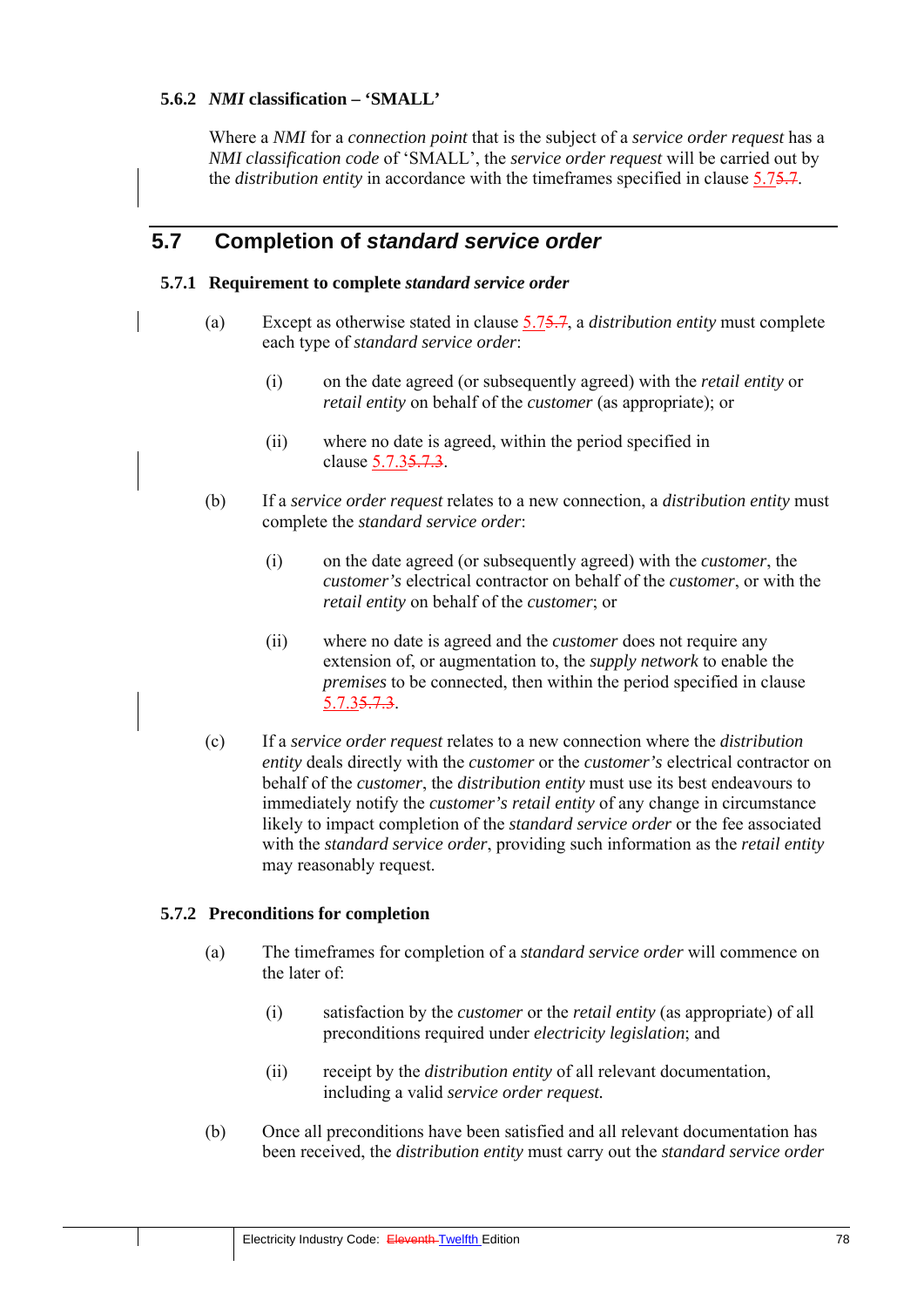in accordance with the requirements of this Chapter, the *B2B Procedures (service order process)* and the *electricity legislation.*

(c) Where a *distribution entity* is not obliged to comply with its obligations under clause 5.7.25.7.2(a)(a) by virtue of a failure by the *customer* or the *retail entity*  to satisfy all preconditions, the *distribution entity* must comply with such obligations as soon as practicable after the satisfaction, removal or elimination of the reason for which the *standard service order* was not commenced.

#### **5.7.3 Timeframes for completion**

- (a) The following timeframes for completion apply to each type of *standard service order* for the respective *distribution entities* and *feeder type.*
- (b) In this clause 5.7.35.7.3, a "*business day*" does not include a *local holiday* in the district where the *premises* is located.
	- (c) Unless the *small customer* has requested to be disconnected, for the purposes of this clause 5.7.35.7.3, where the relevant *customer* is a *small customer* and the *standard service order* is "disconnection", a "*business day*" does not include a day between 20 December and 31 December (inclusive) in any year.
	- (d) If the timeframe for completion of a *standard service order* for "disconnection" of *small customer's premises* ends on a Friday or on a day before a Queensland wide or *local holiday* in the district where the *premises* is located, the *distribution entity* is not required to disconnect on that day but must disconnect by the next *business day*. This does not apply if the *small customer* has requested the disconnection.
	- (e) Until the end of 30 June 2008, the time required for completion of works on *premises* in *ENERGEX's distribution area*, other than *premises* in *excluded locations*, is six *business days* from receipt of a valid *service order* request, where the *standard service order* is "disconnection".

| <b>Standard service</b><br><i>order</i> type | <i>Feeder type through</i><br>which the <i>customer's</i><br><i>premises</i> is supplied | Time required for completion of<br>works                                                                  |
|----------------------------------------------|------------------------------------------------------------------------------------------|-----------------------------------------------------------------------------------------------------------|
| <b>New connection</b>                        | CBD feeder / urban<br>feeder                                                             | 5 <i>business days</i> of receipt of a valid<br>service order request and all relevant<br>documentation.  |
|                                              | short rural feeder                                                                       | 10 <i>business days</i> of receipt of a valid<br>service order request and all relevant<br>documentation. |
|                                              | long rural feeder                                                                        | 10 <i>business days</i> of receipt of a valid<br>service order request and all relevant<br>documentation. |
|                                              | <i>isolated</i> feeder                                                                   | 30 <i>business days</i> of receipt of a valid<br>service order request and all relevant<br>documentation. |

#### *Premises* **in** *Ergon Energy's distribution area*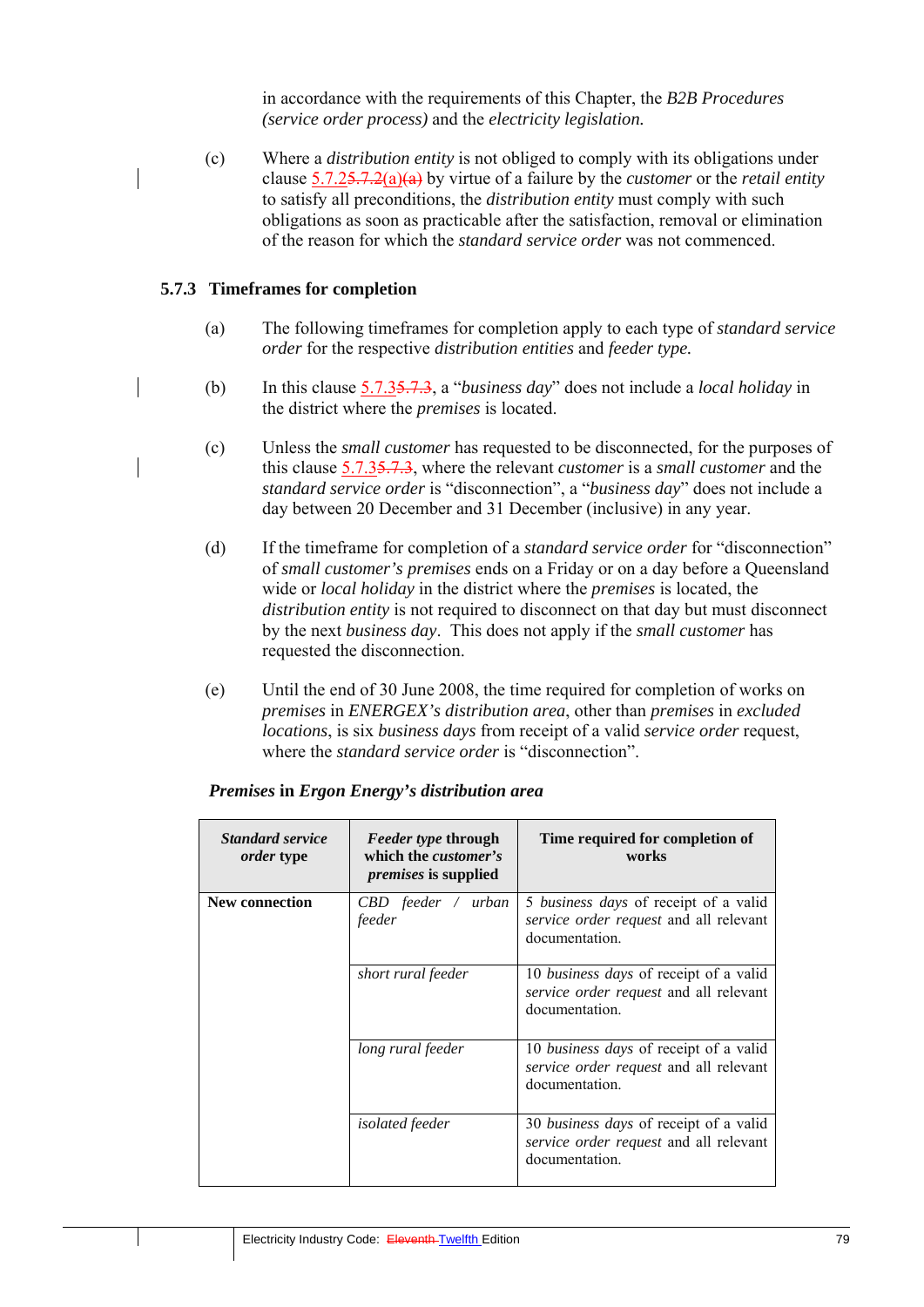| <b>Standard service</b><br>order type                                                                                                                                                                                                         | <b>Feeder type through</b><br>which the customer's<br><i>premises</i> is supplied | Time required for completion of<br>works                                                                                                         |
|-----------------------------------------------------------------------------------------------------------------------------------------------------------------------------------------------------------------------------------------------|-----------------------------------------------------------------------------------|--------------------------------------------------------------------------------------------------------------------------------------------------|
| <b>Reconnection</b>                                                                                                                                                                                                                           | $CBD$ feeder / urban<br>feeder                                                    | If a valid service order request is<br>received by 1.00pm on a business day,<br>then on the same day. Otherwise the<br>next business day.        |
|                                                                                                                                                                                                                                               | short rural feeder                                                                | The next business day after receipt of<br>a valid service order request.                                                                         |
|                                                                                                                                                                                                                                               | long rural feeder<br>isolated feeder                                              | 10 business days of receipt of a valid<br>service order request.                                                                                 |
| <b>Disconnection</b>                                                                                                                                                                                                                          | CBD feeder / urban<br>feeder / short<br>rural<br>feeder                           | 5 business days of receipt of a valid<br>service order request.                                                                                  |
|                                                                                                                                                                                                                                               | long rural / feeder<br>isolated feeder                                            | 10 business days of receipt of a valid<br>service order request.                                                                                 |
| <b>Special read</b>                                                                                                                                                                                                                           | $CBD$ feeder / urban<br>feeder                                                    | 4 business days of receipt of a valid<br>service order request.                                                                                  |
|                                                                                                                                                                                                                                               | short rural feeder                                                                | 4 business days of receipt of a valid<br>service order request.                                                                                  |
|                                                                                                                                                                                                                                               | long rural feeder                                                                 | 5 business days of receipt of a valid<br>service order request.                                                                                  |
|                                                                                                                                                                                                                                               | isolated feeder                                                                   | By the <i>business day</i> agreed between<br>the distribution entity and the retail<br>entity after receipt of a valid service<br>order request. |
| <b>Additions and</b><br>alterations<br>Exchange<br>$\bullet$<br>meters<br>Install meters<br>$\bullet$<br>Move meters<br>Install<br>$\bullet$<br>controlled load<br>Install hot water<br>$\bullet$<br><i>meter</i> and<br>control<br>equipment | $CBD$ feeder / urban<br>feeder                                                    | 5 business days of receipt of a valid<br>service order request and all relevant<br>documentation.                                                |
|                                                                                                                                                                                                                                               | short rural feeder                                                                | 10 business days of receipt of a valid<br>service order request and all relevant<br>documentation.                                               |
|                                                                                                                                                                                                                                               | long rural feeder                                                                 | 10 business days of receipt of a valid<br>service order request and all relevant<br>documentation.                                               |
|                                                                                                                                                                                                                                               | isolated feeder                                                                   | 30 business days of receipt of a valid<br>service order request and all relevant<br>documentation.                                               |
| <b>Meter</b><br><b>Reconfigurations</b>                                                                                                                                                                                                       | $CBD$ feeder / urban<br>feeder                                                    | 20 business days of receipt of a valid<br>service order request.                                                                                 |
|                                                                                                                                                                                                                                               | short rural feeder                                                                | By the business day agreed between<br>the distribution entity and the retail<br>entity after receipt of a valid service<br>order request.        |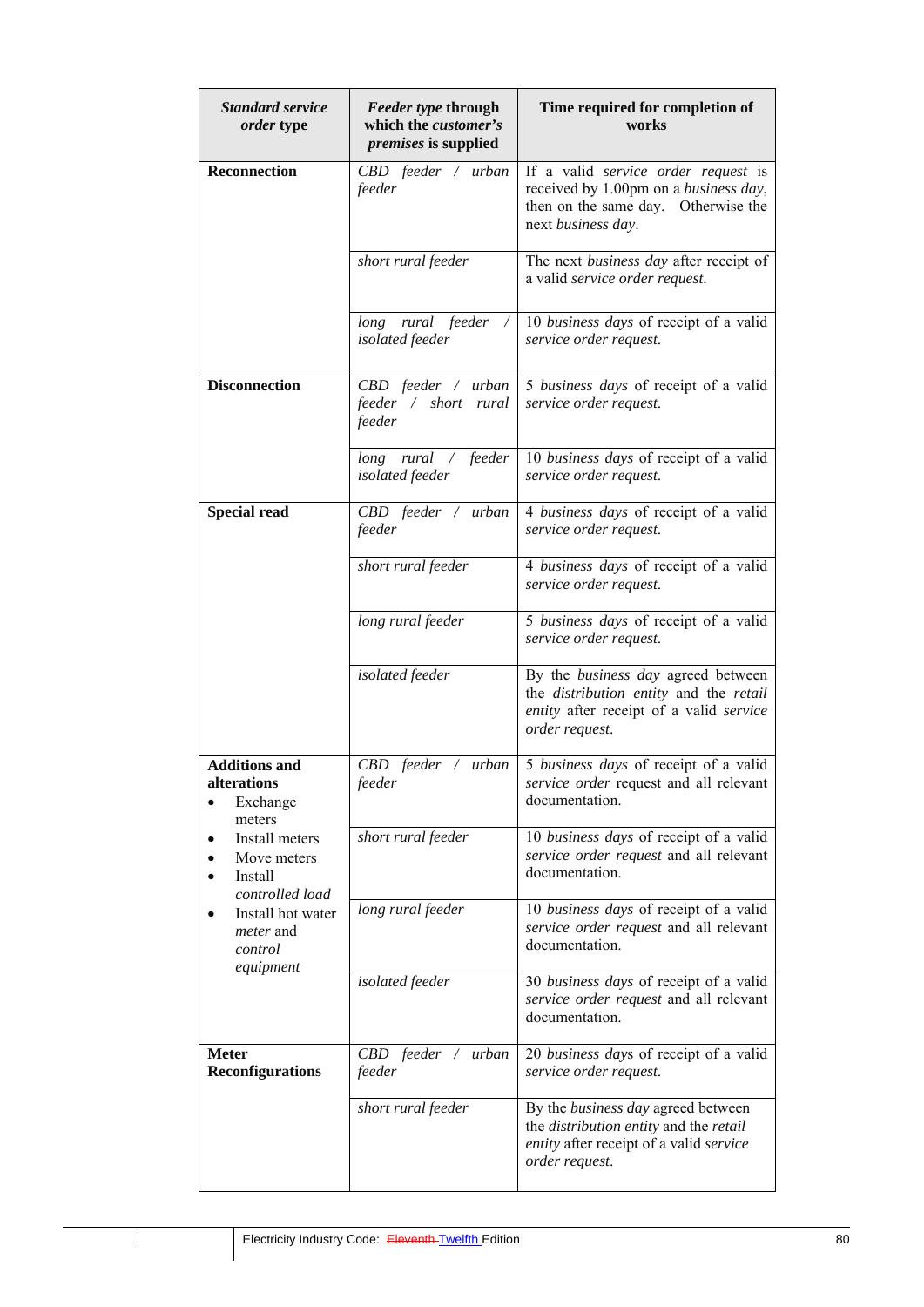| <b>Standard service</b><br>order type   | <b>Feeder type through</b><br>which the customer's<br>premises is supplied | Time required for completion of<br>works                                                                                                                                                                           |
|-----------------------------------------|----------------------------------------------------------------------------|--------------------------------------------------------------------------------------------------------------------------------------------------------------------------------------------------------------------|
|                                         | long rural feeder                                                          | By the <i>business day</i> agreed between<br>the distribution entity and the retail<br>entity after receipt of a valid service<br>order request.                                                                   |
|                                         | isolated feeder                                                            | By the <i>business day</i> agreed between<br>the distribution entity and the retail<br>entity after receipt of a valid service<br>order request.                                                                   |
| <b>Meter Investigation</b>              | $CBD$ feeder / urban<br>feeder                                             | 15 business days of receipt of a valid<br>service order request.                                                                                                                                                   |
|                                         | short rural feeder                                                         | 15 business days of receipt of a valid<br>service order request.                                                                                                                                                   |
|                                         | long rural feeder                                                          | 15 business days of receipt of a valid<br>service order request.                                                                                                                                                   |
|                                         | isolated feeder                                                            | 30 business days of receipt of a valid<br>service order request.                                                                                                                                                   |
| <b>Supply</b><br><b>Abolishment</b>     | $CBD$ feeder / urban<br>feeder                                             | 20 business days of receipt of a valid<br>service order request.                                                                                                                                                   |
|                                         | short rural feeder                                                         | By the business day agreed between<br>the <i>distribution entity</i> and the <i>retail</i><br>entity after receipt of a valid service<br>order request.                                                            |
|                                         | long rural feeder                                                          | By the business day agreed between<br>the <i>distribution entity</i> and the <i>retail</i><br>entity after receipt of a valid service<br>order request.                                                            |
|                                         | isolated feeder                                                            | By the business day agreed between<br>the <i>distribution</i> entity and the retail<br>entity after receipt of a valid service<br>order request.                                                                   |
| <b>Miscellaneous</b><br><b>Services</b> | $CBD$ feeder / urban<br>feeder                                             | The timeframe will depend on the<br>work requested and will be subject to<br>commercial negotiation between the<br>distribution entity and the retail entity<br>after receipt of a valid service order<br>request. |
|                                         | short rural feeder                                                         | The timeframe will depend on the<br>work requested and will be subject to<br>commercial negotiation between the<br>distribution entity and the retail entity<br>after receipt of a valid service order<br>request. |
|                                         | long rural feeder                                                          | The timeframe will depend on the<br>work requested and will be subject to                                                                                                                                          |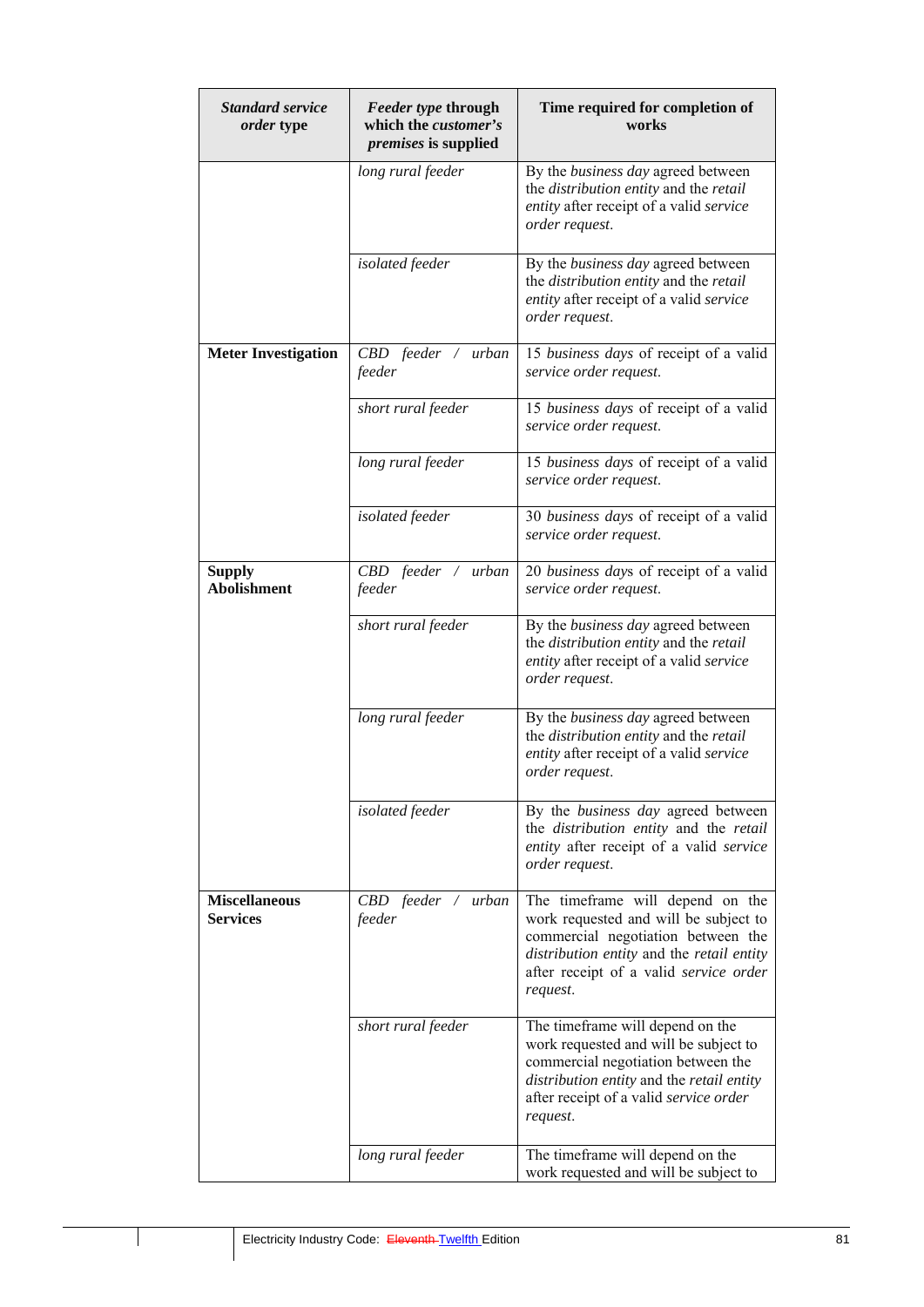| <b>Standard service</b><br>order type | <i>Feeder type through</i><br>which the <i>customer's</i><br><i>premises</i> is supplied | Time required for completion of<br>works                                                                                                                                                                            |
|---------------------------------------|------------------------------------------------------------------------------------------|---------------------------------------------------------------------------------------------------------------------------------------------------------------------------------------------------------------------|
|                                       |                                                                                          | commercial negotiation between the<br>distribution entity and the retail entity<br>after receipt of a valid service order<br>request.                                                                               |
|                                       | <i>isolated</i> feeder                                                                   | The time frame will depend on the<br>work requested and will be subject to<br>commercial negotiation between the<br>distribution entity and the retail entity<br>after receipt of a valid service order<br>request. |

## *Premises* **in** *ENERGEX's distribution area*

| <b>Standard service</b><br>order type                                                                                                                                        | Feeder type through<br>which the <i>customer's</i><br>premises is supplied or<br>location of <i>premises</i> | Time required for completion of<br>works                                                                                                  |
|------------------------------------------------------------------------------------------------------------------------------------------------------------------------------|--------------------------------------------------------------------------------------------------------------|-------------------------------------------------------------------------------------------------------------------------------------------|
| <b>New connection</b>                                                                                                                                                        | All feeder types                                                                                             | 5 business days of receipt of a valid<br>service order request and all relevant<br>documentation.                                         |
| <b>Reconnection</b>                                                                                                                                                          | All feeder types<br>but<br>excluding <i>premises</i> in<br>excluded locations                                | If a valid service order request is<br>received by 1.00pm on a business day,<br>then on the same day. Otherwise the<br>next business day. |
|                                                                                                                                                                              | <b>Excluded</b> locations                                                                                    | 10 business days of receipt of a valid<br>service order request.                                                                          |
| <b>Disconnection</b>                                                                                                                                                         | All feeder types but<br>excluding <i>premises</i> in<br>excluded locations                                   | 5 <sup>6</sup> business days of receipt of a valid<br>service order request.                                                              |
|                                                                                                                                                                              | <b>Excluded</b> locations                                                                                    | 10 business days of receipt of a valid<br>service order request.                                                                          |
| <b>Special read</b>                                                                                                                                                          | All feeder types                                                                                             | 4 business days of receipt of a valid<br>service order request.                                                                           |
| <b>Additions and</b><br>alterations<br>Exchange<br>meters<br>Install meters<br>Move meters<br>Install<br>controlled load<br>Install hot water<br><i>meter</i> and<br>control | All feeder types                                                                                             | 10 business days of receipt of a valid<br>service order request and all relevant<br>documentation.                                        |

<sup>6</sup> This is subject to the transitional provisions in clause 5.7.3(e).

 $\overline{a}$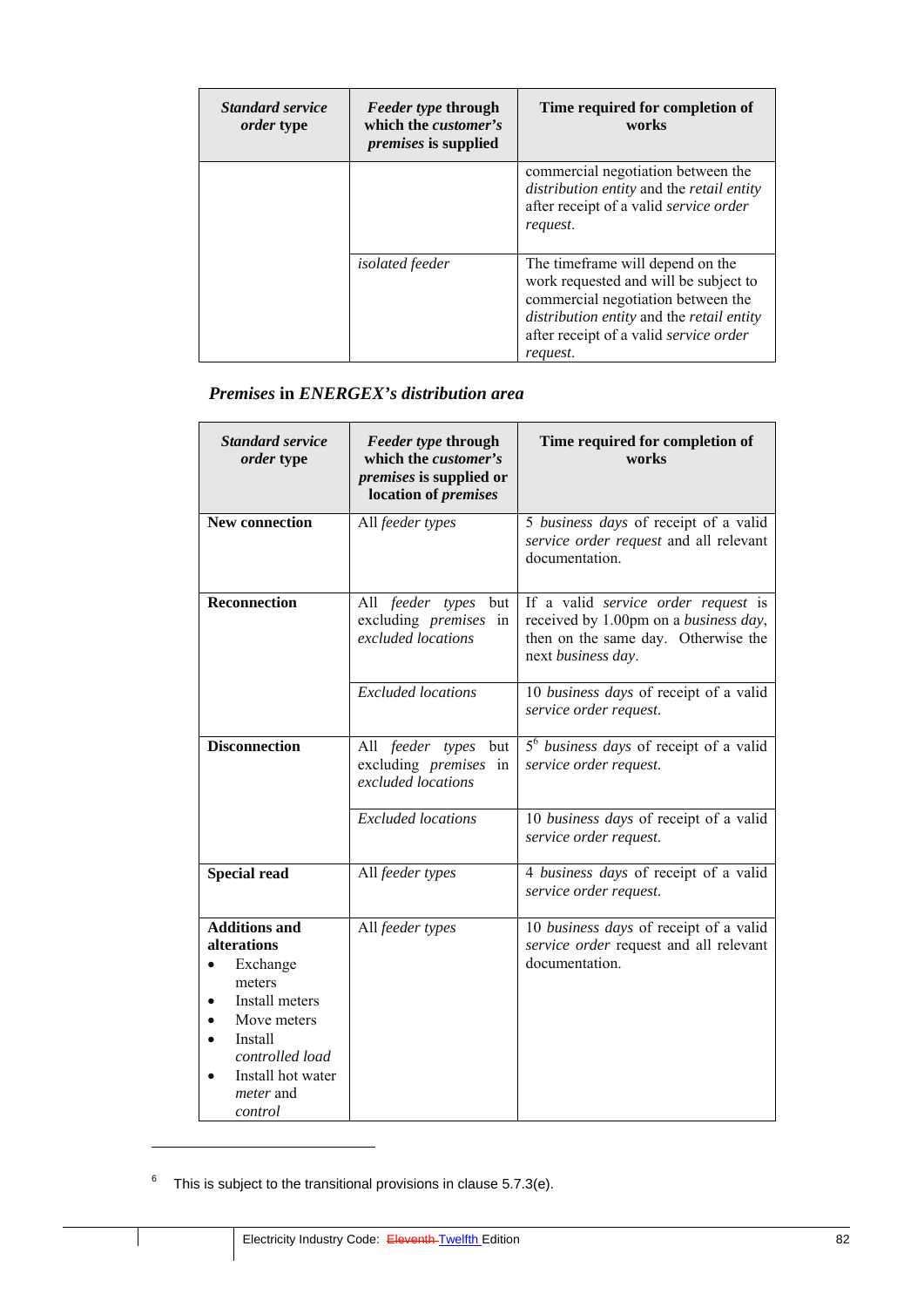| <b>Standard service</b><br><i>order</i> type | <i>Feeder type through</i><br>which the <i>customer's</i><br><i>premises</i> is supplied or<br>location of <i>premises</i> | Time required for completion of<br>works                                                                                                                                                                           |
|----------------------------------------------|----------------------------------------------------------------------------------------------------------------------------|--------------------------------------------------------------------------------------------------------------------------------------------------------------------------------------------------------------------|
| equipment                                    |                                                                                                                            |                                                                                                                                                                                                                    |
| <b>Meter</b><br><b>Reconfigurations</b>      | All feeder types                                                                                                           | 20 business days of receipt of a valid<br>service order request.                                                                                                                                                   |
| <b>Meter Investigation</b>                   | All feeder types                                                                                                           | 15 business days of receipt of a valid<br>service order request.                                                                                                                                                   |
| <b>Supply</b><br><b>Abolishment</b>          | All feeder types                                                                                                           | 20 business days of receipt of a valid<br>service order request.                                                                                                                                                   |
| <b>Miscellaneous</b><br><b>Services</b>      | All feeder types                                                                                                           | The timeframe will depend on the<br>work requested and will be subject to<br>commercial negotiation between the<br>distribution entity and the retail entity<br>after receipt of a valid service order<br>request. |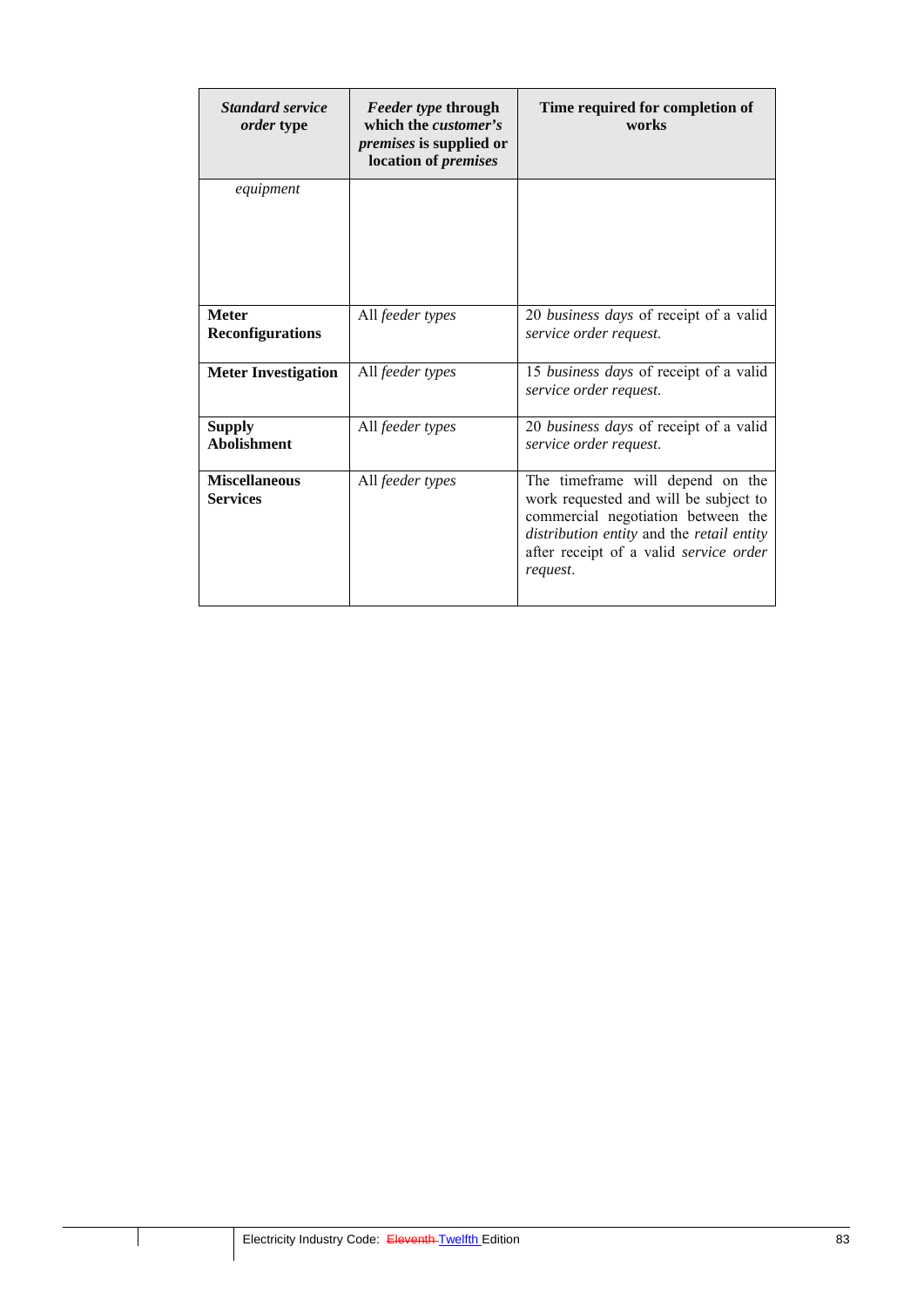# **6.1 Application of this Chapter**

### **6.1.1 Application**

This Chapter applies to:

- (a) all *distribution entities*;
- (b) all *retail entities*; and
- (c) unless otherwise specified, in relation to all *customers* for a *NMI premises*  connected to a *supply network* forming part of the national grid.

# **6.2 Compliance obligations**

### **6.2.1 Contracting** *customer* **transfer functions**

A *distribution entity* or a *retail entity* must only contract with or engage another party to perform a function in relation to a *customer* transfer on the basis that the other party agrees to comply with Chapter 6 of this *Code*.

### **6.2.2 Compliance with** *MSATS* **procedures**

A *distribution entity* or a *retail entity* must comply with any *MSATS* procedures as developed and published by *AEMO* from time to time pursuant to the *National Electricity Rules*.

# **6.3 Consent**

### **6.3.1 Obligation to obtain consent**

- (a) A *retail entity* must not initiate the creation of a *NMI* or initiate or effect the transfer of a *customer* without obtaining the *explicit informed consent* of that *customer*.
- (b) While section 55G of the *Electricity Act* is in force, *Ergon Energy* and its subsidiaries are not required to comply with this clause  $6.3.16.3.1$ .

### **6.3.2 Form and retention of consent**

- (a) A *retail entity* may obtain the *explicit informed consent* of a *customer*:
	- (i) in writing signed by the *customer*;
	- (ii) verbally; or
	- (iii) by electronic communication signed by the *customer*.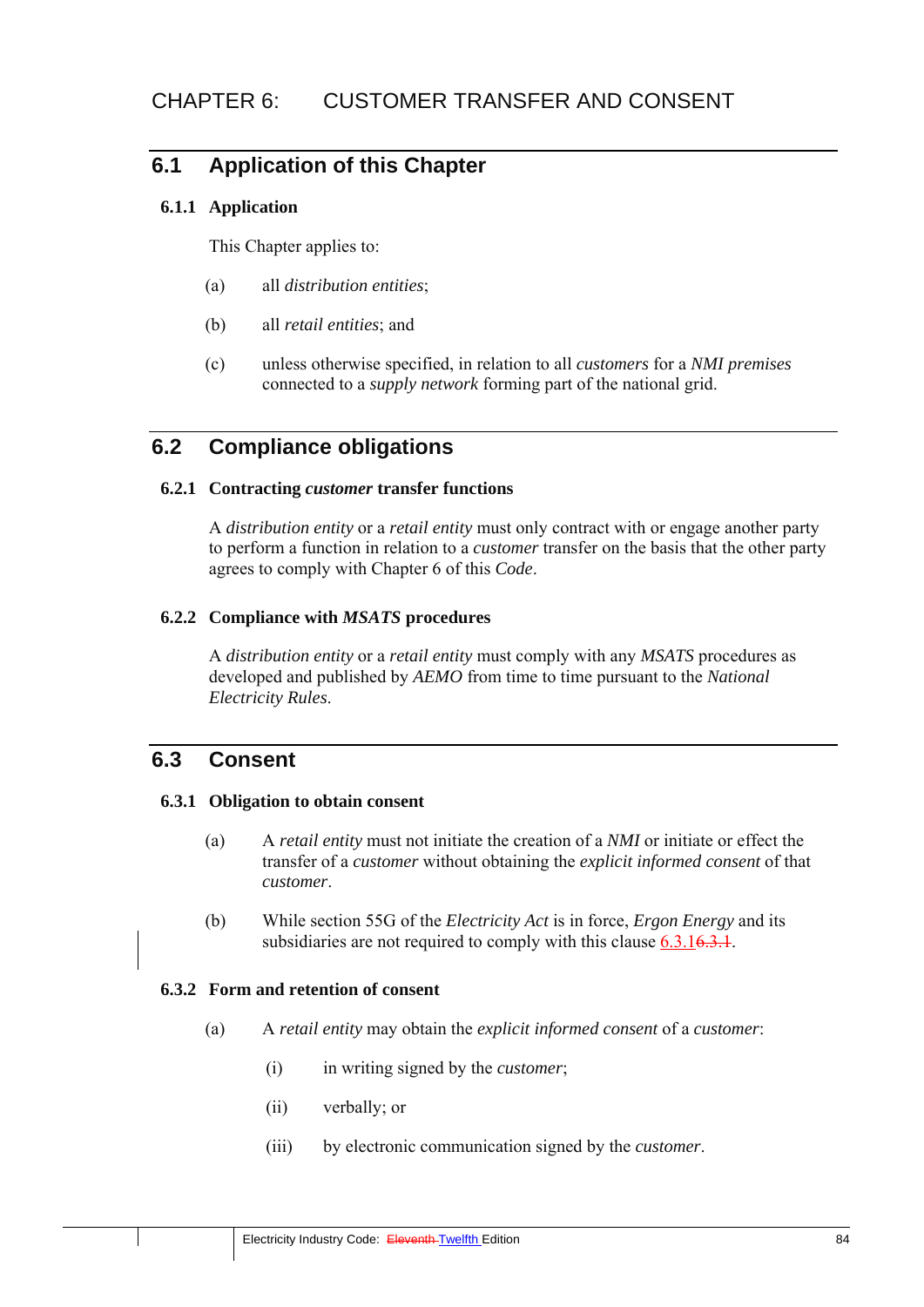- (b) A *retail entity* must retain records of any *explicit informed consent* obtained under Chapter 6 of this *Code* for at least two years.
- (c) Records retained under clause 6.3.2(b)6.3.2(b) must be retained by the *retail entity* in a format which permits the *retail entity* to answer any enquires relating to a *customer's explicit informed consent* by that *customer*, the *QCA*, the *Energy and Water Ombudsman Queensland* or any other entity permitted by *electricity legislation* to access that information.

## **6.4** *NMI* **discovery**

### **6.4.1** *NMI* **and** *NMI checksum*

- (a) A *distribution entity* must within one *business day* of a *retail entity's* request provide that *retail entity* with the *NMI* and *NMI checksum* for a *NMI premises*.
- (b) A request made by a *retail entity* under paragraph  $(a)(a)$  may be made by reference to a:
	- (i) unique *meter* identifier held by the *distribution entity* and advised to the *retail entity*;
	- (ii) *NMI* address; or
	- (iii) DPID (as that term is defined in the *CATS Procedures*).
- (c) Where a request made under paragraph (a)(a) does not return a *unique match*, the *distribution entity* must provide all the returned matches to the *retail entity*, provided that if there are more than 99 matches, only the first 99 returned matches need be provided to the *retail entity*.
- (d) Where a request made under paragraph (a)(a) returns a *unique match*, the *distribution entity* must, unless otherwise advised by the *retail entity*, provide that *NMI* and *NMI checksum* for the relevant *NMI premises*.

### **6.4.2** *NMI standing data*

- (a) A *distribution entity* must within one *business day* of a *retail entity's* request provide that *retail entity* with the *NMI standing data* for a *NMI premises*.
- (b) A request made under paragraph  $(a)(a)$  may only be made by reference to a *NMI*.

### **6.4.3 Information must not be available though** *MSATS*

A request under clauses  $6.4.1(a)6.4.1(a)$  or  $6.4.2(a)6.4.2(a)$  may only be made by a *retail entity* if the relevant *NMI*, *NMI checksum* or *NMI standing data* are not available to that *retail entity* through *MSATS*.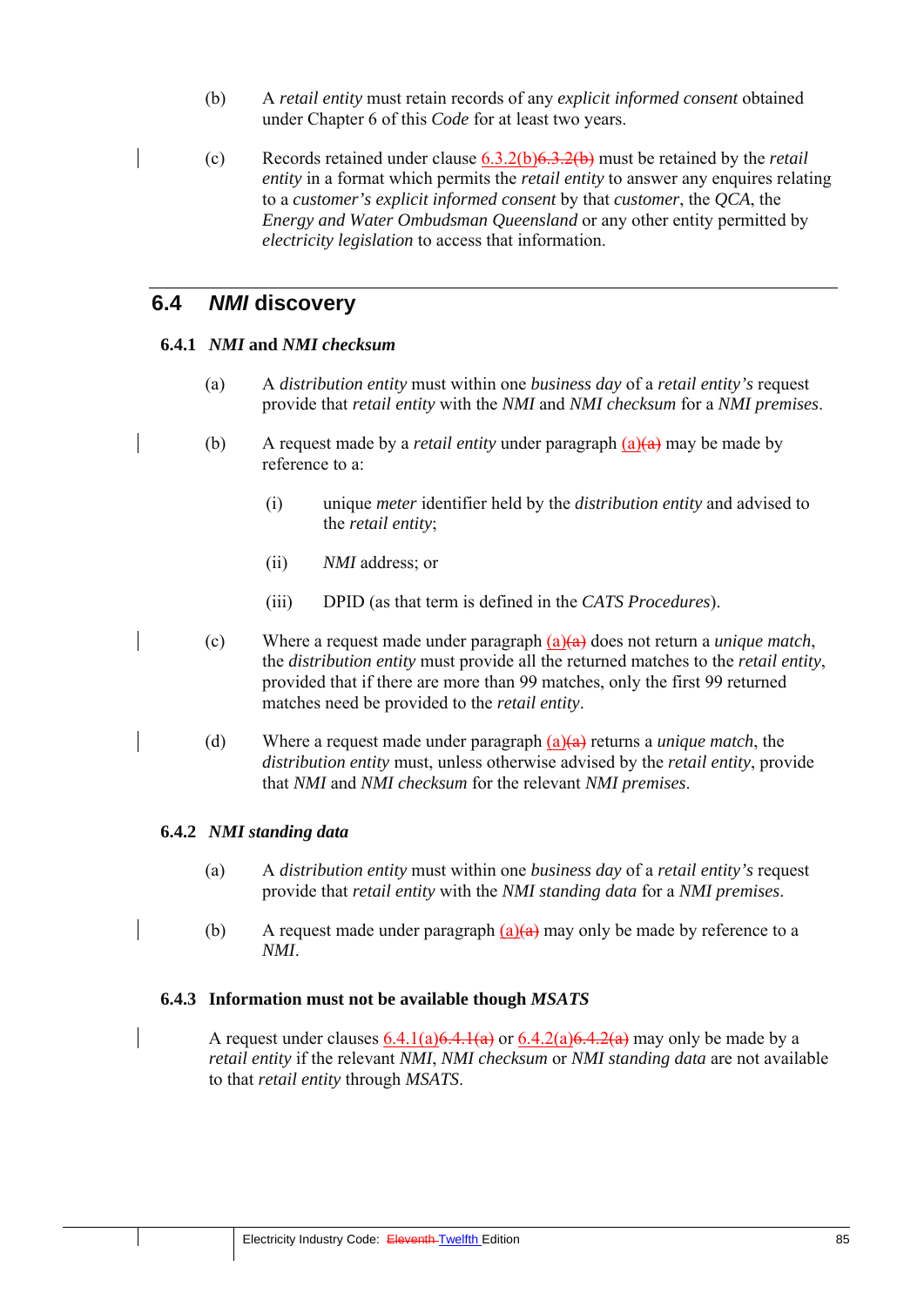### **6.4.4 Transitional provisions**

For:

- (a) in relation to all *distribution entities,* a period of three months from the *FRC commencement date*; and
- (b) in relation to *Ergon Energy*, the entire period *Ergon Energy* is operating under the *minimalist transitioning approach*,

the relevant *distribution entity* will have two *business days* to provide the relevant data in response to a request under clause  $6.4.1(a)\overline{6.4.1(a)}$  or  $6.4.2(a)\overline{6.4.2(a)}$  rather than one *business day*.

# **6.5 Initiation of transfers by** *retail entities*

### **6.5.1 Proposed transfers**

- (a) A proposed transfer of a *customer's NMI* to a new *retail entity* must be initiated by the new *retail entity* in accordance with any *MSATS* procedures as developed and published by *AEMO* from time to time pursuant to the *National Electricity Rules*. The proposed transfer may be initiated prior to the expiry of any applicable cooling off period in the *retail contract* between the new *retail entity* and the *customer*.
- (b) A *retail entity* must ensure that a transfer is not completed until the applicable cooling off period under the relevant *retail contract* has expired.

## **6.5.2 Cancellation of transfer**

Where a *retail entity* has initiated a transfer in accordance with clause 6.5.16.5.1, it must cancel the *customer* transfer request in accordance with any *MSATS* procedures as soon as practicable where the *retail contract* is terminated by the *customer* during any applicable cooling-off period.

# **6.6** *Meter* **read methods**

- (a) All permitted forms of *meter* readings used for the purposes of transferring a *customer* must be performed in accordance with the *electricity legislation*.
- (b) Subject to paragraph (c), a transfer on an *actual meter reading* date must be based on an *actual meter reading* that is a *scheduled meter reading* or a *special meter reading* which:
	- (i) conforms with the *CATS Procedures* retrospectivity rule; or
	- (ii) occurred after the *customer* entered into the new *retail contract.*
- (c) A *retail entity* must not transfer a *customer* on the basis of a *special meter reading*, unless it obtains *explicit informed consent* from that *customer* to:
	- (i) conduct the *special meter reading*; and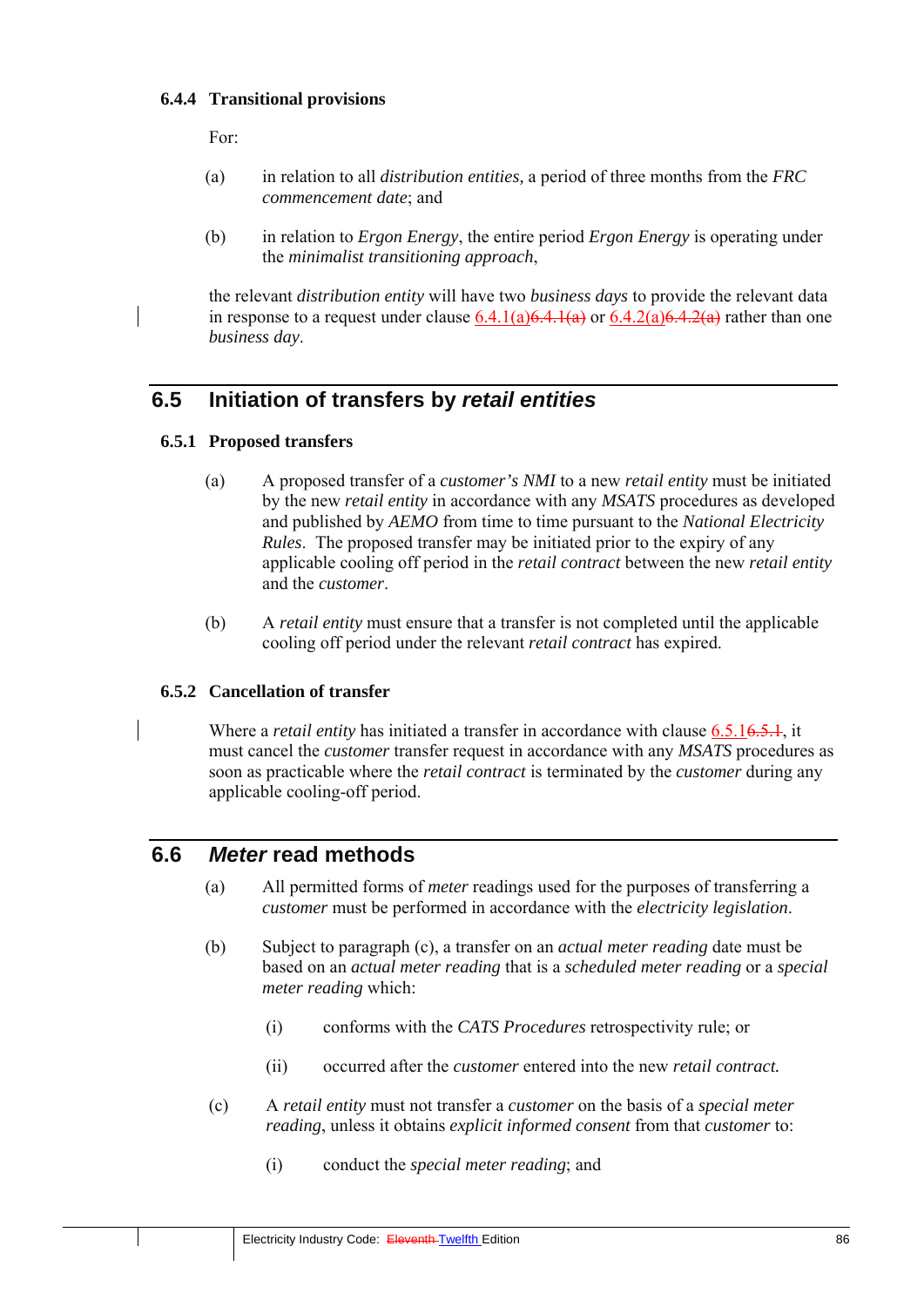- (ii) charge the *customer* for that *special meter reading* a fee which must be disclosed to the *customer*.
- (d) A *retail entity* is not obliged to obtain *explicit informed consent* under clause 6.6(c) if it does not charge the *customer* for that *special meter reading*.

# **6.7 Notification of non-occurrence of transfer**

Where a proposed new *retail entity* has previously advised a *customer* of the expected date of completion of a *NMI* transfer and that *NMI* transfer does not occur on that date and is not expected to occur within one month of that date, the *retail entity* must, within a reasonable time of becoming aware of the non-occurrence of the *NMI* transfer, use its best endeavours to advise the *customer*:

- (a) that the *customer* transfer did not occur;
- (b) of the reasons for the delay; and
- (c) of the new expected date of completion of the *customer* transfer (if it is still proceeding).

## **6.8** *Minimalist transitioning approach*

### **6.8.1 Application**

- (a) *Ergon Energy* is declared, at the *FRC commencement date*, to be operating under the *minimalist transitioning approach*.
- (b) The *QCA* may issue a notice to *Ergon Energy* declaring it will no longer be operating under the *minimalist transitioning approach* from the date 12 months from the date of the notice.
- (c) *Ergon Energy* must include a notice on its website stating the *minimalist transitioning approach* applies to it until the *minimalist transitioning approach* ceases to apply to it.
- (d) The *QCA* will review whether to issue a notice in accordance with paragraph (b) on an annual basis. In conducting this review, the *QCA* must consult with *Ergon Energy*, *retail entities* and any other person who has a legitimate interest in whether such a notice is to be issued.
- (e) Clauses 6.8.26.8.2 and 6.8.56.8.5 only apply to *Ergon Energy* while it operates under the *minimalist transitioning approach*.

#### **6.8.2 Discovery requests under a** *minimalist transitioning approach*

- (a) *Ergon Energy* must have the capacity to process a minimum of 150 requests each *business day* in total under clauses  $6.4.1(a)6.4.1(a)$  and  $6.4.2(a)6.4.2(a)$ .
- (b) If more than 150 requests are received in total under clauses  $6.4.1(a)6.4.1(a)$ and 6.4.2(a)6.4.2(a) by *Ergon Energy* in a *business day* then *Ergon Energy* will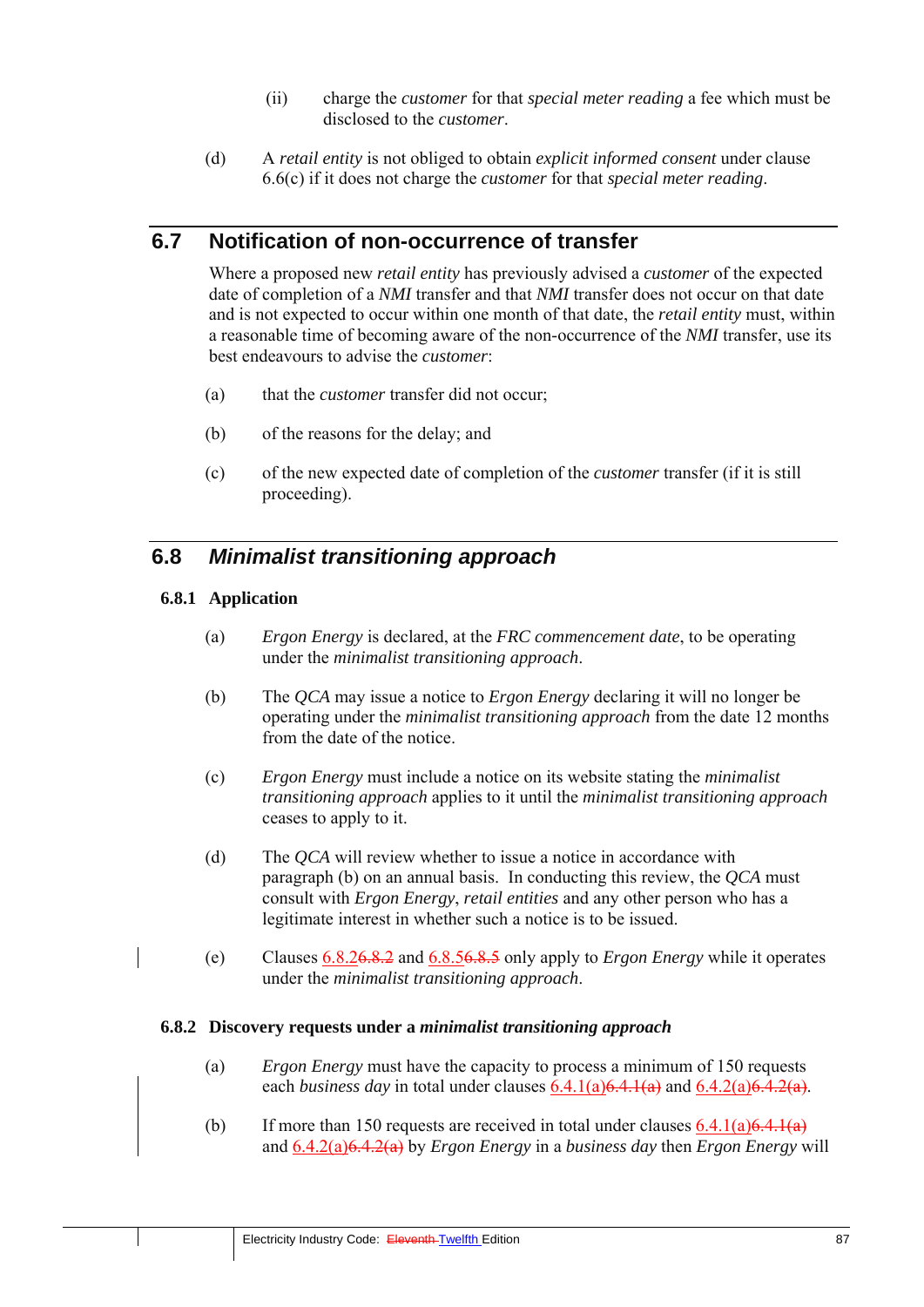employ a combination of the following measures as appropriate to minimise or temporarily change transaction completion times:

- (i) increase the resources available for completing requests for information from *retail entities*, for example by increasing the total number of resources or the hours during which requests are processed;
- (ii) increase the time for completing requests for information from *retail entities* beyond two *business days*; and
- (iii) institute a queuing policy on the basis of the order of the receipt of requests for information from *retail entities*.
- (c) If *Ergon Energy* is consistently receiving more than 150 requests in total under clauses  $6.4.1(a)6.4.1(a)$  and  $6.4.2(a)6.4.2(a)$  and reasonably expects that it is unable to complete these within two *business days* then it must advise affected *retail entities*:
	- (i) which of the measures it is taking to minimise transaction completion times; and
	- (ii) of the revised expected timeframes for completing requests for information.

#### **6.8.3** *NMI* **creation requests under a** *minimalist transitioning approach*

- (a) *Ergon Energy* must have the capacity to process a minimum of 40 *NMI* creation requests each *business day* under clause 6.8.46.8.4.
- (b) If more than 40 *NMI* creation requests under clause 6.8.46.8.4 are received by *Ergon Energy* in a *business day* then *Ergon Energy* will employ a combination of the following measures as appropriate to minimise or temporarily change *NMI* creation completion times:
	- (i) increase the resources available for initiating *NMI* creations, for example by increasing the total number of resources or the hours during which *NMI* creation requests are processed;
	- (ii) increase the time for initiating *NMI* creations beyond two *business days*; and
	- (iii) institute a queuing policy on the basis of the order of receipt of *NMI* creation requests.
- (c) If *Ergon Energy* is consistently receiving more than 40 *NMI* creation requests under clause 6.8.46.8.4 and reasonably expects that it is unable to initiate the requests in *MSATS* within two *business days*, then it must advise affected *retail entities*:
	- (i) which of the measures it is taking to minimise the timeframe for initiating *NMI* creations in *MSATS*; and
	- (ii) of the revised expected timeframes for initiating in *MSATS* the *NMI* creations requested.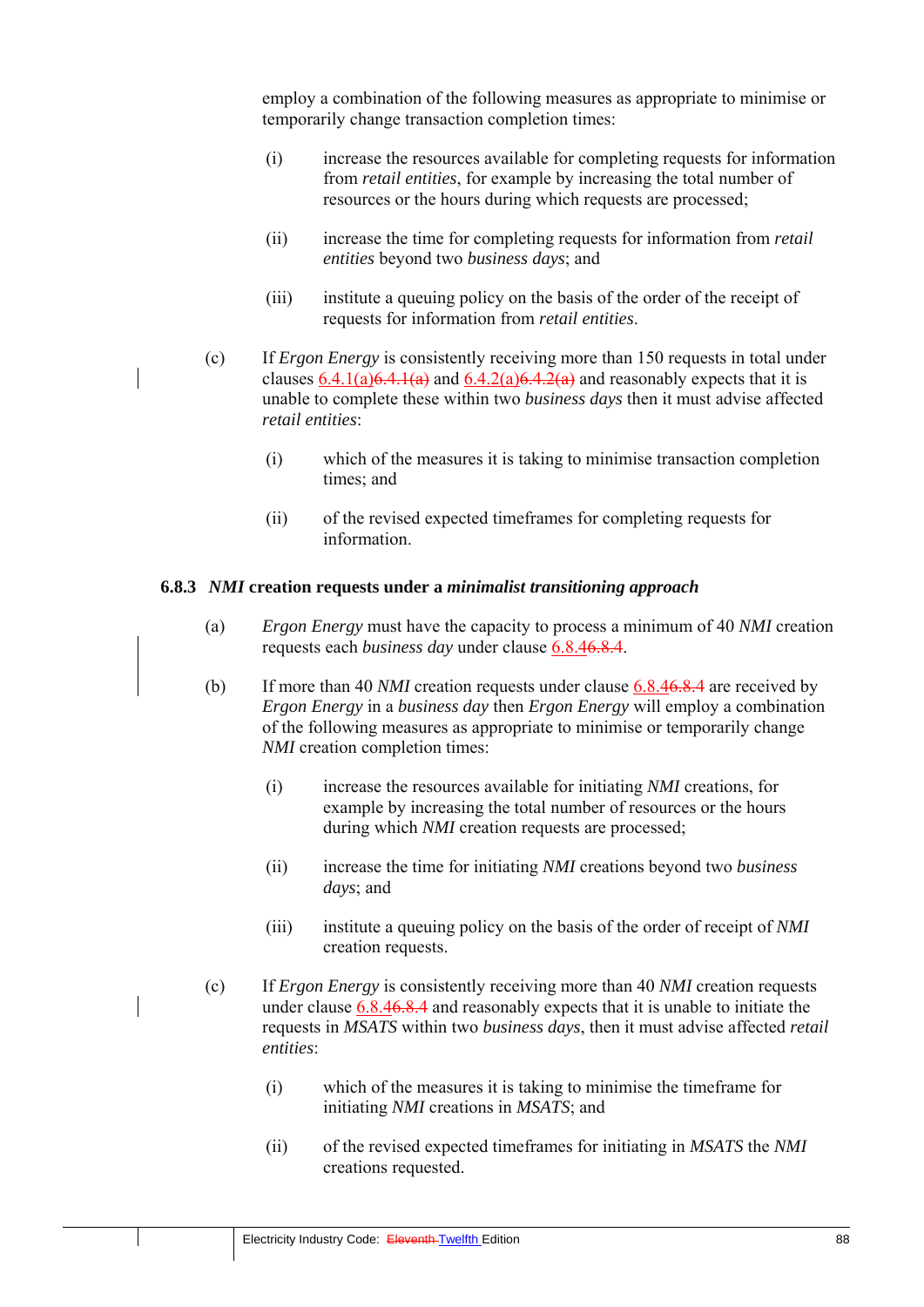### **6.8.4 Request to create a** *NMI*

Where the *NMI* that is the subject of a proposed transfer is a *small customer's NMI* of *Ergon Energy* and that *NMI* is not in *MSATS*, the new *retail entity* must request the *distribution entity* to create the *NMI* and associated standing data in *MSATS* as soon as practicable after a *negotiated retail contract* has been entered into between the *customer* and the new *retail entity*.

### **6.8.5 Population of** *MSATS*

*Ergon Energy*, while operating under the *minimalist transitioning approach*, will provide to *AEMO* the *NMI* and each required item of *NMI standing data* in respect of each *connection point* for which it is the *distribution entity* for those *NMIs*:

- (a) with a *NMI* classification code of "LARGE"; or
- (b) that have been the subject of a transfer request.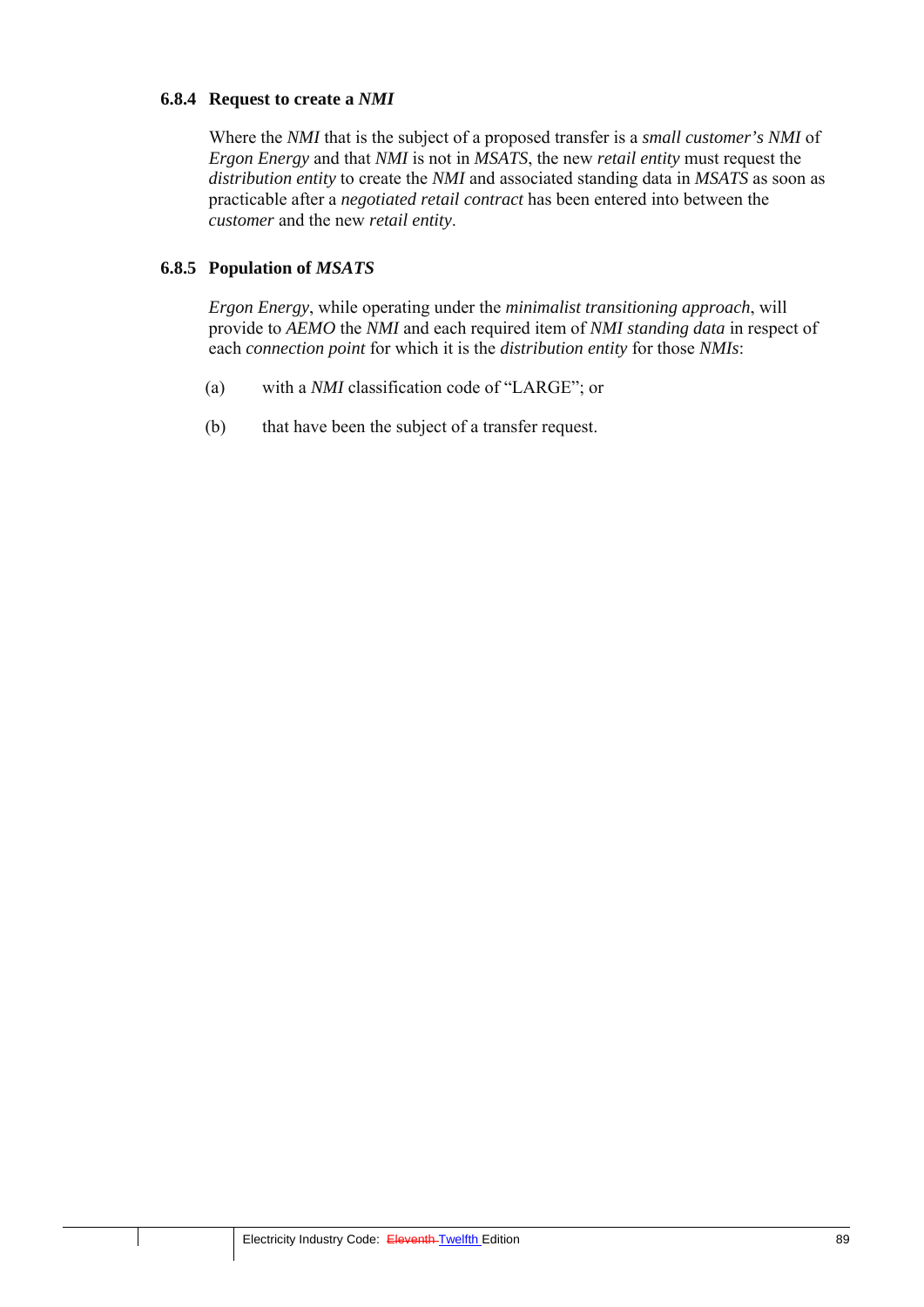# CHAPTER 7: RETAIL MARKETING CONDUCT

# **Preamble**

The *Telecommunications Act 1997*, the *Do Not Call Register Act 2006* and the Australian Consumer Law set out in Schedule 2 to the *Competition and Consumer Act 2010* of the Commonwealth may also apply to retail marketers carrying out energy marketing activities. Chapter 7 of this *Code* is intended to operate in conjunction with these laws of general application. To the extent that there is any inconsistency between this Chapter and an applicable Commonwealth or State law, that law will take precedence.

Sections 120ZL and 120ZN of the *Electricity Act* deal with the interaction of this Chapter and the *Fair Trading Act*.

# **7.1 Application of this Chapter**

## **7.1.1 Application**

Subject to clauses 7.1.2<del>7.1.2</del> and 7.1.3<del>7.1.3</del>, this Chapter applies to:

- (a) all *retail entities*;
- (b) in respect of clause 1.17.10, in relation to *large customers*; and
- (c) unless otherwise specified, in relation to *small customers*,

and *non-regulated marketers* are encouraged to comply with this Chapter 7.

### **7.1.2 Non-application to** *Ergon Energy*

While section 55G of the *Electricity Act* is in force, *Ergon Energy* and its subsidiaries are not required to comply with this Chapter 7.

## **7.1.3 Non-application by agreement**

This Chapter 7, or specified provisions of this Chapter 7, will not apply to a *retail entity*, or a *marketer* acting on the *retail entity's* behalf, where the *retail entity* has agreed in writing with a *customer*, by obtaining that *customer's explicit informed consent*, that this Chapter 7, or specified provisions of this Chapter 7, will not apply in respect of that *customer*, if:

- (a) the *customer*:
	- (i) is a *business customer*;
	- (ii) has one or more *premises* or a group of *premises*;
	- (iii) is a *small customer* in respect of one or more of those *premises*; and
- (b) the aggregate of the actual or expected annual energy consumption level for those *premises* equals or exceeds:
	- (i) in the case of a proposed electricity contract, 100*MWh* of electricity per annum; or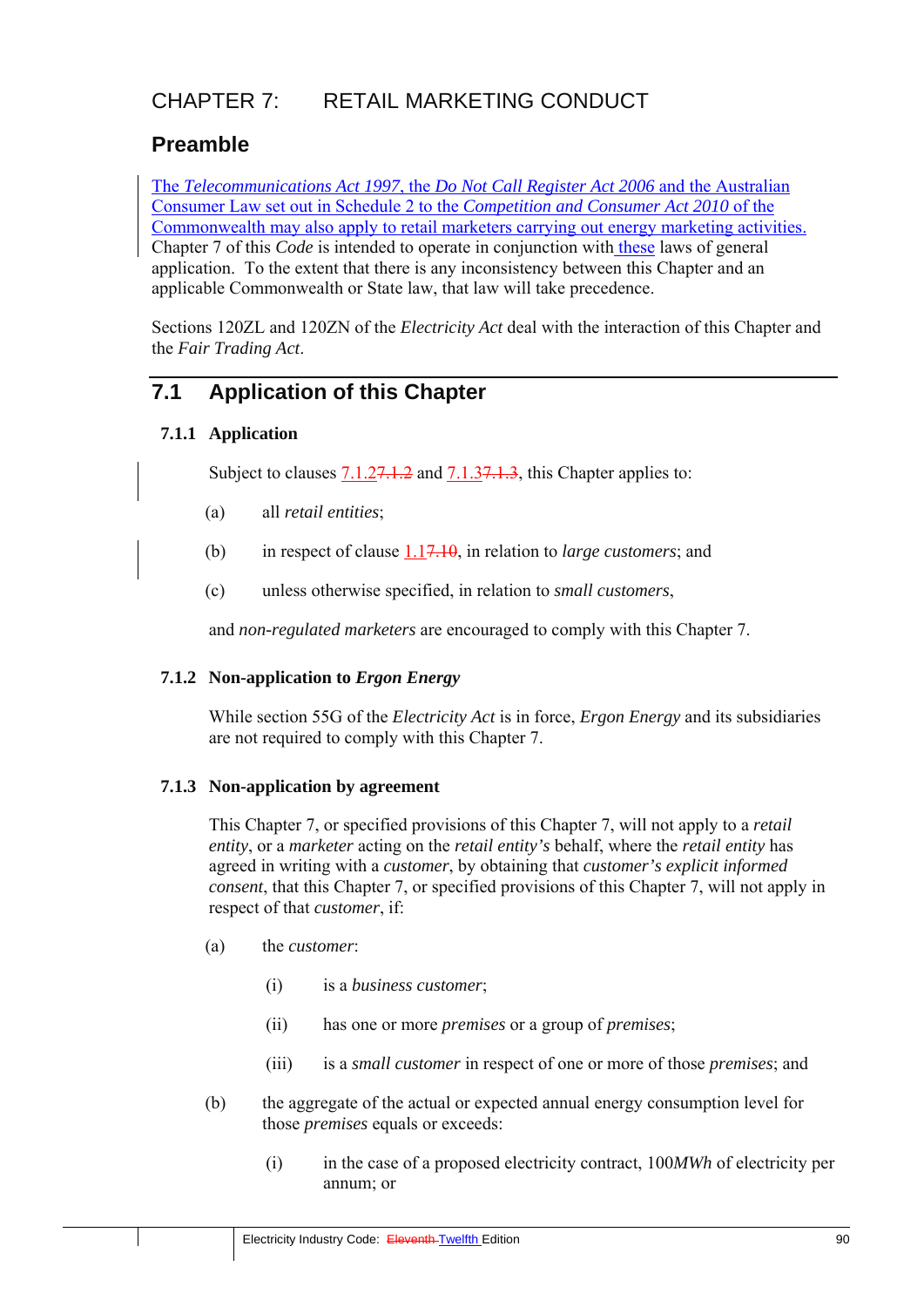(ii) in the case of a proposed *dual fuel contract*, 100*MWh* of electricity per annum or 1TJ of gas per annum.

# **7.2 Compliance**

## **7.2.1 Compliance**

- (a) A *retail entity* is responsible under this Chapter 7 for the conduct of any person who is employed, engaged or authorised by the *retail entity* to carry out *marketing* on the *retail entity's* behalf, including a *non-regulated marketer* whose actions result, or are intended to result, in the *retail entity* entering into a *retail contract* with a *small customer* for the provision of *customer retail services*.
- (b) A *retail entity* will not be responsible for the conduct of a *non-regulated marketer* who is employed, engaged or authorised by a *small customer* or group of *small customers* to act on their behalf, whose actions result, or are intended to result, in the *small customer* or group of *small customers* entering into a *retail contract* with a *retail entity* for the provision of *customer retail services*.

## **7.2.2 Statement of compliance**

A *retail entity* must use its best endeavours to obtain a written statement from a *nonregulated marketer* confirming the *non-regulated marketer's* compliance with this Chapter 7 where the *non-regulated marketer* has introduced a *small customer* to the *retail entity* or has arranged or facilitated a *retail contract* on behalf of that *retail entity*.

# **7.3 General conduct standards**

A *marketer* or *salesperson* must while engaged in *marketing*:

- (a) comply with all applicable Commonwealth and State laws;
- (b) not engage in misleading, deceptive or unconscionable conduct, whether by act or omission;
- (c) not exert undue pressure on a *small customer*, nor harass or coerce a *small customer*;
- (d) use words and images that promote *small customers'* comprehension of *retail contracts*;
- (e) ensure that information provided to *small customers* is truthful and in plain language;
- (f) ensure that information provided to individual *small customers* is relevant to that *small customer's* circumstances; and
- (g) provide only timely, accurate, verifiable and truthful comparisons.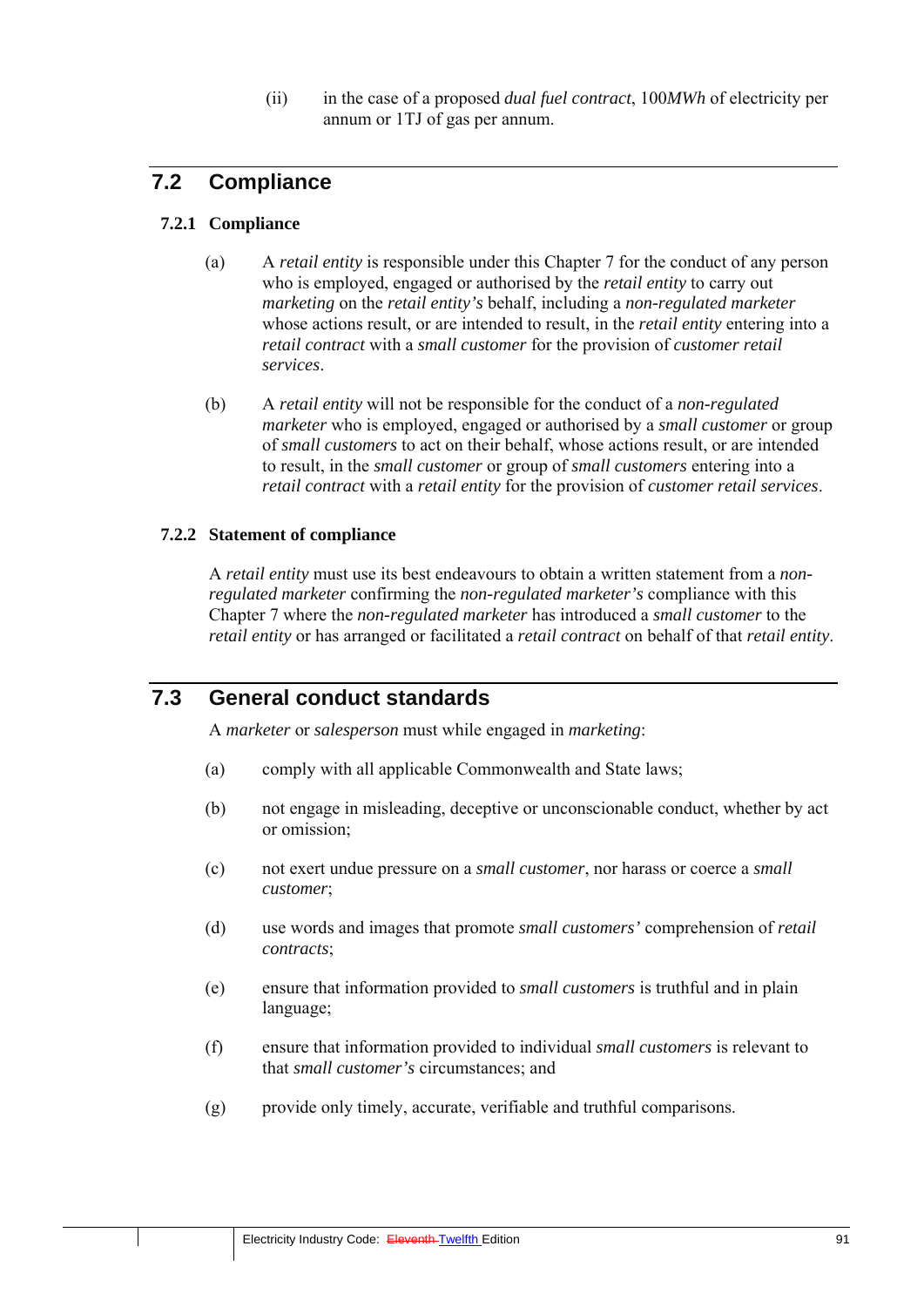# **7.4 Time of contact**

### **7.4.1 Door knocking**

Except by prior appointment, a marketer or salesperson must not visit a small customer for the purpose of marketing a retail contract:

- (a) at any time on a Sunday or a public holiday; or
- (b) on a Saturday:
	- (i) between midnight and 9.00 a.m.; or
	- (ii) between 5.00 p.m. and midnight; or
- (c) on any other day:
	- (i) between midnight and 9.00 a.m.; or
	- (ii) between 6.00 p.m. and midnight.

### **7.4.2 Telephone marketing**

Except by prior appointment, a *marketer* or *salesperson* must not telephone a *small customer* for the purpose of *marketing* a *retail contract*:

- (a) at any time on a Sunday or a public holiday; or
- (b) on a Saturday:
	- (i) between midnight and 9.00 a.m.; or
	- (ii) between 5.00 p.m. and midnight; or
- (c) on any other day:
	- (i) between midnight and 9.00 a.m.; or
	- (ii) between 8.00 p.m. and midnight.

# **7.5** *Marketing contacts*

### **7.5.1 Identification**

As soon as practicable following the commencement of any *marketing contact* with a *small customer*, a *marketer* or *salesperson* must advise the *small customer* of:

- (a) the purpose of the *marketing contact;*
- (b) the name of the *salesperson*; and
- (c) the name of the *marketer* and, if different, the name of the *retail entity* on whose behalf the *marketer* is acting.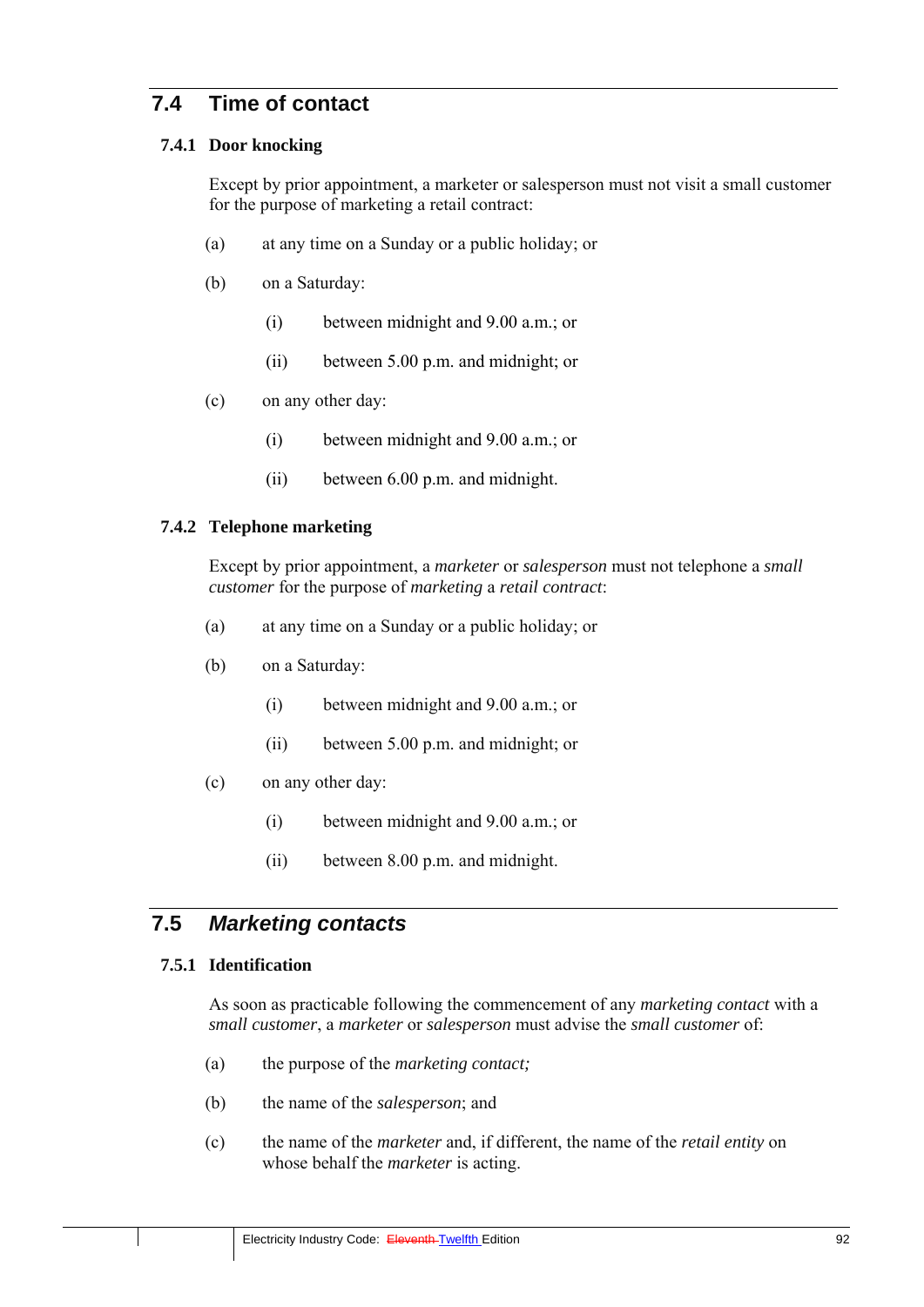## **7.5.2 Contact details**

Prior to completion of a *marketing contact* with a *small customer*, the *marketer* or *salesperson* must use its best endeavours to provide a *small customer* with contact details for the *marketer* and, if different, the *retail entity* on whose behalf the *marketer* or *salesperson* is acting.

### **7.5.3 Termination of** *marketing contacts*

- (a) If a *small customer* requests the termination of a *marketing contact*, the *marketer* or *salesperson* must:
	- (i) immediately comply with that request;
	- (ii) refrain from contacting that *small customer* again for the purposes of *marketing* or for an incidental or related purpose for a period of 30 days from the date of the request, unless otherwise advised by the *small customer*;
	- (iii) advise the *small customer* of the existence of the dispute resolution service provided by the *marketer*, or, if the *marketer* is not a *retail entity*, the *retail entity* on whose behalf the *marketer* or *salesperson* is acting; and
	- (iv) if requested by the *small customer*, provide details, including contact details, of that dispute resolution service.
- (b) To avoid doubt, paragraph (a) does not apply where a *small customer* defers a *marketing contact* to another date.

### **7.5.4** *Marketing* **in person**

- (a) A *marketer* or *salesperson* who makes a *marketing contact* by visiting a *small customer* must wear an identification card on his or her chest containing:
	- (i) a photograph of the *marketer* or *salesperson*; and
	- (ii) the name of the *marketer* or *salesperson* and, if different, the *retail entity* on whose behalf the *marketer* is acting.
- (b) A *marketer* or *salesperson* who makes a *marketing contact* by visiting a *small customer* must also provide the *small customer* with:
	- (i) the *retail entity's* telephone number for enquiries, verifications and complaints; and
	- (ii) the address (not being a post office box) of the *retail entity* on whose behalf the *marketer* or *salesperson* is acting as soon as practicable and in any event before starting to negotiate.

### **7.5.5 Information and details to be provided in writing where** *marketing* **is in person**

Information or details required to be provided to a *small customer* under clause 7.5.17.5.1, 7.5.27.5.2 or 7.5.37.5.3 must be provided to the *small customer* in writing if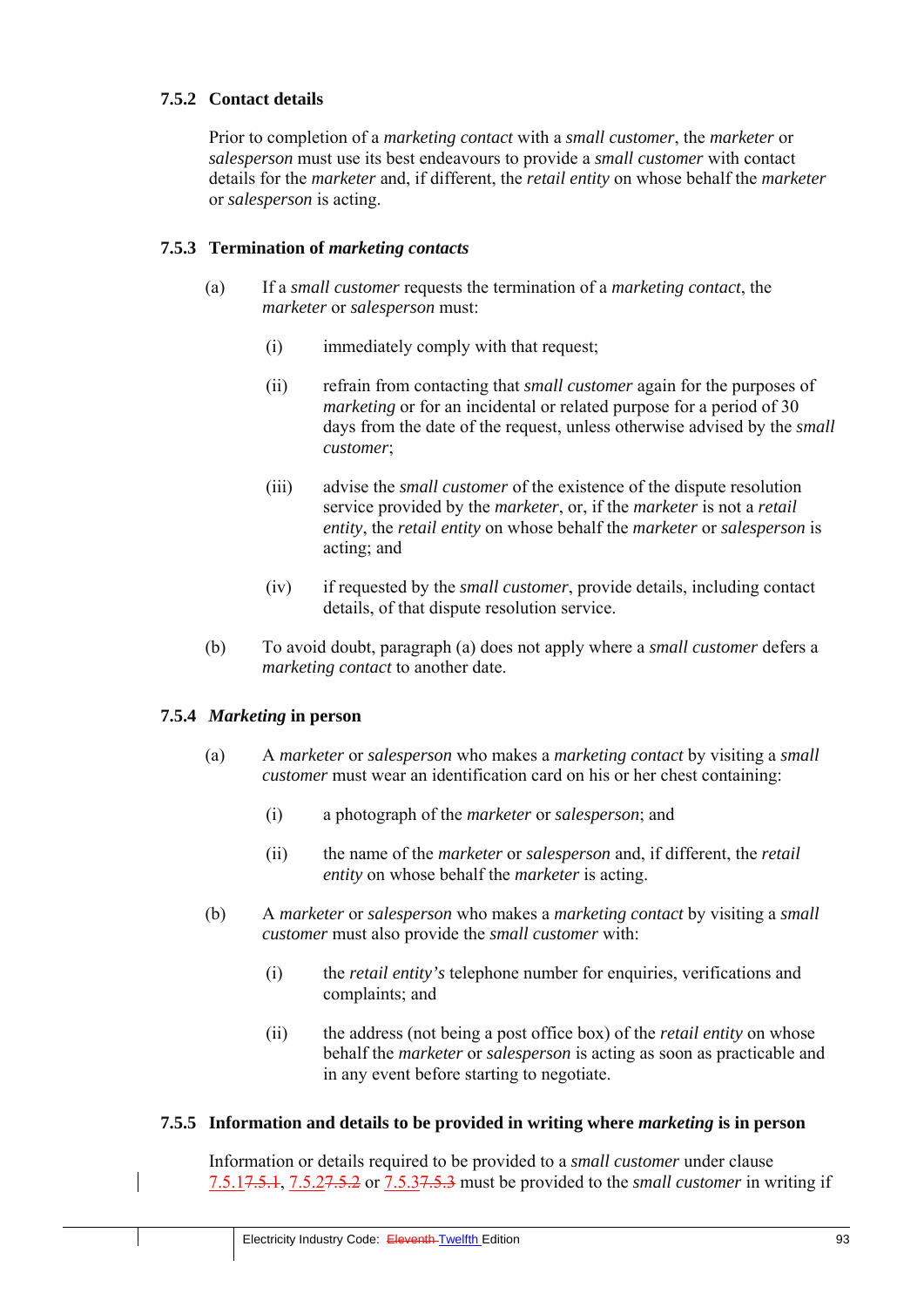the *marketer* or *salesperson* is making the *marketing contact* by visiting the *small customer*.

### **7.5.6** *Marketing* **by telephone**

A *marketer* or *salesperson* who makes a *marketing contact* with a *small customer* by telephone must use its best endeavours to:

- (a) comply with the requirements of clauses  $7.5.17.5.1$  and  $7.5.27.5.2$ ; and
- (b) provide the *small customer* with sufficient contact details so that the *small customer* can contact the *marketer* or a *salesperson* by return telephone call if he or she requires.

#### **7.5.7** *Marketing* **by electronic means**

A *marketer* or *salesperson* who makes a *marketing contact* with a *small customer* by means of an electronic communication must:

- (a) comply with the requirements of clauses  $7.5.17.5.1$  and  $7.5.27.5.2$ ; and
- (b) provide the *small customer* with sufficient contact details so that the *small customer* can contact the *marketer* or a *salesperson* by return electronic communication if he or she requires.

#### **7.5.8 Record keeping standards**

To enable the identification of *marketers* and *salespeople* by *small customers* and to assist *marketers* and *small customers* in dealing with enquiries, verifications and complaints, a *marketer* must, for at least one year from the date of a *marketing contact,* use its best endeavours to keep records of:

- (a) all *marketing contacts* with *small customers*, whether initiated by the *marketer* or the *small customer*;
- (b) *small customer* requests not to be contacted by the *marketer*; and
- (c) *marketing contacts* which have been terminated at the request of the *small customer*.

## **7.6 Written disclosure statement**

When a *marketing contact* results, or is intended to result, in a *small customer* entering into a *negotiated retail contract*, or when a *small customer* contacts a *marketer* for the purposes of entering into a *negotiated retail contract*, the following information must be provided in writing to the *small customer* by the *marketer* in a written disclosure statement at the time the *negotiated retail contract* is entered into or, if the contract is entered into over the telephone, within two *business days* of the *negotiated retail contract* being entered into:

(a) the name and address for service of the *marketer*, or, if different, the *retail entity* on whose behalf the *marketer* is acting;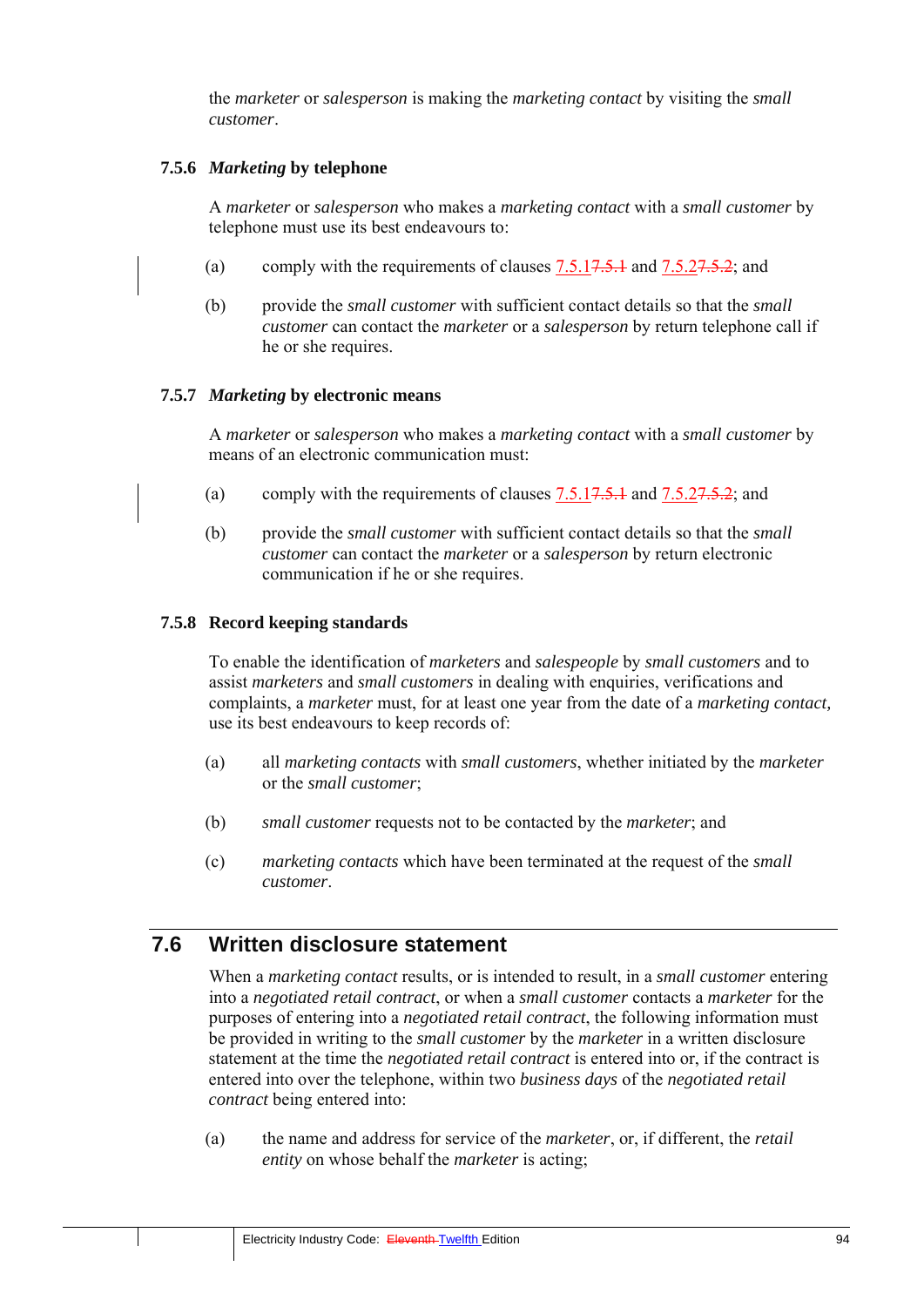- (b) the postal address, facsimile number and email address of the *marketer* or, if different, the *retail entity* on whose behalf the *marketer* is acting;
- (c) the date of commencement of the *negotiated retail contract*;
- (d) the prices, charges, tariffs and service levels that will be applicable in respect of the *negotiated retail contract*;
- (e) if the prices, charges, tariffs or service levels are able to be changed by the *retail entity* under the *negotiated retail contract*, the manner in which any such change may be effected;
- (f) the costs to the *small customer* associated with entering into the *negotiated retail contract*, outside of the prices, charges and tariffs payable (including any costs associated with the provision of infrastructure such as *meters*);
- (g) the type and frequency of bills which will be rendered under the *negotiated retail contract*;
- (h) the payment methods and options which are available in respect of the *negotiated retail contract*;
- (i) the early termination charges which may apply in the event that the *small customer* terminates a *fixed-term contract* prior to its expiry date and the method of calculation of those charges;
- (j) the enforcement expenses which may become payable in the event of a breach of the *negotiated retail contract* by the *small customer*;
- (k) the dispute resolution options which are available to *small customers*;
- (l) details of the right conferred on the *small customer* to rescind the *negotiated retail contract* in accordance with the *Code*;
- (m) if a commission, fee or reward is to be paid for the introduction of business to the *retail entity*:
	- (i) a statement of that fact;
	- (ii) details of the person by whom the commission, fee or reward is payable; and
	- (iii) details of the person to whom the commission, fee or reward is payable.

## **7.7 Consent**

(a) Whenever a *marketer* is required to obtain the consent of a *small customer*, including the consent to enter into a *retail contract*, that consent must be the *explicit informed consent* of a *small customer* obtained only after timely, accurate, verifiable and truthful information on the consequences of providing consent has been made available to the *small customer* by the *marketer* (for example, through the use of a disclosure statement under clause 7.67.6).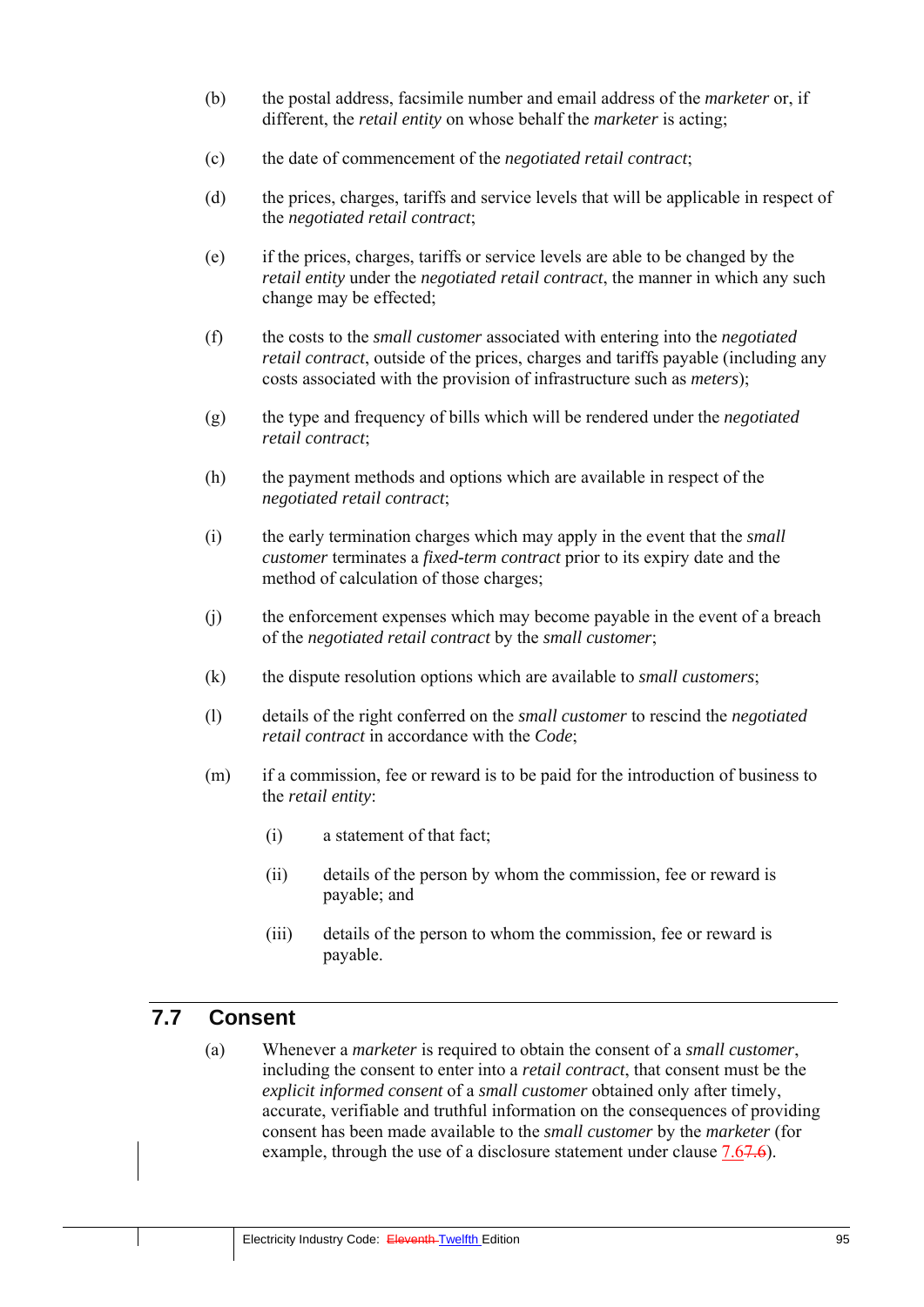- (b) A *marketer* must retain records of any *explicit informed consent* obtained under this *Code* for at least two years.
- (c) Records retained under paragraph (b) must be retained by the *marketer* in a format which permits the *marketer* to answer any enquiries relating to a *customer's explicit informed consent* by that *small customer*, the *QCA*, the *Energy and Water Ombudsman Queensland* or any other entity permitted by *electricity legislation* to access that information.

# **7.8 Training and product knowledge**

A *marketer* must ensure that the *marketer*'s employees, agents and contractors have sufficient training and knowledge so as to be able to comply with Chapter 7 of this *Code* and all other relevant legislative requirements.

# **7.9 Privacy**

While engaged in *marketing*, a *marketer* must, in dealing with a *small customer's customer information*, comply with:

the *Privacy Act 1988* (Cwlth)  $\frac{1}{2}$  and

(b) any instrument issued by the *QCA* regarding privacy.

A *marketer* must inform a *small customer* of the *marketer*'s privacy obligations at the request of the *small customer*.

# **7.10** *Large non-market customer* **disclosure statement**

Until the end of 30 June 2009, a *retail entity* must not enter into a *negotiated retail contract* with a *large non-market customer* unless the *retail entity* has first given a statement to the *customer* in writing that, once the *customer* has entered into a *negotiated retail contract* for the *premises*, the *customer* cannot revert to *notified prices* for that *premises*.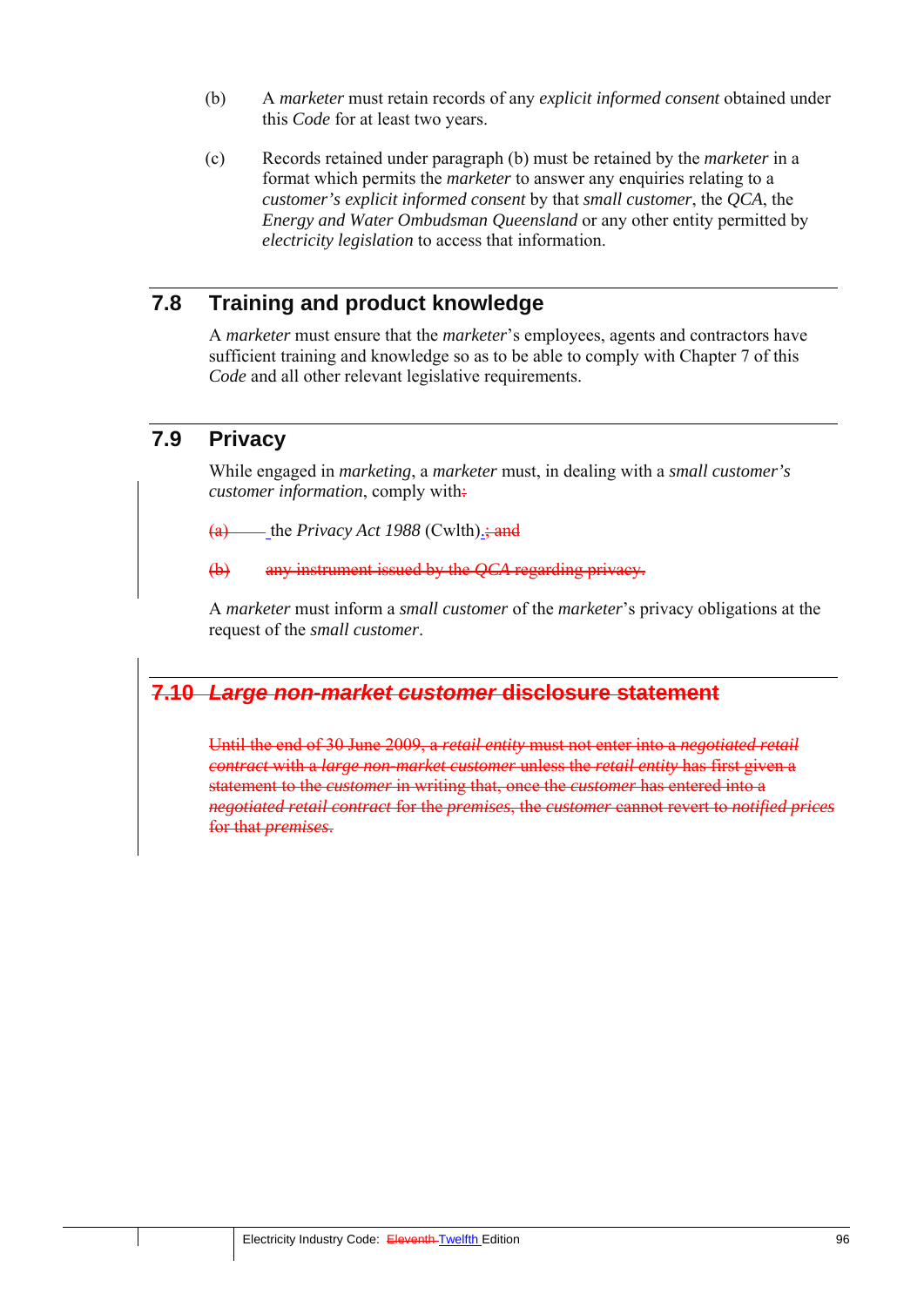# **8.1 Application of this Chapter**

### **8.1.1 Application**

Subject to clause 8.1.28.1.2, this Chapter applies to all *retail entities* and, with respect to clause 8.5.58.5.5, all *distribution entities*.

### **8.1.2 Non-application to** *Ergon Energy*

While section 55G of the *Electricity Act* is in force, *Ergon Energy* and its subsidiaries are only required to comply with clause 8.58.5 of this Chapter 8.

## **8.2 Price fact sheets**

### **8.2.1 Publishing price fact sheets**

For each *negotiated retail contract* that a *retail entity* offers to *residential customers* the *retail entity* must, in relation to that *negotiated retail contract*:

- (a) publish a price fact sheet on its website;
- (b) in combination with, or included within, any written disclosure statement provided to a *residential customer* under the requirements of clause 7.67.6 of this *Code,* provide a price fact sheet; and
- (c) provide a price fact sheet to a *residential customer* on request.

## **8.2.2 FormContents of price fact sheet**

A price fact sheet published or provided in accordance with clause 8.2.1 may take the form of an *energy price fact sheet* that complies with the requirements of the *AER Retail Pricing Information Guideline*. This does not include a requirement that an *energy price fact sheet* be generated by the AER Price Comparator website (www.energymadeeasy.gov.au); or that it be identified by a unique reference code, or a unique name and unique reference code, generated by that website; or that it include information about that website.

A price fact sheet published or provided in accordance with clause 8.2.1 must include at least the following information:

(a) the estimated annual cost of the *negotiated retail contract* (assuming consumption is spread evenly over the year and excluding rebates or fees listed below in paragraphs (b) to (g)) for a *customer* with an annual electricity consumption level of:

- (i) 2 *MWh* (excluding *off peak hot water*);
- (ii) 5 *MWh* (excluding *off peak hot water*);
- (iii) 8.5 *MWh* (excluding *off peak hot water*); and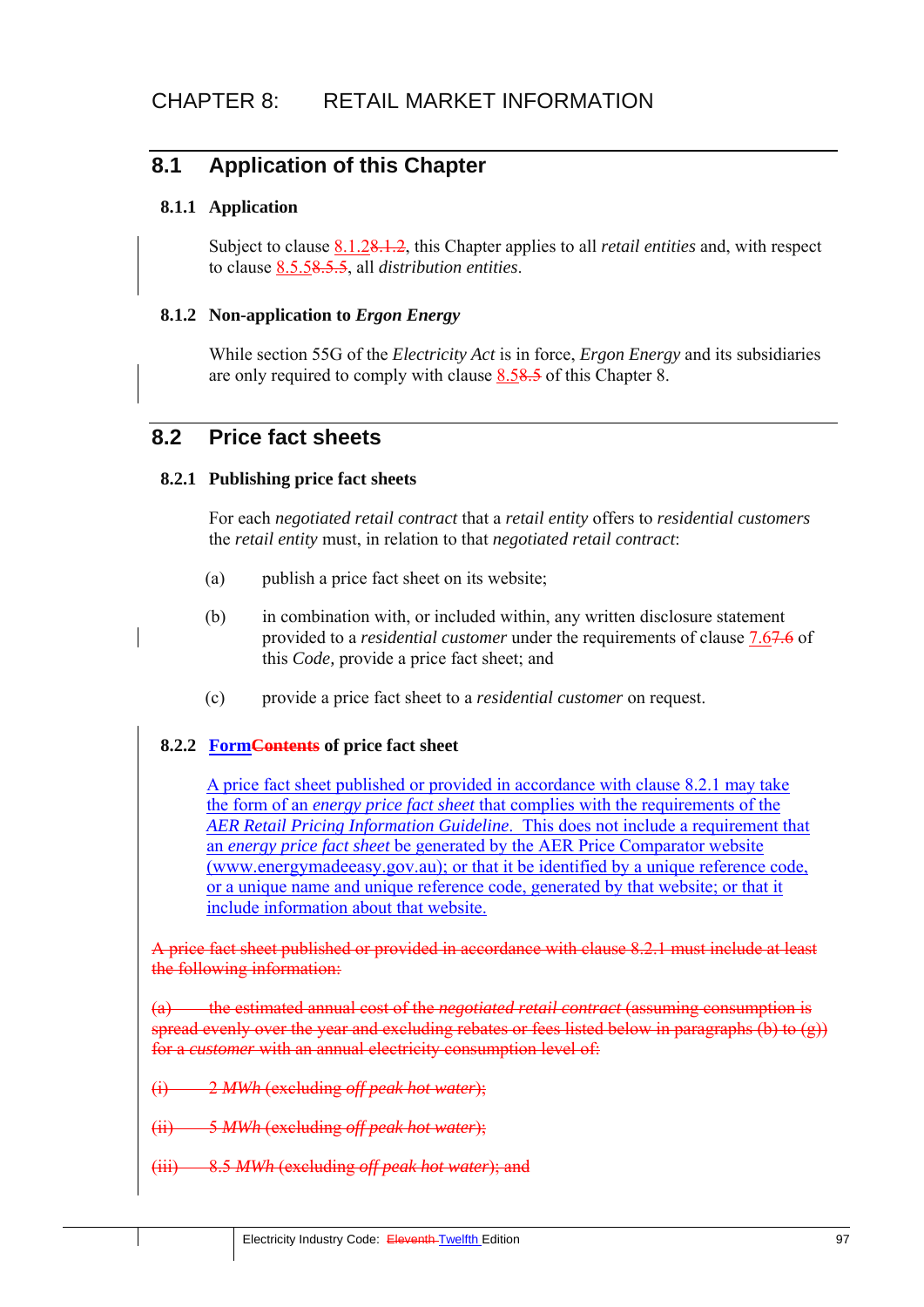- (iv) 1.5 *MWh* of *off peak hot water*;
- (b) the amount of any loyalty rebate:
- the amount of any entry rebate;
- the amount of any account establishment fees;
- the amount of any exit fees:
- the amount of any direct debit rebate; and
- $(g)$  the amount of any other new fees and charges.

### **8.2.3** Form of price fact sheet

Nothing in this clause 8.28.2 restricts a *retail entity* providing the price fact sheets in conjunction with other *marketing* or information material.

### **8.2.48.2.3 Expression of price information**

In any promotional or *marketing* information provided by a *retail entity* or on behalf of a *retail entity* to a *residential customer*, prices must be expressed as inclusive of *GST*.

# **8.3 Provision of information to the** *QCA*

### **8.3.1 Provision of information to the** *QCA*

In relation to each type of *negotiated retail contract* that a *retail entity* offers to *residential customers*, the *retail entity* must provide the *QCA* with accurate and full information about that type of *negotiated retail contract*.

A *retail entity* may satisfy its obligations under this clause 8.3.1 by providing the *QCA* with information in the form of an *energy price fact sheet* that complies with the requirements of the *AER Retail Pricing Information Guideline*. This does not include a requirement that an *energy price fact sheet* be generated by the AER Price Comparator website (www.energymadeeasy.gov.au); or that it be identified by a unique reference code, or a unique name and unique reference code, generated by that website; or that it include information about that website. including:

- (a) price and price structures:
- lovalty rebates;
- entry rebates:
- account establishment fees:
- exit fees:
- any other new fees and charges;
- (g) direct debit rebates; and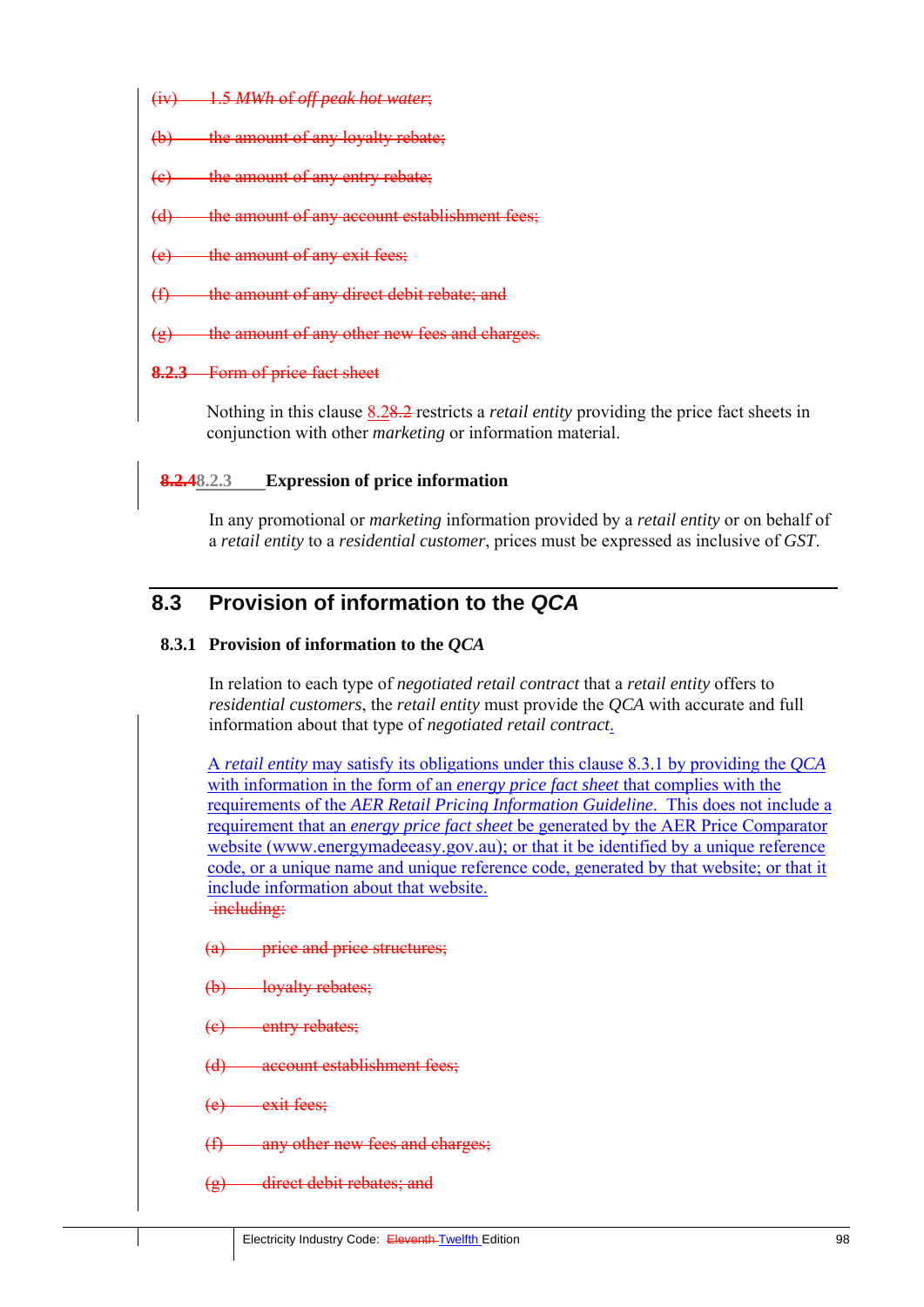

# **8.4 Price comparator**

## **8.4.1 Development of price comparator**

- (a) The *QCA* must develop and make available on its website a price comparator so that a *residential customer* can compare an offer it receives to enter into a *negotiated retail contract* against the types of *negotiated retail contracts* offered by *retail entities* and the *standard retail contract*.
- (b) The price comparator must:
	- (i) be developed with the objective of enabling *residential customers* to compare types of *negotiated retail contracts* and the *standard retail contract*;
	- (ii) prompt the *residential customer* to provide details of electricity consumption from their bills (up to four) and details from any offer they have received from a *retail entity*; and
	- (iii) show the estimated annual electricity costs under each type of *negotiated retail contract* and *standard retail contract* when electricity consumption details are entered by *residential customers* and any savings the *residential customer* could make by entering into a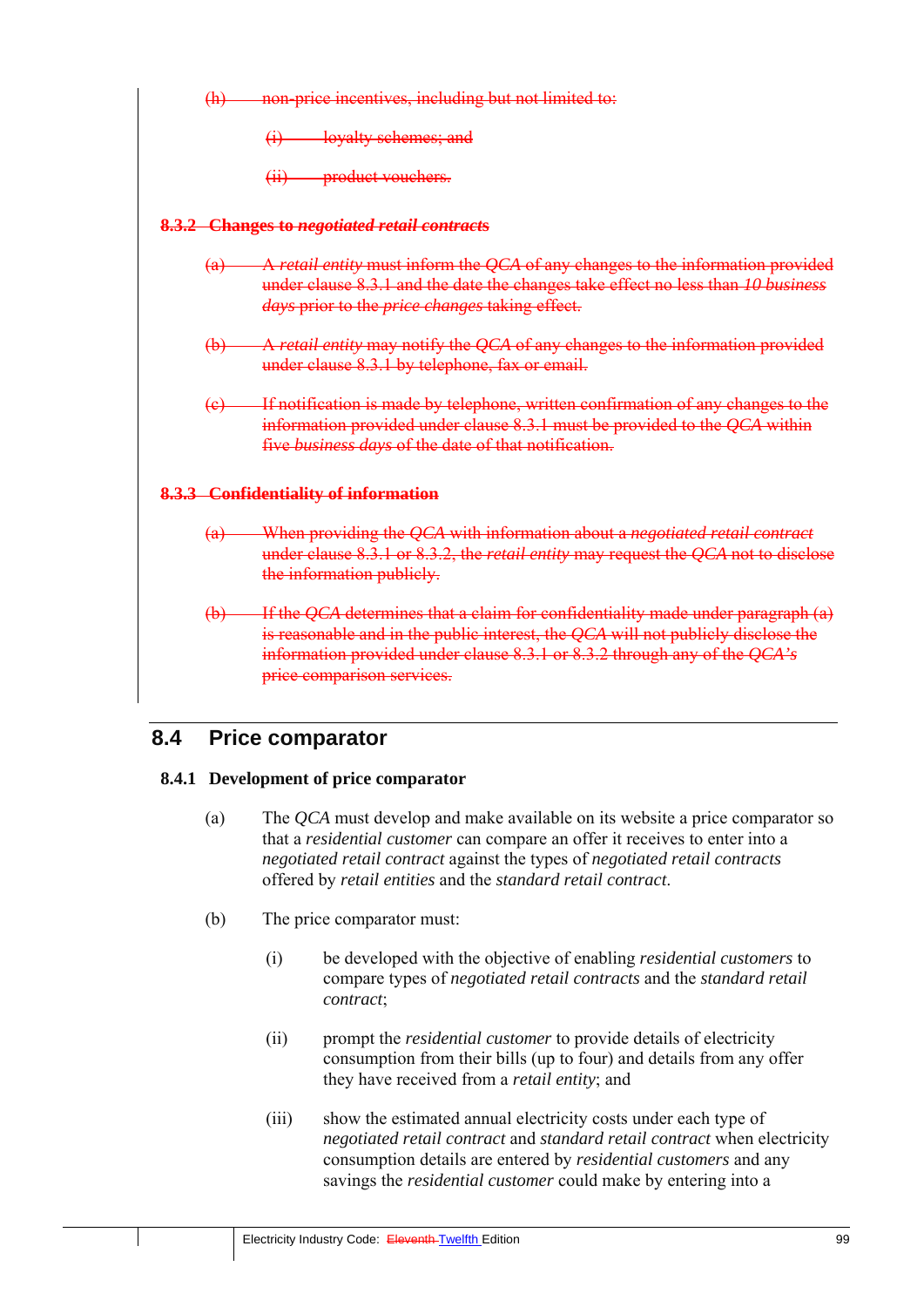*standard retail contract* or a *negotiated retail contract* other than the offer they have received from the *retail entity*.

- (c) The price comparator will only be a guide and this should be made clear to *residential customers* that use the price comparator.
- (d) The price comparator need only deal with price components of *negotiated retail contracts* in monetary terms and need not deal with non-cash rewards such as vouchers, discounts on other products or services or any eligibility for an energy concession in financial comparisons. However, the price comparator must include a field that provides for a text description of any non-cash rewards offered by the *retail entity* under the contract.
- (e) Nothing in this clause 8.48.4 prohibits the *QCA* developing and making available a single price comparator that compares prices for the provision of both electricity and gas.

# **8.5 Review of developments in full retail competition**

### **8.5.1** *QCA* **monitoring and reporting role**

The *QCA* must,

- (a) monitor the development of the Queensland electricity market by reviewing the data provided by all *retail entities* under clauses 8.5.28.5.2 to 8.5.48.5.4 and by all *distribution entities* under clause 8.5.58.5.5 and 8.5.6;
- (b) publish on a quarterly basis in aggregate:
	- (i) the number of *LARGE* and *SMALL NMIs*;
	- (ii) the indicative number of *market NMIs* relating to *large customers*; and
	- (iii) the indicative number of *market NMIs* relating to *small customers*;
- (c) publish on a quarterly basis by *retail entity* the information on *customer* disconnections provided by *retail entities* under clause 8.5.38.5.3; and
- (d) publish on a quarterly basis by *retail entity* the information on *customer* complaints provided by the *retail entities* under clause 8.5.48.5.4.

#### **8.5.2** *Retail entities* **to supply the number of market and non-market** *customers*

- (a) Each *retail entity* must, within one month after the end of each *quarter,* provide to the *QCA* the number of large and small *market NMIs* as at the end of that previous *quarter*.
- (b) Each *retail entity* must, within one month after the end of each *quarter,* provide to the QCA the number of large and small *non-market NMIs* as at the end of that previous *quarter*.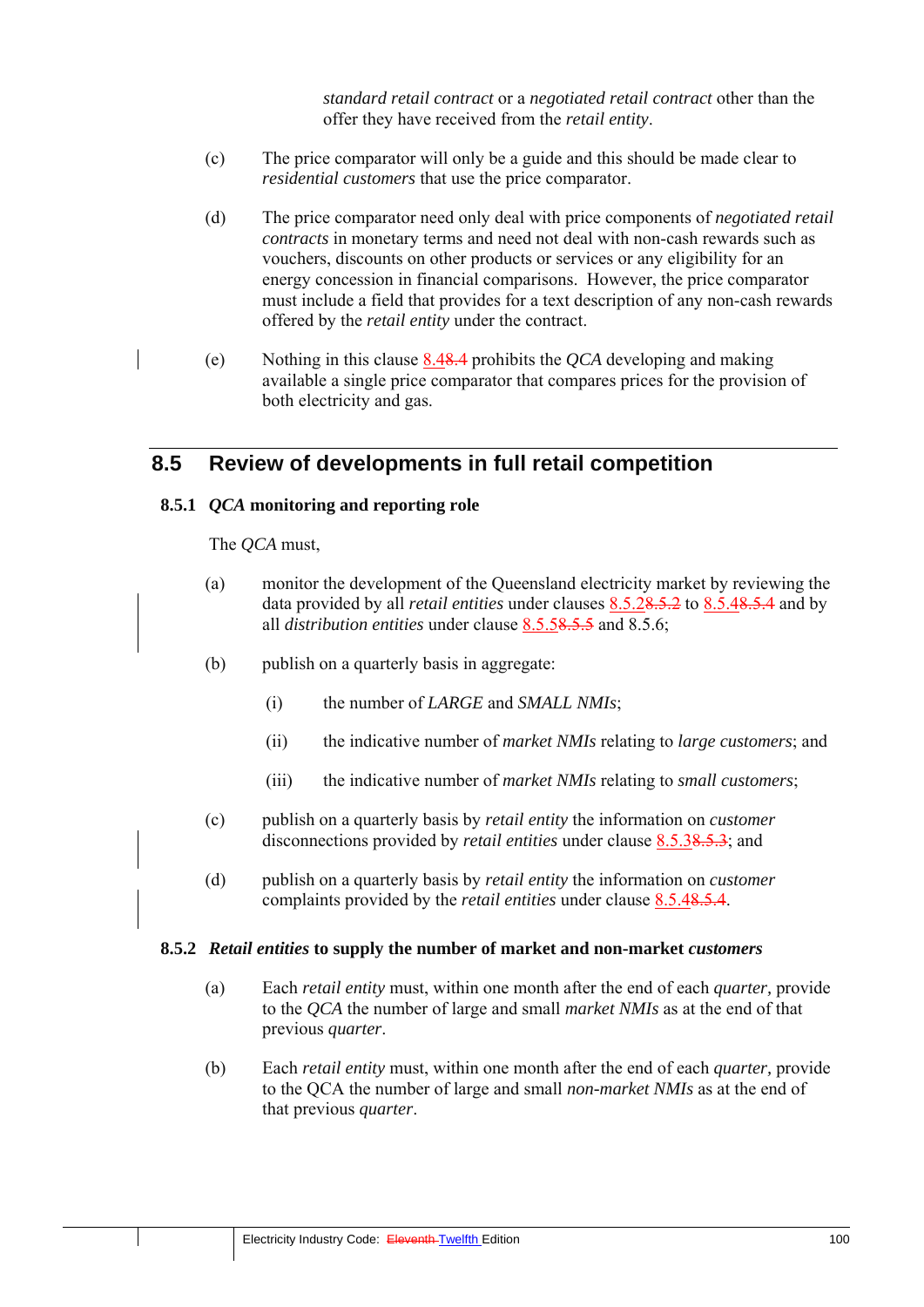### **8.5.3** *Retail entities* **to supply** *customer* **disconnection data**

Each *retail entity* must, within one month after the end of each *quarter,* supply to the *QCA* data that details:

- (a) the total number of the *retail entity's small business customers* that were disconnected<sup>.</sup>
- (b) the number of the *retail entity's small business customers* that were disconnected in each of the following categories;
	- (i) due to non payment;
	- (ii) at a *premises* due to non payment but who have been reconnected with the same name at the *premises*;
	- (iii) at a *premises* due to non payment but who have been reconnected within seven days with the same name at the *premises*;
- (c) the total number of the retail entity's *small residential customers* that were disconnected;
- (d) the number of the retail entity's *small residential customers* that were disconnected in each of the following categories:
	- (i) due to non payment;
	- (ii) at a *premises* due to non payment but who have been reconnected with the same name at the *premises*;
	- (iii) at a *premises* due to non payment but who have been reconnected within seven days with the same name at the *premises*;
	- (iv) at a *premises* due to non payment and who hold a pensioner or concession card; and
	- (v) at a *premises* due to non payment and who hold a pensioner or concession card, but who have been reconnected with the same name at the *premises*.
- (e) the number of the *retail entity's small residential customers* that:
	- (i) are participating in a hardship program;
	- (ii) were denied access to a hardship program; and
	- (iii) have exited a hardship program.
- (f) the average debt on entry to a *retail entity's* hardship program, of the *retail entity's small residential customers* that are participating in that hardship program,
- (g) the average length of time the retail entity's *small residential customers* that are participating in a hardship program remain in that program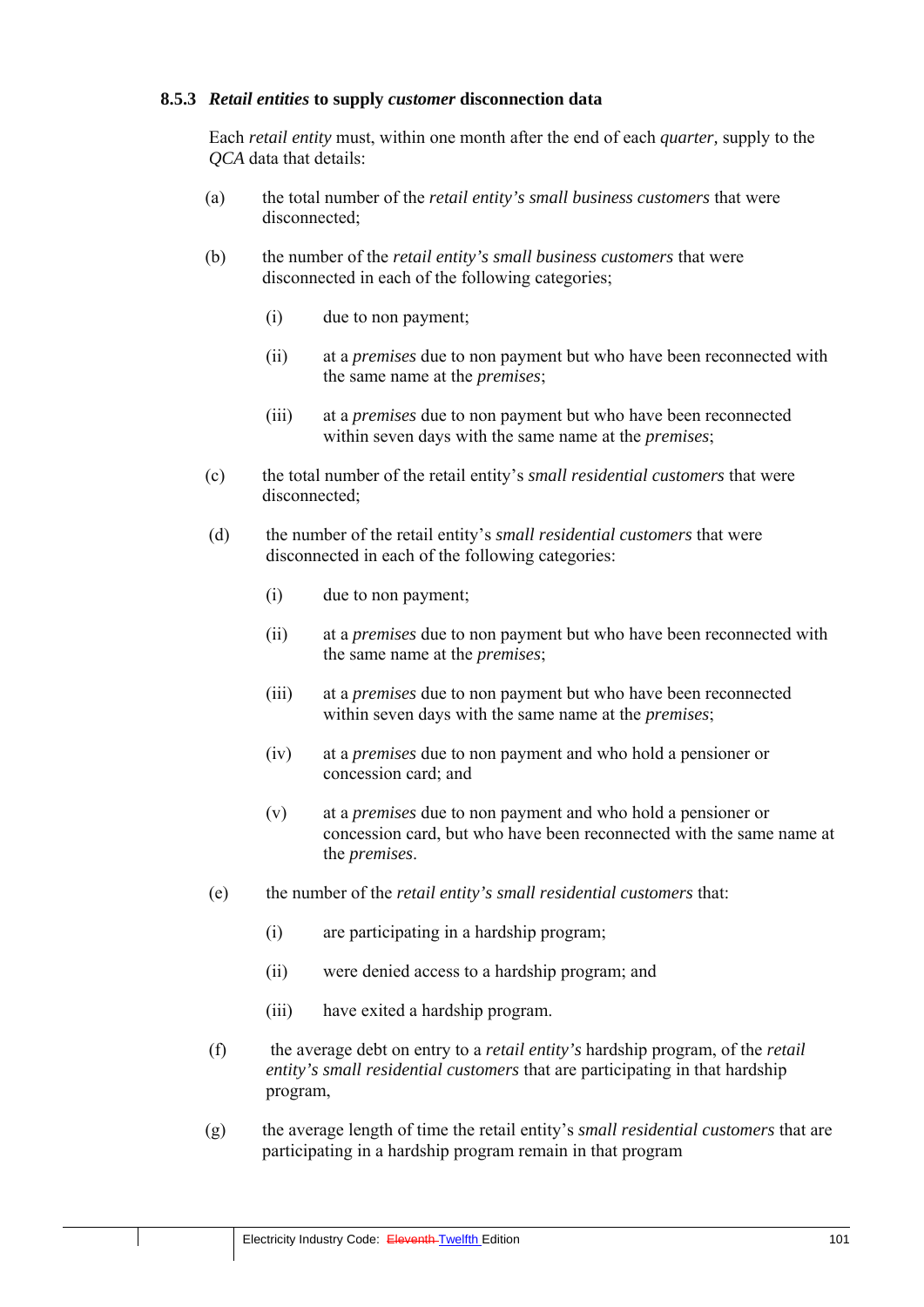for the previous quarter.

### **8.5.4** *Retail entities* **to supply** *customer* **complaint data**

Each *retail entity* must, within one month after the end of each quarter, supply to the *QCA* data that details the number of complaints received from *small customers* (separated into those received from *small business customers* and *small residential customers*) in respect of their actions or omissions as a *retail entity*, for the following categories:

- (a) total number of complaints;
- (b) billing or account complaints;
- (c) marketing complaints; and
- (d) other complaints,

for the previous quarter.

#### **8.5.5** *Distribution entities* **to supply number of** *NMI premises*

- (a) Each *distribution entity* must, within one month after the end of each *quarter* provide to the *QCA* the number of large and small *NMI premises* as at the end of that previous *quarter*.
- (b) *Ergon Energy* and its subsidiaries will exclude all *NMI premises* on *supply networks* not forming part of the national grid from the information provided to the *OCA* under clause  $8.5.5(a)8.5.5(a)$ .

#### **8.5.6 Distribution entities to supply disconnection data**

Each *distribution entity* must, within one month after the end of each *quarter*, provide the QCA data that details:

- (a) the total number of *small business customers* that were disconnected at the instigation of the distribution entity;
- (b) the number of *small business customers* that were disconnected at the instigation of the distribution entity for non payment;
- (c) the number of *small business customers* that were disconnected at the instigation of the distribution entity for safety reasons;
- (d) the number of *small business customers* that were disconnected at the instigation of the distribution entity for other reasons;
- (e) the total number of *small residential customers* that were disconnected at the instigation of the distribution entity;
- (f) the number of *small residential customers* that were disconnected at the instigation of the distribution entity for non payment;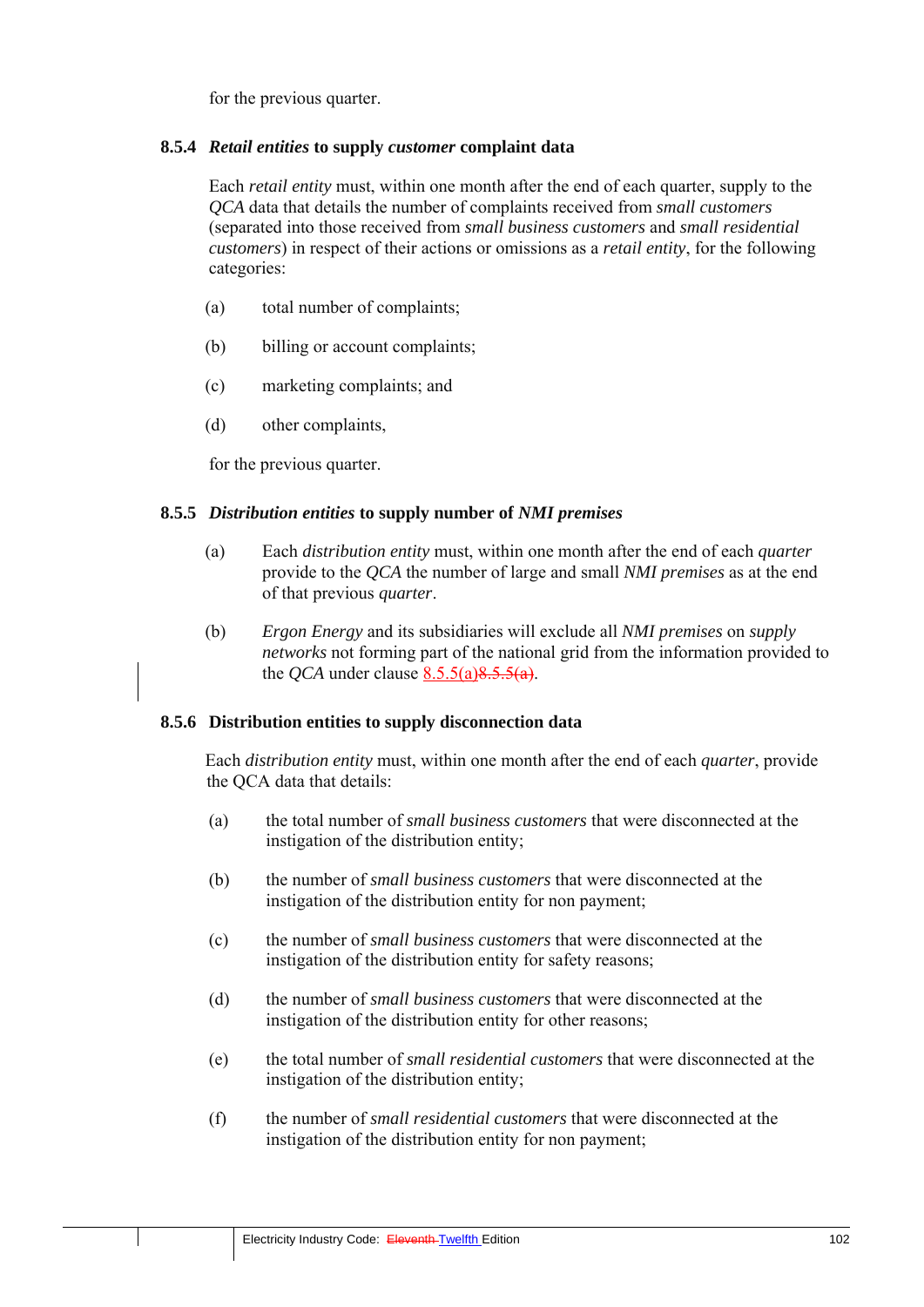- (g) the number of *small residential customers* that were disconnected at the instigation of the distribution entity for safety reasons;
- (h) the number of *small residential customers* that were disconnected at the instigation of the distribution entity for other reasons;
- (i) the total number of *small business customer disconnections* and the number of *small business customer disconnections* due to non payment that the distributor performed at the request of each retail entity,
- (j) the total number of *small residential customer disconnections* and the number of *small residential customer disconnections* due to non payment that the *distributor* performed at the request of each *retail entity*,

for the previous *quarter*.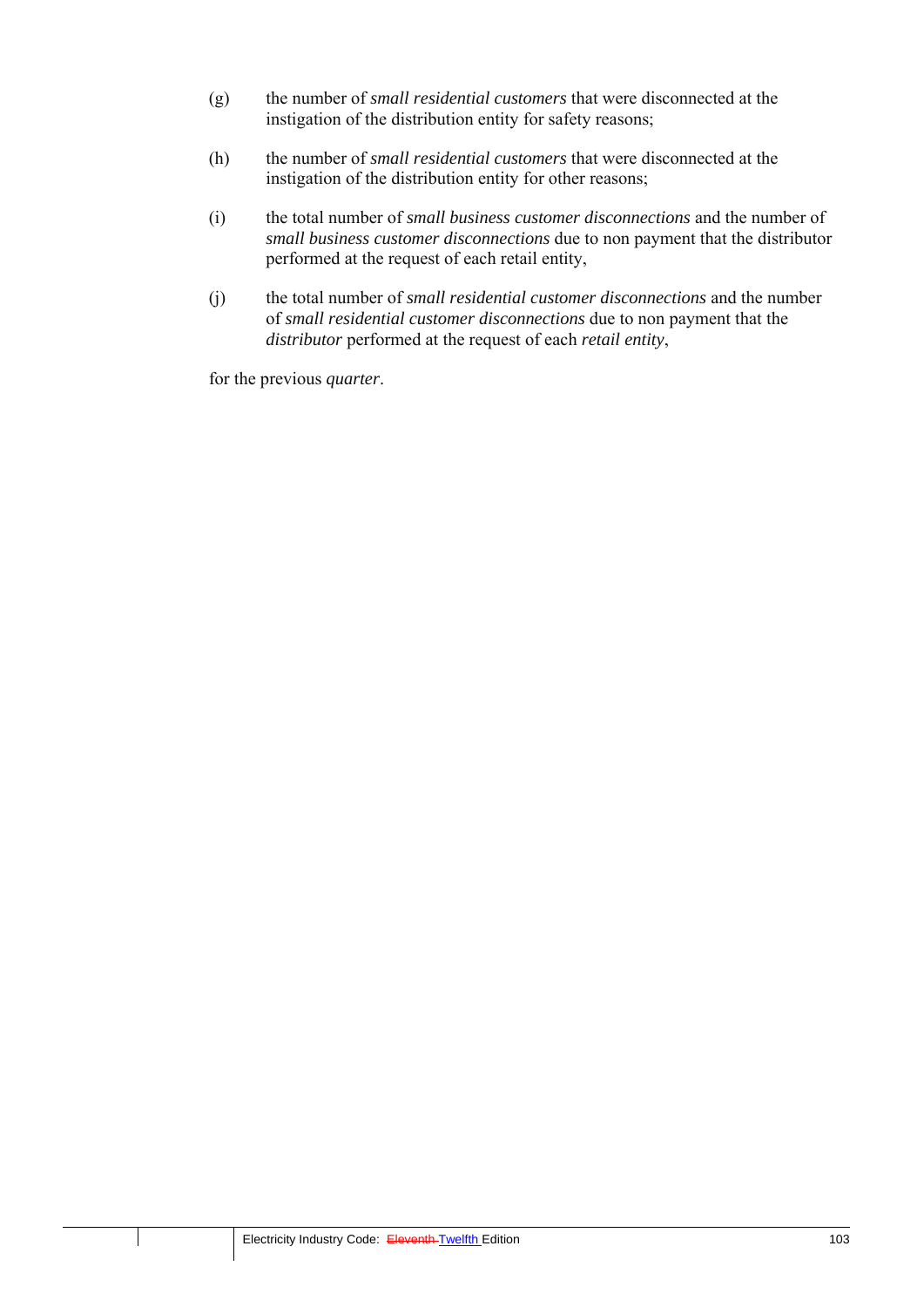# **9.1 Application**

### **9.1.1 Purpose**

The purpose of this Chapter is to regulate those matters that relate to electricity metering for:

- (a) *connection points* for type 7 *metering installations* where the relevant *customer*  is, or is taken to be, an excluded customer under the *Electricity Act*; and
- (b) *points of supply* in *isolated power systems*.

### **9.1.2 Application of this chapter**

This chapter applies:

- (a) to all *distribution entities* in regard to metering for those matters specified in clause 9.1.3;
- (b) to all *area retail entities* in regard to:
	- (i) metering to the extent specified in clause 9.1.3; and
	- (ii) their *first-tier connection points* in relation to clause 9.4.8; and
- (c) to *isolated generators* that operate in parallel with electricity supplied from a *distribution entity's supply network.* To avoid doubt, a *generator* in this *Code* includes an *IES generator* and other very small *generators*.

### **9.1.3 Scope**

- (a) This Chapter applies to type 1 to 7 *metering installations* that are not covered by the *National Electricity Rules*, being *connection points* where the *customer* for the relevant *premises* is, or is taken to be, an excluded customer under the *Electricity Act.*
- (b) This chapter applies to *card operated meters*.
- (c) This chapter applies to *metering installations* located in *isolated power systems*.
- (d) This chapter applies to *interval meters.* However, an *interval meter* will be either read remotely (a type 1 to 4 *metering installation*) or the accumulation display will be manually read (a type 6 *metering installation*). There is no obligation on the *responsible person* to manually read the *interval energy data* from an *interval meter* (a type 5 *metering installation*).
- (e) A *distribution entity* may only classify a *connection point* as a type 7 *metering installation* if the *metering installation* meets the criteria for the classification of a type *7 metering installation* in Schedule 7.2.3 of the *National Electricity Rules*.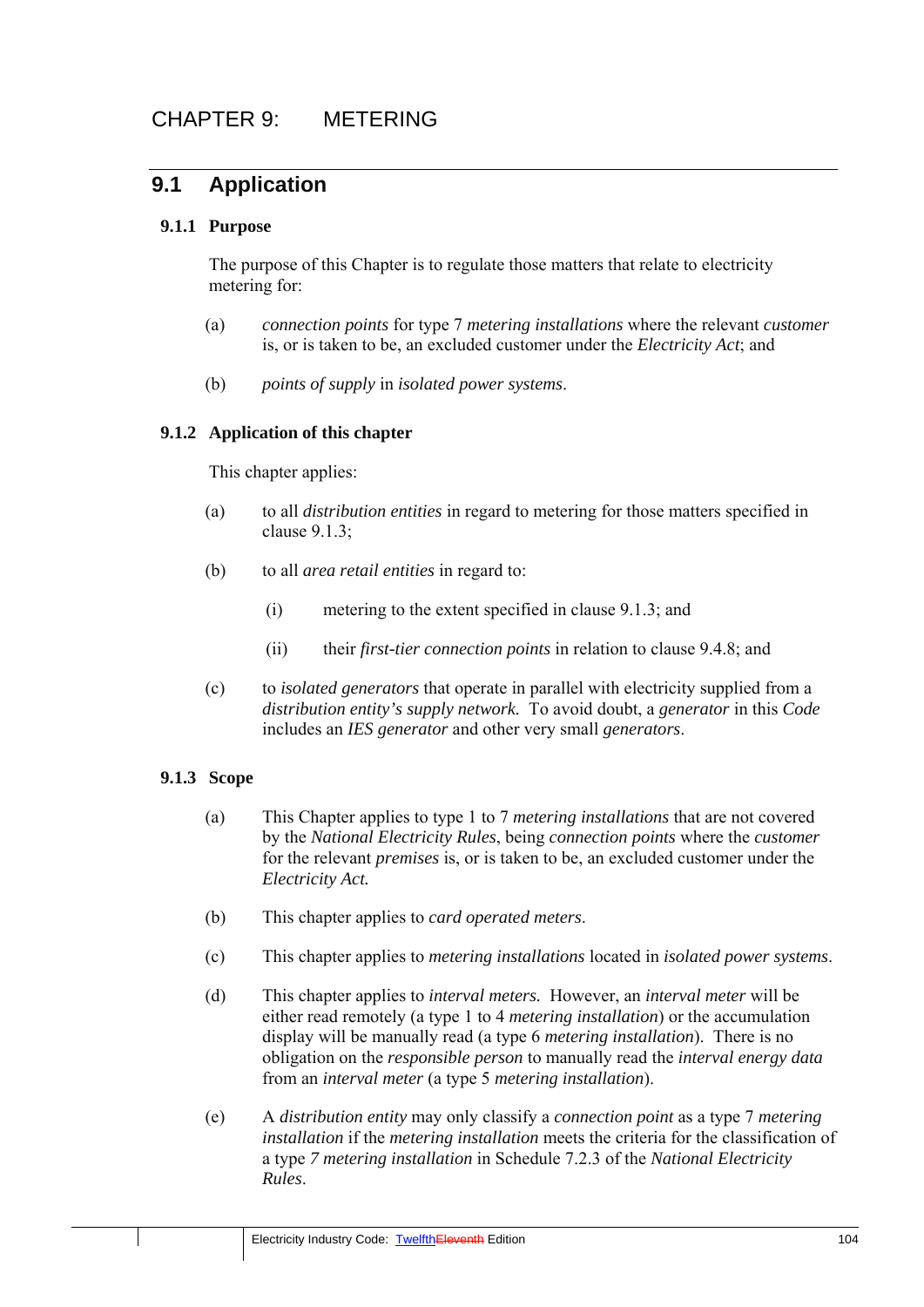(f) This Chapter does not regulate metering requirements for *connection points* that may be classified as *first-tier*, *second-tier*, market load or intending load in accordance with clause 2.3.1 of the *National Electricity Rules*.

### **9.1.4 Responsibility for** *meter* **provision and** *energy data services*

- (a) The *distribution entity* or the *area retail entity*, at the *area retail entity's* discretion, is the *responsible person* for *first-tier* type 1, type 2, type 3 and type 4 *metering installations*.
- (b) The *distribution entity* is the *responsible person* for *first-tier* type 5, type 6 and type 7 *metering installations*.
- (c) The *responsible person* is responsible for the provision, installation, replacement, maintenance, inspection and testing of the *metering installation* at the *metering point*.
- (d) The *responsible person* is responsible for the reading and processing of *energy data* for *metering installations*.
- (e) The *distribution entity* is responsible for determining the *connections points* or *points of supply* allowed to be type 7 *metering installations* in accordance with clause 9.1.3(e).

### **9.1.5 Background information**

The references contained in clause 1.5 of Part A of the *Metrology Procedure* provide background information to this Chapter.

### **9.1.6 Interpretation**

- (a) In this Chapter 9, a reference to 'Schedule' is a reference to a Schedule in the *Metrology Procedure* unless otherwise specified.
- (b) The volume threshold for a *connection point*, other than determining the volume threshold for a *metering installation*, should be determined in accordance with the methodology for deciding the classification of *customers* contained in the *Electricity Regulations*.

## **9.2 Preliminary issues**

#### **9.2.1** *Metering installation* **components**

- (a) Primary components associated with the *metering installation* for a *connection point* or a *point of supply*, where applicable, are identified as:
	- (i) the *metering point*;
	- (ii) the *current transformers* and *voltage transformers*, as applicable;
	- (iii) the *measurement element*;
	- (iv) the *data logger*;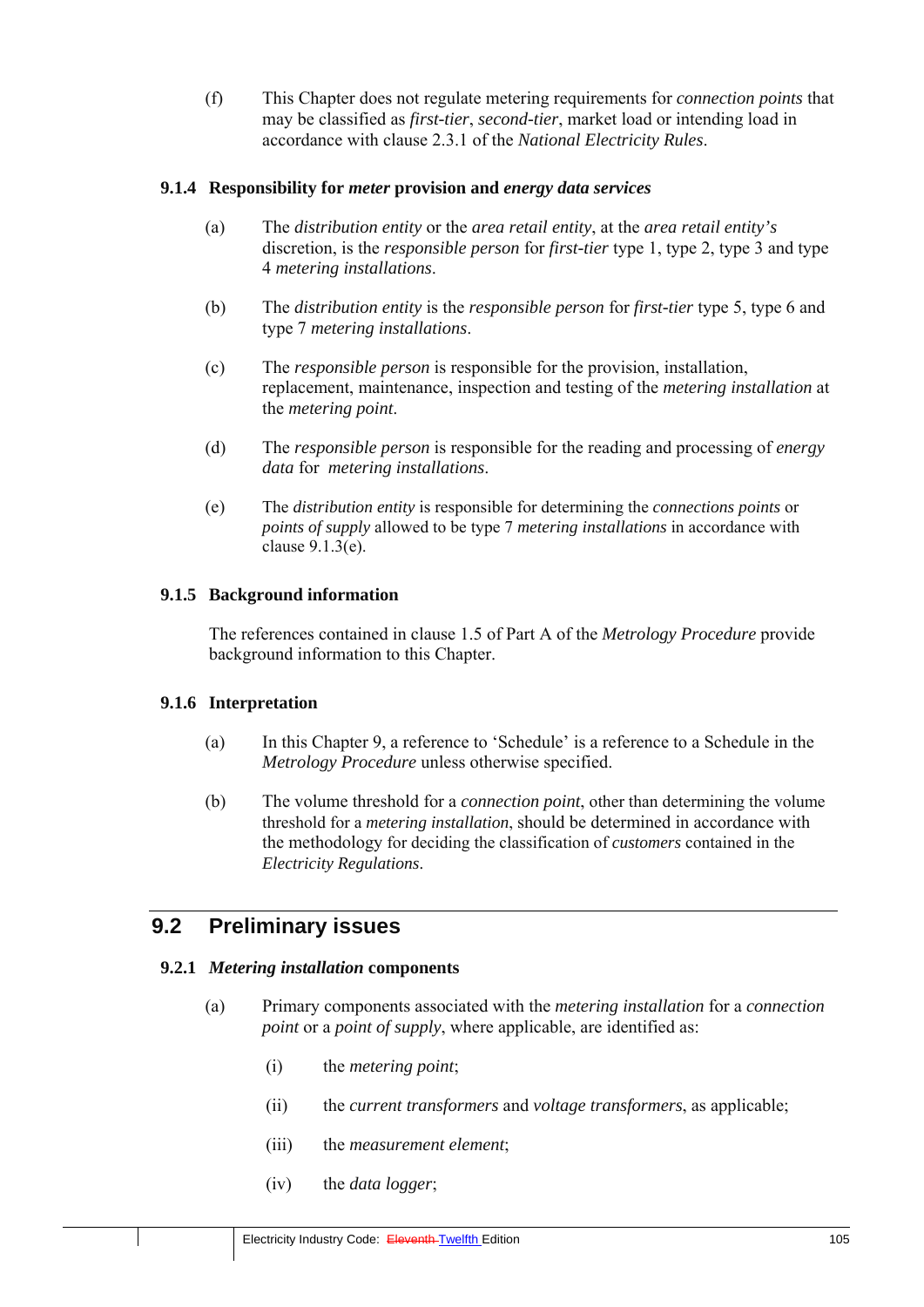- (v) the *communications link*;
- (vi) *energy data* services within the *communication link*;
- (vii) testing and inspection; and
- (viii) management, maintenance and auditing.
- (b) In addition to the primary components specified in paragraph (a) above, the *metering installation* includes the *distribution entity's control equipment* for the purpose of this Chapter 9.
- (c) The primary components, their characteristics and associated service requirements as itemised in Schedules 1 to 6 of the *Metrology Procedure* apply to this *Code*, except where varied in this Chapter 9.
- (d) The following indicative diagram applies to a type 1 to 4 m*etering installation* installed at a *point of supply*:

Types 1 to 4 Metering Installation



*[Consultation Note: in this diagram the reference to AEMO at the Metering Database point has been removed.]*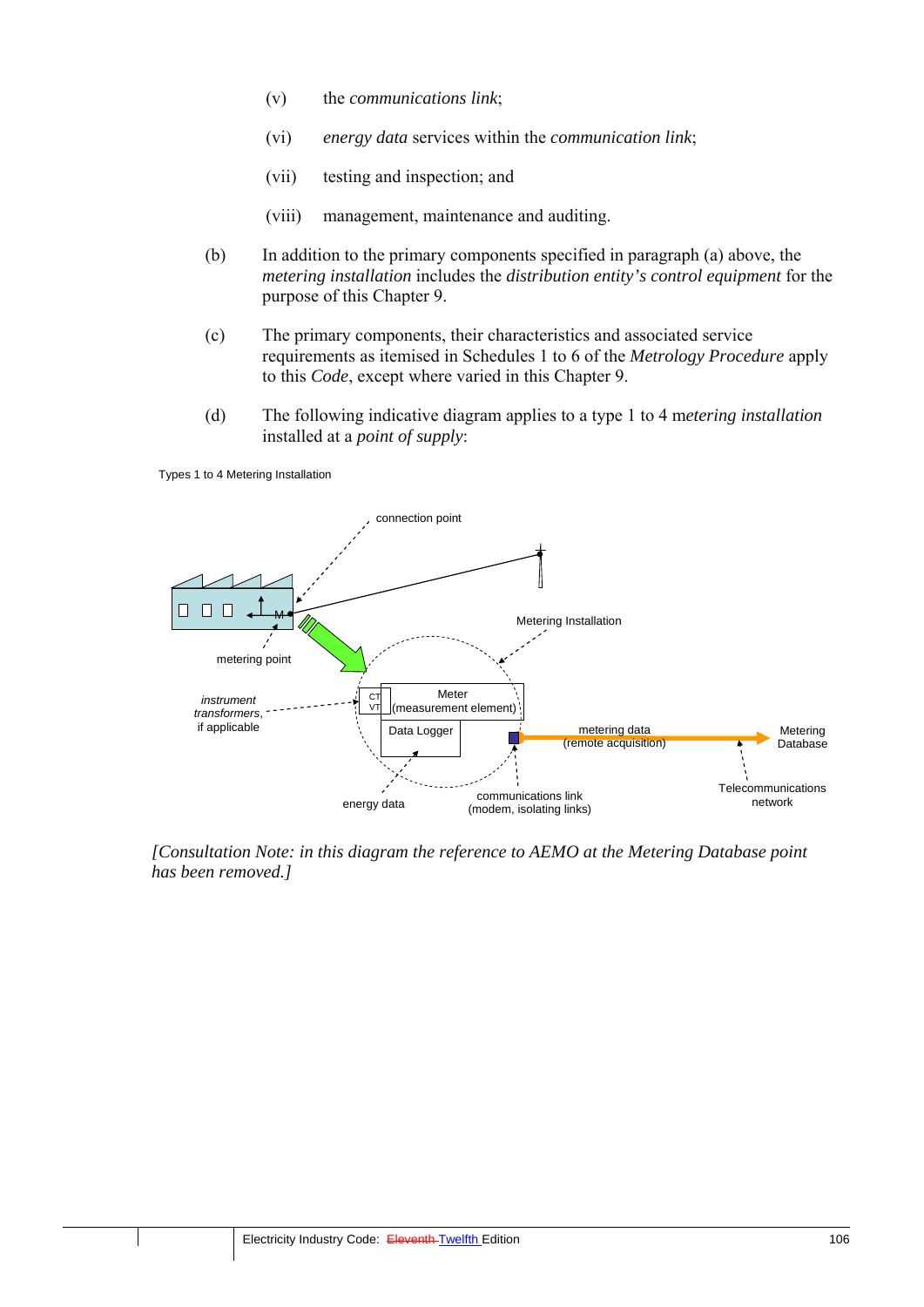(e) The following indicative diagram applies to a type 6 m*etering installation*  installed at a *point of supply*:

Type 6 Metering Installation



*[Consultation Note: in this diagram the reference to AEMO at the Metering Database point has been removed.]* 

#### **9.2.2 Dispute resolution**

- (a) Dispute resolution on any matter associated with this Chapter 9 must be managed in the following way:
	- (i) any dispute arising under this Chapter 9 between a *responsible person* and a *distribution entity* or an *area retail entity* must be resolved by agreement between the parties in accordance with the relevant *co-ordination agreement*;
	- (ii) any dispute arising under this Chapter 9 between a *responsible person* and an *isolated generator* must be resolved by agreement between the parties. If an agreement cannot be reached, the *responsible person* must offer to submit the dispute to commercial arbitration for resolution; and
	- (iii) a dispute between a *responsible person* and a *customer* is to be resolved in accordance with the relevant *connection contract*, where the *responsible person* is a *distribution entity*, or the relevant *retail contract*, where the *responsible person* is the *area retail entity*, that exists between the parties.
- (b) In any dispute about records of the amount of electricity supplied to a *metering point*, clause 9.4.10(d)9.4.10(d) applies for type 1 to 6 *metering installations* and a *distribution entity* procedure applies for type 7 *metering installations*.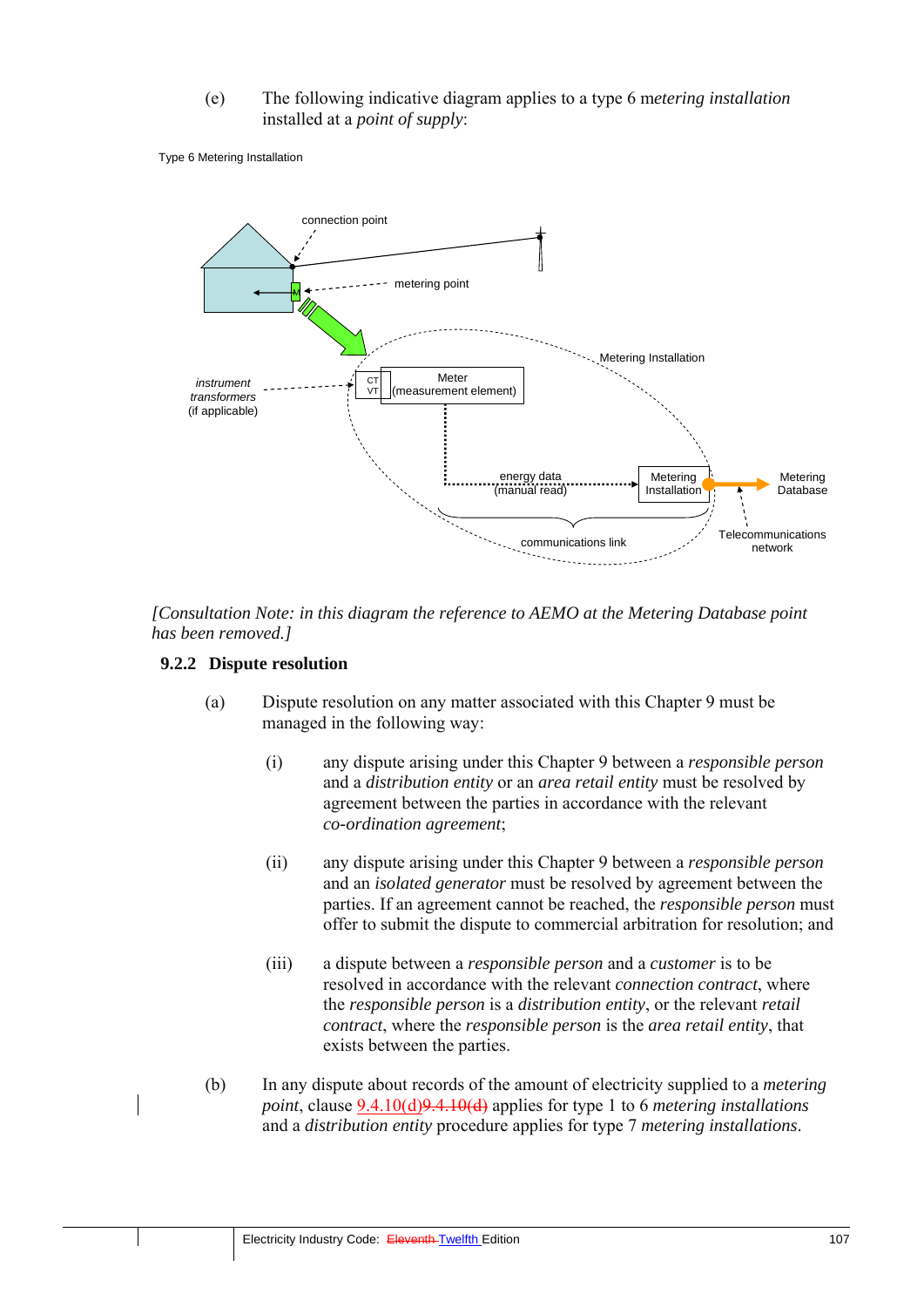(c) The *responsible person* involved in a dispute of the kind referred to in paragraph (b) must keep all records in relation to the dispute for a period of seven (7) years from the resolution of the dispute.

#### **9.2.3 Disaster recovery**

The *responsible person* must use its reasonable endeavours to ensure that the *metering installation database* is operated in accordance with sound disaster recovery practices.

#### **9.2.4 Document responsibility**

- (a) A *distribution entity* must make available a copy of this Chapter through its website, and on request of a *customer*, provide that *customer* with a copy of this Chapter.
- (b) A *distribution entity* may impose a reasonable charge on a person who requests multiple or subsequent hard copies of this Chapter.

#### **9.2.5 Appendix and Schedules**

Those Appendices and Schedules in the *Metrology Procedure* that are referenced in this Chapter form part of this *Code*.

### **9.3 Responsibility for meter provision**

#### **9.3.1 Application of clause 9.3**

- (a) This clause 9.39.3 relates to the provision of *meters* to *points of supply* in *isolated power systems*.
- (b) A reference to a *Metering Provider* in this clause 9.39.3 is a reference to a *Metering Provider* that is registered with *AEMO* as either class MPA or MPB.

#### **9.3.2 Overall responsibility requirements**

- (a) *Metering Providers* must be registered with *AEMO* on the basis of the capabilities required for type 1, type 2, type 3 and type 4 *metering installations* as specified in Schedule 7.4 of the *National Electricity Rules*, as appropriate*.*
- (b) Within one year after the *FRC commencement date*, *Metering Providers* must be registered with *AEMO* on the basis of the capabilities required for type 5, type 6 and type 7 *metering installations* as specified in Schedules 15, 16 and 17 of the *Metrology Procedure*, respectively.
- (c) A *responsible person* is required to use *Metering Providers* to provide, install, routinely test and maintain the relevant primary components, characteristics and service requirements of the *metering installation*.
- (d) A *responsible person* is responsible for the design of a *metering installation* and warrants that the design delivers the primary components, characteristics and service requirements as specified in Schedules 1 to 6 of the *Metrology Procedure*, as appropriate.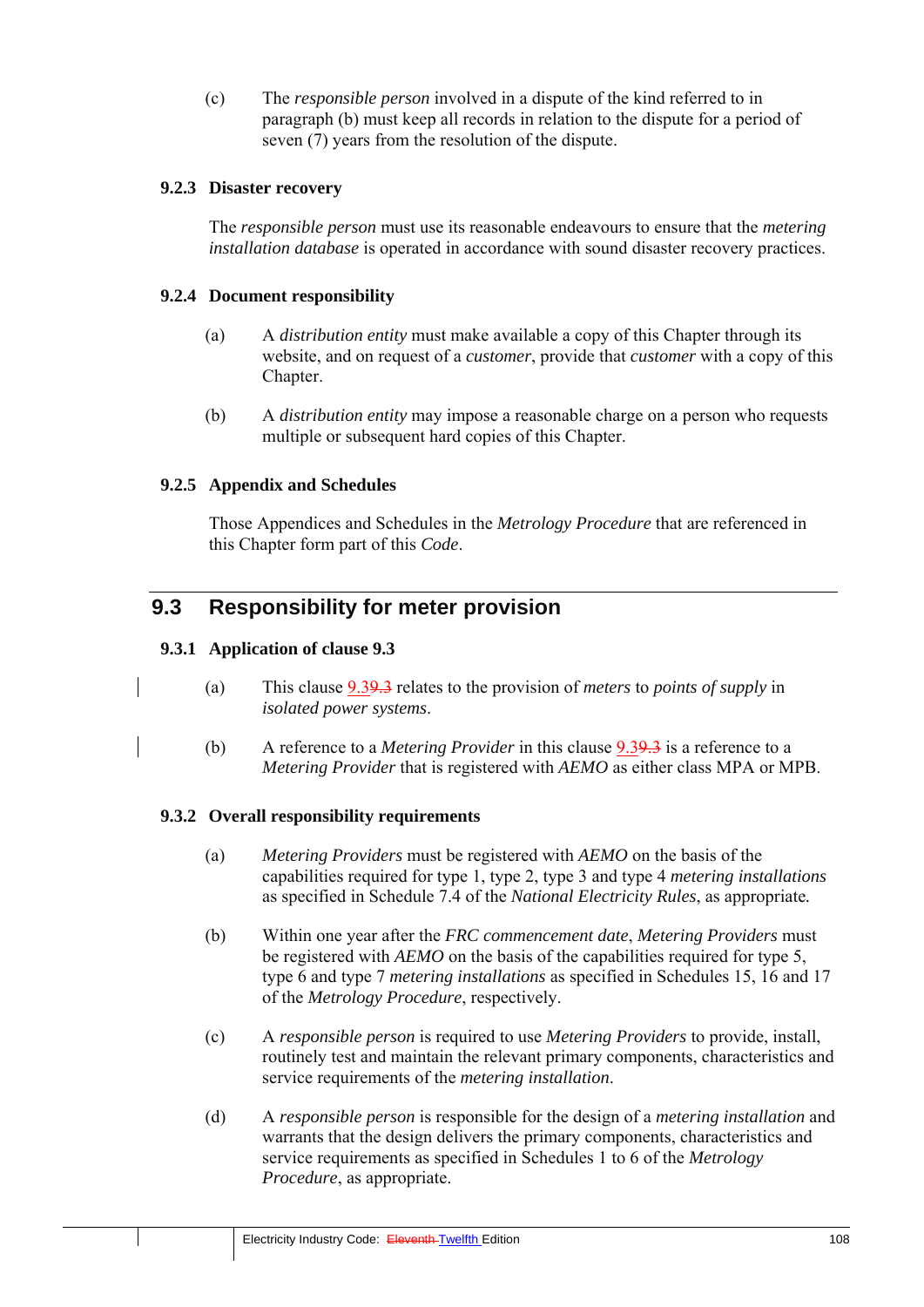- (e) A *responsible person* must ensure the components have been selected, properly installed and initially tested so that the *metering installation* satisfies the accuracy and performance requirements for *metering installations*.
- (f) A *Metering Provider* is required to provide, install, routinely test and maintain the *metering installation* and its associated primary components in accordance with the service requirements of Schedules 1 to 6 of the *Metrology Procedure*.
- (g) A *metering installation* may be used for purposes other than billing, providing:
	- (i) such additional usage does not compromise compliance with the requirements of this *Code*; and
	- (ii) the *responsible person* must coordinate the different uses of the *metering installation* so that the characteristics of the *metering installation* and access to the *energy data* from the *metering installation* remain consistent with the requirements of this *Code*.

#### **9.3.3** *Metering installation* **components – meter provision**

- (a) The *Metering Provider* appointed by the *responsible person* is permitted to use:
	- (i) *interval meters* and associated equipment;
	- (ii) *accumulation meters* and associated equipment, but only where they do not contravene the new and replacement requirements as specified in clause 9.3.79.3.7; and
	- (iii) communication arrangements (manual or electronic) that allow the *meter* to be read and the *energy data* to be transported to an approved database.

Combinations of communication arrangements are also permitted.

- (b) The *responsible person* must ensure that the components, characteristics and service requirements for *meter* provision for type 1, type 2, type 3, type 4, type 5 and type 6 *metering installations* comply with Schedules 1, 2 and 3 of the *Metrology Procedure*, as appropriate.
- (c) Where the *responsible person* has engaged a *Metering Provider* in order to undertake the work required by paragraph (b), the *responsible person* must advise the *Metering Provider* of the appropriate components, characteristics and service requirements that are to be used for the *metering installation*, as outlined in Schedules 1 to 3 of the *Metrology Procedure*.
- (d) *Metering installation*s which have been installed, or which are planned to be installed by the *responsible person*, prior to the *FRC commencement date*, and which met the Queensland requirements at that date, are deemed to meet the requirements of this *Code*.
- (e) Where the *metering installation* includes equipment for time switching or load control, or the measurement of reactive energy, the installation and operation of that equipment may be governed by an instrument other than Chapter 9 of this *Code*, for example, the *co-ordination agreement*.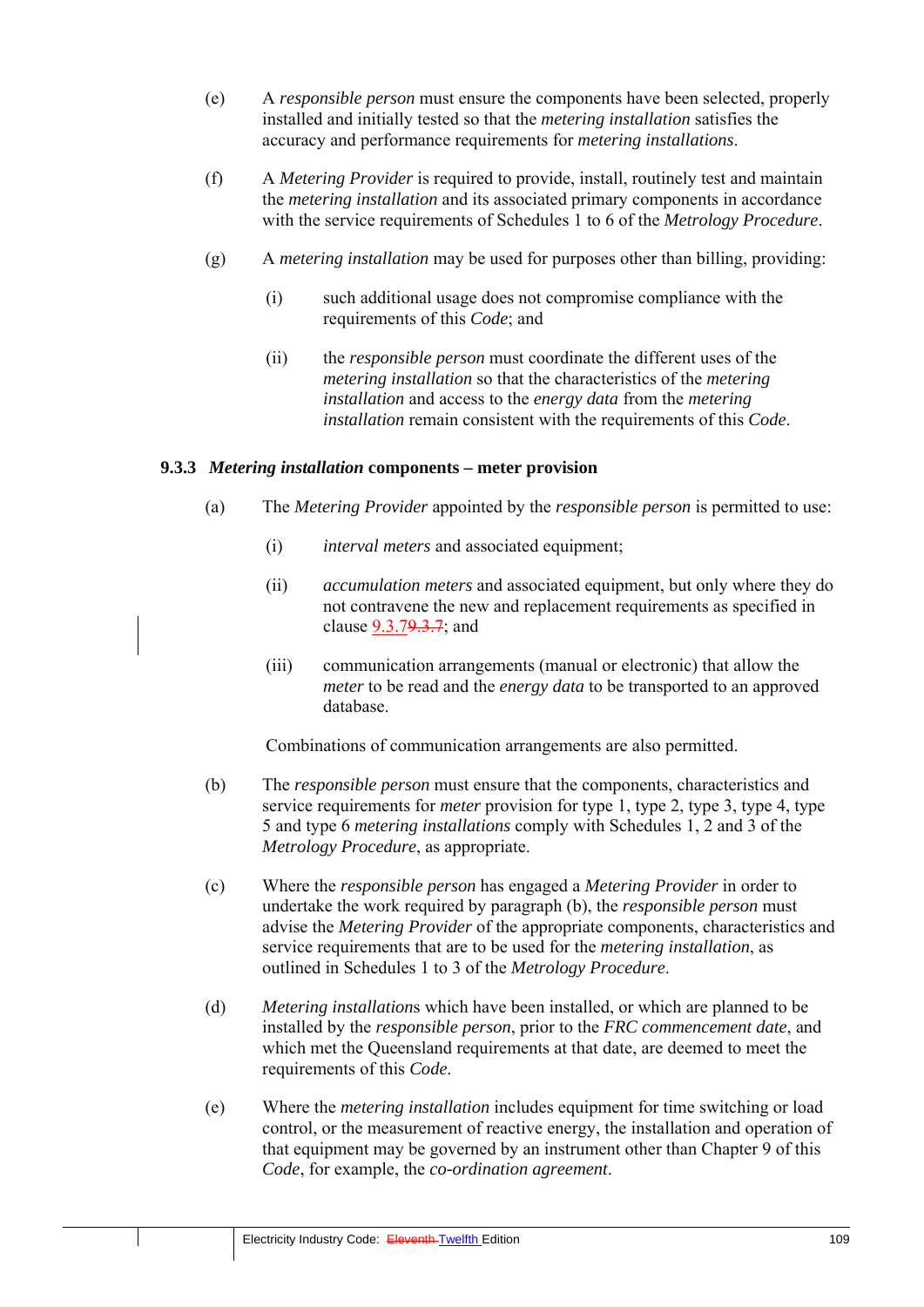(f) *Metering equipment* used for *controlled loads* must have the characteristics and requirements in accordance with Schedules 1, 2 and 3 of the *Metrology Procedure*, as applicable.

#### **9.3.4 Transitional provision for existing temporary builders' supplies**

Despite clause 9.3.3(d) and any other provision of this *Code:* 

- (a) temporary supplies to builders' installations connected before 1 July 2007 may remain unmetered until the end of 31 December 2007, but must be metered in accordance with this *Code* from this date; and
- (b) all new temporary supplies to builders' installations connected on and from 1 July 2007 must be metered in accordance with this *Code*.

#### **9.3.5 Reversion of** *metering installation* **types**

- (a) The *responsible person* must ensure that an *interval meter*, whether manually read or remotely read, once installed, is not replaced by an *accumulation meter*.
- (b) The *responsible person* must ensure that if a *second-tier interval meter* which is installed for a *LARGE NMI premises* reverts to *first-tier*, it is not replaced by an *accumulation meter.*
- (c) The *responsible person* may convert a remotely read *interval meter* to an *interval meter*, which will be manually read as an *accumulation meter*, if the *point of supply* is reclassified as a *SMALL NMI premises*.

#### **9.3.6 Testing and inspection of** *metering equipment*

- (a) The *responsible person* must ensure that type 1, type 2, type 3, type 4, type 5 and type 6 *metering installations* are tested and inspected in accordance with the *Metrology Procedure*.
- (b) A *responsible person* must ensure the repair or replacement of any *defective* or damaged *metering equipment*, including the replacement of any broken seals, as soon as practicable after the *responsible person* is notified of, or becomes aware of, the *defect*, damage or broken seal.
- (c) A *customer*, *isolated generator* or *area retail entity* may request a test of the accuracy of *metering equipment* as set out below:
	- (i) in accordance with Chapter 4 of this *Code*, a *customer* may request its *area retail entity* to arrange a test of the accuracy of the *metering equipment* at its *metering point*;
	- (ii) an *area retail entity*, in accordance with Chapter 5 of this *Code*, may request the *responsible person* to perform a test of the accuracy of the *metering equipment* installed at their *metering point*. The request by the *area retail entity* may be on behalf of the *customer* or for the *area retail entity's* purpose;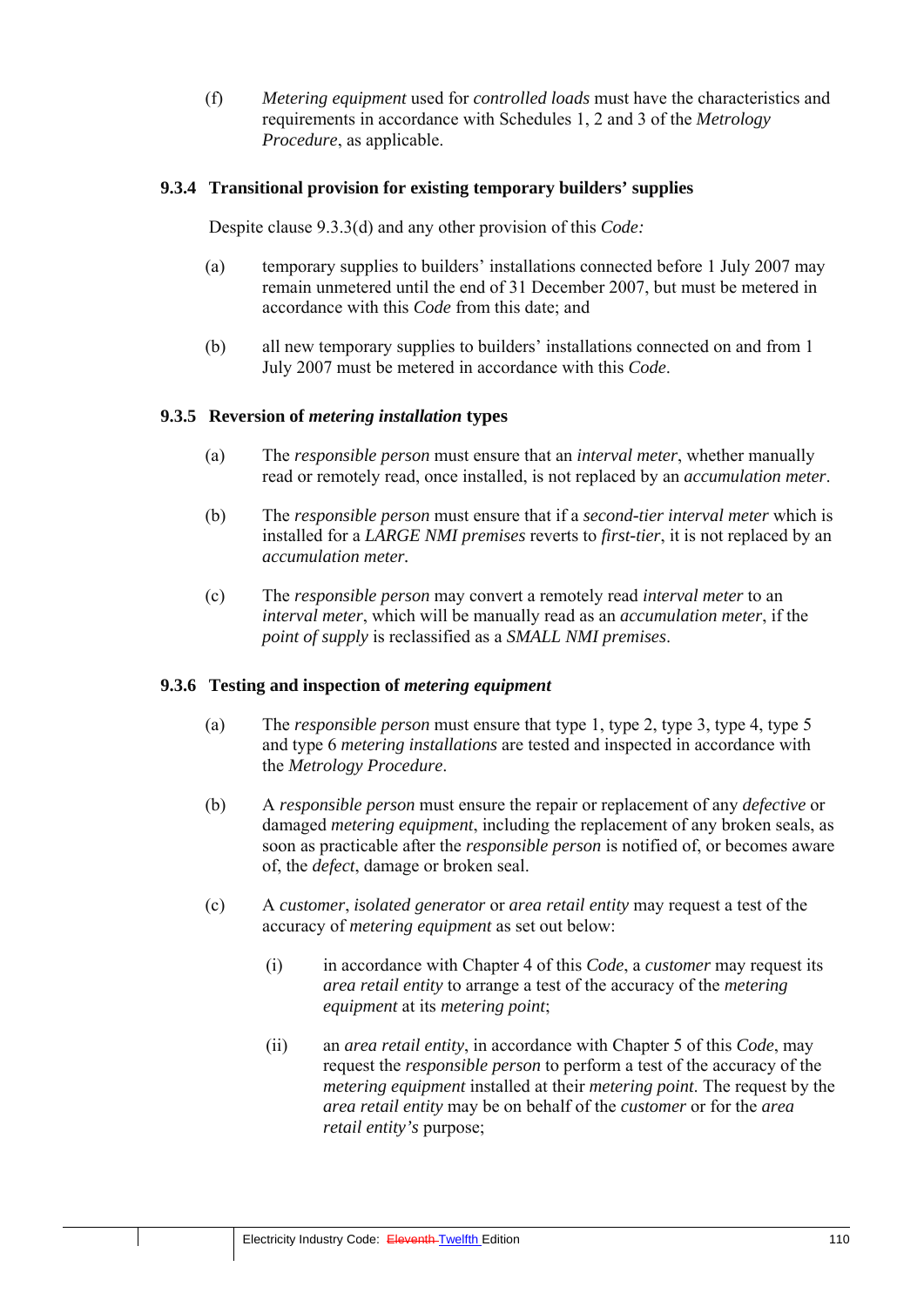- (iii) an *isolated generator* may request the *responsible person* to perform a test of the accuracy of the *metering equipment* installed at their *metering point*;
- (iv) the *responsible person* must ensure that a test of the *metering equipment* is carried out in accordance with Chapter 5 for the *area retail entity* request, and with similar service levels for a *customer* request;
- (v) a representative of the *customer*, *isolated generator* or *area retail entity*  may be present during the test of the *metering equipment*;
- (vi) the *responsible person* must give notice of the results of the test to the person requesting the test; and
- (vii) the *responsible person* may charge for performing the test of the *metering equipment* unless the tests show that the *metering equipment* is *defective*.

#### **9.3.7 Installation of** *meter*

- (a) The *responsible person* must ensure that when each *meter* and associated *data logger* (where the *data logger* is located at the *metering point*) of a type 1, type 2, type 3, type 4 or type 5 *metering installation* or each *meter* of a type 6 *metering installation* is installed, it is checked to ensure that it:
	- (i) complies with the relevant requirements of Schedules 1, 2 or 3 of the *Metrology Procedure*, respectively;
	- (ii) has been tested and inspected prior to installation in accordance with the relevant requirements of Schedules 1, 2 and 3 of the *Metrology Procedure*, respectively;
	- (iii) has the optical port, communications port, and/or visual display located so that the optical port, communications port, and/or visual display can be readily accessed for *meter* reading; and
	- (iv) complies with the relevant *Electricity Connection and Metering Manual*, which each *distribution entity* must publish and update from time to time.
- (b) The *responsible person* must, when requested by an *area retail entity,* make a *metering installation* available to a *connection point* or *point of supply* within the period specified in Chapter 5 of this *Code*.
- (c) The *responsible person* must, when requested by an *isolated generator,* make a *metering installation* available to a *point of supply* within a period as agreed between the parties.
- (d) The *area retail entity* must ensure that, where the *connection point* has a *customer* with a *negotiated retail contract* and the *consumption* is above the *Y Value*, the *connection point* must have a type 1, type 2, type 3 or type 4 *metering installation* in accordance with Schedule 1 of the *Metrology Procedure*.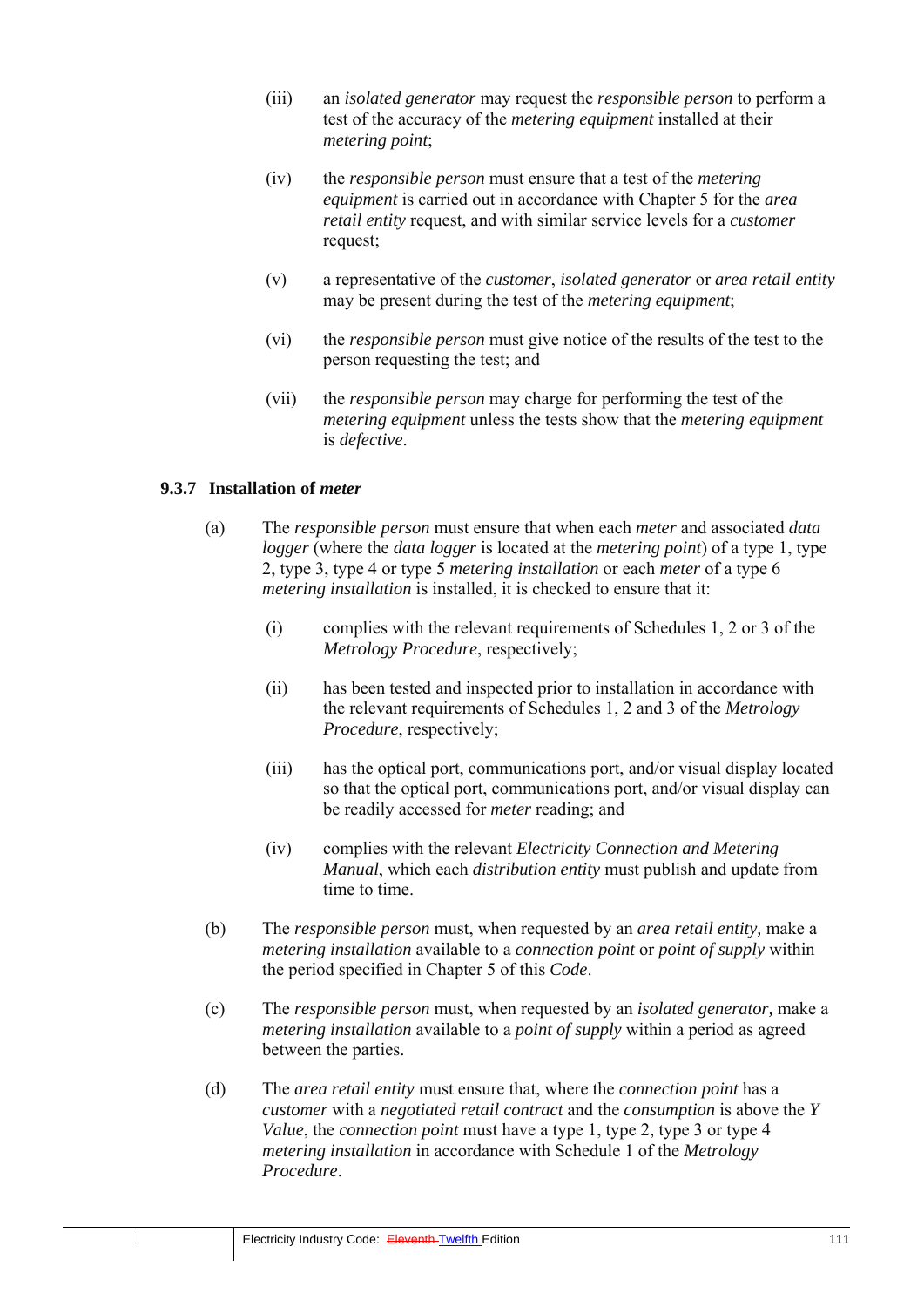- (e) To avoid doubt, the *responsible person* is not required to ensure that, where a *premises* connected to *isolated power systems* has never had a *customer* with a *negotiated retail contract*, or *consumption* is below the *Y value*, *interval meters* are to be installed in new or replacement situations.
- (f) The *responsible person* must ensure that where electricity is *imported* to the *supply network* by a *customer*, and a *metering installation* is required for the purpose of billing that *imported* electricity, the quantity of *imported* electricity must be separately measured to that of any *exported* electricity.
- (g) The *responsible person* must ensure that in all situations, an *interval meter* installed after the *FRC commencement date* must be capable of being upgraded for use in a type 4 *metering installation* (as defined in the version of the *National Electricity Rules* or *Metrology Procedure* effective at the time the *interval meter* is installed) without replacing the *meter*.
- (h) Where:
	- (i) the *area retail entity* alters a type 5, 6 or 7 *metering installation* to make it capable of *remote acquisition*;
	- (ii) the alteration leads to a change in the classification of that *metering installation*; and
	- (iii) the *distribution entity* is the *responsible person* for that *metering installation*,

the parties must negotiate in good faith to ensure the *distribution entity* is reasonably compensated for the alteration to the *metering installation*.

## **9.4 Responsibility for** *energy data services*

#### **9.4.1 Application of clause 9.4**

(a) The requirements of this clause 9.4 apply to type 1, type 2, type 3, type 4, type 5, type 6 and type 7 *metering installations* where applicable.

Type 1, type 2, type 3 and type 4 *metering installations* do not in general have a *metering installation database*, and accordingly are not referenced in a number of clauses in this clause  $9.49.4$ .

(b) A reference to a *Metering Provider* in this clause 9.49.4 is a reference to a *Metering Provider* that is registered with *AEMO* as an *MDP*.

#### **9.4.2** *Metering installation* **components –** *energy data services*

- (a) The *responsible person* must ensure that, as a minimum, the components, characteristics and service requirements for *energy data services* for type 1, type 2, type 3 and type 4 *metering installations* comply with the Service Level Requirements published by *AEMO*.
- (b) The *responsible person* must ensure that, as a minimum, the components, characteristics and service requirements for *energy data services* for type 5 and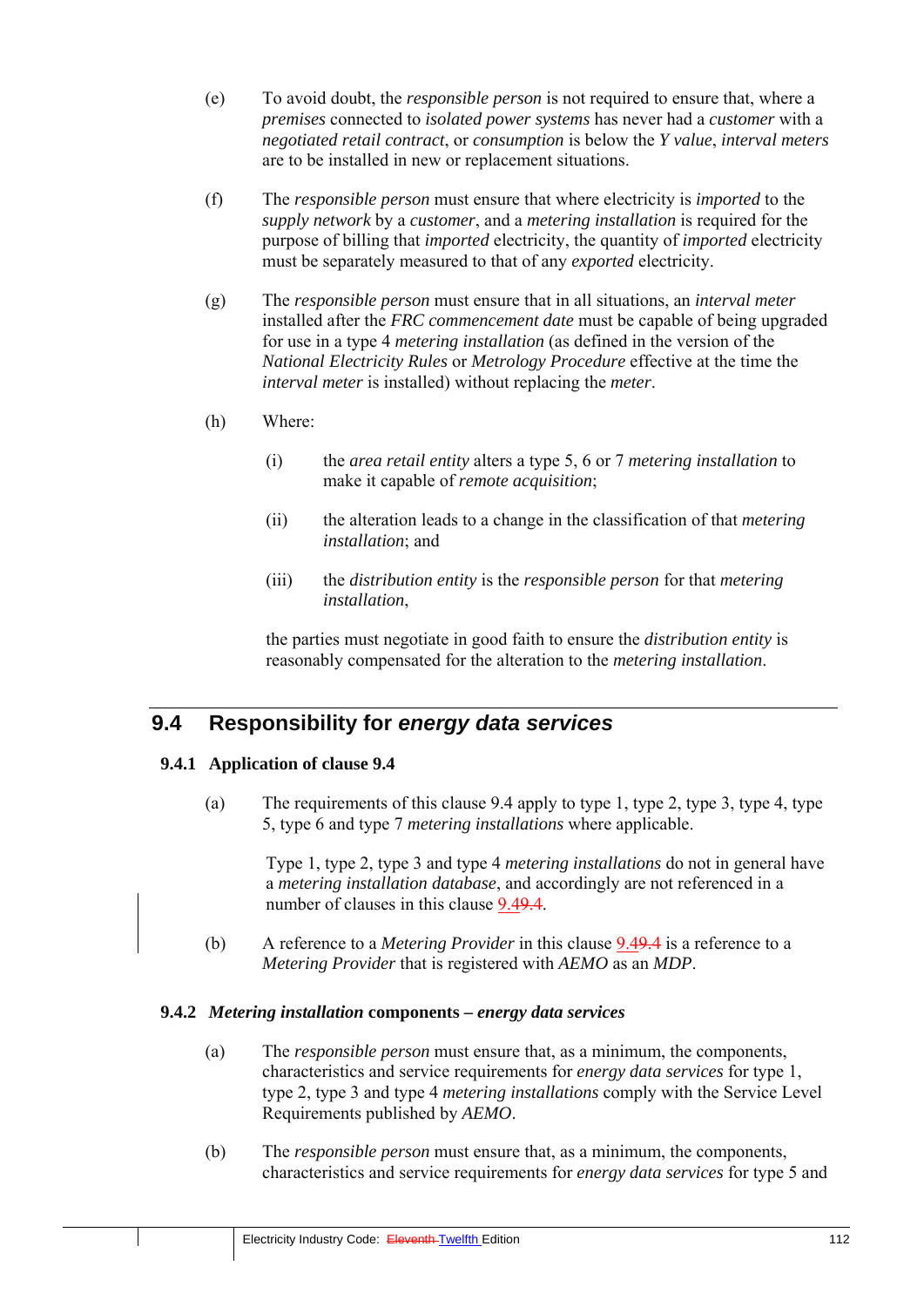type 6 *metering installations* comply with Schedules 4 and 5 of the *Metrology Procedure* respectively.

- (c) The *responsible person* is required to use a *Metering Provider* to undertake the reading and processing of *energy data* for relevant *metering installations*.
- (d) Where the *responsible person* has engaged a *Metering Provider,* the *responsible person* must advise that *Metering Provider* of the components, characteristics and service requirements that are to be used for the *metering installation* (as outlined in Schedules 4 and 5 of the *Metrology Procedure*).

#### **9.4.3 Meter reading**

- (a) An *interval meter* installed for a *SMALL NMI* will be read as an *accumulation meter* unless the *metering installation* is classified as types 1 to 4.
- (b) An *interval meter* installed for a *large market customer* must be read as a remotely read *interval meter*.
- (c) An *interval meter* installed for a *large non-market customer* where the *connection point* has never had a *customer* with a *negotiated retail contract* will be read as an *accumulation meter* by the *Metering Provider*.
- (d) Where an *interval meter* is installed for an *import connection point* the *Metering Provider* must read the *energy data* in accordance with the request by the *isolated generator* or the *area retail entity*.
- (e) *Interval energy data* from an *interval meter* that measures *exported* electricity must not be manually collected. If the *interval energy data* is required, it will be collected by *remote acquisition*. Otherwise the *interval meter* will be read as an *accumulation meter*.
- (f) Deleted
- (g) Deleted
- (h) The *distribution entity* may make arrangements to alter any type 5, 6 or 7 *metering installation* and remotely acquire *energy data*. This will not alter the classification of those *metering installations* where the *distribution entity* decides on reasonable grounds that operational difficulties require the *remote acquisition* of *energy data*.
- (i) For the purposes of paragraph  $(f)(f)$ , operational difficulties may include locational difficulties where the *metering installation* is:
	- (i) at a site where access is difficult; or;
	- (ii) on a remote rural property.
- (j) The *Metering Provider* is the only person permitted to provide *metering data* to the *responsible person*, who must provide that data:
	- (i) Deleted;
	- (ii) to the *distribution entity* for network billing; and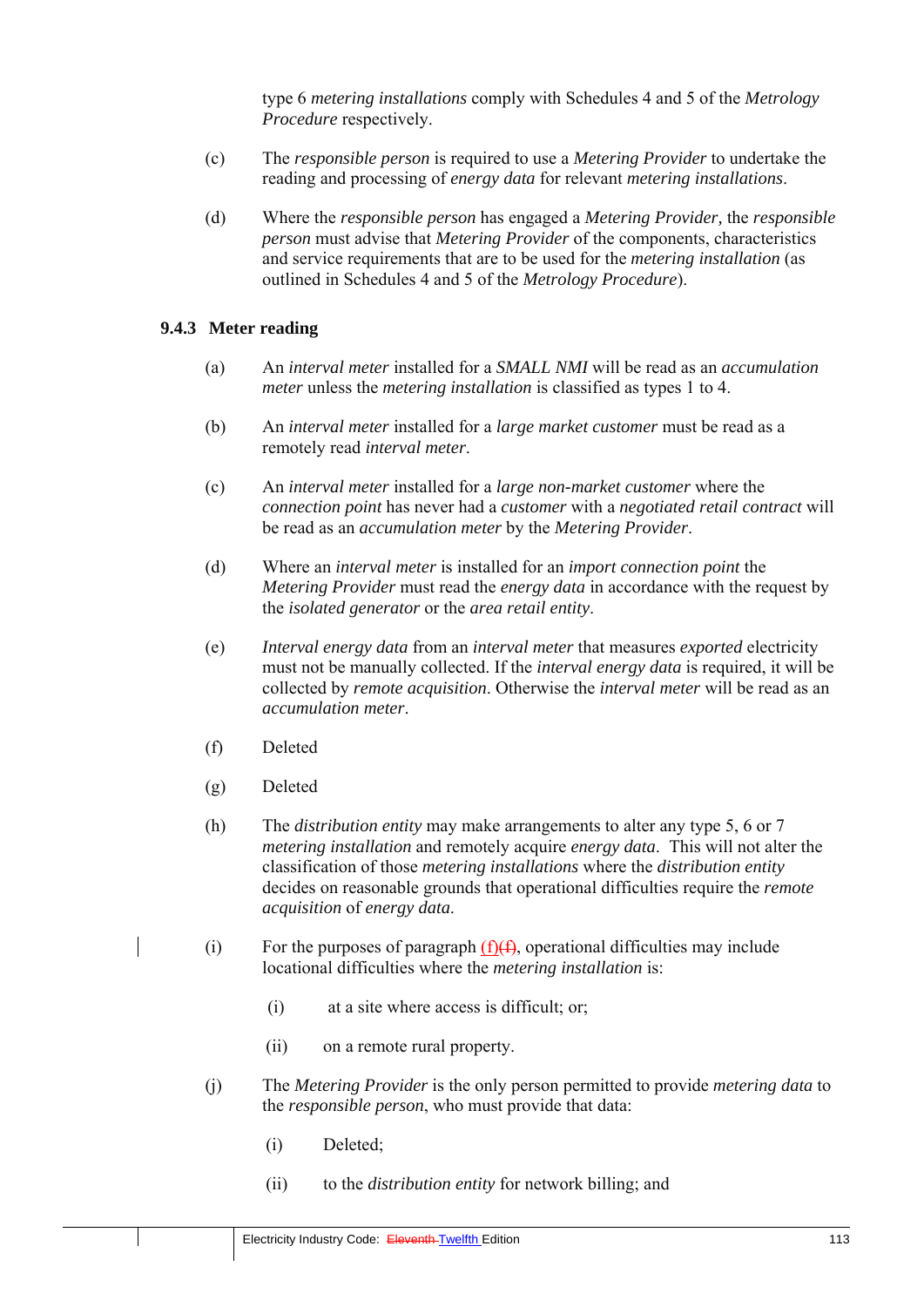- (iii) to the *area retail entity* for retail billing and wholesale reconciliation purposes.
- (k) A *distribution entity* is permitted to read the *metering equipment* for its own purpose providing the reading schedule is coordinated with the *responsible person*.
- (l) The *responsible person* must:
	- (i) use reasonable endeavours to collect an *actual meter reading* for every *meter* associated with a *scheduled meter reading*;
	- (ii) arrange for a *scheduled meter reading* to be performed at least once every 14 weeks, except:
		- (A) for a *SMALL NMI premises* with a *card operated meter*, a *scheduled meter reading* is to be arranged at least once every 52 weeks; and
		- (B) for an operational grouping of *NMIs* for *connection points* that are not supplied through a *CBD feeder* or an *urban feeder* with a *meter* reading rate of less than 100 *NMIs* per *business day*, a *scheduled meter reading* is to be arranged at least once every 52 weeks.
		- (C) Deleted
- (m) Deleted.
- (n) Subject to paragraph (l)(l), for type 6 *metering installations*, the *responsible person* must:
	- (i) ensure that *accumulated energy data* is collected from *meters*  representing at least 99.8% of estimated total *consumption*, based on the previous 12 month period, for type 6 *metering installations* for which that *responsible person* is responsible and this data is transferred to the *metering installation database* of a type 6 *metering installation* at a frequency which is at least once every 28 weeks; and
	- (ii) deleted
	- (o) For the purposes of paragraphs  $(m)(m)$  and  $(C)(C)$ , data collected includes *energy data that has been <i>substituted* in accordance with clause  $9.4.4(c)9.4.4(e)$ .
	- (p) The *responsible person* must use best endeavours to ensure that *energy data* is collected from a *meter* and this data is transferred to the relevant *metering installation database,* no more than two *business days* prior to, or two *business days* subsequent to, the date of a *scheduled meter reading* for that *metering installation*.
	- (q) The *responsible person* must ensure that a schedule is developed and maintained to determine the dates of the next *scheduled meter reading* for each *metering installation* in accordance with clause 3.3.3 of the *Metrology Procedure*.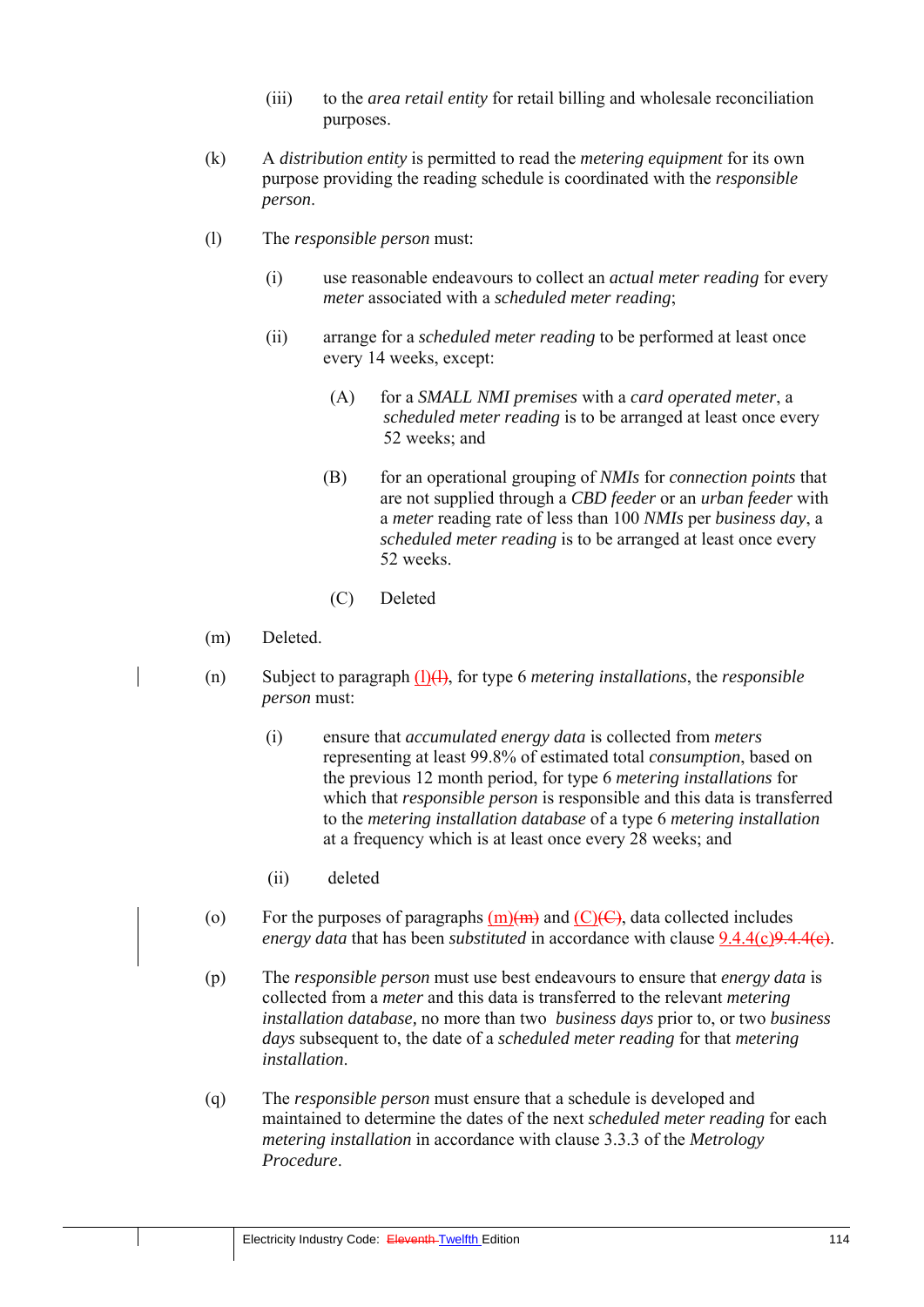- (r) The *area retail entity* may, in accordance with the Chapter 5 of this *Code*, request that the *responsible person* arrange for a *special meter reading* on a nominated date.
- (s) The *responsible person* must arrange, in accordance with Chapter 5 of this *Code*, for any *special meter reading* to be undertaken in accordance with *customer* transfer arrangements as specified in Chapter 6 of this *Code*.

#### **9.4.4 Validation and substitution of** *energy data*

- (a) For the purpose of this clause 9.4.49.4.4, a reference to a type 5 *metering installation* in Schedule 7 of the *Metrology Procedure* is also to be taken as a reference to type 1, type 2, type 3 and type 4 *metering installations*.
- (b) Subject to clause 9.4.3(j)9.4.3(j), the *responsible person* must ensure that *energy data* collected for a type 1, type 2, type 3, type 4 or type 6 *metering installation* in accordance with clause 9.4.3, is validated in accordance with the validation rules in clause 1 of Schedule 7 or clause 1 of Schedule 9 of the *Metrology Procedure* respectively.
	- (c) The *responsible person* must ensure that the *energy data* is *substituted* where:
		- (i) the *metering installation* installed at a *customer's metering point* can not be read due to access limitations and in this situation the *responsible person* has the discretion to use a self read in preparing the *substituted* value;
		- (ii) the *energy data* collected for a type 1 to 4 *metering installation* fails the validation test conducted in accordance with paragraph (b), in which case the *interval energy data* is *substituted* in accordance with clause 3 of Schedule 7 of the *Metrology Procedure*;
		- (iii) the *energy data* collected for a type 6 *metering installation* fails the validation test conducted in accordance with paragraph (b), in which case the *consumption energy data* is *substituted* in accordance with clause 3 of Schedule 9 of the *Metrology Procedure*;
		- (iv) there has been a failure of the *metering equipment*, or the *metering equipment* has been found to be *defective*, or interference to the *metering equipment* has occurred, in which case the *energy data* for a type 1 to 4 or type 6 *metering installation* is *substituted* in accordance with clause 3 of Schedule 7 or clause 3 of Schedule 9 of the *Metrology Procedure* respectively;
		- (v) an inspection or test on the *metering equipment* has established that a measurement error exists, in which case the *energy data* for a type 1 to 4 or type 6 *metering installation* is *substituted* in accordance with clause 3 of Schedule 7 or clause 3 of Schedule 9 of the *Metrology Procedure* respectively; or
		- (vi) an estimated read is permitted in accordance with clause 9.4.3(s)9.4.3(s), in which case the *energy data* for a type 6 *metering installation* is *substituted* in accordance with clause 3 of Schedule 9 of the *Metrology Procedure*.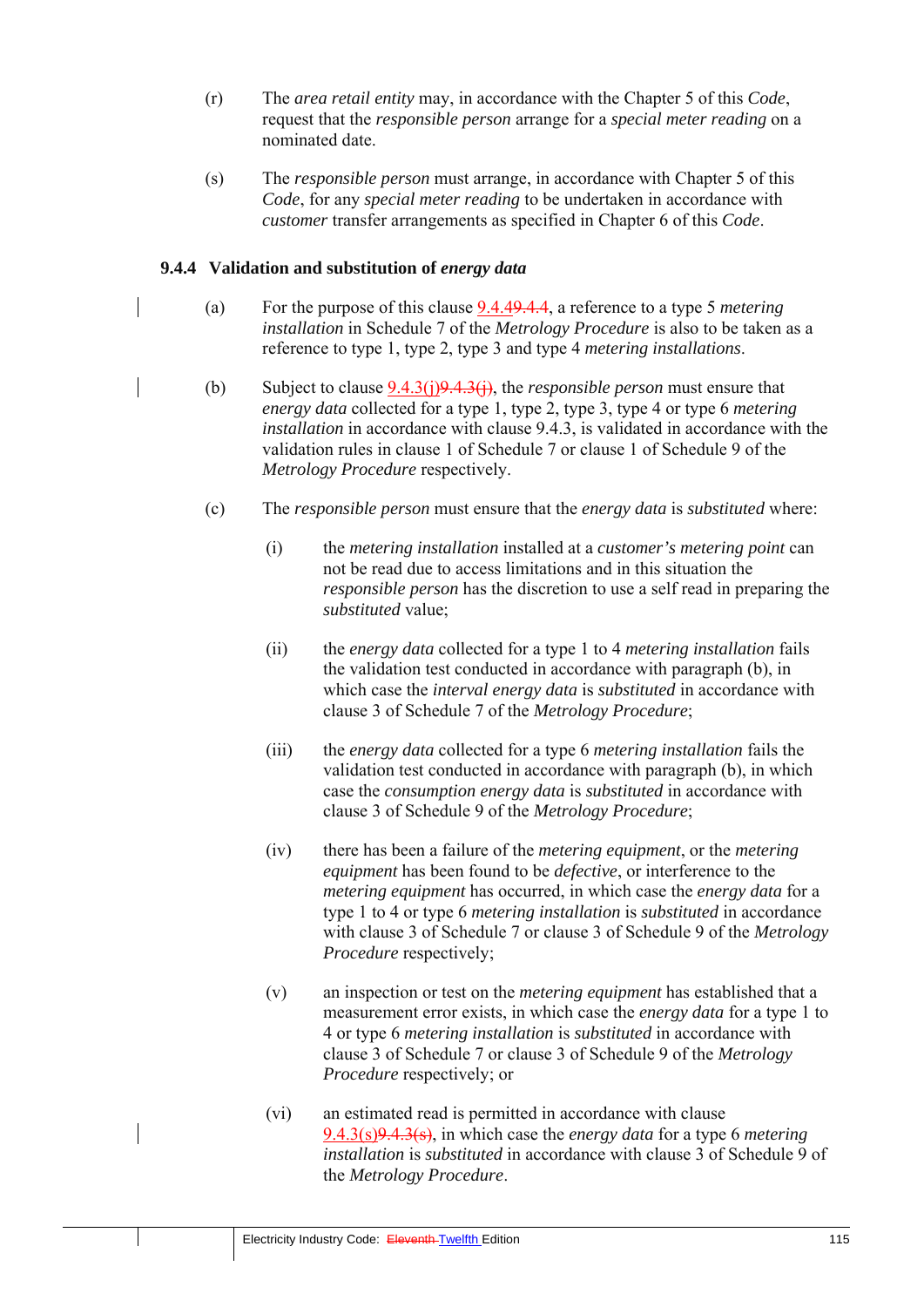#### **9.4.5 Deleted**

#### **9.4.6 Calculation of** *energy data* **for type 7** *metering installation*

- (a) The *responsible person* must ensure that *energy data* for a *metering installation* type 7 is calculated in accordance with a *distribution entity's* procedure.
- (b) The *responsible person* must ensure that the *energy data* for a type 7 *metering installation*, which is calculated in accordance with paragraph (a), is validated in accordance with a *distribution entity* procedure.
- (c) The *responsible person* must ensure that the *energy data* is *substituted* in accordance with a *distribution entity* procedure where the *energy data* calculated for a type 7 *metering installation* fails the validation test conducted in accordance with paragraph (b).

#### **9.4.7 Data storage**

- (a) The *responsible person* must retain records of the characteristics of *metering equipment* for seven years after that *metering equipment* has been removed from service.
- (b) The records specified in paragraph (a) may be held in electronic form.
- (c) The *responsible person* must make available the records specified in paragraph (a) to the *QCA* if requested in writing by the *QCA*. The *QCA* must only use those records for the purpose of performing an audit of the *metering equipment*.
- (d) The *responsible person* must ensure a *metering installation database* containing *energy data* in respect of a type 6 *metering installation* is provided, in accordance with the service requirements in Schedule 5 of the *Metrology Procedure*.
- (e) To avoid doubt, the *energy data* for a type 6 *metering installation* is the data collected from the *meter* in accordance with clause 9.4.39.4.3, and/or *substituted* in accordance with clause 9.4.49.4.4.
- (f) The rights of access to the data held within the *metering installation database*  are set out in clause 7.7 of the *National Electricity Rules* and in clause 9.4.7(f)9.4.7(f) of this *Code*. For a type 7 *metering installation*, the right of access to the data is specified in a *distribution entity's* procedure.

#### **9.4.8 Information**

- (a) The *responsible person* must ensure that *energy data* is provided to the *area retail entity* and the *distribution entity* for each *metering installation* that is installed in relation to a *connection point* or *point of supply* that relates to the *area retail entity* or the *distribution entity*, respectively.
- (b) The *responsible person* must not hinder an *isolated generator's* or *customer's* access to *metering equipment* for the purpose of reading the *meter* display.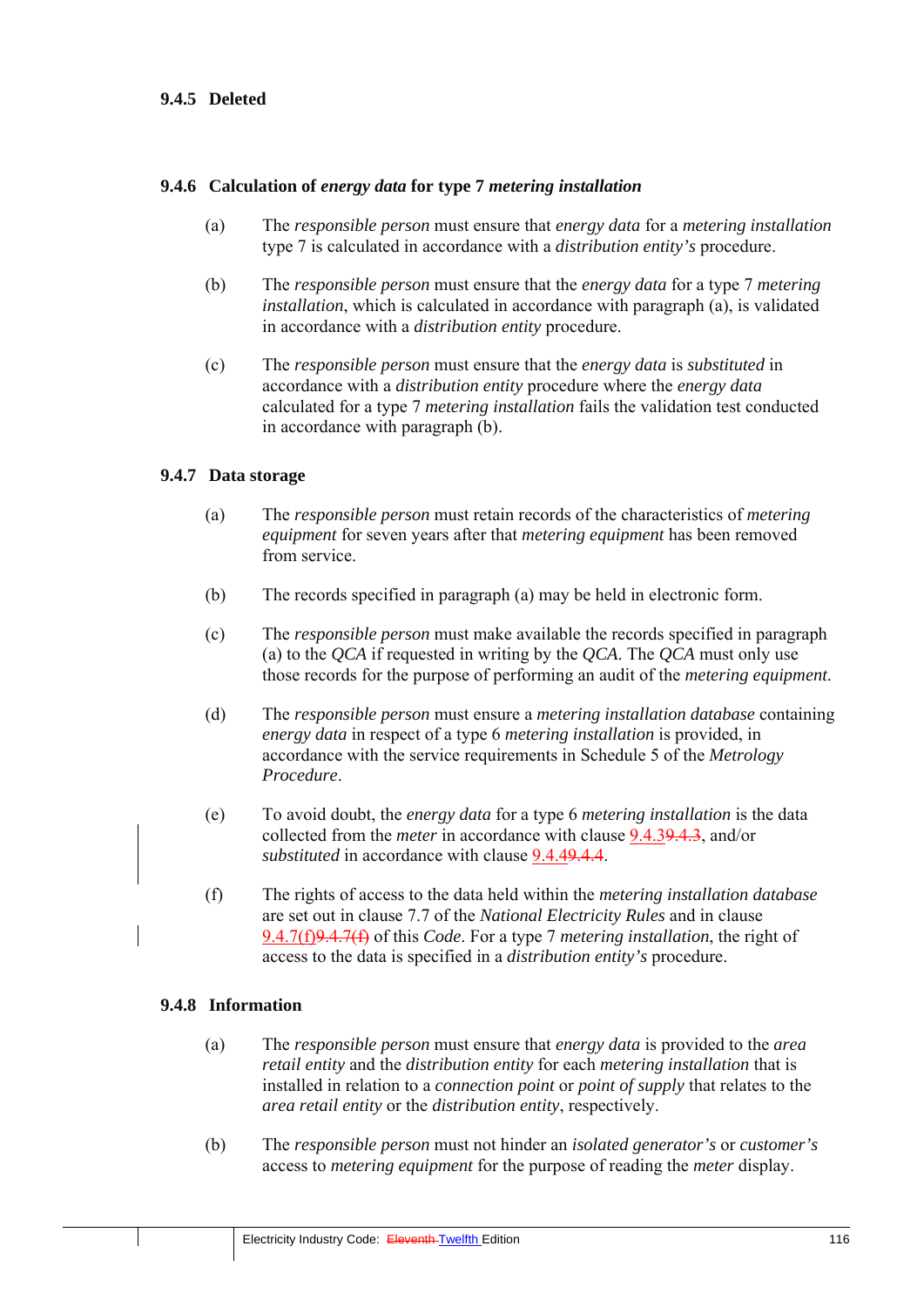- (c) A *customer* of an *area retail entity* may request its *energy data* from that *area retail entity*. With respect to this *energy data*:
	- (i) the *area retail entity* must not unreasonably withhold the *energy data* from the *customer*;
	- (ii) the *area retail entity* must store the *energy data* for a minimum of two years;
	- (iii) the first request for *energy data* by a *customer* for the previous two years will be provided free of charge by the *area retail entity*;
	- (iv) the *area retail entity* may impose a reasonable charge for providing *energy data* on any request from the *customer* if the *customer* has been provided with its *energy data* within the 12 month period prior to the request; and
	- (v) if the request is for *energy data* beyond two years, the *area retail entity* may apply a reasonable charge for providing that data.
- (d) For the purposes of paragraph (a), access to *energy data* must be provided as follows:
	- (i) where *energy data* for a type 1, type 2, type 3, type 4 or type 6 *metering installation* has been collected in accordance with clause 9.4.39.4.3, and validated and *substituted* in accordance with clause 9.4.49.4.4, by 5.00 pm on the second *business day* after that *energy data* has been collected.

#### **9.4.9 Validation of** *metering installation database*

- (a) The *responsible person* must ensure that a *sampling plan* is established and maintained, in accordance with *Australian Standards* "AS 1199: Sampling Procedures for Inspection by Attributes" or "AS 2490: Sampling Procedures and Charts for Inspection by Variables for Percent Nonconforming" to validate that the data stored in the *metering installation database* for a type 6 *metering installation* is consistent with the data stored in the *meter*.
- (b) The validation test must be conducted at a frequency in accordance with the *sampling plan* described in paragraph (a), which must not be less than once every 12 months.
- (c) If there is an inconsistency between the *energy data* held in a *meter* and the *energy data* held in the *metering installation database*, the *energy data* in the *meter* is to be taken as prima facie evidence of the *energy data* for that *metering point*.
- (d) Actions in event of non-compliance with accuracy requirements are set out in ID references 3.2 – 3.4 of Schedule 5 of the *Metrology Procedure* for type 6 *metering installations*.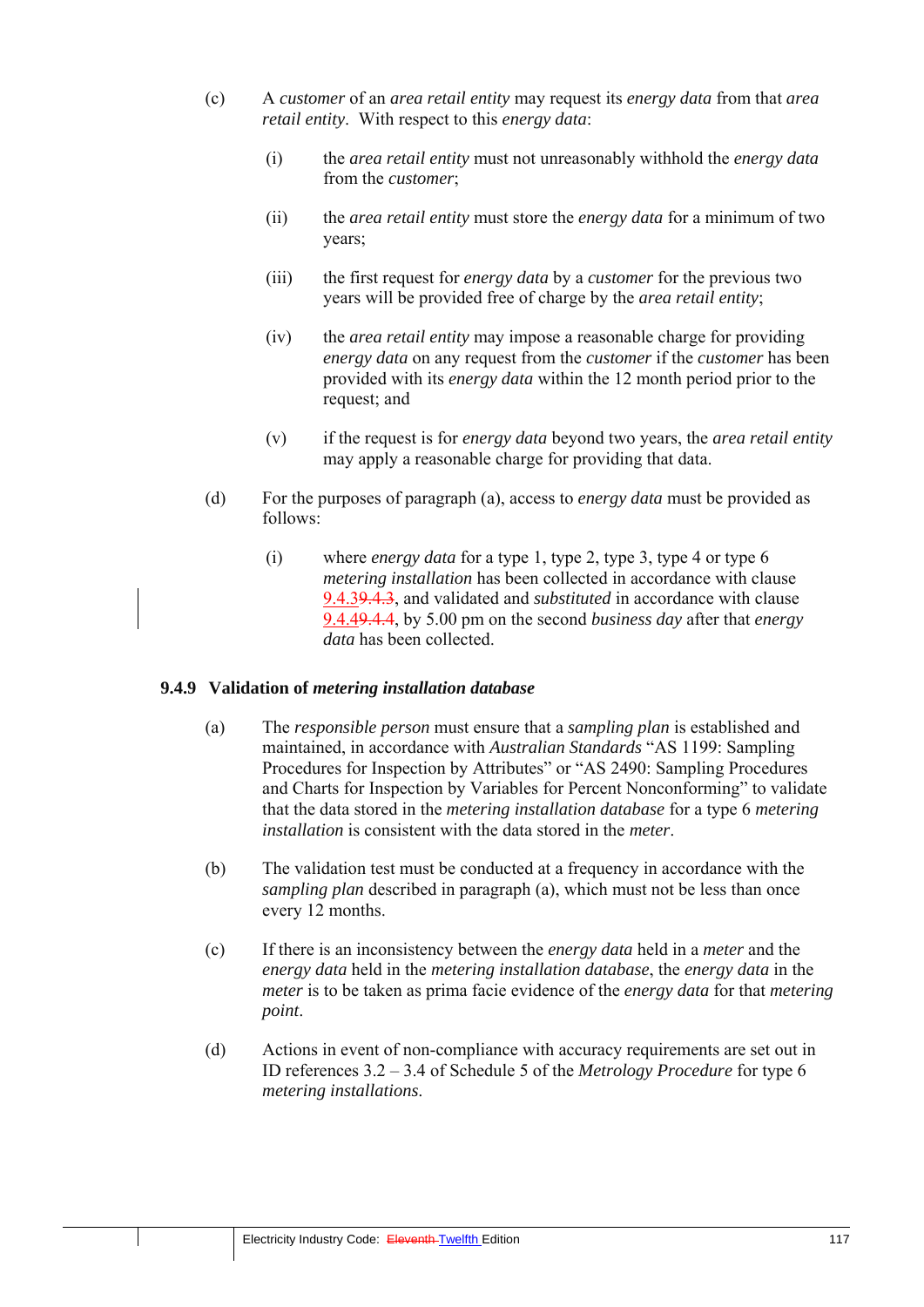#### **9.4.10 Request for testing of the** *metering installation*

- (a) If requested by a *isolated generator* or the *area retail entity*, the *responsible person* must conduct a test to determine the consistency of data held in the *metering installation database* and data held in the *meter* of a type 6 *metering installation*.
- (b) The *responsible person* must make available the results of the test described in paragraph (a) to the *area retail entity* or the *isolated generator*, as applicable, as soon as practicable.
- (c) Where the test undertaken in accordance with paragraph (a) determines an inconsistency, the *responsible person* must pay the costs of, and associated with, that test.
- (d) Where the test undertaken in accordance with paragraph (a) determines no inconsistency, the *area retail entity* or *isolated generator* who requested the test under paragraph (a) must pay the costs of, and associated with, that test in accordance with clause 7.3.6(e) of the *National Electricity Rules*.
- (e) Where there is a discrepancy between:
	- (i) *energy data* stored in the *meter*; and
	- (ii) *energy data* stored in the *metering installation database* in respect of that *meter*,

the *energy data* stored in the *meter* or *meter/*associated *data logger* is prima facie evidence of the amount of electricity supplied to that *metering point*.

- (f) If requested by an *area retail entity* or *isolated generator*, the *responsible person* must, prior to any test being undertaken in accordance with paragraph (a), provide an estimate of the costs of, or associated with, that test.
- (g) Actions in event of non-compliance with accuracy requirements are set out in ID references 3.2 – 3.4 of Schedule 5 of the *Metrology Procedure* for type 6 *metering installations*.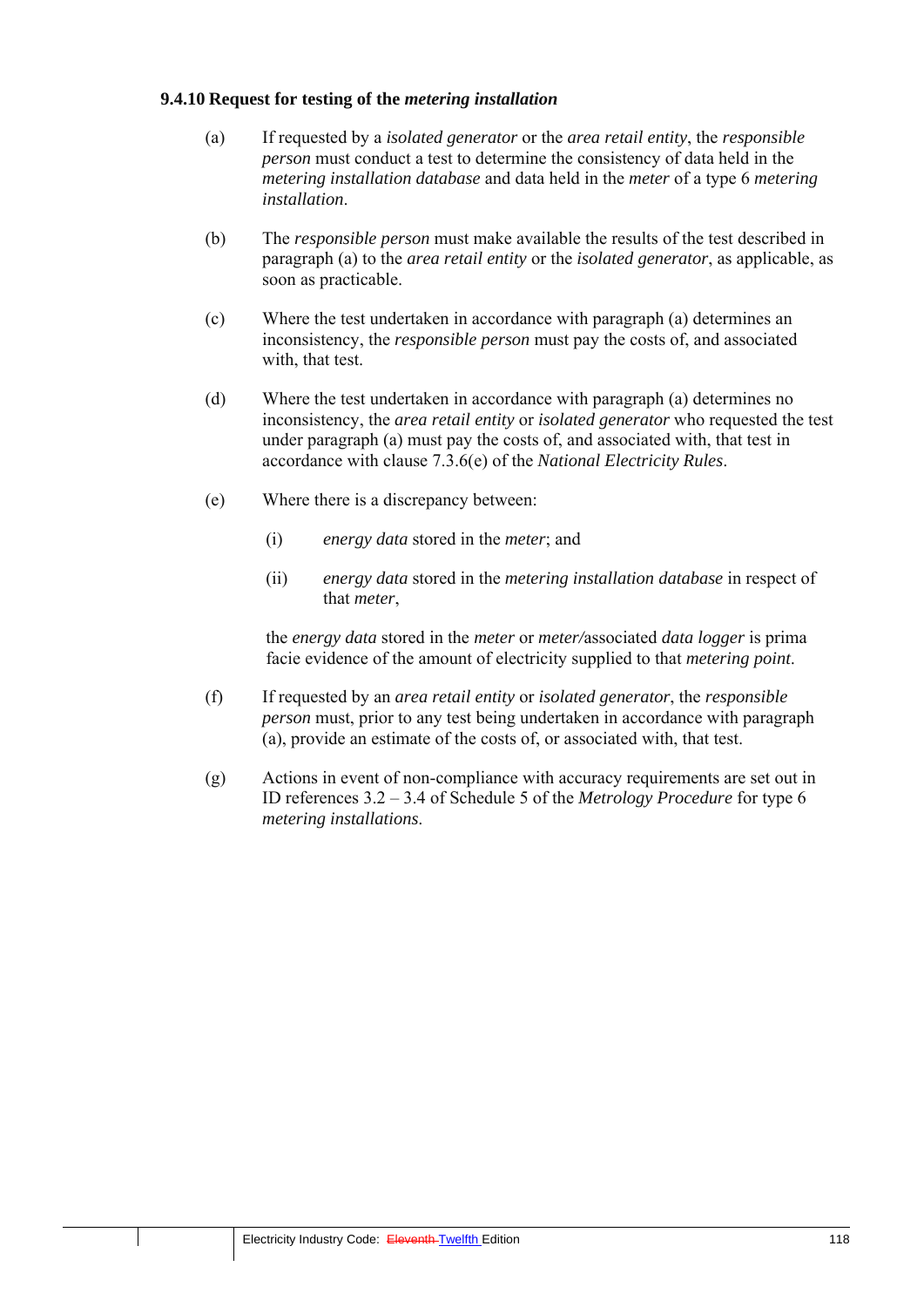## **10.1 Definitions and interpretation**

#### **10.1.1 Definitions**

*acceptable identification* in relation to:

- (a) a *residential customer*, includes one or more of the following:
	- (i) a driver's licence, a current passport or other form of photographic identification;
	- (ii) a Pensioner Concession Card or other entitlement card issued by the State or Commonwealth Government; and
	- (iii) a birth certificate;
- (b) a *business customer* which is a sole trader or partnership, includes one or more of the forms of identification for a *residential customer* for each of the individuals that conduct the business; and
- (c) a *business customer* which is a body corporate, includes the body corporate's Australian Company Number or Australian Business Number.

*accumulation meter* has the meaning given in the *Metrology Procedure*.

*actual energy data* means the *energy data* that represents an actual measurement of the flow of electricity in a power conductor.

*actual meter reading* has the meaning given in the *Metrology Procedure*.

*AEMO* has the meaning given in the Electricity Act.

*AER Retail Pricing Information Guideline* is the AER Retail Pricing Information Guideline — January 2012 Version 2.0, as amended from time to time, and published on the AER website.

*area retail entity* means a *retail entity* whose *retail authority* states a *retail area*.

#### *Australian Standard* means:

- (a) in Chapter 9, the relevant standard published by Standards Australia; and
- (b) for all other chapters, the Australian Standard AS ISO 10002-2006 as amended and updated from time to time.

*bank* means an authorised deposit taking institution within the meaning of the *Banking Act 1959* (Cwlth).

*billing cycle* means the regular recurrent period for which a *customer* receives a bill from a *retail entity*.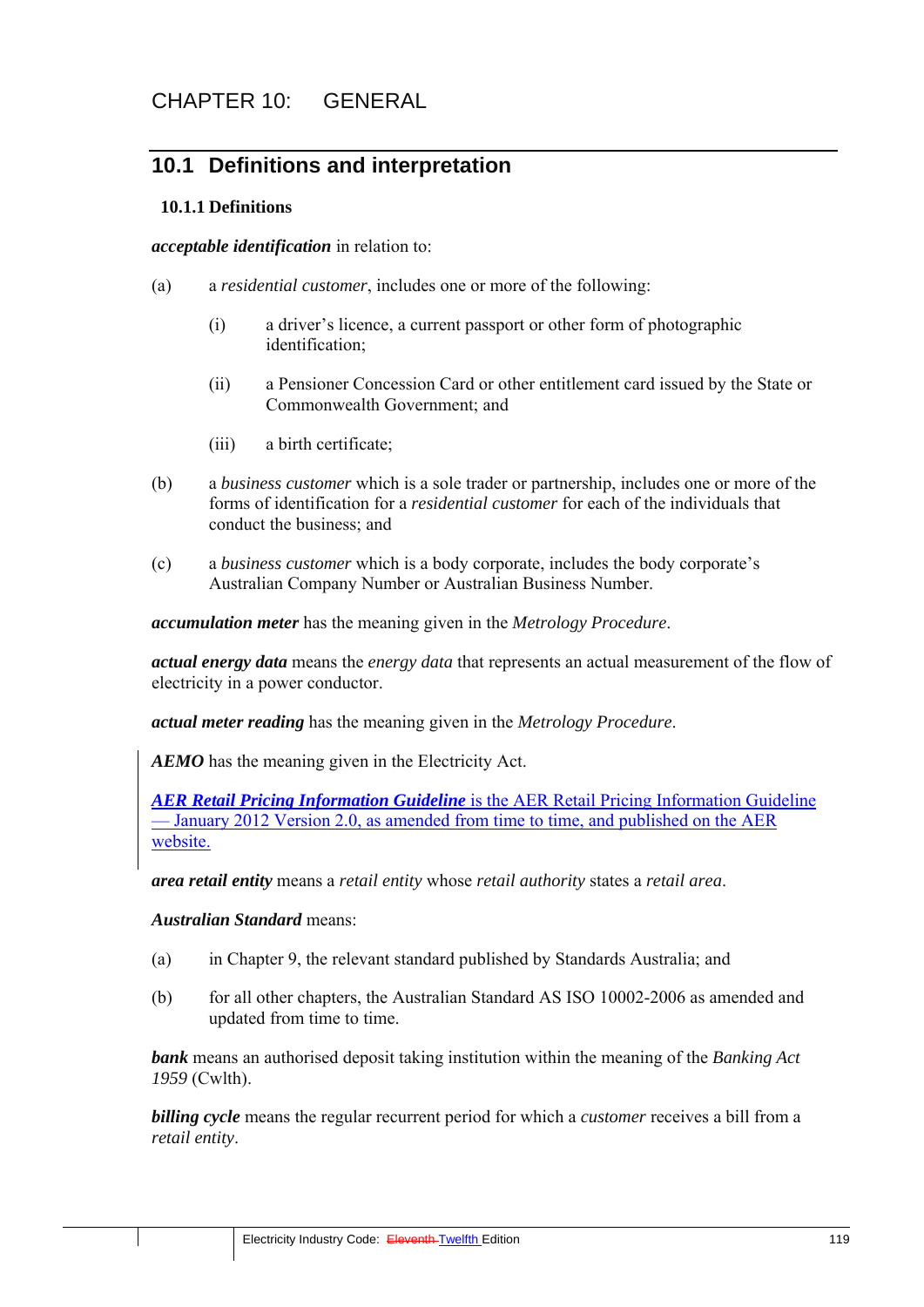*B2B Procedures* means the procedures under the *National Electricity Rules* or as otherwise agreed between the parties, prescribing the content of, the processes for, and the information to be provided to support communications between the *distribution entity* and the *retail entity* relating to a *customer* or supply of electricity to a *customer*.

*B2B Procedures (service order process)* means the procedure set out in the document "*B2B Procedures* (Service Order Process)" which forms part of the *B2B Procedures* under the *National Electricity Rules* and defines the *standard service order* process and transactions data requirements to be adopted by national electricity market participants.

*business customer* means a *customer* who is not a *residential customer*.

*business day* means a day other than a Saturday, a Sunday or a Queensland wide public holiday (as appointed under the *Holidays Act 1983* (Qld)).

*CAIDI* means the sum of the duration of each *interruption* (measured in minutes) divided by the total number of *interruptions* for that *distribution entity*. This is a measure of the average time (measured in minutes) for electricity supply to be restored to a *customer* when an *interruption* has occurred.

*CAIDI Limits* means the limits calculated as *SAIDI Limits* divided by *SAIFI Limits* for that *distribution entity*. The *CAIDI Limits* set out in clause 3 of Schedule 1 are provided for interpretive purposes only and do not constitute standards which are enforceable against a *distribution entity* by individual *customers*

*card operated meter* means a *meter* that contains *control equipment* that switches on and off in accordance with the amount of credit stored in the *meter*.

*CATS Procedures* means the procedures set out in the document "MSATS Procedures: CATS Procedures part 1 Principles and Obligations", issued by *AEMO* under the *National Electricity Rules*.

*CBD feeder* means a feeder supplying predominantly commercial high-rise buildings, supplied by a predominantly underground *supply network* containing significant interconnection and redundancy when compared to urban areas.

*Code* means this Electricity Industry Code.

*communications link* has the meaning given in the *National Electricity Rules.*

#### *connection contract* means:

- (a) for the purposes of Chapter 9, the contract (either classified as standard or negotiated) that prescribes the conditions of connection between a *distribution entity* and a *generator* or *customer* (as the case may be) when that party connects to the *distribution entity's supply network*; and
- (b) for all other chapters, means any contract under which a *distribution entity* agrees to provide *customer connection services* to a *customer's premises*.

*connection point* has the meaning given in the *National Electricity Rules*.

*consumption* means, for the purposes of Chapter 9, the annual consumption as determined by a *distribution entity*.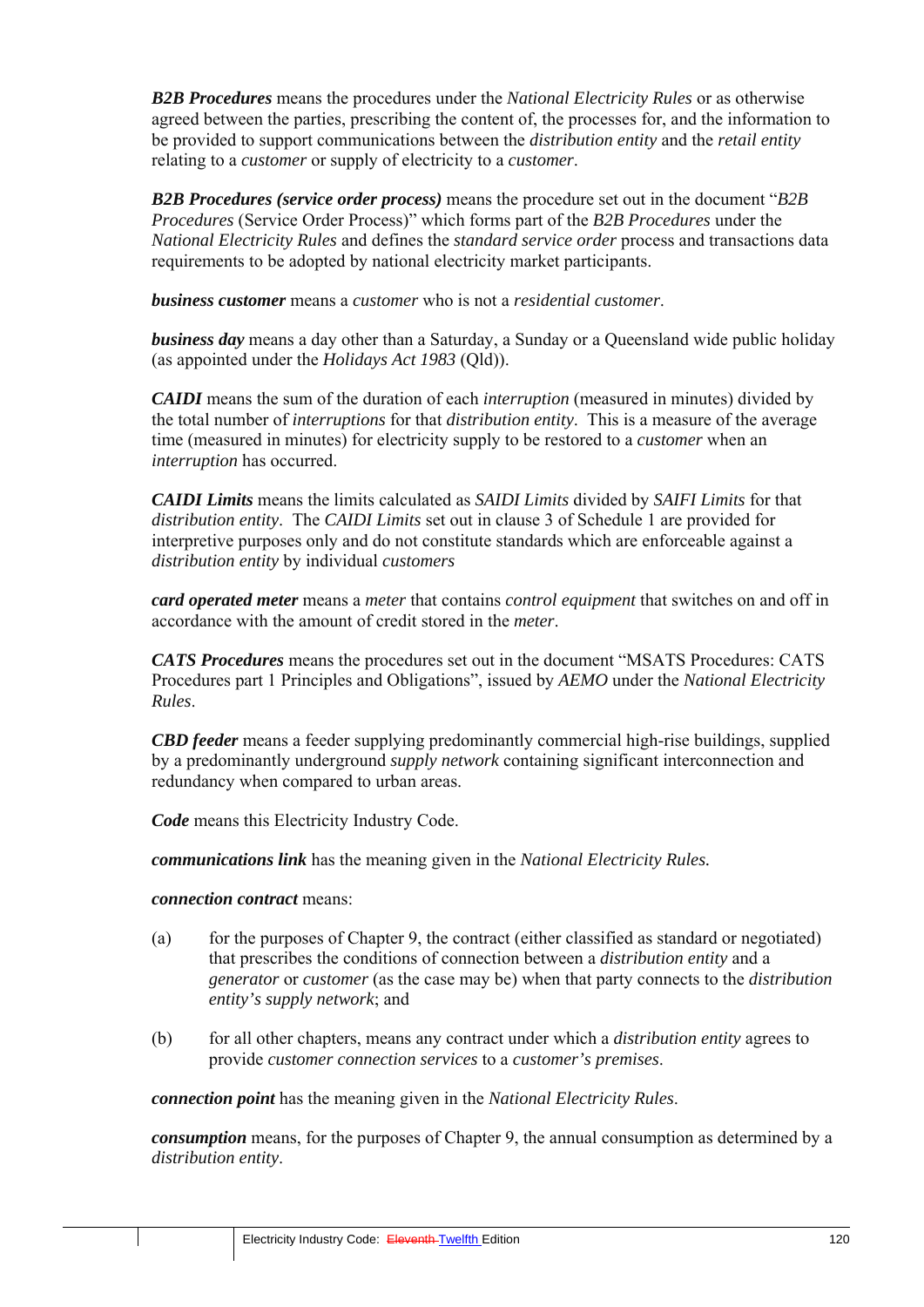*consumption energy data* has the meaning given in the *Metrology Procedure*.

*contract interest rate* means, for any year, the bank bill swap rate for one year, as reported in the Australian Financial Review Money and Bond Market section on the first Friday of December of the previous year, less one full percentage point, or such other rate approved by the *QCA*.

*control equipment* means the equipment needed to switch a circuit(s) on or off by a device installed or operated by the *distribution entity*. For example, local or remote timing devices would form part of *control equipment*. This equipment forms part of a *metering installation* for the purpose of testing and inspection.

*controlled load* means those loads that are controlled by means of control equipment, and are separately metered from the remaining load at the connection point. For example, a residential hot water heating circuit will be a controlled load in Queensland and may have a timing device known as the ripple frequency control system.

*co-ordination agreement* has the meaning given in the *Electricity Act*.

#### *credit history information* means:

- (a) providing the *retail entity* with permission to obtain a credit check of the credit history of the *customer*; and
- (b) any other information that relates to the credit history of the *customer* that is reasonably required for the *retail* or *distribution entity* to assess the ability of the *customer* to meet its financial obligations under a *retail* or *connection contract.*

*current transformer* means a transformer for use with *meters* or protection devices in which the current in the secondary winding is, within prescribed limits, proportional to and in phase with the current in the primary winding.

*customer* has the meaning given in the *Electricity Act*.

*Customer Charter* means the charter prepared by the *distribution entity* under clause 3.23.2 or the *retail entity* under clause 4.54.5.

*customer connection services* has the meaning given in the *Electricity Act*.

*customer information* means information relating to a specific *small customer* obtained by a *marketer*, its employees, agents or contractors through the process of *marketing retail contracts* to the *small customer*, and includes information obtained without the consent of the *small customer*.

*customer retail services* has the meaning given in the *Electricity Act*.

*data logger* has the meaning given in the *National Electricity Rules*

*defective* or *defect* means the condition where the *metering equipment* does not measure or record the flow of electricity to a level of accuracy prescribed in the *National Electricity Rules*.

*disconnection warning* means a notice in writing issued in accordance with clause 3.63.6 or clause 4.184.18.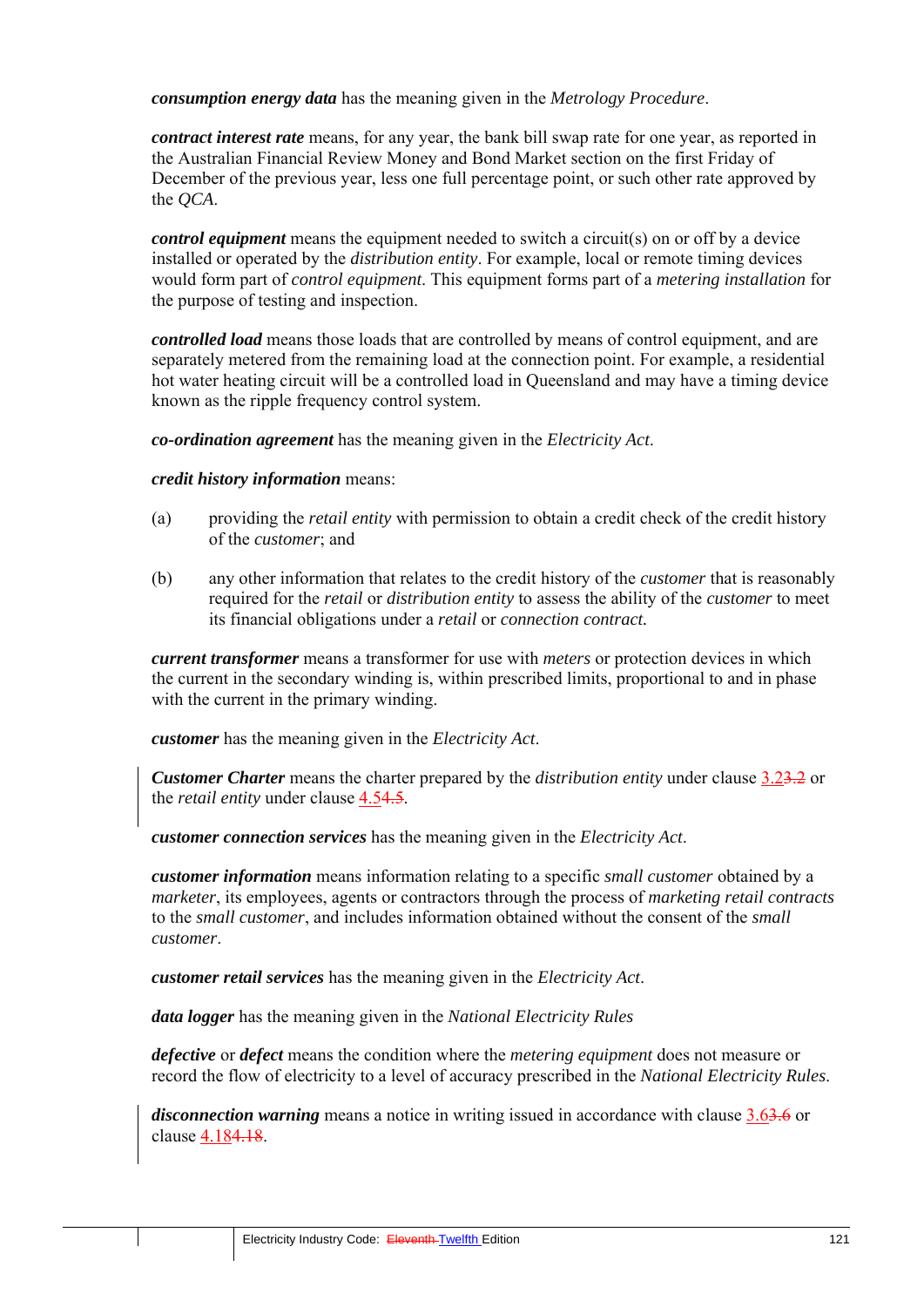*distribution area* for a *distribution entity* is the area specified in its *distribution authority* as its distribution area.

*distribution authority* has the meaning given in the *Electricity Act*.

*distribution entity* means an entity that holds a *distribution authority*.

*distribution non-network charges* means charges of a *distribution entity* set out in the *distribution entity's* price list that:

- (a) are referable to a specific request by a *small customer* or its *retail entity*; or
- (b) are referable to a requirement under *electricity legislation*,

and do not include *network charges*.

*dual fuel contract* means a single *negotiated retail contract* for the sale of electricity and for the sale and supply of gas by a *retail entity* to a *customer*.

*electrical installation* has the meaning given in the *Electricity Act*.

*Electrical Safety Act* means the *Electrical Safety Act 2002* (Qld).

*Electrical Safety Regulation* means the *Electrical Safety Regulation 2002* (Qld).

*Electricity Act* means the *Electricity Act 1994* (Qld).

*Electricity Connection and Metering Manual, ECMM*, means the document of that title produced by either the *ENERGEX distribution entity* or *Ergon Energy distribution entity*.

*electricity legislation* means the *Electricity Act*, *Electrical Safety Act*, the *Electricity - National Electricity Scheme (Queensland) Act 1997* (Qld) and regulations, standards, codes, protocols and rules made under those Acts.

*Electricity Regulation* means the *Electricity Regulation 2006* (Qld).

*emergency* means an emergency due to the actual or imminent occurrence of an event which in any way endangers or threatens to endanger the safety or health of any person, or normal operation of the *supply network* or *transmission grid*, in the state of Queensland or which destroys or damages, or threatens to destroy or damage, any property in the state of Queensland.

*ENERGEX* means ENERGEX Limited (ACN 078 849 055).

*energy data* has the meaning given in the *Metrology Procedure.*

*energy data services* has the meaning given in the *Metrology Procedure*.

*energy price fact sheet* is an Energy Price Fact Sheet, within the meaning of the *AER Retail Pricing Guideline*, relating to electricity prices.

*Energy and Water Ombudsman Queensland* means the Energy and Water Ombudsman Queensland established by the *Energy Ombudsman Act 2006* (Qld).

*Ergon Energy* means Ergon Energy Corporation Limited (ACN 087 646 062).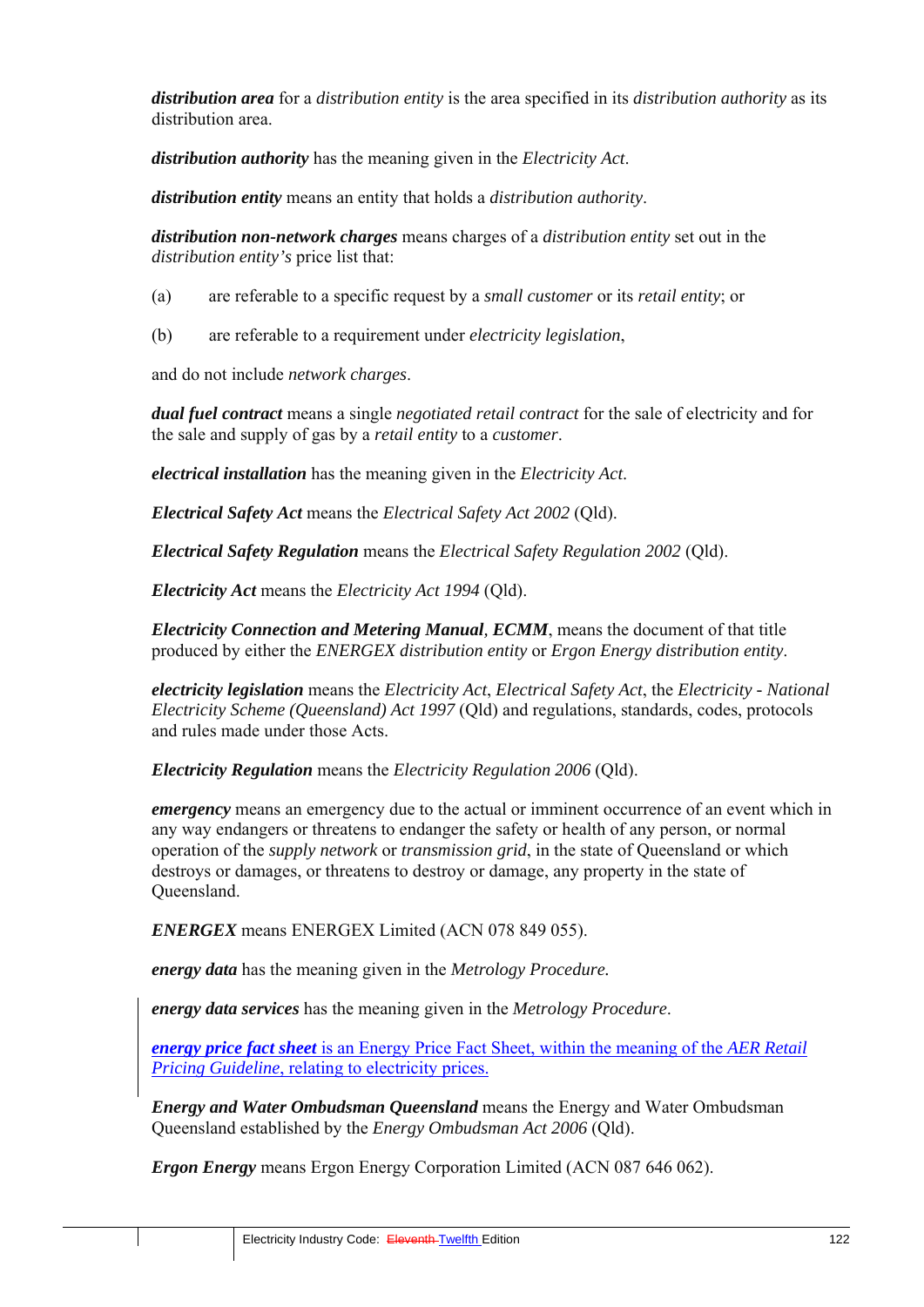*Essential Energy* means Essential Energy established under the *Energy Services Corporations Act 1995* (NSW).

*excluded locations* means the locations specified in Schedule 2.

*explicit informed consent* is the consent provided by a *customer* where:

- (a) the *customer* provides express conscious agreement;
- (b) the relevant *retail entity* has fully and adequately disclosed all matters relevant to that *customer*, including each specific purpose for which the consent will be used; and
- (c) all disclosures referred to in paragraph (b) $\theta$ ) are truthful and have been provided in plain English.

*export* or *exported* means the direction of flow of electricity at a *connection point* or *point of supply* where that electricity flows from a *transmission grid* or a *supply network* into a load, as specified in the National Metering Identifier Procedure published by *AEMO*.

*Fair Trading Act* means the *Fair Trading Act 1989* (Qld).

*feeder type* means a *CBD feeder*, *isolated feeder*, *long rural feeder*, *short rural feeder* or *urban feeder* as the case may be.

*final meter reading* means the last recording of *actual energy data* for a *customer* when they vacate an address or change *retail entity*.

*financial year* means a year commencing 1 July and ending 30 June.

*financially responsible retail entity* has the meaning given in the *Electricity Act*.

*first-tier* means the status of load when the electricity purchased at a *connection point* directly and in its entirety from the *area retail entity* from the *NEM* and which is classified as a *first-tier load* in accordance with Chapter 2 of the *National Electricity Rules*.

*fixed term* means the term specified by a *fixed-term contract*.

*fixed-term contract* means a *negotiated retail contract* which has start and finish dates set expressly under the terms and conditions of that *negotiated retail contract*.

*force majeure event* means an event outside the control of a *retail entity* or a *small customer*.

*FRC commencement date* means 1 July 2007.

*generator* means the operator of one or more generating units that produce 50 hertz alternating current at a voltage suitable for connection to the *supply network*, where the generating units supply electricity to the *supply network* without providing any electricity internally to an enduser's load (other than a small amount to operate the generating unit, if necessary).

*GSL payment* means a *guaranteed service level* payment to be made in accordance with clause 2.52.5 for the amounts set out in clause 2.5.10.

*GST* has the meaning it has in the *A New Tax System (Goods and Services Tax) Act 1999*  (Cwlth).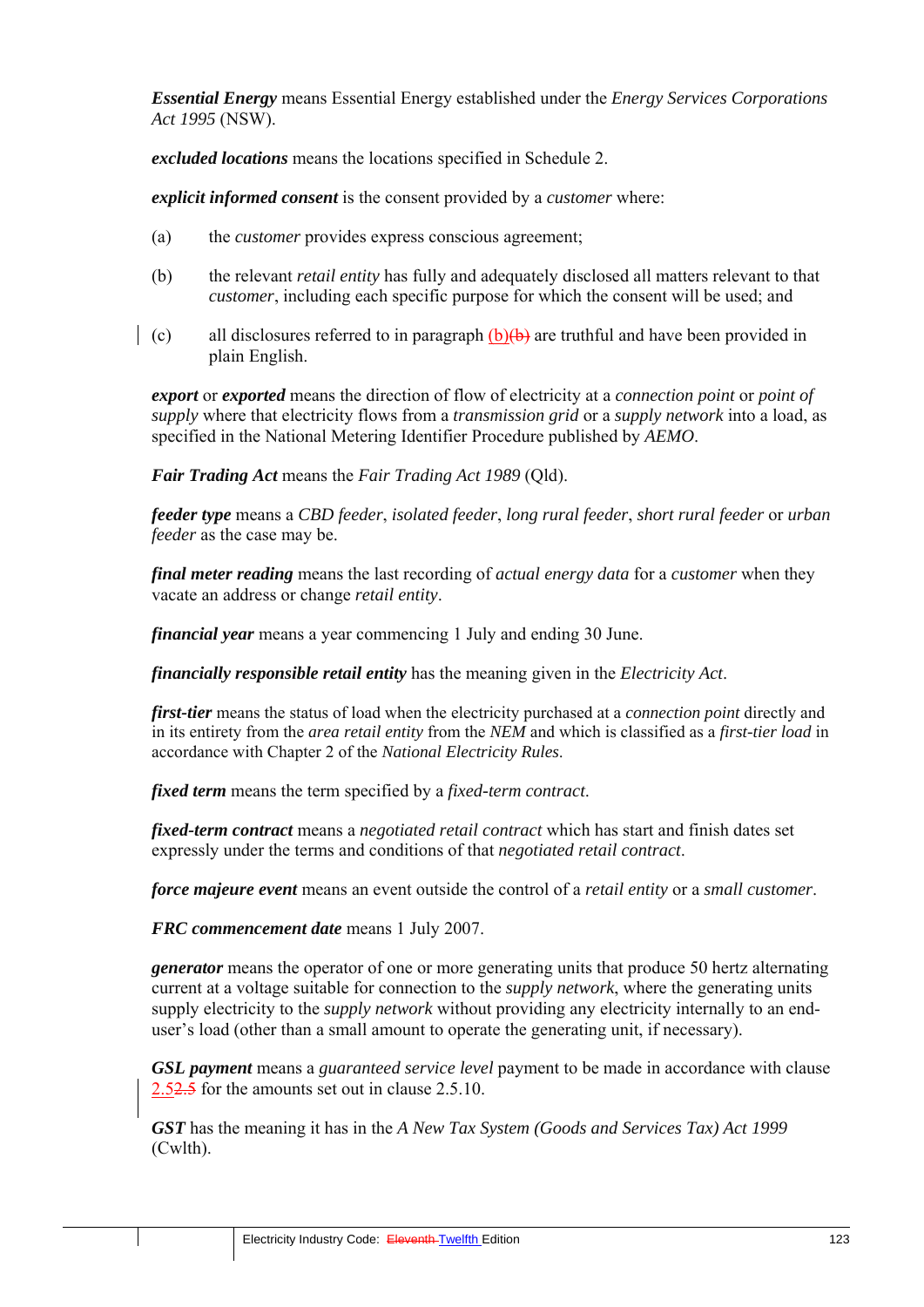*guaranteed service level* means a guaranteed service level set out in clause 2.52.5.

*hot water supply* means a hot water supply connected on a controlled supply tariff, for example Tariff 31 or Tariff 33.

*IES generator* means an 'inverter energy system' and represents generating units that produce direct current and then convert that direct current to 50 hertz alternating current suitable for synchronising to the power system supplied by the *supply network*. For example, a solar cell or PV *generator* or fuel cell, where the direct current produced by these devices in passed through an inverter and transformed to 240 volt single phase 50 hertz alternating current.

*import* or *imported* means the direction of flow of electricity at a *connection point* or *point of supply* where that electricity flows from a *customer* or a *generator* to a *transmission grid* or a *supply network*, as specified in the National Metering Identifier Procedure published by *AEMO*.

*Information Exchange Committee* has the meaning given in the *National Electricity Rules*.

*in-situ termination* means a termination of a *retail contract* where the *customer* is not vacating his or her *premises*.

*instalment plan* means a plan for a *customer* to pay to the *retail entity*, by periodic instalments, all arrears (including any disconnection or reconnection charges) and charges relating to continued usage of electricity but, to avoid doubt, does not include an informal arrangement under which a *customer* is granted additional time to pay an amount owed.

*instrument transformer* has the meaning given in the *Metrology Procedure*.

*interruption* means any temporary unavailability of electricity supply to a *customer* associated with an outage of the *supply network* including outages affecting a single *premises*, but does not include disconnection.

*interruption duration GSL* has the meaning given in clause  $2.5.9(a)(i)2.5.9(a)(i)$ .

*interruption frequency GSL* has the meaning given in clause  $2.5.9(a)(ii)2.5.9(a)(ii)$ .

*interval energy data* has the meaning given in the *Metrology Procedure*.

*interval meter* has the meaning given in the *Metrology Procedure*.

*isolated feeder* means a feeder which is not connected to the national grid, but excludes the Mt Isa-Cloncurry *supply network*, as that network is defined in the *Electricity Act*.

*Isolated generator* means one or more generating units that are connected to an *isolated power system*.

*Isolated power system* means a *supply network* that does not form part of and is not connected to the *national grid* and may include an *isolated feeder.*

*large customer* means any *customer* who is not a *small customer*.

*large market customer* has the meaning given the *Electricity Act*.

*large non-market customer* has the meaning given in the *Electricity Act*.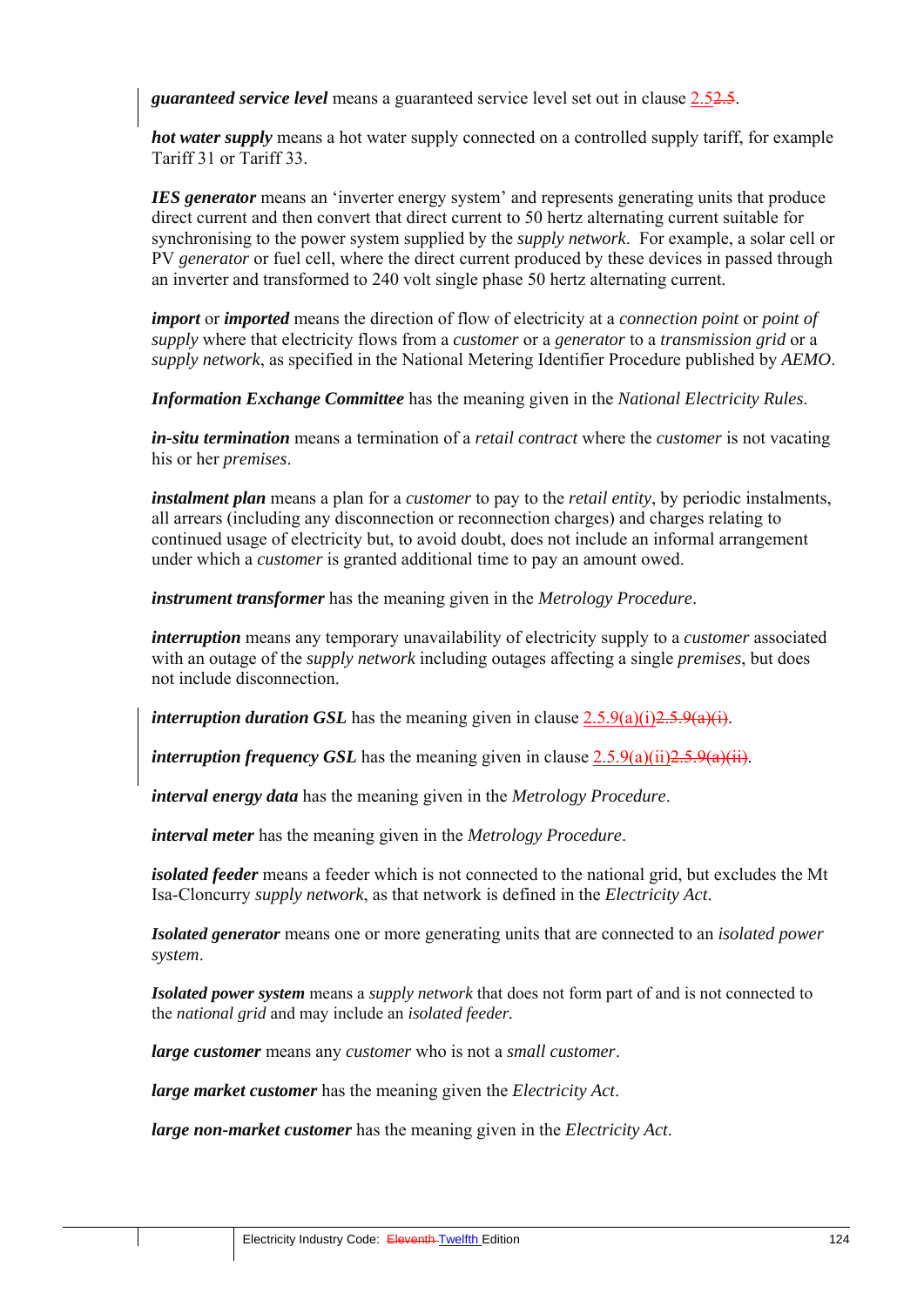*LARGE NMI* means the description given to a *connection point* where the flow of electricity at the *connection point* is equal to or greater than 100 *MWh* per annum.

*life support equipment* has the meaning set out in clause  $4.20.34.20.3$ .

*local holiday* means a show holiday or special holiday appointed for a particular district under the *Holidays Act 1983* (Qld).

*long rural feeder* means a feeder which is not a *CBD feeder*, *urban feeder* or *isolated feeder* with a total feeder route length greater than 200 km.

*major event day* means a day determined under clause 3 of Schedule 1.

*market customer* has the meaning given in the *Electricity Act*.

*market NMI* means a *NMI* for which the *customer* is a *market customer*.

*marketer* means a person who carries on the business of *marketing retail contracts* and includes a *retail entity* and *non-regulated marketer*.

*marketing* includes, but is not limited to, advertising, sales, promotions, market research, public relations, discussions or negotiations by any means in the nature of a personal contact with a *small customer* whether solicited or unsolicited for the purposes of entering into a *retail contract*.

*marketing complaint* means a complaint associated with a *retailer's* actions in seeking to sign up a *small customer* for a market *contract*.

*marketing contact* means a contact made by a *marketer* with a *small customer* for the purposes of *marketing* a *contract*.

*MDP* means either a *Metering Provider* category D or a metering data agent.

*measurement element* has the meaning given in the *Metrology Procedure*.

*meter* has the meaning given in the *National Electricity Rules*.

*metering data* has the meaning given that term in the *National Electricity Rules*.

*metering equipment* means network assets that include the *meter*, *current transformer*, *voltage transformer*, associated wiring and fittings that together convert and display the electricity flowing in a power conductor at a location within the local vicinity of that power conductor.

*metering installation* has the meaning given in the *Metrology Procedure*.

*metering installation database* has the meaning given in the *Metrology Procedure*.

*metering point* has the meaning given in the *National Electricity Rules*.

*Metering Provider* has the meaning given in the *Metrology Procedure*.

*Metrology Procedure* has the meaning given in the *National Electricity Rules.*

*minimalist transitioning approach* means the approach set out in clause 6.86.8.

*minimum service standard* means a service standard set out in clause 2.42.4.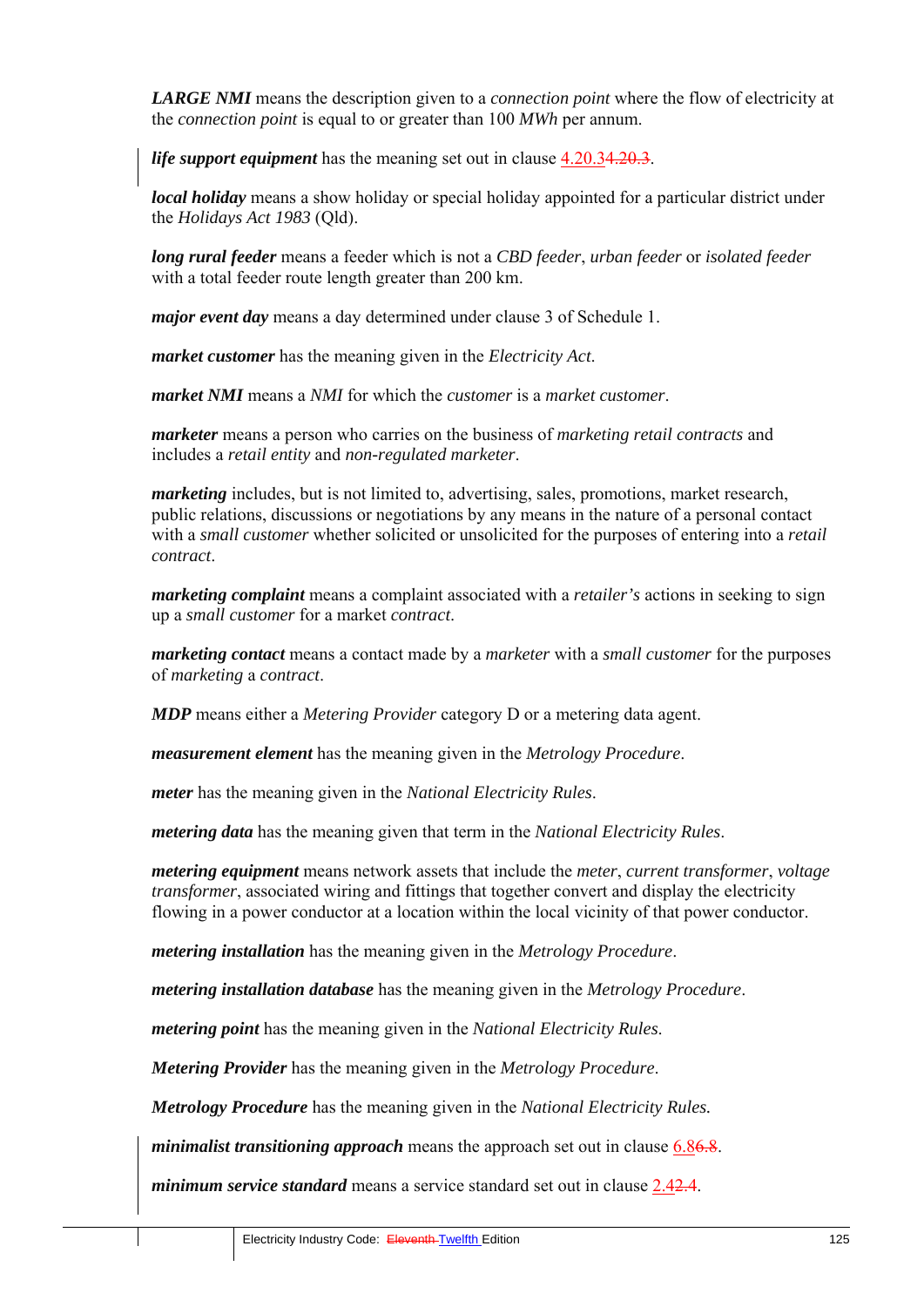*Minister* means the Minister under the *Electricity Act*.

*move-in customer* means a *customer* who starts consuming *customer retail services* from a *premises* without first applying to a *retail entity* for the provision of such services.<sup>7</sup>

*MSATS* means the Market Settlement and Transfer Solution operated by *AEMO*.

*MWh* means megawatt hours.

*National Electricity Law* has the meaning given in the Electricity - National Scheme (Queensland) Act 1997 (Qld).

*National Electricity Rules* means the rules made under the *National Electricity Law* applied as the law of Queensland.

*National Energy Retail Law* means the Schedule to the *National Energy Retail Law (South Australia) Act 2011*, as in force from time to time.

*national grid* has the meaning given in the *National Electricity Rules*

*Natural Disaster Relief and Recovery Arrangements* means Natural Disaster Relief and Recovery Arrangements, administered by the Commonwealth Department of Transport and Regional Services.

*negotiated connection contract* has the meaning given in the *Electricity Act*.

*negotiated retail contract* has the meaning given in the *Electricity Act*.

*NEM* means the wholesale electricity market operated by *AEMO* under the *National Electricity Rules*.

*NEM settlements* means the process operated by *AEMO* for clearing the financial transactions associated with export and import of wholesale electricity in the national electricity market.

*network charges* has the meaning given in the *Electricity Act*.

*network management plan* means the plan outlined in clause 2.32.3.

*NMI* has the meaning given in the *National Electricity Rules*.

*NMI checksum* means a National Metering Identifier Checksum associated with a *NMI*.

*NMI classification code* has the meaning given in the *CATS Procedures*.

*NMI premises* has the meaning given in the *Electricity Act*.

 $\overline{a}$ 

*NMI standing data* means the approved data items associated with a *NMI* that are available to prospective *retail entities*, as specified in the *CATS Procedures*.

*non-market customer* has the meaning given in the *Electricity Act*.

<sup>7</sup> Under the *Electricity Act* a *small customer* is taken to have entered into a *standard retail contract* under section 51(2) where the *customer* has not applied for *customer retail services* under section 48C but the customer's *premises* are connected to a *supply network*.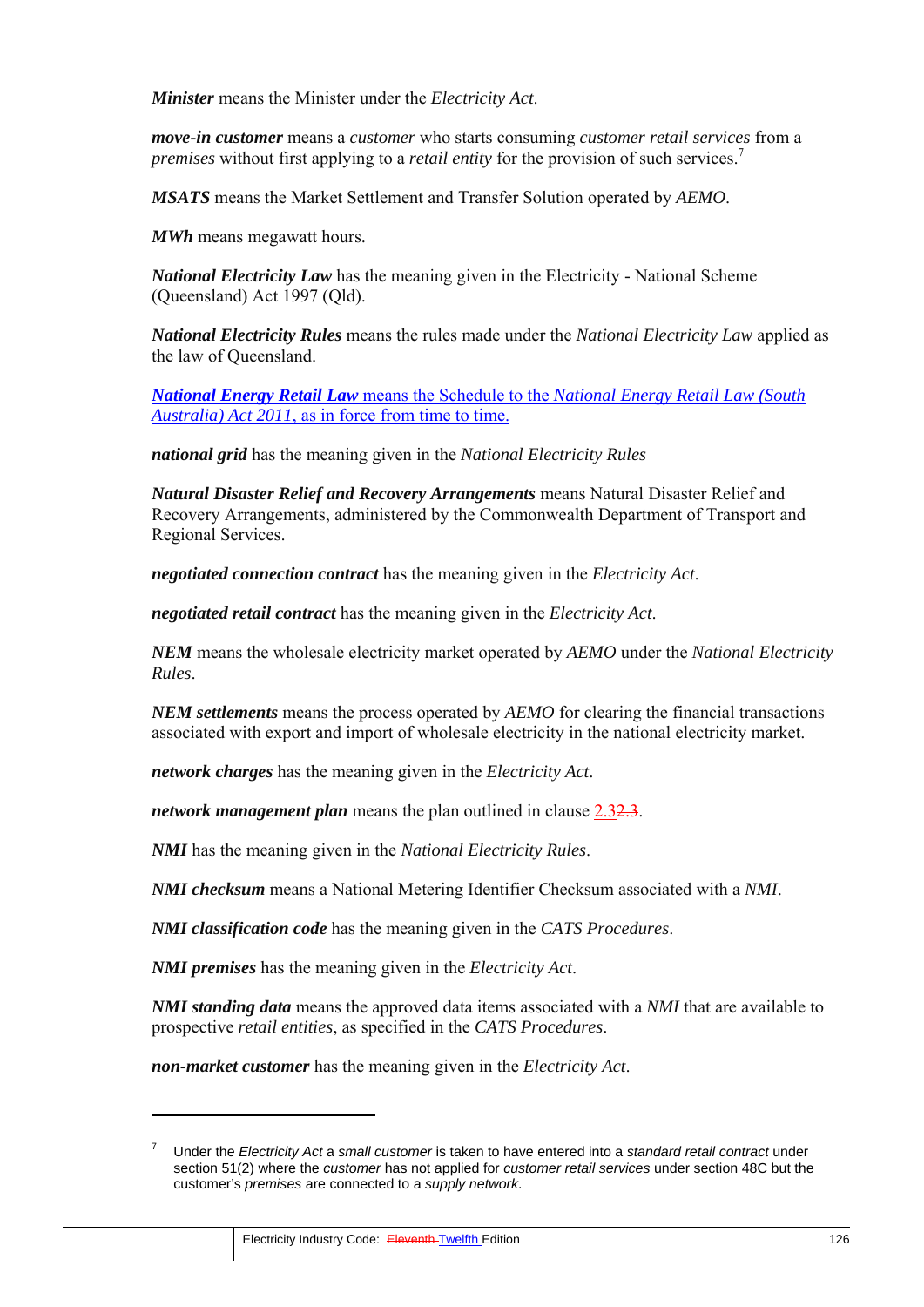*non-market NMI* means a *NMI* for which the *customer* is a *non-market customer*.

*non-regulated marketer* means a person who carries on the business of *marketing retail contracts* for the provision of *customer retail services* to *small customers* but does not have an authority issued by the *regulator*.

*notice period* has the meaning given in clause 4.4.54.4.5.

*notified prices* has the meaning given in the *Electricity Act*.

*off peak hot water* means hot water which is charged under an off-peak *controlled load* electricity tariff.

*Origin Energy* means Origin Energy Electricity Limited (ACN 071 052 287).

*planned interruption* means an *interruption* for which the *distribution entity* has, or should have, given a notice under clause 2.5.82.5.8 or for which the *distribution entity* is excused from giving a notice under this *Code*, or *electricity legislation* or contractual arrangements with a *customer*.

*point of supply* means the point at which supply is established between a *distribution entity* and a *generator* or *customer* as defined in the SAA Wiring Rules (*AS* 3000).

*power system security and reliability standards* has the meaning given in the *National Electricity Rules*.

*premises* has the meaning given in the *Electricity Act*.

*price change* includes any change to a tariff rate or charge or type of tariff applying to a *small customer* but excludes any change to *distribution non-network charges*.

*QCA* has the meaning given in the *Electricity Act*.

*quarter* means a period of three months commencing 1 January, 1 April, 1 July and 1 October as the case may be.

*regulator* has the meaning given in the *Electricity Act*.

*regulatory control period* has the meaning given in the *National Electricity Rules*.

*relevant authority* means— (a) AEMO; or

(b) State or federal police; or

(c) a person or body who has the power under law to direct a distributor to de-energise premises;

*remote acquisition* has the meaning given in the *National Electricity Rules*.

*residential customer* means a *customer* who acquires electricity for domestic use.

*responsible person* has the meaning given under the *National Electricity Rules*.

*retail area* has the meaning given in the *Electricity Act*.

*retail authority* has the meaning given in the *Electricity Act*.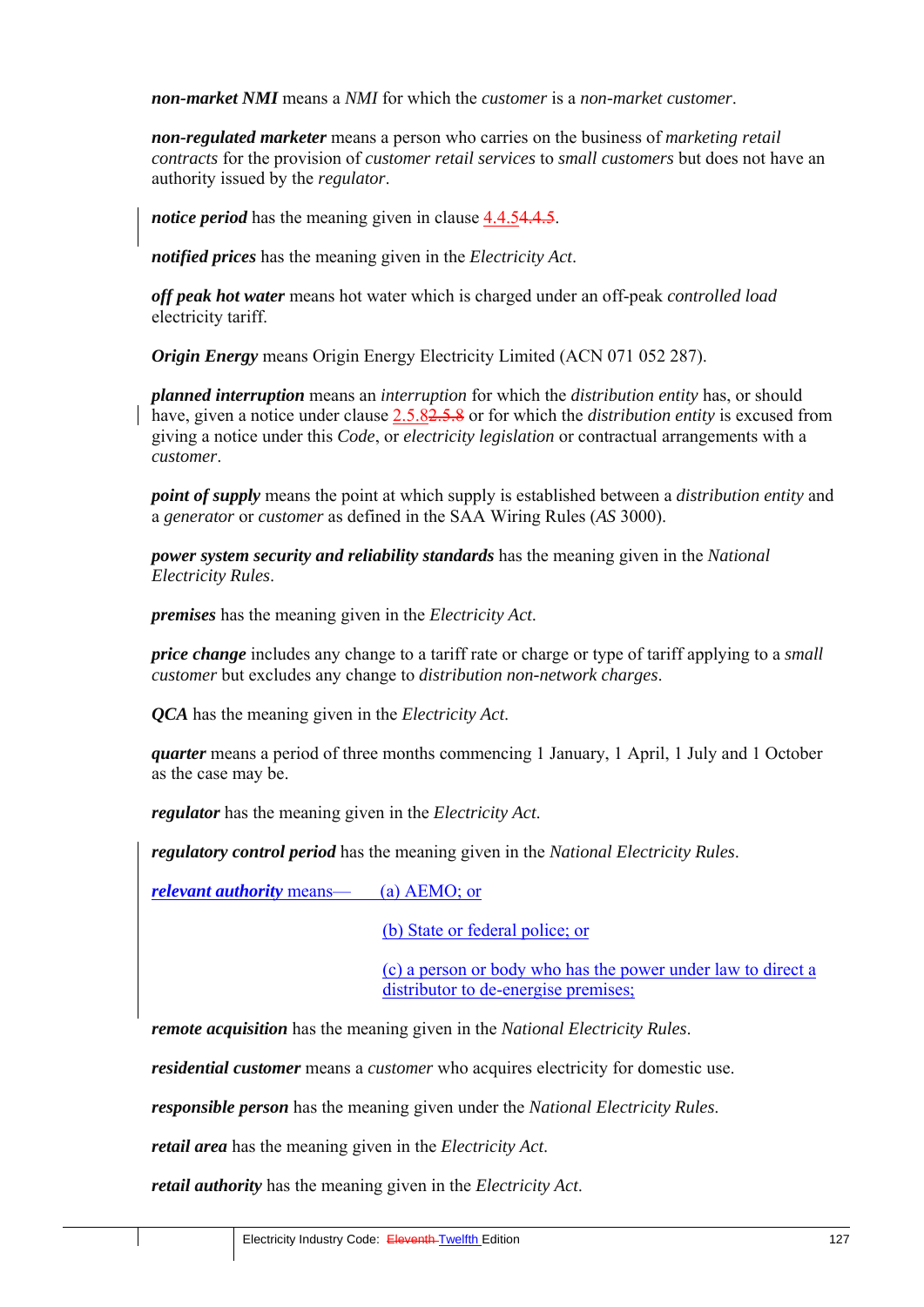*retail contract* means either a *standard retail contract* or *negotiated retail contract*.

*retail entity* means an entity that holds a *retail authority* and, if a person is providing *customer retail services* as a *retailer of last resort*, that *retailer of last resort*.

*retailer of last resort* has the meaning given in the *Electricity Regulations.*

*SAIDI* means the sum of the duration of each *interruption* (measured in minutes) divided by the total number of *customers* (averaged over the *financial year*) of that *distribution entity*.

*SAIDI Limits* mean the limits set out in clause 1 of Schedule 1.

*SAIFI* means the total number of *interruptions* divided by the total number of *customers* (averaged over the *financial year*) of that *distribution entity*.

*SAIFI Limits* mean the limits set out in clause 2 of Schedule 1.

*salesperson* means an employee or contractor acting on behalf of a *marketer* in the *marketing* of *retail contracts*, and *salespeople* has a corresponding meaning.

*sampling plan* has the meaning given in the *Metrology Procedure*.

*scheduled meter reading* means the *meter* reading on a cycle that equates to the *customer's billing cycle*, usually monthly or quarterly.

*second-tier* means the status of load when electricity is purchased at a *connection point* in its entirety other than directly from the *area retail entity* or the *NEM* and which is classified as a *second-tier load* in accordance with Chapter 2 of the *National Electricity Rules*.

*security deposit* means an amount of money or other arrangement acceptable to the *retail entity*  as a security against a *customer* defaulting on a bill. To avoid doubt, a *security deposit* does not include an insurance levy whereby a *customer* makes a non-refundable payment that is used to insure against non-payment by that *customer*.

*service order request* mean a request for service raised in accordance with the *B2B Procedures (service order process)* as applicable to Queensland, or as otherwise varied by agreement between the parties in accordance with the *National Electricity Rules*.

*short rural feeder* means a feeder with a total feeder route length less than 200 km, and which is not a *CBD feeder*, *urban feeder* or *isolated feeder*.

*small business customer* means a *customer* who is both a *small customer* and a *business customer*.

*small customer* has the meaning given in the *Electricity Act*.

*SMALL NMI* means the description given to a *connection point* where the flow of electricity at the *connection point* is less than 100 *MWh* per annum.

*small residential customer* means a *customer* who is both a *small customer* and a *residential customer*.

*special meter reading* means an *actual meter reading* that occurs at a time other than the time of a *scheduled meter reading*.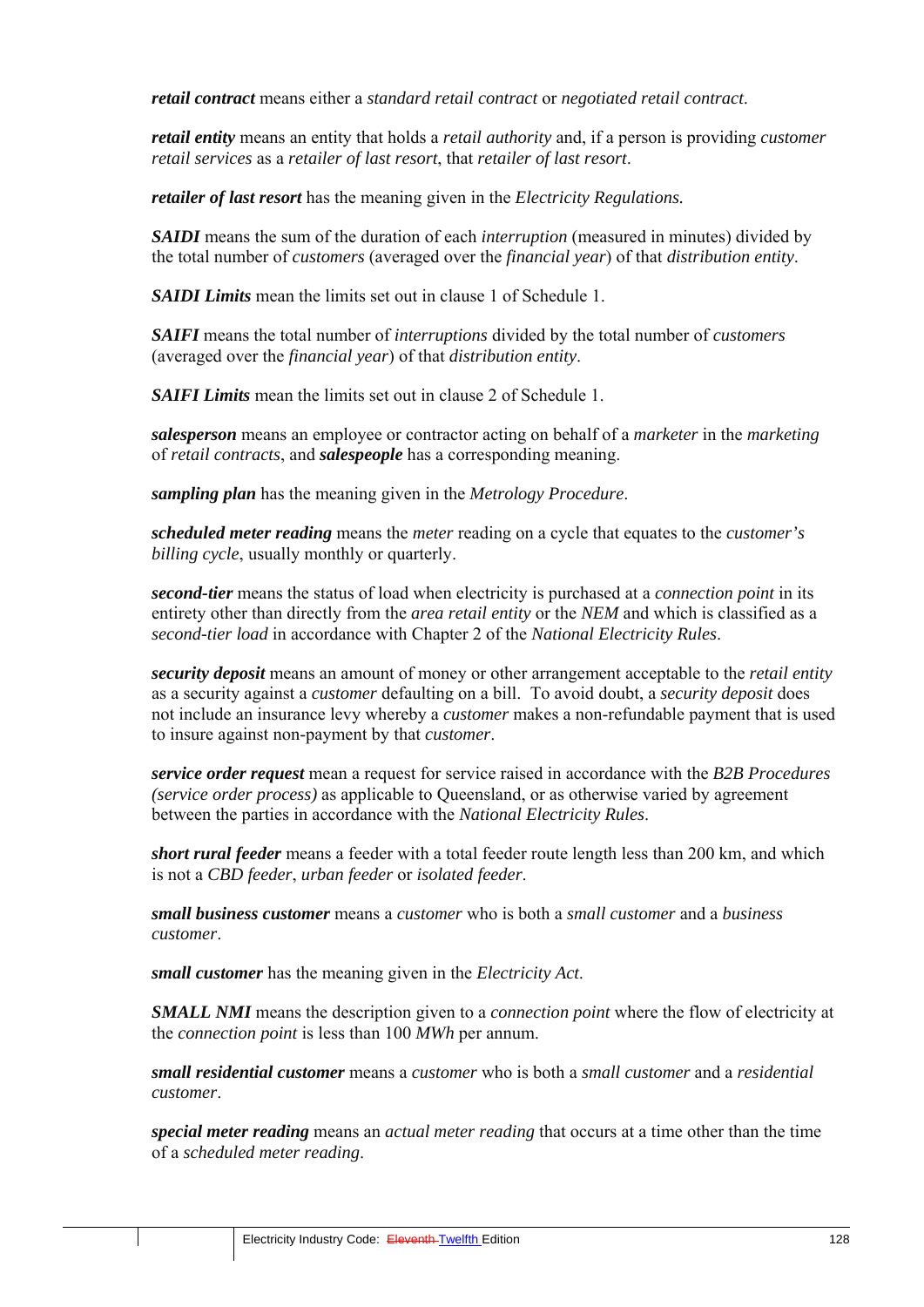*standard co-ordination agreement* has the meaning given in the *Electricity Act*.

*standard connection contract* has the meaning given in the *Electricity Act*.

*standard retail contract* has the meaning given in the *Electricity Act*.

*standard service order* means a category of service activity as defined in the *B2B Procedures (service order process)* as applicable in Queensland.

*substituted* means the substitution of an *actual meter reading* under the circumstances described in clause  $9.4.4(c)9.4.4(e)$ .

*substituted meter reading* means a *meter* reading for which the *energy data* has been *substituted*.

*summer preparedness plan* means the plan outlined under clause 2.2.2.

*supply network* has the meaning given in the *Electricity Act*.

*system operator* means a person who *AEMO* has appointed as an agent under Chapter 4 of the *National Electricity Rules* and who is registered as a system operator with *AEMO* under Chapter 2 of the *National Electricity Rules*.

*termination notice* has the meaning given in clause 4.4.14.4.1.

*transmission grid* has the meaning given in the *Electricity Act*.

*unique match* means the return of a single set of *NMI* and *NMI Checksum* in response to a request made by a *retail entity* under clause 6.4.1(a)6.4.1(a) of this *Code*.

*urban feeder* means a feeder with annual actual maximum demand per total feeder route length greater than 0.3 MVA/km and which is not a *CBD feeder*, *short rural feeder*, *long rural feeder* or an *isolated feeder*.

*vacation notice* has the meaning given in clause  $4.4.24.4.2$ .

*voltage transformer* means a transformer for use with *meters* or protection devices in which voltage across the secondary terminals is, within prescribed limits, proportional to and in phase with the voltage across the primary terminals.

*wholesale market customer* is a market customer in the wholesale market as defined in the *National Electricity Rules*.

*Y Value* means the value of the variable 'y' that applies to the type 6 *metering installation*, as specified in Schedule 3 of the *Metrology Procedures*.

Other grammatical forms of words defined in the dictionary are taken to have a corresponding meaning.

#### **10.1.2 Interpretation**

Unless the contrary intention appears, a reference in this *Code* to:

(a) **(headings)** headings are for convenience only and do not affect the interpretation of this *Code*;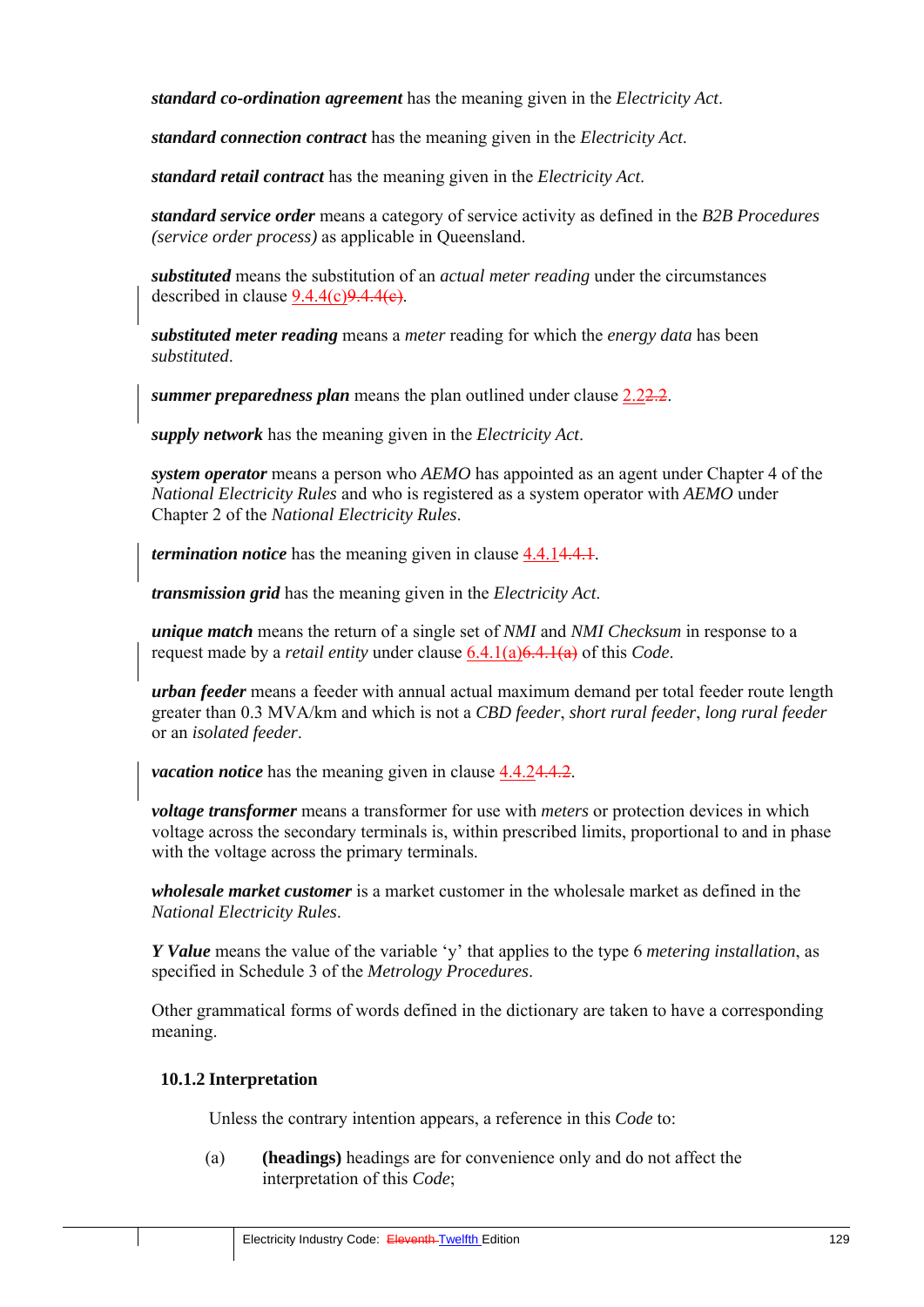- (b) **(variations or replacement)** a document (including this *Code*) includes any variation or replacement of it;
- (c) **(clauses, schedules and annexures)** a clause, schedule or annexure is a reference to a clause in, or schedule or annexure, to this *Code*;
- (d) **(reference to statutes)** a statute, ordinance, code or other law includes regulations and other instruments under it and consolidations, amendments, reenactments or replacements of any of them;
- (e) **(law)** law means common law, principles of equity, and laws made by parliament (and laws made by parliament include State, Territory and Commonwealth laws and regulations and other instruments under them, and consolidations, amendments, re-enactments or replacements of any of them);
- (f) **(singular includes plural)** the singular includes the plural and vice versa;
- (g) **(person)** the word "person" includes an individual, a firm, a body corporate, a partnership, a joint venture, an unincorporated body or association, or any government agency;
- (h) **(dollars)** \$ is a reference to the lawful currency of Australia;
- (i) **(calculation of time)** if a period of time dates from a given day or the day of an act or event, it is to be calculated exclusive of that day;
- (j) **(reference to a day)** a day is to be interpreted as the period of time commencing at midnight and ending 24 hours later;
- (k) **(meaning not limited)** the words "include", "including" or "for example" are not used as, nor are they to be interpreted as, words of limitation, and, when introducing an example, do not limit the meaning of the words to which the example relates to that example or examples of a similar kind;
- (l) **(next business day)** if an event under this agreement must occur on a stipulated day which is not a *business day* then the stipulated day will be taken to be the next *business day*;
- (m) **(reference to anything)** anything (including any amount) is a reference to the whole and each part of it; and
- (n) **(footnotes)** footnotes are for reference only and do not affect the interpretation of the *Code*.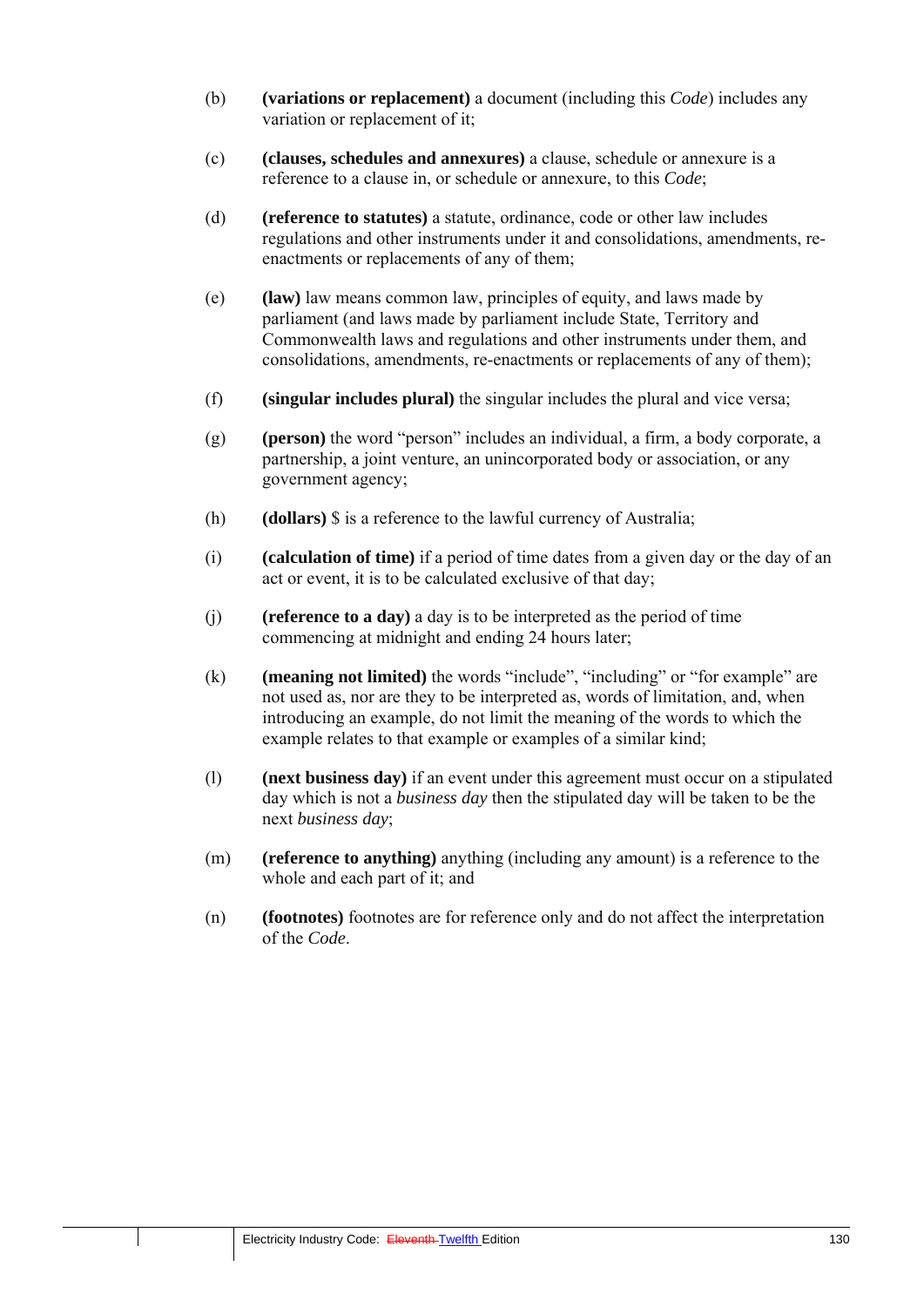## Schedule 1 - Reliability limits

## *1 SAIDI Limits*

#### **1.1** *ENERGEX*

| feeder type | 2007/8 | 2008/9 | 2009/10 | 2010/11 | 2011/12 | 2012/13 | 2013/14 | 2014/15 |
|-------------|--------|--------|---------|---------|---------|---------|---------|---------|
| CBD         | 20     | 20     | 20      | 15      | ıь      | כ ו     | כ ו     | כ ו     |
| urban       | 134    | 122    | 110     | 106     | 102     | 102     | 102     | 102     |
| short rural | 244    | 232    | 220     | 218     | 216     | 216     | 216     | 216     |

#### **1.2** *Ergon Energy*

| feeder type | 2007/8 | 2008/9 | 2009/10 | 2010/11 | 2011/12 | 2012/13 | 2013/14 | 2014/15 |
|-------------|--------|--------|---------|---------|---------|---------|---------|---------|
| urban       | 195    | 180    | 150     | 149     | 148     | 147     | 146     | 145     |
| short rural | 550    | 500    | 430     | 424     | 418     | 412     | 406     | 400     |
| long rural  | 1090   | 1040   | 980     | 964     | 948     | 932     | 916     | 900     |

### *2 SAIFI Limits*

#### **2.1** *ENERGEX*

| feeder type | 2007/8 | 2008/9 | 2009/10 | 2010/11 | 2011/12 | 2012/13 | 2013/14 | 2014/15 |
|-------------|--------|--------|---------|---------|---------|---------|---------|---------|
| CBD         | J.33   | 0.33   | 0.33    | 0.15    | 0.15    | 0.15    | 0.15    | 0.15    |
| urban       | 1.54   | 1.43   | 1.32    | 1.26    | 1.22    | 1.22    | 1.22    | 1.22    |
| short rural | 2.63   | 2.56   | 2.50    | 2.46    | 2.42    | 2.42    | 2.42    | 2.42    |

#### **2.2** *Ergon Energy*

|                   | --     |        |         |         |         |         |         |         |
|-------------------|--------|--------|---------|---------|---------|---------|---------|---------|
| feeder type       | 2007/8 | 2008/9 | 2009/10 | 2010/11 | 2011/12 | 2012/13 | 2013/14 | 2014/15 |
| urban             | 2.50   | 2.30   | 2.00    | 1.98    | .96     | 1.94    | 1.92    | 1.90    |
| short rural       | 5.00   | 4.50   | 4.00    | 3.95    | 3.90    | 3.85    | 3.80    | 3.75    |
| <u>long rural</u> | 8.50   | 7.80   | 7.50    | 7.40    | 7.30    | '.20    | 7.10    | .00     |
|                   |        |        |         |         |         |         |         |         |

## *3 CAIDI Limits (interpretive only)*

#### **3.1** *ENERGEX*

| feeder type | 2007/8 | 2008/9         | 2009/10 | 2010/11 | 2011/12 | 2012/13 | 2013/14 | 2014/15 |
|-------------|--------|----------------|---------|---------|---------|---------|---------|---------|
| CBD         |        | 6 <sup>4</sup> |         | 100     | 100     | 100     | 100     | 100     |
| urban       | o      | 85             | 83      | 84      | 84      | 84      | 84      | 84      |
| short rural | 93     | 91             | 88      | 89      | 89      | 89      | 89      | 89      |

#### **3.2** *Ergon Energy*

| ີ           | ັ      |        |         |         |         |         |         |         |
|-------------|--------|--------|---------|---------|---------|---------|---------|---------|
| feeder type | 2007/8 | 2008/9 | 2009/10 | 2010/11 | 2011/12 | 2012/13 | 2013/14 | 2014/15 |
| urban       | 78     |        | 75      | 75      | 76      | 76      | 76      |         |
| short rural | 110    |        | 108     | 107     | 107     | 107     | 107     | 107     |
| long rural  | 128    | 133    | 131     | 130     | 130     | 129     | 129     | 129     |
|             |        |        |         |         |         |         |         |         |

Note:

1 CAIDI Limits are shown for interpretative purposes only, being derived from the *minimum service standards* for *SAIDI Limits* and *SAIFI Limits*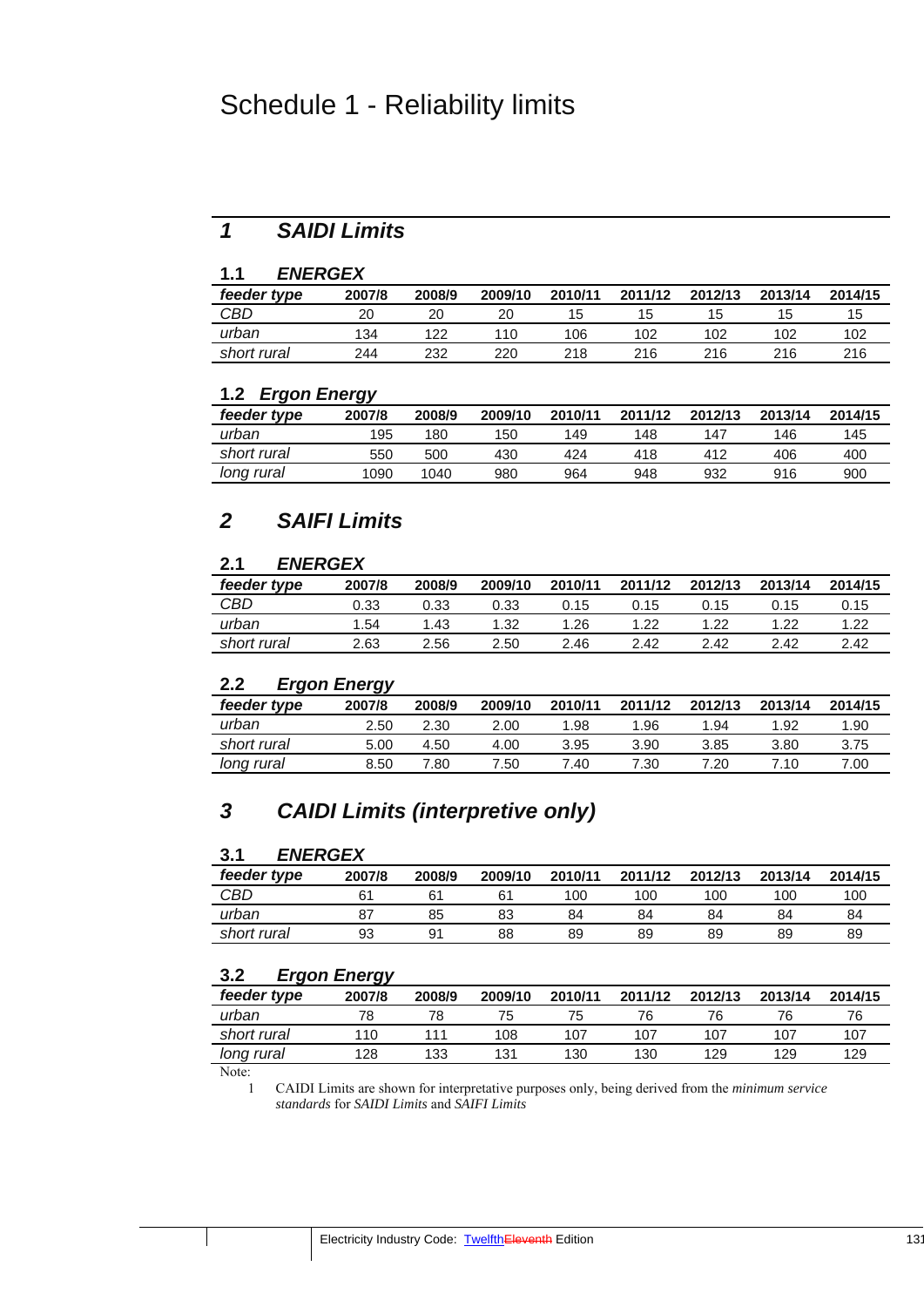### **3 Determination of a** *major event day*

The following material is reprinted with permission from ANSI.Std. 1366- 2003 "*IEEE Guide for Electric Power Distribution Reliability Indices*" Copyright 2003\* by IEEE. The IEEE disclaims any responsibility or liability resulting from the placement and use in the described manner.

#### **3.1 Explanation and Purpose**

The following process ("**Beta Method**") is used to identify *major event days*  which are to be excluded from the *minimum service standards* under clause  $2.4.3(c)2.4.3(e)$ .

Its purpose is to allow major events to be studied separately from daily operation, and in the process, to better reveal trends in daily operation that would be hidden by the large statistical effect of major events.

A *major event day* under the Beta Method is one in which the daily total system (ie, not on a *feeder type* basis) *SAIDI* value ("**daily** *SAIDI* **value**") exceeds a threshold value,  $T_{MED}$ . The *SAIDI* index is used as the basis of determining whether a day is a *major event day* since it leads to consistent results regardless of utility size and because *SAIDI* is a good indicator of operational and design stress.

In calculating the daily total system *SAIDI*, any *interruption* that spans multiple days is deemed to accrue on the day on which the *interruption* begins. That is, all minutes without supply resulting from an *interruption*  beginning on a *major event day* are deemed to have occurred on the *major event day,* including those minutes without supply occurring on following days*.*

#### **3.2 Determining a** *major event day*

-

The *major event day* identification threshold value T*MED* is calculated at the end of each *financial year* for each *distribution entity* for use during the next *financial year* as follows:

- (a) Collect daily *SAIDI* values for the last five *financial year*s. If fewer than five years of historical data are available, use all available historical data for the lesser period.
- (b) Only those days that have a daily *SAIDI* value will be used to calculate the T*MED* (ie, days that did not have any *interruptions* are not included).
- (c) Take the natural logarithm (In) of each daily *SAIDI* value in the data set.
- (d) Find  $\alpha$  (Alpha), the average of the logarithms (also known as the logaverage) of the data set.

<sup>\*</sup> From Std. 1366-2003 "IEEE Guide for Electric Power Distribution Reliability Indices". Copyright 2003 IEEE. All rights reserved.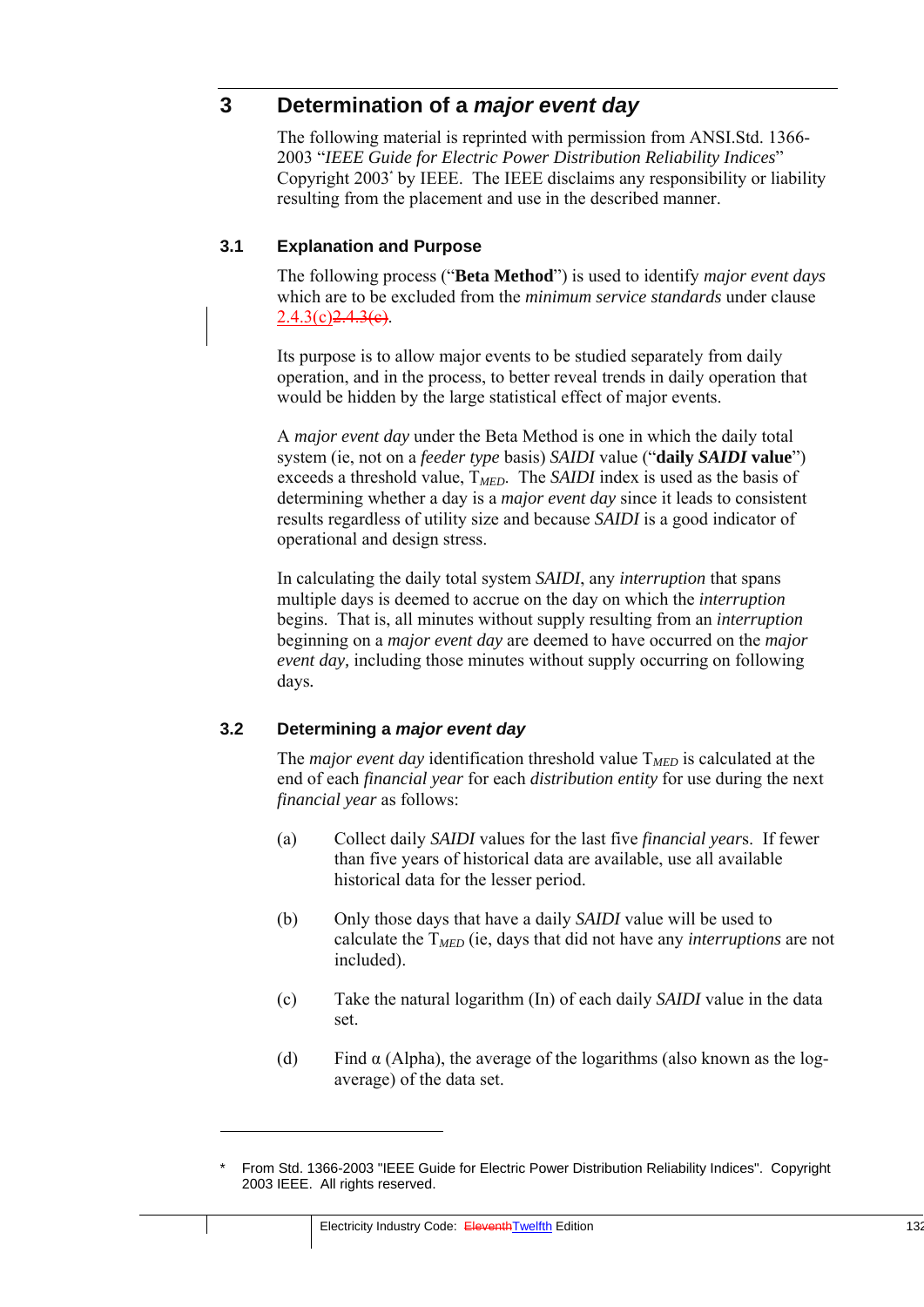- (e) Find  $\beta$  (Beta), the standard deviation of the logarithms (also known as the log-standard deviation) of the data set.
- (f) Complete the *major event day* threshold T*MED* using the following equation:

$$
T_{MED} = e^{(\alpha + 2.5 \beta)}
$$

(g) Any day with daily *SAIDI* value greater than the threshold value T*MED* which occurs during the subsequent *financial year* is classified as a *major event day*. \*

#### **3.3 Treatment of a** *major event day*

To avoid doubt, a *major event day*, and all *interruptions* beginning on that day, are excluded from the calculation of a *distribution entity's SAIDI* and *SAIFI* in respect of all of its *feeder types*.

-

<sup>\*</sup> From Std. 1366-2003 "IEEE Guide for Electric Power Distribution Reliability Indices". Copyright 2003 IEEE. All rights reserved.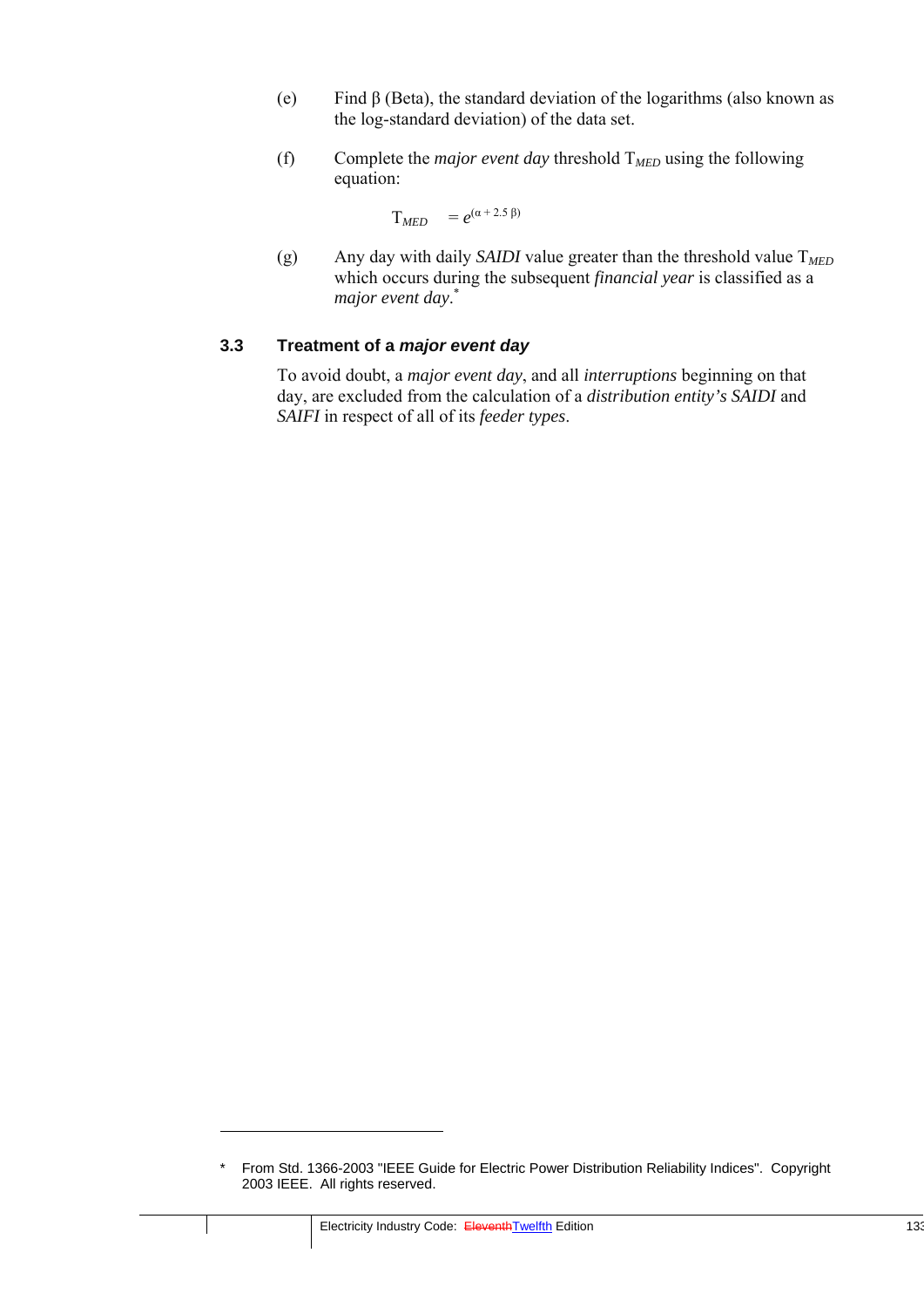# **Electricity Industry Code**

# Schedule 2 - Excluded Locations

| <b>Suburb</b>           | <b>Postcode</b> | <b>Suburb</b>         | Postcod |
|-------------------------|-----------------|-----------------------|---------|
| Amity                   | 4183            | <b>Running Creek</b>  | 4287    |
| Dunwich                 | 4183            | Avoca                 | 4306    |
| Herring Lagoon          | 4183            | Linville              | 4306    |
| North Stradbroke Island | 4183            | Moore                 | 4306    |
| Point Lookout           | 4183            | Mt Stanley            | 4306    |
| Coochiemudlo Island     | 4184            | Cambroon              | 4552    |
| Karragarra Island       | 4184            | <b>Boreen Point</b>   | 4565    |
| Lamb Island             | 4184            | Cooroibah             | 4565    |
| Macleay Island          | 4184            | Cooroibah Heights     | 4565    |
| Russell Island          | 4184            | Cootharaba            | 4565    |
| Beechmont               | 4211            | North Shore           | 4565    |
| Natural Bridge          | 4211            | <b>Ringtail Creek</b> | 4565    |
| Numinbah                | 4211            | Teewah                | 4565    |
| Numinbah Valley         | 4211            | Anderleigh            | 4570    |
| Austinville             | 4213            | Curra                 | 4570    |
| Springbrook             | 4213            | Goomboorian           | 4570    |
| South Stradbroke Island | 4216            | Kia Ora               | 4570    |
| Pine Creek              | 4275            | Neerdie               | 4570    |
| Witheren                | 4275            | Rossmount             | 4570    |
| Allenview               | 4285            | <b>Toolara Forest</b> | 4570    |
| Woodhill                | 4285            | Wallu                 | 4570    |
| <b>Barney View</b>      | 4287            | Cooloola Cove         | 4580    |
| Mt Lindesay             | 4287            | Tin Can Bay           | 4580    |
| Palen Creek             | 4287            | Rainbow Beach         | 4581    |
| Rathdowney              | 4287            | Inskip                | 4581    |

|      |                       | <b>Postcode</b> |
|------|-----------------------|-----------------|
| 4183 | <b>Running Creek</b>  | 4287            |
| 4183 | Avoca                 | 4306            |
| 4183 | Linville              | 4306            |
| 4183 | Moore                 | 4306            |
| 4183 | Mt Stanley            | 4306            |
| 4184 | Cambroon              | 4552            |
| 4184 | <b>Boreen Point</b>   | 4565            |
| 4184 | Cooroibah             | 4565            |
| 4184 | Cooroibah Heights     | 4565            |
| 4184 | Cootharaba            | 4565            |
| 4211 | North Shore           | 4565            |
| 4211 | <b>Ringtail Creek</b> | 4565            |
| 4211 | Teewah                | 4565            |
| 4211 | Anderleigh            | 4570            |
| 4213 | Curra                 | 4570            |
| 4213 | Goomboorian           | 4570            |
| 4216 | Kia Ora               | 4570            |
| 4275 | Neerdie               | 4570            |
| 4275 | Rossmount             | 4570            |
| 4285 | <b>Toolara Forest</b> | 4570            |
| 4285 | Wallu                 | 4570            |
| 4287 | Cooloola Cove         | 4580            |
| 4287 | Tin Can Bay           | 4580            |
| 4287 | Rainbow Beach         | 4581            |
| 4287 | Inskip                | 4581            |
|      | <b>Postcode</b>       | <b>Suburb</b>   |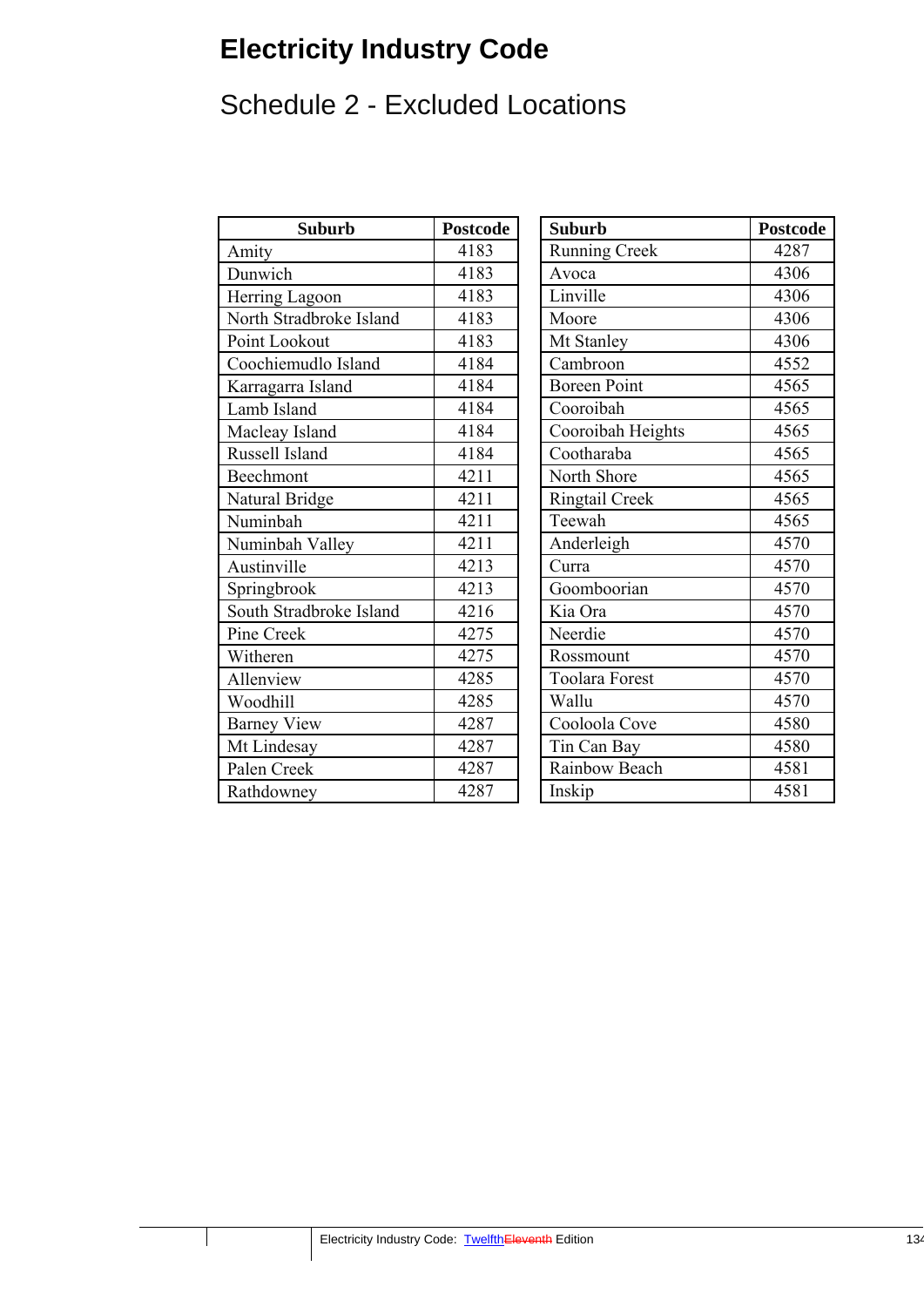## **Electricity Industry Code**

Schedule 3 - Not used

*Consultation note - following table to be deleted.*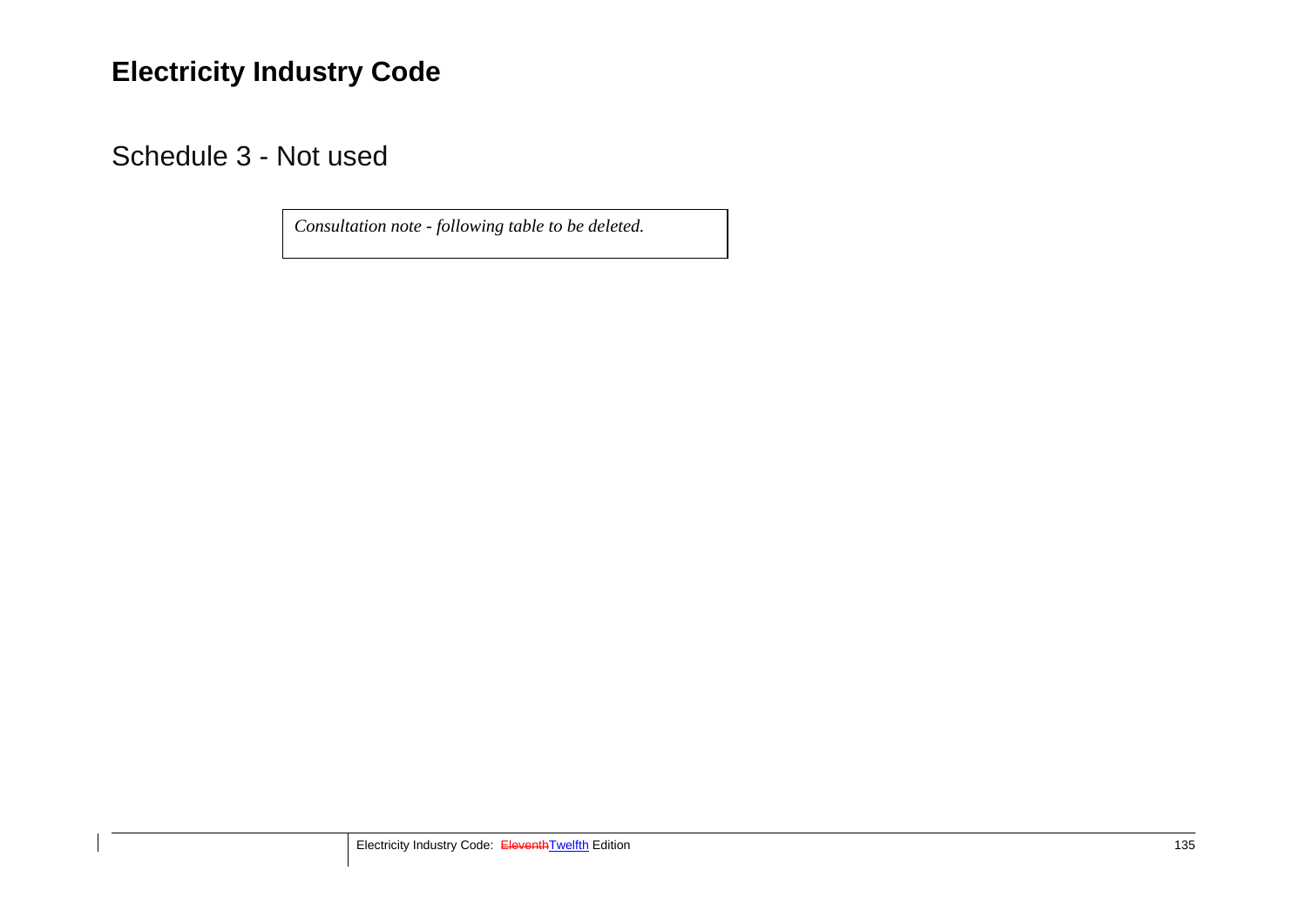|                                                      | <b>Customer type</b>                                                           |                                                                                            | Less than 100MWh pa                                                                                        | Equal to or greater than 100MWh pa                    |
|------------------------------------------------------|--------------------------------------------------------------------------------|--------------------------------------------------------------------------------------------|------------------------------------------------------------------------------------------------------------|-------------------------------------------------------|
|                                                      |                                                                                |                                                                                            | <b>NMI classification: SMALL</b>                                                                           | <b>NMI classification: LARGE</b>                      |
|                                                      | Already on                                                                     | Meter type:                                                                                | n/a                                                                                                        | Already has remotely read interval meter.             |
|                                                      | Negotiated<br><b>Customer Sale</b>                                             | Meter read as:                                                                             |                                                                                                            | Remotely read interval meter read as interval meter.  |
|                                                      | term was defined                                                               | Contract (as that Meter install code in MSATS                                              |                                                                                                            | Remotely read interval meter: COMMS1-4                |
|                                                      | in the Electricity<br>Act 1994 prior to<br>the enactment of<br>the Electricity | Meter data used for wholesale<br>settlement?                                               |                                                                                                            | <b>No</b>                                             |
|                                                      | and Other<br>Legislation<br><b>Amendment Act</b>                               | Meter data used in preparation<br>of NSLP (pre peel-off if<br>applicable) on/after 1/7/07? |                                                                                                            | Yes                                                   |
|                                                      | 2006) at 1/7/07                                                                | Is meter data used for CLP<br>calculation?                                                 |                                                                                                            | Yes, if meter is registered as controlled load meter. |
| <b>1st tier Negotiated</b><br><b>Retail Contract</b> | Goes on                                                                        | Meter type:                                                                                | Accumulation meter existing.<br>Manually read interval meter (comms ready) for new &<br>replacement.       | Must install remotely read interval meter.            |
|                                                      | Negotiated<br>Retail<br>Contract                                               | Meter read as:                                                                             | Accumulation meter read as accumulation meter.<br>Manually read interval meter read as accumulation meter. | Remotely read interval meter read as interval meter.  |
|                                                      | on/after 1/7/07                                                                | Meter install code in MSATS                                                                | <b>Accumulation meter: BASIC</b><br>Interval meter: BASIC                                                  | Remotely read interval meter: COMMS1-4                |
|                                                      |                                                                                | Meter data used for wholesale<br>settlement?                                               | <b>No</b>                                                                                                  | No                                                    |
|                                                      |                                                                                | Meter data used in preparation<br>of NSLP (pre peel-off if<br>applicable) on/after 1/7/07? | <b>No</b>                                                                                                  | Yes                                                   |
|                                                      |                                                                                | Is meter data used for CLP<br>calculation?                                                 | Yes, if meter is registered as controlled load meter.                                                      | Yes, if meter is registered as controlled load meter. |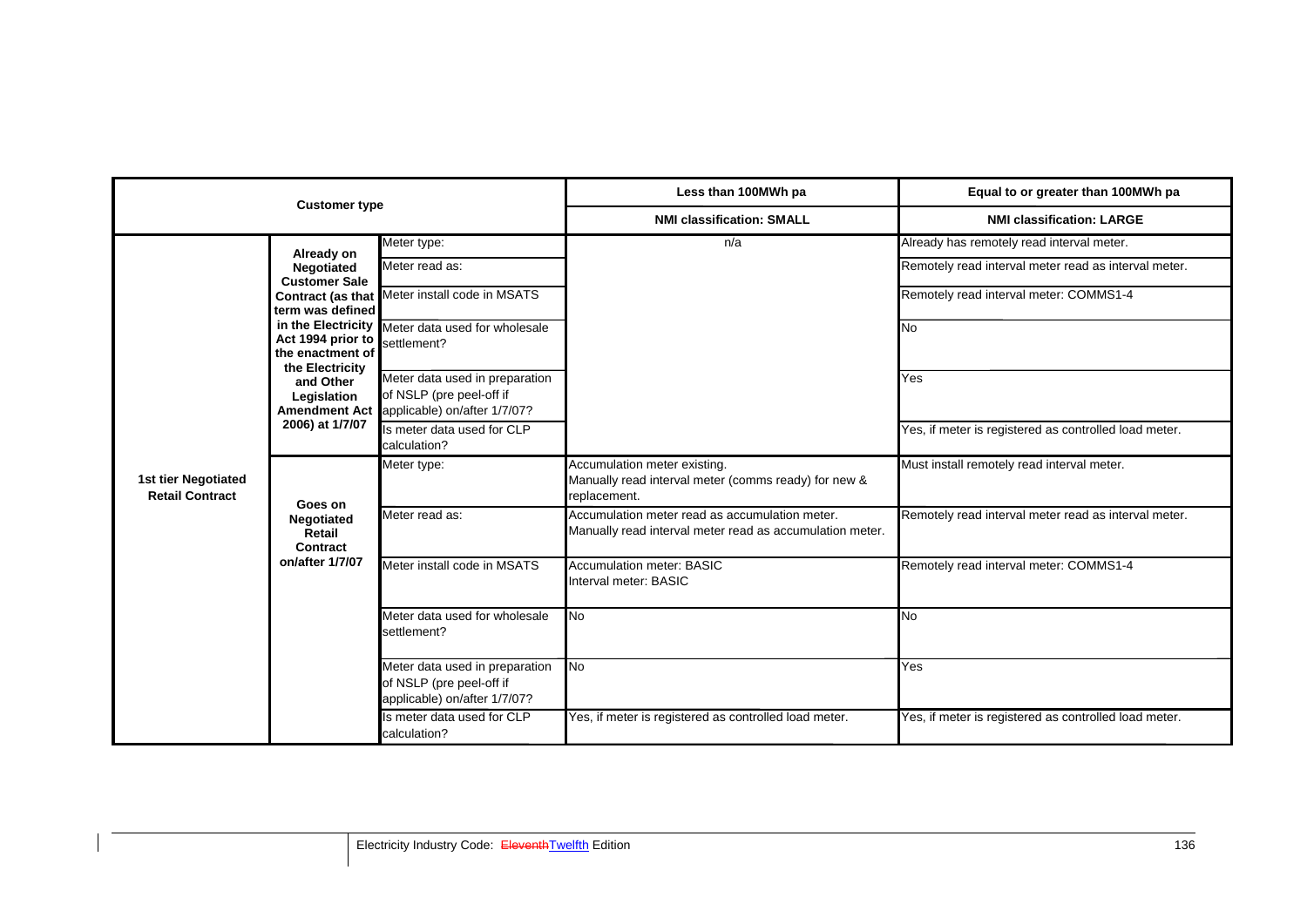|                                  | <b>Customer type</b>                          |                                                                                               | Less than 100MWh pa                                                                                           | Equal to or greater than 100MWh pa                    |
|----------------------------------|-----------------------------------------------|-----------------------------------------------------------------------------------------------|---------------------------------------------------------------------------------------------------------------|-------------------------------------------------------|
|                                  |                                               |                                                                                               | <b>NMI classification: SMALL</b>                                                                              | <b>NMI classification: LARGE</b>                      |
|                                  |                                               | Meter type:                                                                                   | n/a                                                                                                           | Already has remotely read interval meter.             |
|                                  |                                               | Meter read as:                                                                                |                                                                                                               | Remotely read interval data                           |
|                                  |                                               | Meter install code in MSATS                                                                   |                                                                                                               | Remotely read interval meter: COMMS1-4                |
|                                  | Already on<br>retail contract<br>at 1/7/07    | Meter data used for wholesale<br>settlement?                                                  |                                                                                                               | Yes                                                   |
|                                  |                                               | Meter data used in preparation<br>of NSLP (pre peel-off if<br>applicable) on/after 1/7/07?    |                                                                                                               | Yes                                                   |
|                                  |                                               | Is meter data used for CLP<br>calculation?                                                    |                                                                                                               | Yes, if meter is registered as controlled load meter. |
| 2nd tier (all contract<br>types) |                                               | Meter type:                                                                                   | Accumulation meter existing.<br>Manually read interval meter (comms ready) for new &<br>replacement.          | Must install remotely read interval meter.            |
|                                  |                                               | Meter read as:                                                                                | Accumulation meter read as accumulation meter.<br>Manually read interval meter read as accumulation<br>meter. | Remotely read interval meter read as interval meter.  |
|                                  | Goes on retail<br>contract<br>on/after 1/7/07 | Meter install code in MSATS                                                                   | <b>Accumulation meter: BASIC</b><br>Interval meter: BASIC                                                     | Remotely read interval meter: COMMS1-4                |
|                                  |                                               | settlement?                                                                                   | Meter data used for wholesale Yes, profile will be applied if meter is registered as<br><b>BASIC</b>          | Yes                                                   |
|                                  |                                               | Meter data used in preparation No<br>of NSLP (pre peel-off if<br>applicable) on/after 1/7/07? |                                                                                                               | Yes                                                   |
|                                  |                                               | Is meter data used for CLP<br>calculation?                                                    | Yes, if meter is registered as controlled load meter.                                                         | Yes, if meter is registered as controlled load meter. |

**Notes**

- "Comms ready' refers to manually read interval meters that are capable of having a communication device added so they can become part of a type 4 metering installation without replacing the meter

- An interval meter, whether manually read or remotely read, once installed, must not be replaced by an accumulation meter.

- A remotely read interval meter may only be converted to a manually read interval meter if the consumption drops below 100MWh per annum.

- Ergon Energy does not have a controlled load peel-off in its distribution area.